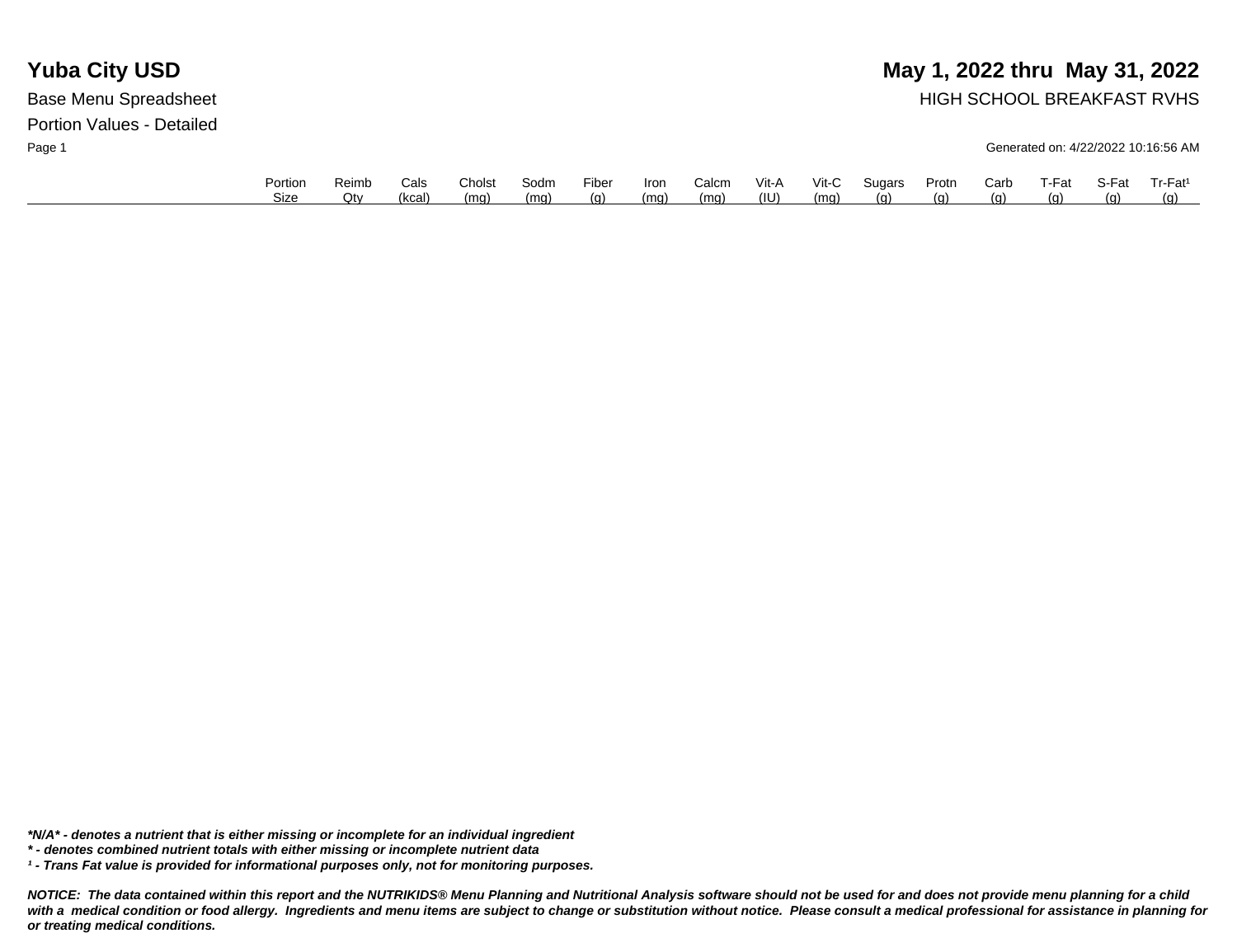|                                    | Portion<br><b>Size</b> | Reimb | Cals   | Cholst       | Sodm | Fiber | Iron    | Calcm | Vit-A<br>(IU) | Vit-C | Sugars         | Protn | Carb  | T-Fat | S-Fat | Tr-Fat <sup>1</sup> |
|------------------------------------|------------------------|-------|--------|--------------|------|-------|---------|-------|---------------|-------|----------------|-------|-------|-------|-------|---------------------|
| Mon - 05/02/2022                   |                        | Qtv   | (kcal) | (mq)         | (mq) | (q)   | (mq)    | (mq)  |               | (mq)  | (q)            | (a)   | (q)   | (q)   | (a)   | (q)                 |
| <b>HIGH SCHOOL BREAKFAS</b>        | Total                  | 700   |        |              |      |       |         |       |               |       |                |       |       |       |       |                     |
| HS PIZZA, PUFF                     | 1 EACH                 | 200   | 327    | 26           | 733  | 2.58  | 2.76    | 17.2  | 418           | 1.92  | $*3$           | 14.81 | 48.76 | 8.54  | 3.98  | $*0.00$             |
| POCKET. TURKEY PIZZA 4 OZ          | 1 EACH                 | 60    | 240    | 20           | 340  | 4.00  | 2.70    | 40.0  | 100           | 2.4   | $\overline{2}$ | 12.0  | 32.0  | 7.0   | 1.50  | 0.00                |
| BRKFST, BAR GLAZ BTRMLK 2          | <b>BAR</b>             | 40    | 249    | 15           | 220  | 3.00  | 1.08    | 0.0   | $\Omega$      | 0.0   | $*N/A*$        | 3.0   | 43.0  | 7.0   | 1.00  | 0.00                |
| .50Z                               |                        |       |        |              |      |       |         |       |               |       |                |       |       |       |       |                     |
| SANDWICH, PB & GRAPE WG            | 1 EACH                 | 20    | 310    | $\mathbf 0$  | 300  | 4.00  | 1.08    | 60.0  | $\mathbf 0$   | 0.0   | $*N/A*$        | 10.0  | 35.0  | 16.0  | 2.50  | 0.00                |
| 2.8OZ                              |                        |       |        |              |      |       |         |       |               |       |                |       |       |       |       |                     |
| SANDWICH, PB & STRAW WG            | 1 EACH                 | 20    | 300    | $\Omega$     | 310  | 4.00  | 1.08    | 40.0  | $\Omega$      | 0.0   | $*N/A*$        | 10.0  | 34.0  | 16.0  | 2.00  | 0.00                |
| 2.8OZ                              |                        |       |        |              |      |       |         |       |               |       |                |       |       |       |       |                     |
| <b>BRKFST, MINI CINNIS</b>         | 1 EACH                 | 40    | 240    | $\mathbf 0$  | 270  | 2.00  | 1.44    | 40.0  | $\mathbf 0$   | 0.0   | 15             | 5.0   | 39.0  | 7.0   | 1.50  | 0.00                |
| <b>BRKFST, APPLE FRUDEL</b>        | 1 EACH                 | 40    | 210    | $\mathbf 0$  | 250  | 2.00  | 1.44    | 0.0   | $\Omega$      | 0.0   | 10             | 4.0   | 36.0  | 6.0   | 1.00  | 0.00                |
| BRKFST, STRAW MINI BAGELS          | 1 EACH                 | 40    | 230    | 10           | 190  | 2.00  | 1.44    | 20.0  | $\Omega$      | 0.0   | 13             | 6.0   | 42.0  | 6.0   | 2.00  | 0.00                |
| POP TART, STRAWBERRY (2)WG         | <b>PASTRY</b>          | 20    | 360    | $\mathbf 0$  | 360  | 6.00  | 3.60    | 200.0 | 1000          | 0.0   | $*N/A*$        | 4.0   | 74.0  | 5.0   | 1.50  | 0.00                |
| POP TART, BRN SUGAR CINN           | <b>PASTRY</b>          | 20    | 370    | $\Omega$     | 380  | 6.00  | 3.60    | 200.0 | 1000          | 0.0   | $*N/A*$        | 5.0   | 74.0  | 6.0   | 2.00  | 0.00                |
| (2)WG                              |                        |       |        |              |      |       |         |       |               |       |                |       |       |       |       |                     |
| CEREAL, FROSTEDSHREDWH             | <b>BOWL</b>            | 10    | 190    | $\mathbf 0$  | 5    | 6.00  | 16.20   | 0.0   | $\Omega$      | 0.0   | 11             | 5.0   | 46.0  | 1.0   | 0.00  | 0.00                |
| EAT2GB                             |                        |       |        |              |      |       |         |       |               |       |                |       |       |       |       |                     |
| CEREAL, HONEYNUTSCOOTE             | <b>BOWL</b>            | 10    | 220    | $\Omega$     | 390  | 4.00  | 0.00    | 0.0   | 85            | 0.0   | 17             | 5.0   | 45.0  | 2.5   | 0.00  | 0.00                |
| RS <sub>2GB</sub>                  |                        |       |        |              |      |       |         |       |               |       |                |       |       |       |       |                     |
| CEREAL, CINNTOASTERS 2GB           | <b>BOWL</b>            | 10    | 240    | $\mathbf 0$  | 270  | 3.00  | 9.00    | 200.0 | $\mathbf 0$   | 0.0   | 19             | 3.0   | 44.0  | 7.0   | 0.50  | 0.00                |
| <b>HS-HAM &amp; EGG ON A BAGEL</b> | 1 EACH                 | 20    | 340    | 143          | 625  | 7.00  | $*1.80$ | 100.0 | $\Omega$      | 0.0   | $\overline{7}$ | 18.56 | 46.65 | 8.8   | 2.65  | 0.00                |
| <b>EGG &amp; CHEESE BISCUIT</b>    | <b>SERVING</b>         | 20    | 380    | 145          | 780  | 2.00  | 1.08    | 100.0 | $\Omega$      | 0.0   | $*_{0}$        | 13.0  | 30.0  | 23.0  | 10.50 | 0.00                |
| EGG & CHEESE ON A CROISS           | 1 EACH                 | 20    | 340    | 145          | 600  | 3.00  | 1.44    | 100.0 | 200           | 0.0   | 3              | 13.0  | 32.0  | 19.0  | 8.00  | 0.00                |
| <b>ANT</b>                         |                        |       |        |              |      |       |         |       |               |       |                |       |       |       |       |                     |
| EGG, BACON, CHEESE BURRITO         | <b>SERVING</b>         | 50    | 300    | 195          | 540  | 6.00  | 3.42    | 60.0  | 400           | 1.2   | $\mathbf 0$    | 13.0  | 30.0  | 14.0  | 5.00  | 0.00                |
| BRKFST, WAFFLES WG 2EA             | <b>SERVING</b>         | 20    | 200    | $\Omega$     | 340  | 4.00  | 3.60    | 120.0 | 600           | 0.0   | 2              | 4.0   | 32.0  | 6.0   | 1.00  | 0.00                |
|                                    | 2 EA                   |       |        |              |      |       |         |       |               |       |                |       |       |       |       |                     |
| PANCAKES, BUTTERMILK WG            | <b>SERVING</b>         | 20    | 140    | $\mathbf{0}$ | 200  | 2.00  | 1.44    | 0.0   | $\Omega$      | 0.0   | 6              | 4.0   | 28.0  | 3.0   | 0.00  | 0.00                |
|                                    | 2 EACH                 |       |        |              |      |       |         |       |               |       |                |       |       |       |       |                     |
| BRKFST, FR TST WG 2G               | <b>SERVING</b>         | 20    | 240    | $\mathbf 0$  | 260  | 2.00  | 0.72    | 40.0  | $\mathbf 0$   | 0.0   | 12             | 6.0   | 38.0  | 7.0   | 1.00  | 0.00                |
|                                    | 2 EA                   |       |        |              |      |       |         |       |               |       |                |       |       |       |       |                     |
| WG DUTCH WAFFLE                    | <b>WAFFLE</b>          | 20    | 300    | 20           | 350  | 3.00  | 1.80    | 40.0  | $\mathbf 0$   | 0.0   | 12             | 4.0   | 43.0  | 13.0  | 3.00  | 0.00                |
| PANCAKE & SAUG ON A STIK           | 1 EACH                 | 20    | 170    | 30           | 300  | 3.00  | 1.80    | 20.0  | $\Omega$      | 0.0   | 6              | 8.0   | 18.0  | 8.0   | 2.00  | 0.00                |
| WG                                 |                        |       |        |              |      |       |         |       |               |       |                |       |       |       |       |                     |
| SYRUP, PANCAKE                     | FL OZ                  | 100   | 100    | $\mathbf 0$  | 45   | 0.00  | 0.00    | 0.0   | $\Omega$      | 0.0   | 13             | 0.0   | 26.0  | 0.0   | 0.00  | 0.00                |
| MILK, NONFAT CHOCOLATE             | CARTON                 | 500   | 120    | 5            | 150  | 0.00  | 0.36    | 300.0 | 500           | 0.0   | 19             | 9.0   | 22.0  | 0.0   | 0.00  | 0.00                |
| MILK, 1% WHITE                     | <b>CARTON</b>          | 200   | 130    | 15           | 160  | 0.00  | 0.00    | 400.0 | 500           | 1.2   | 15             | 10.0  | 16.0  | 2.5   | 1.50  | 0.00                |
| JUICE, APPLE 4.23 OZ SC            | 1 EACH                 | 200   | 60     | $\mathbf 0$  | 5    | 0.00  | 0.00    | 100.0 | $\mathbf 0$   | 0.0   | 13             | 0.0   | 14.0  | 0.0   | 0.00  | 0.00                |
| JUICE, ORAN/TANG 4.23 OZ SC        | 1 EACH                 | 200   | 60     | $\Omega$     | 10   | 0.00  | 0.00    | 190.0 | $\Omega$      | 0.0   | 13             | 0.0   | 15.0  | 0.0   | 0.00  | 0.00                |
| ∣ JUICE, GRAPE 4.23 OZ SC          | 1 EACH                 | 200   | 80     | $\Omega$     | 10   | 0.00  | 0.00    | 100.0 | $\Omega$      | 0.0   | 19             | 0.0   | 20.0  | 0.0   | 0.00  | 0.00                |
|                                    |                        |       |        |              |      |       |         |       |               |       |                |       |       |       |       |                     |

*\*N/A\* - denotes a nutrient that is either missing or incomplete for an individual ingredient*

*\* - denotes combined nutrient totals with either missing or incomplete nutrient data*

*¹ - Trans Fat value is provided for informational purposes only, not for monitoring purposes.*

*NOTICE: The data contained within this report and the NUTRIKIDS® Menu Planning and Nutritional Analysis software should not be used for and does not provide menu planning for a child*  with a medical condition or food allergy. Ingredients and menu items are subject to change or substitution without notice. Please consult a medical professional for assistance in planning for *or treating medical conditions.*

## **Yuba City USD** May 1, 2022 thru May 31, 2022

Base Menu Spreadsheet **HIGH SCHOOL BREAKFAST RVHS** 

Page 2 Generated on: 4/22/2022 10:16:56 AM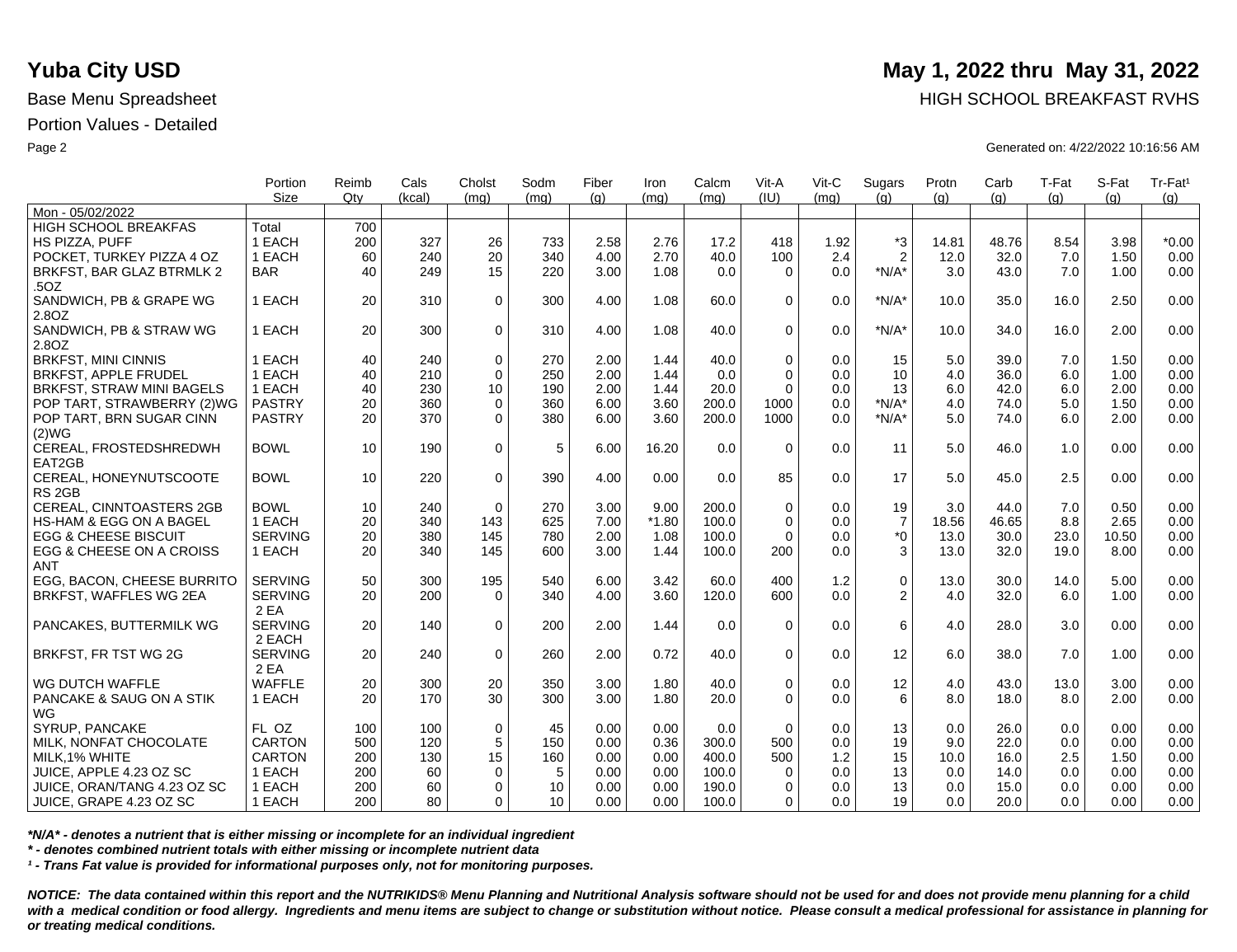# **Yuba City USD** May 1, 2022 thru May 31, 2022

## Base Menu Spreadsheet **HIGH SCHOOL BREAKFAST RVHS**

### Page 3 Generated on: 4/22/2022 10:16:56 AM

|                              | Portion       | Reimb | Cals    | Cholst | Sodm            | Fiber | Iron    | Calcm | Vit-A | Vit-C | Sugars   | Protn | Carb       | ⊺-Fat | S-Fat   | $Tr-Fat1$ |
|------------------------------|---------------|-------|---------|--------|-----------------|-------|---------|-------|-------|-------|----------|-------|------------|-------|---------|-----------|
|                              | Size          | Qty   | (kcal)  | (mq)   | (mq)            | (g)   | (mq)    | (mq)  | (IU)  | (mq)  | (g)      | (g)   | (g)        | (g)   | (q)     | (q)       |
| Mon - 05/02/2022             |               |       |         |        |                 |       |         |       |       |       |          |       |            |       |         |           |
| JUICE, STRAW/KIWI 4.23 OZ SC | I EACH        | 100   | 60      |        | 10 <sub>1</sub> | 0.00  | 0.00    | 10.0  |       | 0.0   | 12       | 0.0   | 14.0       | 0.0   | 0.00    | 0.00      |
| FRUIT. APPLE FRESH WHOLE     | EACH          | 200   | 100     |        | 0               | 4.00  | 0.36    | 20.0  | 100   | 8.4   | 19       | 0.0   | 25.0       | 0.0   | 0.00    | 0.00      |
| FRUIT. BANANAS FRESH         | EACH          | 200   | 105     |        |                 | 3.07  | 0.31    | 5.9   | 76    | 10.27 | 14       | .29   | 26.95      | 0.39  | 0.13    | 0.00      |
| <b>FRUIT, ORANGES FRESH</b>  | EACH          | 200   | 69      |        | ົ               | 3.39  | 0.15    | 59.4  | 339   | 82.98 | $*N/A*$  |       | 17.82      | 0.0   | 0.00    | 0.00      |
| TACO, SAUCE PACKET           | <b>PACKET</b> | 300   |         |        | 59              | 0.00  | 0.02    | 1.8   | 144   | 1.62  | *N/A*    | 0.09  | 0.72       | 0.0   | 0.00    | $*N/A*$   |
| <b>KETCHUP, PACKET</b>       | <b>PACKET</b> | 300   | 9       |        | 82              | 0.03  | 0.03    | 1.4   | 47    | 0.37  | 2        | 0.09  | 2.47       | 0.01  | 0.00    | 0.00      |
| Weighted Daily Average       |               |       | 583     | 46     | 706             | 6.52  | $*3.10$ | 515.2 | 967   | 31.08 | $*50$    | 20.46 | 105.04     | 10.24 | 3.45    | $*0.00$   |
| % of Calories                |               |       |         |        |                 |       |         |       |       |       | $*34.2%$ | 14.0% | $72.1\%$ . | 15.8% | 5.3%    | $*0.0\%$  |
|                              |               |       |         |        |                 |       |         |       |       |       |          |       |            |       |         |           |
| <b>Nutrient Guideline</b>    |               |       | 450-600 |        | 640             |       |         |       |       |       |          |       |            |       | < 10.00 |           |

*\*N/A\* - denotes a nutrient that is either missing or incomplete for an individual ingredient*

*¹ - Trans Fat value is provided for informational purposes only, not for monitoring purposes.*

*<sup>\* -</sup> denotes combined nutrient totals with either missing or incomplete nutrient data*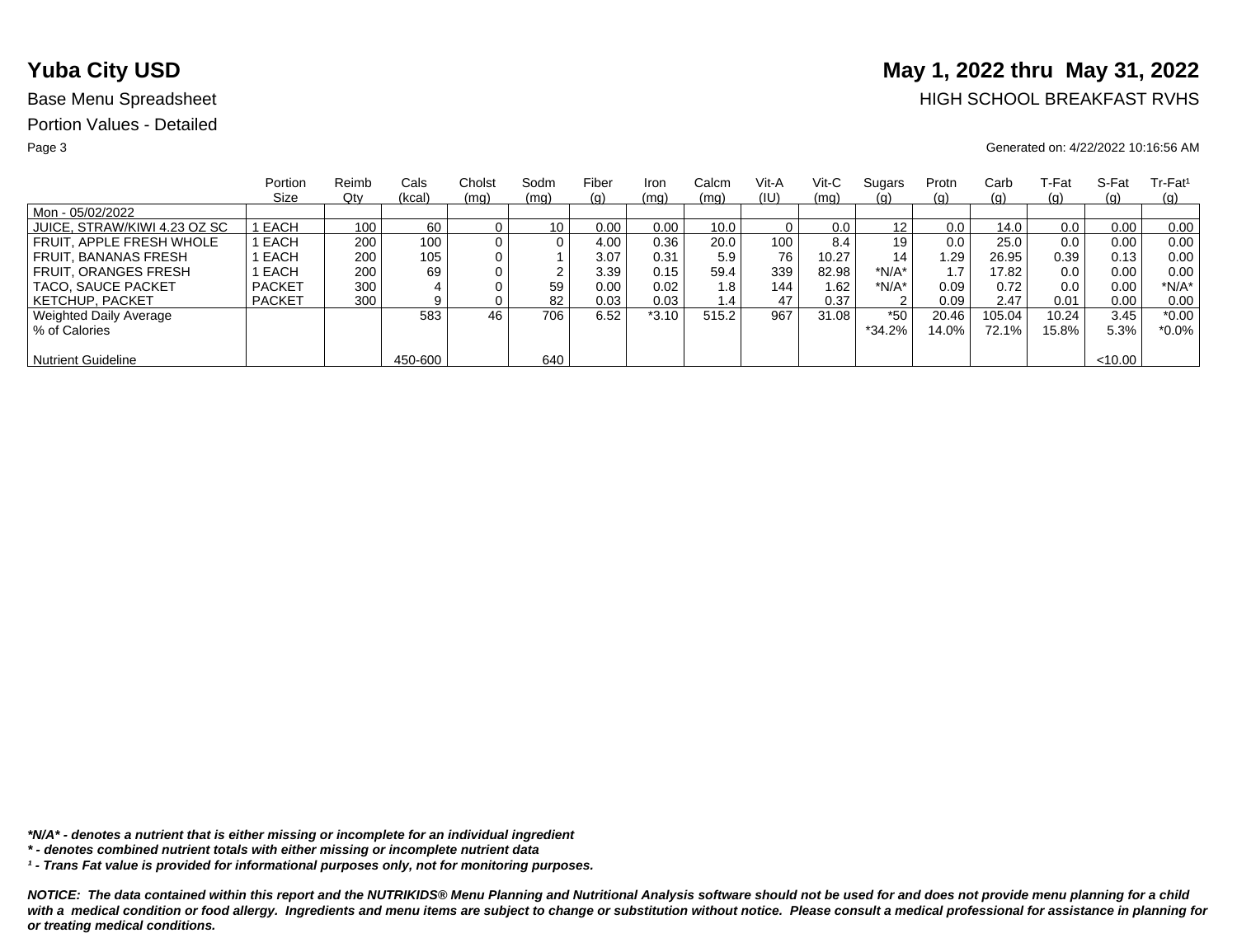|                                    | Portion<br>Size | Reimb<br>Qtv | Cals<br>(kcal) | Cholst      | Sodm | Fiber | Iron    | Calcm<br>(mq) | Vit-A<br>(IU) | Vit-C<br>(mq) | Sugars         | Protn<br>(a) | Carb  | T-Fat | S-Fat<br>(a) | Tr-Fat <sup>1</sup> |
|------------------------------------|-----------------|--------------|----------------|-------------|------|-------|---------|---------------|---------------|---------------|----------------|--------------|-------|-------|--------------|---------------------|
| Tue - 05/03/2022                   |                 |              |                | (mq)        | (mq) | (q)   | (mq)    |               |               |               | (q)            |              | (q)   | (q)   |              | (q)                 |
| <b>HIGH SCHOOL BREAKFAS</b>        | Total           | 700          |                |             |      |       |         |               |               |               |                |              |       |       |              |                     |
| HS PIZZA, PUFF                     | 1 EACH          | 200          | 327            | 26          | 733  | 2.58  | 2.76    | 17.2          | 418           | 1.92          | $*3$           | 14.81        | 48.76 | 8.54  | 3.98         | $*0.00$             |
| POCKET. TURKEY PIZZA 4 OZ          | 1 EACH          | 60           | 240            | 20          | 340  | 4.00  | 2.70    | 40.0          | 100           | 2.4           | $\overline{2}$ | 12.0         | 32.0  | 7.0   | 1.50         | 0.00                |
| BRKFST, BAR GLAZ BTRMLK 2          | <b>BAR</b>      | 40           | 249            | 15          | 220  | 3.00  | 1.08    | 0.0           | $\Omega$      | 0.0           | $*N/A*$        | 3.0          | 43.0  | 7.0   | 1.00         | 0.00                |
| .50Z                               |                 |              |                |             |      |       |         |               |               |               |                |              |       |       |              |                     |
| SANDWICH, PB & GRAPE WG            | 1 EACH          | 20           | 310            | $\mathbf 0$ | 300  | 4.00  | 1.08    | 60.0          | $\mathbf 0$   | 0.0           | $*N/A*$        | 10.0         | 35.0  | 16.0  | 2.50         | 0.00                |
| 2.8OZ                              |                 |              |                |             |      |       |         |               |               |               |                |              |       |       |              |                     |
| SANDWICH, PB & STRAW WG            | 1 EACH          | 20           | 300            | $\Omega$    | 310  | 4.00  | 1.08    | 40.0          | $\Omega$      | 0.0           | $*N/A*$        | 10.0         | 34.0  | 16.0  | 2.00         | 0.00                |
| 2.8OZ                              |                 |              |                |             |      |       |         |               |               |               |                |              |       |       |              |                     |
| <b>BRKFST, MINI CINNIS</b>         | 1 EACH          | 40           | 240            | $\mathbf 0$ | 270  | 2.00  | 1.44    | 40.0          | $\mathbf 0$   | 0.0           | 15             | 5.0          | 39.0  | 7.0   | 1.50         | 0.00                |
| <b>BRKFST, APPLE FRUDEL</b>        | 1 EACH          | 40           | 210            | $\mathbf 0$ | 250  | 2.00  | 1.44    | 0.0           | $\Omega$      | 0.0           | 10             | 4.0          | 36.0  | 6.0   | 1.00         | 0.00                |
| BRKFST, STRAW MINI BAGELS          | 1 EACH          | 40           | 230            | 10          | 190  | 2.00  | 1.44    | 20.0          | $\Omega$      | 0.0           | 13             | 6.0          | 42.0  | 6.0   | 2.00         | 0.00                |
| POP TART, STRAWBERRY (2)WG         | <b>PASTRY</b>   | 20           | 360            | $\mathbf 0$ | 360  | 6.00  | 3.60    | 200.0         | 1000          | 0.0           | $*N/A*$        | 4.0          | 74.0  | 5.0   | 1.50         | 0.00                |
| POP TART, BRN SUGAR CINN           | <b>PASTRY</b>   | 20           | 370            | $\Omega$    | 380  | 6.00  | 3.60    | 200.0         | 1000          | 0.0           | $*N/A*$        | 5.0          | 74.0  | 6.0   | 2.00         | 0.00                |
| (2)WG                              |                 |              |                |             |      |       |         |               |               |               |                |              |       |       |              |                     |
| CEREAL, FROSTEDSHREDWH             | <b>BOWL</b>     | 10           | 190            | $\mathbf 0$ | 5    | 6.00  | 16.20   | 0.0           | $\Omega$      | 0.0           | 11             | 5.0          | 46.0  | 1.0   | 0.00         | 0.00                |
| EAT2GB                             |                 |              |                |             |      |       |         |               |               |               |                |              |       |       |              |                     |
| CEREAL, HONEYNUTSCOOTE             | <b>BOWL</b>     | 10           | 220            | $\Omega$    | 390  | 4.00  | 0.00    | 0.0           | 85            | 0.0           | 17             | 5.0          | 45.0  | 2.5   | 0.00         | 0.00                |
| RS <sub>2GB</sub>                  |                 |              |                |             |      |       |         |               |               |               |                |              |       |       |              |                     |
| CEREAL, CINNTOASTERS 2GB           | <b>BOWL</b>     | 10           | 240            | $\mathbf 0$ | 270  | 3.00  | 9.00    | 200.0         | $\mathbf 0$   | 0.0           | 19             | 3.0          | 44.0  | 7.0   | 0.50         | 0.00                |
| <b>HS-HAM &amp; EGG ON A BAGEL</b> | 1 EACH          | 20           | 340            | 143         | 625  | 7.00  | $*1.80$ | 100.0         | $\Omega$      | 0.0           | $\overline{7}$ | 18.56        | 46.65 | 8.8   | 2.65         | 0.00                |
| <b>EGG &amp; CHEESE BISCUIT</b>    | <b>SERVING</b>  | 20           | 380            | 145         | 780  | 2.00  | 1.08    | 100.0         | $\Omega$      | 0.0           | $*_{0}$        | 13.0         | 30.0  | 23.0  | 10.50        | 0.00                |
| EGG & CHEESE ON A CROISS           | 1 EACH          | 20           | 340            | 145         | 600  | 3.00  | 1.44    | 100.0         | 200           | 0.0           | 3              | 13.0         | 32.0  | 19.0  | 8.00         | 0.00                |
| <b>ANT</b>                         |                 |              |                |             |      |       |         |               |               |               |                |              |       |       |              |                     |
| EGG, BACON, CHEESE BURRITO         | <b>SERVING</b>  | 50           | 300            | 195         | 540  | 6.00  | 3.42    | 60.0          | 400           | 1.2           | $\mathbf 0$    | 13.0         | 30.0  | 14.0  | 5.00         | 0.00                |
| BRKFST, WAFFLES WG 2EA             | <b>SERVING</b>  | 20           | 200            | $\Omega$    | 340  | 4.00  | 3.60    | 120.0         | 600           | 0.0           | 2              | 4.0          | 32.0  | 6.0   | 1.00         | 0.00                |
|                                    | 2 EA            |              |                |             |      |       |         |               |               |               |                |              |       |       |              |                     |
| PANCAKES, BUTTERMILK WG            | <b>SERVING</b>  | 20           | 140            | $\mathbf 0$ | 200  | 2.00  | 1.44    | 0.0           | $\Omega$      | 0.0           | 6              | 4.0          | 28.0  | 3.0   | 0.00         | 0.00                |
|                                    | 2 EACH          |              |                |             |      |       |         |               |               |               |                |              |       |       |              |                     |
| BRKFST, FR TST WG 2G               | <b>SERVING</b>  | 20           | 240            | $\mathbf 0$ | 260  | 2.00  | 0.72    | 40.0          | $\mathbf 0$   | 0.0           | 12             | 6.0          | 38.0  | 7.0   | 1.00         | 0.00                |
|                                    | 2 EA            |              |                |             |      |       |         |               |               |               |                |              |       |       |              |                     |
| WG DUTCH WAFFLE                    | <b>WAFFLE</b>   | 20           | 300            | 20          | 350  | 3.00  | 1.80    | 40.0          | $\mathbf 0$   | 0.0           | 12             | 4.0          | 43.0  | 13.0  | 3.00         | 0.00                |
| PANCAKE & SAUG ON A STIK           | 1 EACH          | 20           | 170            | 30          | 300  | 3.00  | 1.80    | 20.0          | $\Omega$      | 0.0           | 6              | 8.0          | 18.0  | 8.0   | 2.00         | 0.00                |
| WG                                 |                 |              |                |             |      |       |         |               |               |               |                |              |       |       |              |                     |
| SYRUP, PANCAKE                     | FL OZ           | 100          | 100            | $\mathbf 0$ | 45   | 0.00  | 0.00    | 0.0           | $\Omega$      | 0.0           | 13             | 0.0          | 26.0  | 0.0   | 0.00         | 0.00                |
| MILK, NONFAT CHOCOLATE             | CARTON          | 500          | 120            | 5           | 150  | 0.00  | 0.36    | 300.0         | 500           | 0.0           | 19             | 9.0          | 22.0  | 0.0   | 0.00         | 0.00                |
| MILK, 1% WHITE                     | <b>CARTON</b>   | 200          | 130            | 15          | 160  | 0.00  | 0.00    | 400.0         | 500           | 1.2           | 15             | 10.0         | 16.0  | 2.5   | 1.50         | 0.00                |
| JUICE, APPLE 4.23 OZ SC            | 1 EACH          | 200          | 60             | $\mathbf 0$ | 5    | 0.00  | 0.00    | 100.0         | $\mathbf 0$   | 0.0           | 13             | 0.0          | 14.0  | 0.0   | 0.00         | 0.00                |
| JUICE, ORAN/TANG 4.23 OZ SC        | 1 EACH          | 200          | 60             | $\Omega$    | 10   | 0.00  | 0.00    | 190.0         | $\Omega$      | 0.0           | 13             | 0.0          | 15.0  | 0.0   | 0.00         | 0.00                |
| ∣ JUICE, GRAPE 4.23 OZ SC          | 1 EACH          | 200          | 80             | $\Omega$    | 10   | 0.00  | 0.00    | 100.0         | $\Omega$      | 0.0           | 19             | 0.0          | 20.0  | 0.0   | 0.00         | 0.00                |
|                                    |                 |              |                |             |      |       |         |               |               |               |                |              |       |       |              |                     |

*\*N/A\* - denotes a nutrient that is either missing or incomplete for an individual ingredient*

*\* - denotes combined nutrient totals with either missing or incomplete nutrient data*

*¹ - Trans Fat value is provided for informational purposes only, not for monitoring purposes.*

*NOTICE: The data contained within this report and the NUTRIKIDS® Menu Planning and Nutritional Analysis software should not be used for and does not provide menu planning for a child*  with a medical condition or food allergy. Ingredients and menu items are subject to change or substitution without notice. Please consult a medical professional for assistance in planning for *or treating medical conditions.*

## **Yuba City USD** May 1, 2022 thru May 31, 2022

Base Menu Spreadsheet **HIGH SCHOOL BREAKFAST RVHS** 

Page 4 Generated on: 4/22/2022 10:16:56 AM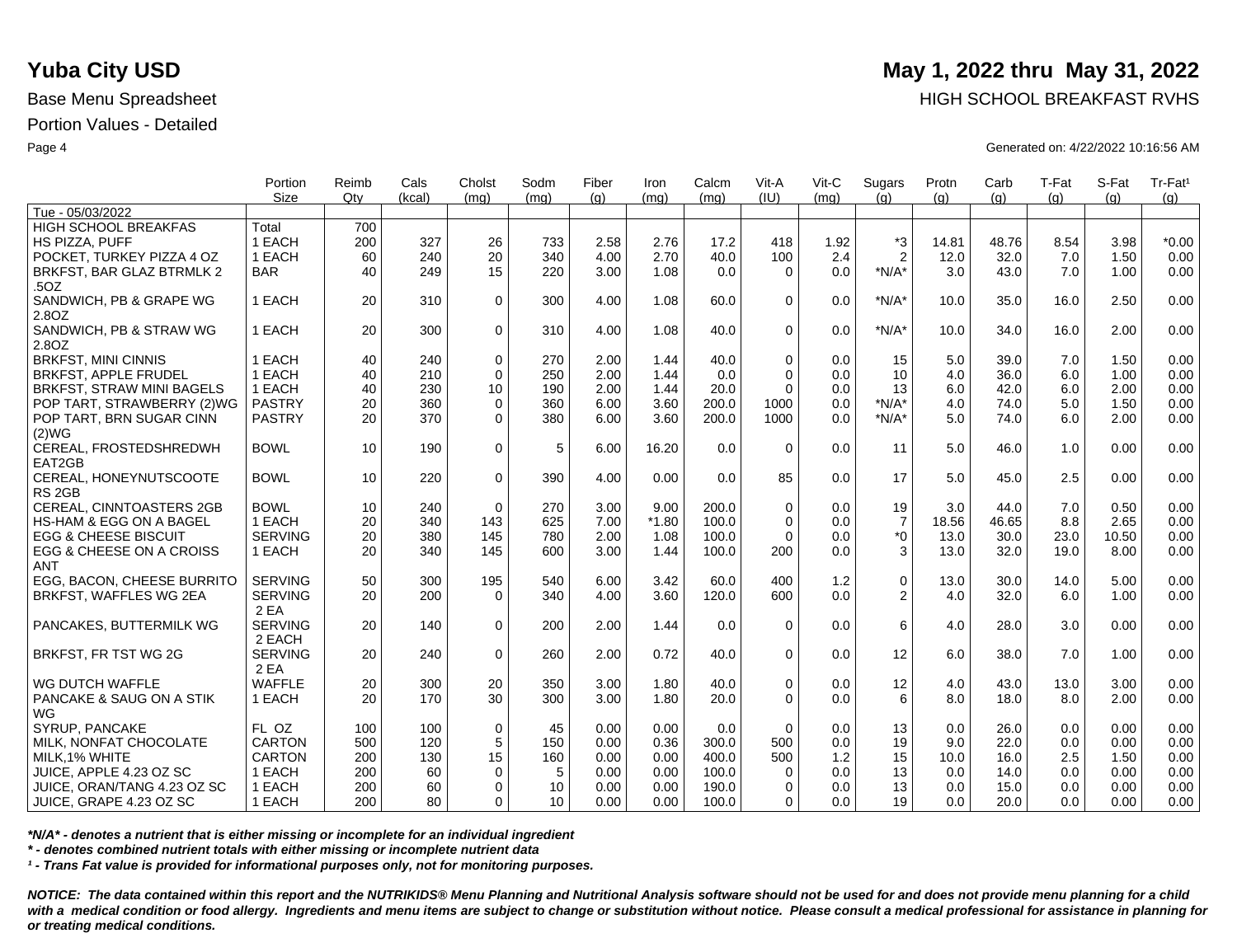# **Yuba City USD** May 1, 2022 thru May 31, 2022

## Base Menu Spreadsheet **HIGH SCHOOL BREAKFAST RVHS**

### Page 5 Generated on: 4/22/2022 10:16:56 AM

|                              | Portion       | Reimb | Cals    | Cholst | Sodm | Fiber | Iron    | Calcm | Vit-A | Vit-C | Sugars            | Protn | Carb       | ⊺-Fat | S-Fat   | $Tr-Fat1$  |
|------------------------------|---------------|-------|---------|--------|------|-------|---------|-------|-------|-------|-------------------|-------|------------|-------|---------|------------|
|                              | Size          | Qty   | (kcal)  | (mq)   | (mq) | (g)   | (mq)    | (mq)  | (IU)  | (mq)  | <u>(g)</u>        | (q)   | (g)        | (g)   | (q)     | <u>(g)</u> |
| Tue - 05/03/2022             |               |       |         |        |      |       |         |       |       |       |                   |       |            |       |         |            |
| JUICE, STRAW/KIWI 4.23 OZ SC | EACH          | 100   | 60      |        | 10   | 0.00  | 0.00    | 10.0  |       | 0.0   | $12 \overline{ }$ | 0.0   | 14.0       | 0.0   | 0.00    | 0.00       |
| FRUIT. APPLE FRESH WHOLE     | EACH          | 200   | 100     |        | 0    | 4.00  | 0.36    | 20.0  | 100   | 8.4   | 19                | 0.0   | 25.0       | 0.0   | 0.00    | 0.00       |
| FRUIT. BANANAS FRESH         | EACH          | 200   | 105     |        |      | 3.07  | 0.31    | 5.9   | 76    | 10.27 | 14                | '.29  | 26.95      | 0.39  | 0.13    | 0.00       |
| FRUIT. ORANGES FRESH         | EACH          | 200   | 69      |        | ົ    | 3.39  | 0.15    | 59.4  | 339   | 82.98 | $*N/A*$           |       | 17.82      | 0.0   | 0.00    | 0.00       |
| <b>TACO, SAUCE PACKET</b>    | <b>PACKET</b> | 300   |         |        | 59   | 0.00  | 0.02    | 1.8   | 144   | 1.62  | $*N/A*$           | 0.09  | 0.72       | 0.0   | 0.00    | $*N/A*$    |
| KETCHUP, PACKET              | <b>PACKET</b> | 300   |         |        | 82   | 0.03  | 0.03    | 1.4   | 47    | 0.37  | 2                 | 0.09  | 2.47       | 0.01  | 0.00    | 0.00       |
| Weighted Daily Average       |               |       | 583     | 46     | 706  | 6.52  | $*3.10$ | 515.2 | 967   | 31.08 | $*50$             | 20.46 | 105.04     | 10.24 | 3.45    | $*0.00$    |
| % of Calories                |               |       |         |        |      |       |         |       |       |       | $*34.2\%$         | 14.0% | $72.1\%$ . | 15.8% | 5.3%    | $*0.0\%$   |
|                              |               |       |         |        |      |       |         |       |       |       |                   |       |            |       |         |            |
| <b>Nutrient Guideline</b>    |               |       | 450-600 |        | 640  |       |         |       |       |       |                   |       |            |       | < 10.00 |            |

*\*N/A\* - denotes a nutrient that is either missing or incomplete for an individual ingredient*

*¹ - Trans Fat value is provided for informational purposes only, not for monitoring purposes.*

*<sup>\* -</sup> denotes combined nutrient totals with either missing or incomplete nutrient data*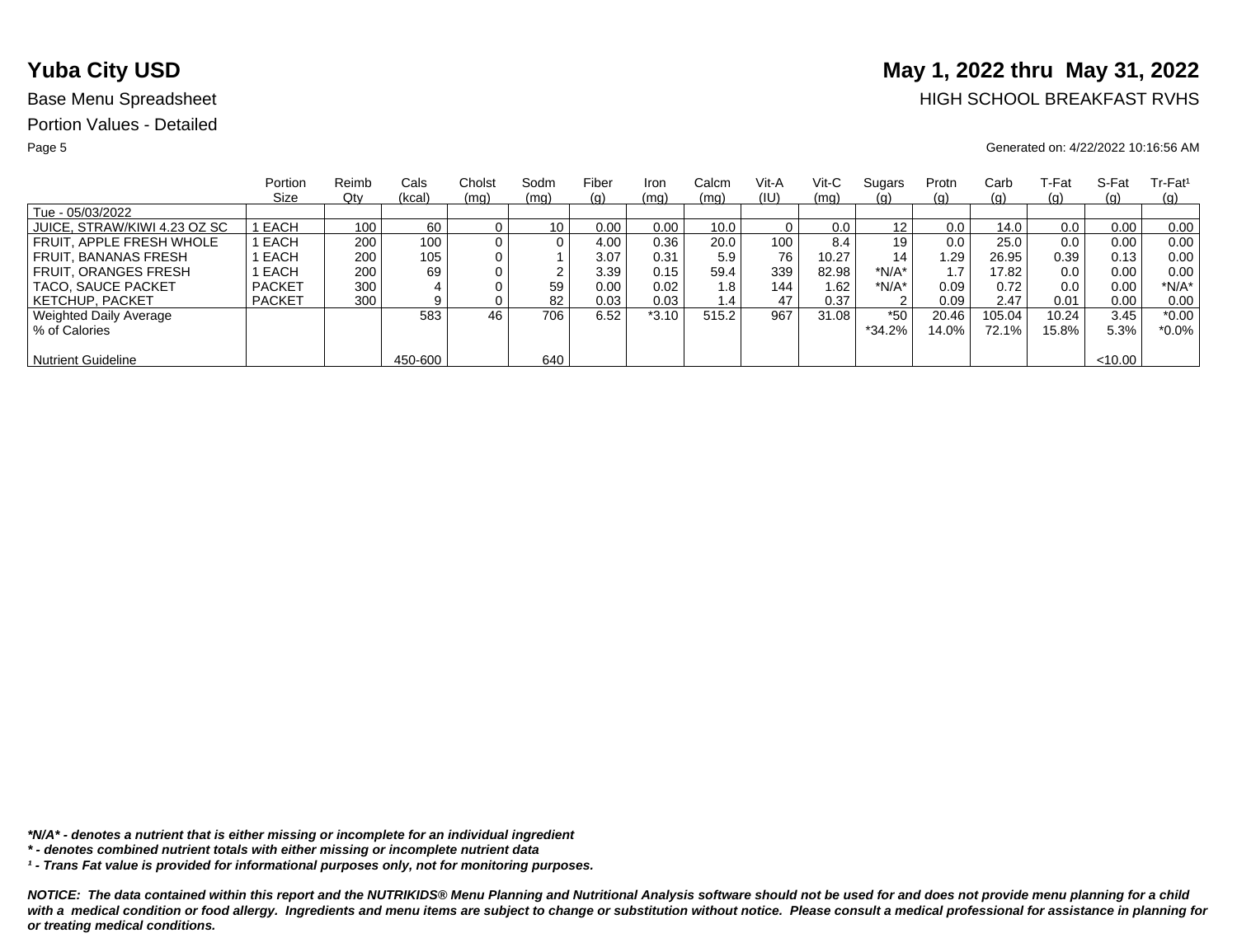|                                 | Portion        | Reimb | Cals   | Cholst      | Sodm | Fiber | Iron    | Calcm | Vit-A        | Vit-C | Sugars         | Protn | Carb  | T-Fat | S-Fat | Tr-Fat <sup>1</sup> |
|---------------------------------|----------------|-------|--------|-------------|------|-------|---------|-------|--------------|-------|----------------|-------|-------|-------|-------|---------------------|
|                                 | <b>Size</b>    | Qtv   | (kcal) | (mq)        | (mq) | (q)   | (mg)    | (mq)  | (III)        | (mq)  | (q)            | (q)   | (q)   | (q)   | (a)   | (g)                 |
| Wed - 05/04/2022                |                |       |        |             |      |       |         |       |              |       |                |       |       |       |       |                     |
| <b>HIGH SCHOOL BREAKFAS</b>     | Total          | 700   |        |             |      |       |         |       |              |       |                |       |       |       |       |                     |
| HS PIZZA, PUFF                  | 1 EACH         | 200   | 327    | 26          | 733  | 2.58  | 2.76    | 17.2  | 418          | 1.92  | *3             | 14.81 | 48.76 | 8.54  | 3.98  | $*0.00$             |
| POCKET. TURKEY PIZZA 4 OZ       | 1 EACH         | 60    | 240    | 20          | 340  | 4.00  | 2.70    | 40.0  | 100          | 2.4   | $\overline{2}$ | 12.0  | 32.0  | 7.0   | 1.50  | 0.00                |
| BRKFST, BAR GLAZ BTRMLK 2       | <b>BAR</b>     | 40    | 249    | 15          | 220  | 3.00  | 1.08    | 0.0   | $\Omega$     | 0.0   | $*N/A*$        | 3.0   | 43.0  | 7.0   | 1.00  | 0.00                |
| .50Z                            |                |       |        |             |      |       |         |       |              |       |                |       |       |       |       |                     |
| SANDWICH, PB & GRAPE WG         | 1 EACH         | 20    | 310    | $\mathbf 0$ | 300  | 4.00  | 1.08    | 60.0  | $\Omega$     | 0.0   | $*N/A*$        | 10.0  | 35.0  | 16.0  | 2.50  | 0.00                |
| 2.8OZ                           |                |       |        |             |      |       |         |       |              |       |                |       |       |       |       |                     |
| SANDWICH, PB & STRAW WG         | 1 EACH         | 20    | 300    | $\mathbf 0$ | 310  | 4.00  | 1.08    | 40.0  | $\Omega$     | 0.0   | $*N/A*$        | 10.0  | 34.0  | 16.0  | 2.00  | 0.00                |
| 2.8OZ                           |                |       |        |             |      |       |         |       |              |       |                |       |       |       |       |                     |
| <b>BRKFST, MINI CINNIS</b>      | 1 EACH         | 40    | 240    | $\mathbf 0$ | 270  | 2.00  | 1.44    | 40.0  | $\mathbf 0$  | 0.0   | 15             | 5.0   | 39.0  | 7.0   | 1.50  | 0.00                |
| <b>BRKFST, APPLE FRUDEL</b>     | 1 EACH         | 40    | 210    | $\Omega$    | 250  | 2.00  | 1.44    | 0.0   | $\Omega$     | 0.0   | 10             | 4.0   | 36.0  | 6.0   | 1.00  | 0.00                |
| BRKFST, STRAW MINI BAGELS       | 1 EACH         | 40    | 230    | 10          | 190  | 2.00  | 1.44    | 20.0  | $\Omega$     | 0.0   | 13             | 6.0   | 42.0  | 6.0   | 2.00  | 0.00                |
| POP TART, STRAWBERRY (2)WG      | <b>PASTRY</b>  | 20    | 360    | $\mathbf 0$ | 360  | 6.00  | 3.60    | 200.0 | 1000         | 0.0   | $*N/A*$        | 4.0   | 74.0  | 5.0   | 1.50  | 0.00                |
| POP TART, BRN SUGAR CINN        | <b>PASTRY</b>  | 20    | 370    | $\Omega$    | 380  | 6.00  | 3.60    | 200.0 | 1000         | 0.0   | $*N/A*$        | 5.0   | 74.0  | 6.0   | 2.00  | 0.00                |
| (2)WG                           |                |       |        |             |      |       |         |       |              |       |                |       |       |       |       |                     |
| CEREAL, FROSTEDSHREDWH          | <b>BOWL</b>    | 10    | 190    | $\mathbf 0$ | 5    | 6.00  | 16.20   | 0.0   | $\Omega$     | 0.0   | 11             | 5.0   | 46.0  | 1.0   | 0.00  | 0.00                |
| EAT2GB                          |                |       |        |             |      |       |         |       |              |       |                |       |       |       |       |                     |
| CEREAL, HONEYNUTSCOOTE          | <b>BOWL</b>    | 10    | 220    | $\mathbf 0$ | 390  | 4.00  | 0.00    | 0.0   | 85           | 0.0   | 17             | 5.0   | 45.0  | 2.5   | 0.00  | 0.00                |
| RS <sub>2GB</sub>               |                |       |        |             |      |       |         |       |              |       |                |       |       |       |       |                     |
| CEREAL, CINNTOASTERS 2GB        | <b>BOWL</b>    | 10    | 240    | $\Omega$    | 270  | 3.00  | 9.00    | 200.0 | $\mathbf 0$  | 0.0   | 19             | 3.0   | 44.0  | 7.0   | 0.50  | 0.00                |
| HS-HAM & EGG ON A BAGEL         | 1 EACH         | 20    | 340    | 143         | 625  | 7.00  | $*1.80$ | 100.0 | $\mathbf 0$  | 0.0   | $\overline{7}$ | 18.56 | 46.65 | 8.8   | 2.65  | 0.00                |
| <b>EGG &amp; CHEESE BISCUIT</b> | <b>SERVING</b> | 20    | 380    | 145         | 780  | 2.00  | 1.08    | 100.0 | $\Omega$     | 0.0   | $*_{0}$        | 13.0  | 30.0  | 23.0  | 10.50 | 0.00                |
| EGG & CHEESE ON A CROISS        | 1 EACH         | 20    | 340    | 145         | 600  | 3.00  | 1.44    | 100.0 | 200          | 0.0   | 3              | 13.0  | 32.0  | 19.0  | 8.00  | 0.00                |
| <b>ANT</b>                      |                |       |        |             |      |       |         |       |              |       |                |       |       |       |       |                     |
| EGG. BACON. CHEESE BURRITO      | <b>SERVING</b> | 50    | 300    | 195         | 540  | 6.00  | 3.42    | 60.0  | 400          | 1.2   | $\mathbf 0$    | 13.0  | 30.0  | 14.0  | 5.00  | 0.00                |
| BRKFST, WAFFLES WG 2EA          | <b>SERVING</b> | 20    | 200    | $\Omega$    | 340  | 4.00  | 3.60    | 120.0 | 600          | 0.0   | $\overline{2}$ | 4.0   | 32.0  | 6.0   | 1.00  | 0.00                |
|                                 | 2 EA           |       |        |             |      |       |         |       |              |       |                |       |       |       |       |                     |
| PANCAKES, BUTTERMILK WG         | <b>SERVING</b> | 20    | 140    | $\Omega$    | 200  | 2.00  | 1.44    | 0.0   | $\Omega$     | 0.0   | 6              | 4.0   | 28.0  | 3.0   | 0.00  | 0.00                |
|                                 | 2 EACH         |       |        |             |      |       |         |       |              |       |                |       |       |       |       |                     |
| BRKFST, FR TST WG 2G            | <b>SERVING</b> | 20    | 240    | $\mathbf 0$ | 260  | 2.00  | 0.72    | 40.0  | $\mathbf 0$  | 0.0   | 12             | 6.0   | 38.0  | 7.0   | 1.00  | 0.00                |
|                                 | 2 EA           |       |        |             |      |       |         |       |              |       |                |       |       |       |       |                     |
| WG DUTCH WAFFLE                 | <b>WAFFLE</b>  | 20    | 300    | 20          | 350  | 3.00  | 1.80    | 40.0  | $\mathbf 0$  | 0.0   | 12             | 4.0   | 43.0  | 13.0  | 3.00  | 0.00                |
| PANCAKE & SAUG ON A STIK        | 1 EACH         | 20    | 170    | 30          | 300  | 3.00  | 1.80    | 20.0  | $\Omega$     | 0.0   | 6              | 8.0   | 18.0  | 8.0   | 2.00  | 0.00                |
| WG                              |                |       |        |             |      |       |         |       |              |       |                |       |       |       |       |                     |
| SYRUP, PANCAKE                  | FL OZ          | 100   | 100    | $\mathbf 0$ | 45   | 0.00  | 0.00    | 0.0   | $\Omega$     | 0.0   | 13             | 0.0   | 26.0  | 0.0   | 0.00  | 0.00                |
| MILK, NONFAT CHOCOLATE          | <b>CARTON</b>  | 500   | 120    | $\sqrt{5}$  | 150  | 0.00  | 0.36    | 300.0 | 500          | 0.0   | 19             | 9.0   | 22.0  | 0.0   | 0.00  | 0.00                |
| MILK, 1% WHITE                  | <b>CARTON</b>  | 200   | 130    | 15          | 160  | 0.00  | 0.00    | 400.0 | 500          | 1.2   | 15             | 10.0  | 16.0  | 2.5   | 1.50  | 0.00                |
| JUICE, APPLE 4.23 OZ SC         | 1 EACH         | 200   | 60     | $\mathbf 0$ | 5    | 0.00  | 0.00    | 100.0 | $\mathbf{0}$ | 0.0   | 13             | 0.0   | 14.0  | 0.0   | 0.00  | 0.00                |
| JUICE, ORAN/TANG 4.23 OZ SC     | 1 EACH         | 200   | 60     | $\Omega$    | 10   | 0.00  | 0.00    | 190.0 | $\Omega$     | 0.0   | 13             | 0.0   | 15.0  | 0.0   | 0.00  | 0.00                |
| JUICE, GRAPE 4.23 OZ SC         | 1 EACH         | 200   | 80     | $\Omega$    | 10   | 0.00  | 0.00    | 100.0 | $\Omega$     | 0.0   | 19             | 0.0   | 20.0  | 0.0   | 0.00  | 0.00                |
|                                 |                |       |        |             |      |       |         |       |              |       |                |       |       |       |       |                     |

*\*N/A\* - denotes a nutrient that is either missing or incomplete for an individual ingredient*

*\* - denotes combined nutrient totals with either missing or incomplete nutrient data*

*¹ - Trans Fat value is provided for informational purposes only, not for monitoring purposes.*

*NOTICE: The data contained within this report and the NUTRIKIDS® Menu Planning and Nutritional Analysis software should not be used for and does not provide menu planning for a child*  with a medical condition or food allergy. Ingredients and menu items are subject to change or substitution without notice. Please consult a medical professional for assistance in planning for *or treating medical conditions.*

## **Yuba City USD** May 1, 2022 thru May 31, 2022

Base Menu Spreadsheet **HIGH SCHOOL BREAKFAST RVHS** 

Page 6 Generated on: 4/22/2022 10:16:56 AM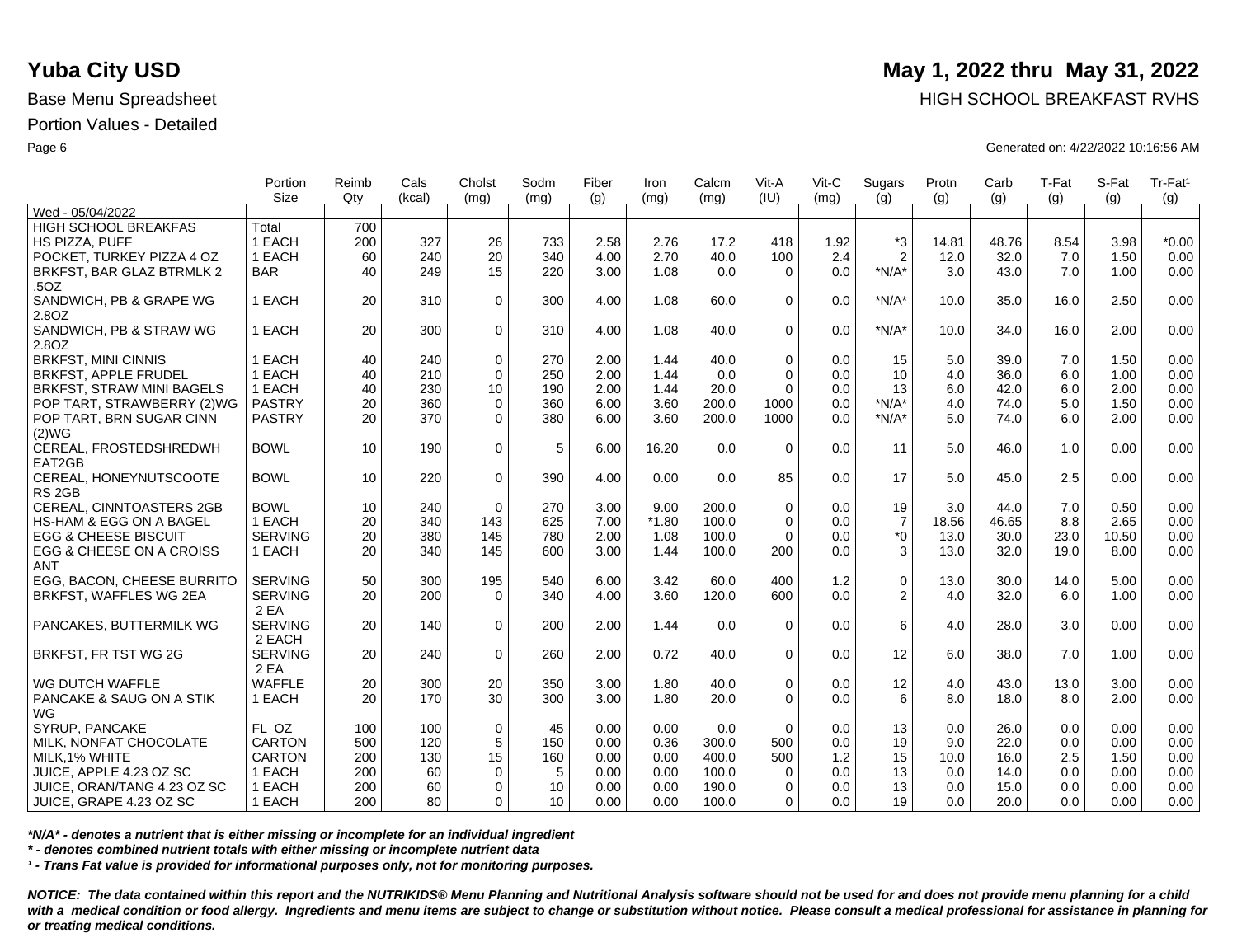# **Yuba City USD** May 1, 2022 thru May 31, 2022

## Base Menu Spreadsheet **HIGH SCHOOL BREAKFAST RVHS**

### Page 7 Generated on: 4/22/2022 10:16:56 AM

|                              | Portion       | Reimb | Cals    | Cholst | Sodm            | Fiber | Iron    | Calcm | Vit-A | Vit-C | Sugars   | Protn | Carb     | ⊺-Fat | S-Fat   | $Tr-Fat1$ |
|------------------------------|---------------|-------|---------|--------|-----------------|-------|---------|-------|-------|-------|----------|-------|----------|-------|---------|-----------|
|                              | Size          | Qty   | (kcal)  | (mq)   | (mq)            | (g)   | (mq)    | (mq)  | (IU)  | (mq)  | (g)      | (g)   | (g)      | (g)   | (q)     | (q)       |
| Wed - 05/04/2022             |               |       |         |        |                 |       |         |       |       |       |          |       |          |       |         |           |
| JUICE, STRAW/KIWI 4.23 OZ SC | I EACH        | 100   | 60      |        | 10 <sub>1</sub> | 0.00  | 0.00    | 10.0  |       | 0.0   | 12       | 0.0   | 14.0     | 0.0   | 0.00    | 0.00      |
| FRUIT. APPLE FRESH WHOLE     | EACH          | 200   | 100     |        | 0               | 4.00  | 0.36    | 20.0  | 100   | 8.4   | 19       | 0.0   | 25.0     | 0.0   | 0.00    | 0.00      |
| FRUIT. BANANAS FRESH         | EACH          | 200   | 105     |        |                 | 3.07  | 0.31    | 5.9   | 76    | 10.27 | 14       | .29   | 26.95    | 0.39  | 0.13    | 0.00      |
| <b>FRUIT, ORANGES FRESH</b>  | EACH          | 200   | 69      |        | ົ               | 3.39  | 0.15    | 59.4  | 339   | 82.98 | $*N/A*$  |       | 17.82    | 0.0   | 0.00    | 0.00      |
| TACO, SAUCE PACKET           | <b>PACKET</b> | 300   |         |        | 59              | 0.00  | 0.02    | 1.8   | 144   | 1.62  | *N/A*    | 0.09  | 0.72     | 0.0   | 0.00    | $*N/A*$   |
| <b>KETCHUP, PACKET</b>       | <b>PACKET</b> | 300   | 9       |        | 82              | 0.03  | 0.03    | 1.4   | 47    | 0.37  | 2        | 0.09  | 2.47     | 0.01  | 0.00    | 0.00      |
| Weighted Daily Average       |               |       | 583     | 46     | 706             | 6.52  | $*3.10$ | 515.2 | 967   | 31.08 | $*50$    | 20.46 | 105.04   | 10.24 | 3.45    | $*0.00$   |
| % of Calories                |               |       |         |        |                 |       |         |       |       |       | $*34.2%$ | 14.0% | $72.1\%$ | 15.8% | 5.3%    | $*0.0\%$  |
|                              |               |       |         |        |                 |       |         |       |       |       |          |       |          |       |         |           |
| <b>Nutrient Guideline</b>    |               |       | 450-600 |        | 640             |       |         |       |       |       |          |       |          |       | < 10.00 |           |

*\*N/A\* - denotes a nutrient that is either missing or incomplete for an individual ingredient*

*¹ - Trans Fat value is provided for informational purposes only, not for monitoring purposes.*

*<sup>\* -</sup> denotes combined nutrient totals with either missing or incomplete nutrient data*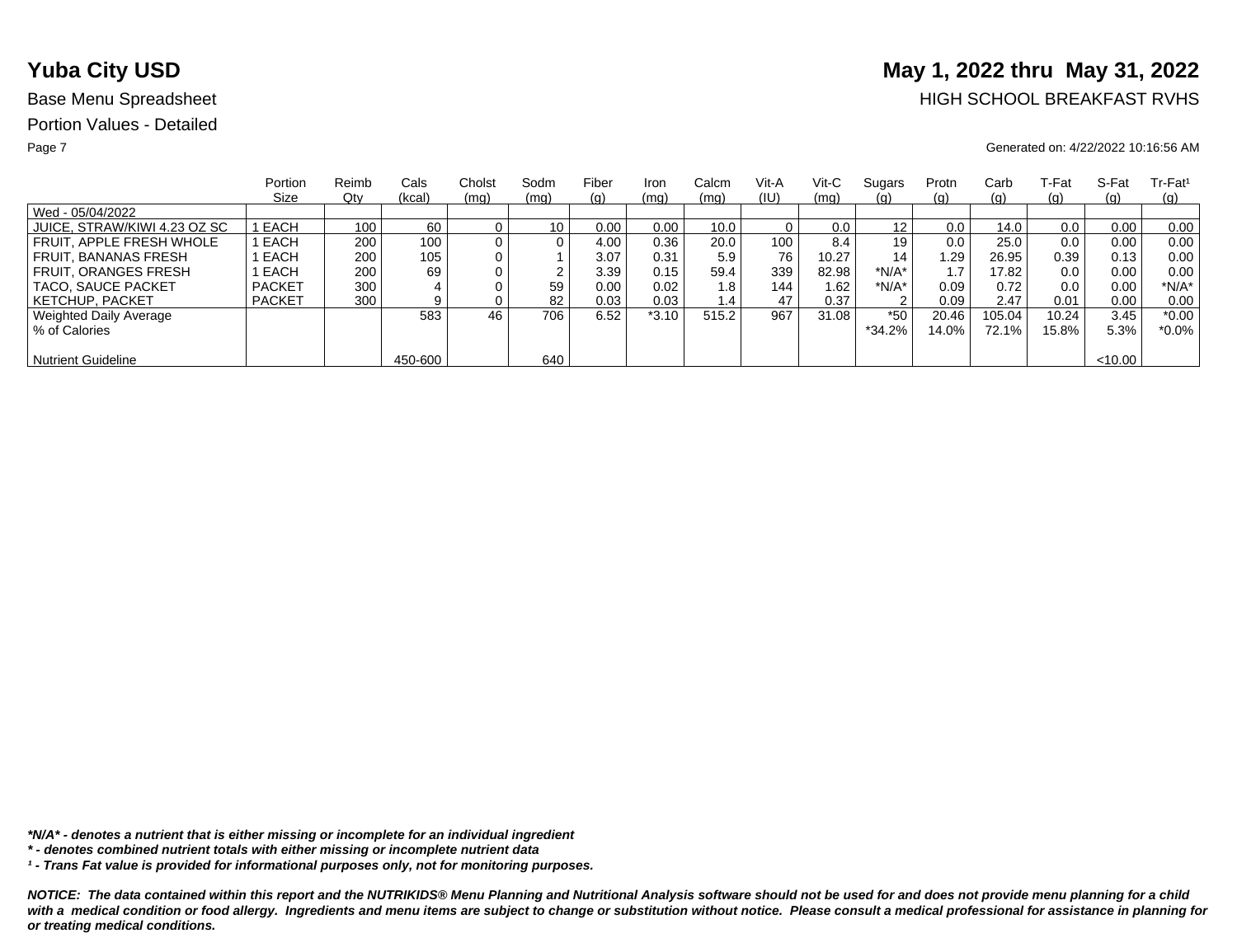|                                 | Portion        | Reimb | Cals   | Cholst      | Sodm | Fiber | Iron    | Calcm | Vit-A       | Vit-C | Sugars           | Protn | Carb  | T-Fat | S-Fat | Tr-Fat <sup>1</sup> |
|---------------------------------|----------------|-------|--------|-------------|------|-------|---------|-------|-------------|-------|------------------|-------|-------|-------|-------|---------------------|
|                                 | <b>Size</b>    | Qtv   | (kcal) | (mq)        | (mq) | (g)   | (mq)    | (mq)  | (III)       | (mq)  | (q)              | (q)   | (q)   | (q)   | (q)   | (g)                 |
| Thu - 05/05/2022                |                |       |        |             |      |       |         |       |             |       |                  |       |       |       |       |                     |
| <b>HIGH SCHOOL BREAKFAS</b>     | Total          | 700   |        |             |      |       |         |       |             |       |                  |       |       |       |       |                     |
| HS PIZZA, PUFF                  | 1 EACH         | 200   | 327    | 26          | 733  | 2.58  | 2.76    | 17.2  | 418         | 1.92  | $*3$             | 14.81 | 48.76 | 8.54  | 3.98  | $*0.00$             |
| POCKET. TURKEY PIZZA 4 OZ       | 1 EACH         | 60    | 240    | 20          | 340  | 4.00  | 2.70    | 40.0  | 100         | 2.4   | $\overline{2}$   | 12.0  | 32.0  | 7.0   | 1.50  | 0.00                |
| BRKFST, BAR GLAZ BTRMLK 2       | <b>BAR</b>     | 40    | 249    | 15          | 220  | 3.00  | 1.08    | 0.0   | $\Omega$    | 0.0   | $*N/A*$          | 3.0   | 43.0  | 7.0   | 1.00  | 0.00                |
| .50Z                            |                |       |        |             |      |       |         |       |             |       |                  |       |       |       |       |                     |
| SANDWICH, PB & GRAPE WG         | 1 EACH         | 20    | 310    | $\mathbf 0$ | 300  | 4.00  | 1.08    | 60.0  | $\Omega$    | 0.0   | $*N/A*$          | 10.0  | 35.0  | 16.0  | 2.50  | 0.00                |
| 2.8OZ                           |                |       |        |             |      |       |         |       |             |       |                  |       |       |       |       |                     |
| SANDWICH, PB & STRAW WG         | 1 EACH         | 20    | 300    | 0           | 310  | 4.00  | 1.08    | 40.0  | $\Omega$    | 0.0   | $*N/A*$          | 10.0  | 34.0  | 16.0  | 2.00  | 0.00                |
| 2.8OZ                           |                |       |        |             |      |       |         |       |             |       |                  |       |       |       |       |                     |
| <b>BRKFST, MINI CINNIS</b>      | 1 EACH         | 40    | 240    | $\mathbf 0$ | 270  | 2.00  | 1.44    | 40.0  | $\mathbf 0$ | 0.0   | 15               | 5.0   | 39.0  | 7.0   | 1.50  | 0.00                |
| <b>BRKFST, APPLE FRUDEL</b>     | 1 EACH         | 40    | 210    | $\Omega$    | 250  | 2.00  | 1.44    | 0.0   | $\Omega$    | 0.0   | 10               | 4.0   | 36.0  | 6.0   | 1.00  | 0.00                |
| BRKFST, STRAW MINI BAGELS       | 1 EACH         | 40    | 230    | 10          | 190  | 2.00  | 1.44    | 20.0  | $\Omega$    | 0.0   | 13               | 6.0   | 42.0  | 6.0   | 2.00  | 0.00                |
| POP TART, STRAWBERRY (2)WG      | <b>PASTRY</b>  | 20    | 360    | $\mathbf 0$ | 360  | 6.00  | 3.60    | 200.0 | 1000        | 0.0   | $*N/A*$          | 4.0   | 74.0  | 5.0   | 1.50  | 0.00                |
| POP TART, BRN SUGAR CINN        | <b>PASTRY</b>  | 20    | 370    | $\Omega$    | 380  | 6.00  | 3.60    | 200.0 | 1000        | 0.0   | $*N/A*$          | 5.0   | 74.0  | 6.0   | 2.00  | 0.00                |
| (2)WG                           |                |       |        |             |      |       |         |       |             |       |                  |       |       |       |       |                     |
| CEREAL, FROSTEDSHREDWH          | <b>BOWL</b>    | 10    | 190    | $\mathbf 0$ | 5    | 6.00  | 16.20   | 0.0   | $\Omega$    | 0.0   | 11               | 5.0   | 46.0  | 1.0   | 0.00  | 0.00                |
| EAT2GB                          |                |       |        |             |      |       |         |       |             |       |                  |       |       |       |       |                     |
| CEREAL, HONEYNUTSCOOTE          | <b>BOWL</b>    | 10    | 220    | 0           | 390  | 4.00  | 0.00    | 0.0   | 85          | 0.0   | 17               | 5.0   | 45.0  | 2.5   | 0.00  | 0.00                |
| RS <sub>2GB</sub>               |                |       |        |             |      |       |         |       |             |       |                  |       |       |       |       |                     |
| CEREAL, CINNTOASTERS 2GB        | <b>BOWL</b>    | 10    | 240    | $\Omega$    | 270  | 3.00  | 9.00    | 200.0 | $\mathbf 0$ | 0.0   | 19               | 3.0   | 44.0  | 7.0   | 0.50  | 0.00                |
| HS-HAM & EGG ON A BAGEL         | 1 EACH         | 20    | 340    | 143         | 625  | 7.00  | $*1.80$ | 100.0 | $\mathbf 0$ | 0.0   | $\overline{7}$   | 18.56 | 46.65 | 8.8   | 2.65  | 0.00                |
| <b>EGG &amp; CHEESE BISCUIT</b> | <b>SERVING</b> | 20    | 380    | 145         | 780  | 2.00  | 1.08    | 100.0 | $\Omega$    | 0.0   | $^*0$            | 13.0  | 30.0  | 23.0  | 10.50 | 0.00                |
| EGG & CHEESE ON A CROISS        | 1 EACH         | 20    | 340    | 145         | 600  | 3.00  | 1.44    | 100.0 | 200         | 0.0   | 3                | 13.0  | 32.0  | 19.0  | 8.00  | 0.00                |
| <b>ANT</b>                      |                |       |        |             |      |       |         |       |             |       |                  |       |       |       |       |                     |
| EGG. BACON. CHEESE BURRITO      | <b>SERVING</b> | 50    | 300    | 195         | 540  | 6.00  | 3.42    | 60.0  | 400         | 1.2   | $\boldsymbol{0}$ | 13.0  | 30.0  | 14.0  | 5.00  | 0.00                |
| BRKFST, WAFFLES WG 2EA          | <b>SERVING</b> | 20    | 200    | $\Omega$    | 340  | 4.00  | 3.60    | 120.0 | 600         | 0.0   | $\overline{2}$   | 4.0   | 32.0  | 6.0   | 1.00  | 0.00                |
|                                 | 2 EA           |       |        |             |      |       |         |       |             |       |                  |       |       |       |       |                     |
| PANCAKES, BUTTERMILK WG         | <b>SERVING</b> | 20    | 140    | $\Omega$    | 200  | 2.00  | 1.44    | 0.0   | $\Omega$    | 0.0   | 6                | 4.0   | 28.0  | 3.0   | 0.00  | 0.00                |
|                                 | 2 EACH         |       |        |             |      |       |         |       |             |       |                  |       |       |       |       |                     |
| BRKFST, FR TST WG 2G            | <b>SERVING</b> | 20    | 240    | $\mathbf 0$ | 260  | 2.00  | 0.72    | 40.0  | $\Omega$    | 0.0   | 12               | 6.0   | 38.0  | 7.0   | 1.00  | 0.00                |
|                                 | 2 EA           |       |        |             |      |       |         |       |             |       |                  |       |       |       |       |                     |
| WG DUTCH WAFFLE                 | <b>WAFFLE</b>  | 20    | 300    | 20          | 350  | 3.00  | 1.80    | 40.0  | $\mathbf 0$ | 0.0   | 12               | 4.0   | 43.0  | 13.0  | 3.00  | 0.00                |
| PANCAKE & SAUG ON A STIK        | 1 EACH         | 20    | 170    | 30          | 300  | 3.00  | 1.80    | 20.0  | $\Omega$    | 0.0   | 6                | 8.0   | 18.0  | 8.0   | 2.00  | 0.00                |
| WG                              |                |       |        |             |      |       |         |       |             |       |                  |       |       |       |       |                     |
| SYRUP, PANCAKE                  | FL OZ          | 100   | 100    | $\mathbf 0$ | 45   | 0.00  | 0.00    | 0.0   | $\Omega$    | 0.0   | 13               | 0.0   | 26.0  | 0.0   | 0.00  | 0.00                |
| MILK, NONFAT CHOCOLATE          | <b>CARTON</b>  | 500   | 120    | $\sqrt{5}$  | 150  | 0.00  | 0.36    | 300.0 | 500         | 0.0   | 19               | 9.0   | 22.0  | 0.0   | 0.00  | 0.00                |
| MILK, 1% WHITE                  | <b>CARTON</b>  | 200   | 130    | 15          | 160  | 0.00  | 0.00    | 400.0 | 500         | $1.2$ | 15               | 10.0  | 16.0  | 2.5   | 1.50  | 0.00                |
| JUICE, APPLE 4.23 OZ SC         | 1 EACH         | 200   | 60     | $\mathbf 0$ | 5    | 0.00  | 0.00    | 100.0 | $\mathbf 0$ | 0.0   | 13               | 0.0   | 14.0  | 0.0   | 0.00  | 0.00                |
|                                 |                |       | 60     | $\Omega$    | 10   |       | 0.00    |       |             |       |                  |       |       | 0.0   |       |                     |
| JUICE, ORAN/TANG 4.23 OZ SC     | 1 EACH         | 200   |        |             | 10   | 0.00  |         | 190.0 | $\Omega$    | 0.0   | 13               | 0.0   | 15.0  |       | 0.00  | 0.00                |
| JUICE, GRAPE 4.23 OZ SC         | 1 EACH         | 200   | 80     | $\Omega$    |      | 0.00  | 0.00    | 100.0 | $\Omega$    | 0.0   | 19               | 0.0   | 20.0  | 0.0   | 0.00  | 0.00                |

*\*N/A\* - denotes a nutrient that is either missing or incomplete for an individual ingredient*

*\* - denotes combined nutrient totals with either missing or incomplete nutrient data*

*¹ - Trans Fat value is provided for informational purposes only, not for monitoring purposes.*

*NOTICE: The data contained within this report and the NUTRIKIDS® Menu Planning and Nutritional Analysis software should not be used for and does not provide menu planning for a child*  with a medical condition or food allergy. Ingredients and menu items are subject to change or substitution without notice. Please consult a medical professional for assistance in planning for *or treating medical conditions.*

## **Yuba City USD** May 1, 2022 thru May 31, 2022

Base Menu Spreadsheet **HIGH SCHOOL BREAKFAST RVHS** 

Page 8 Generated on: 4/22/2022 10:16:56 AM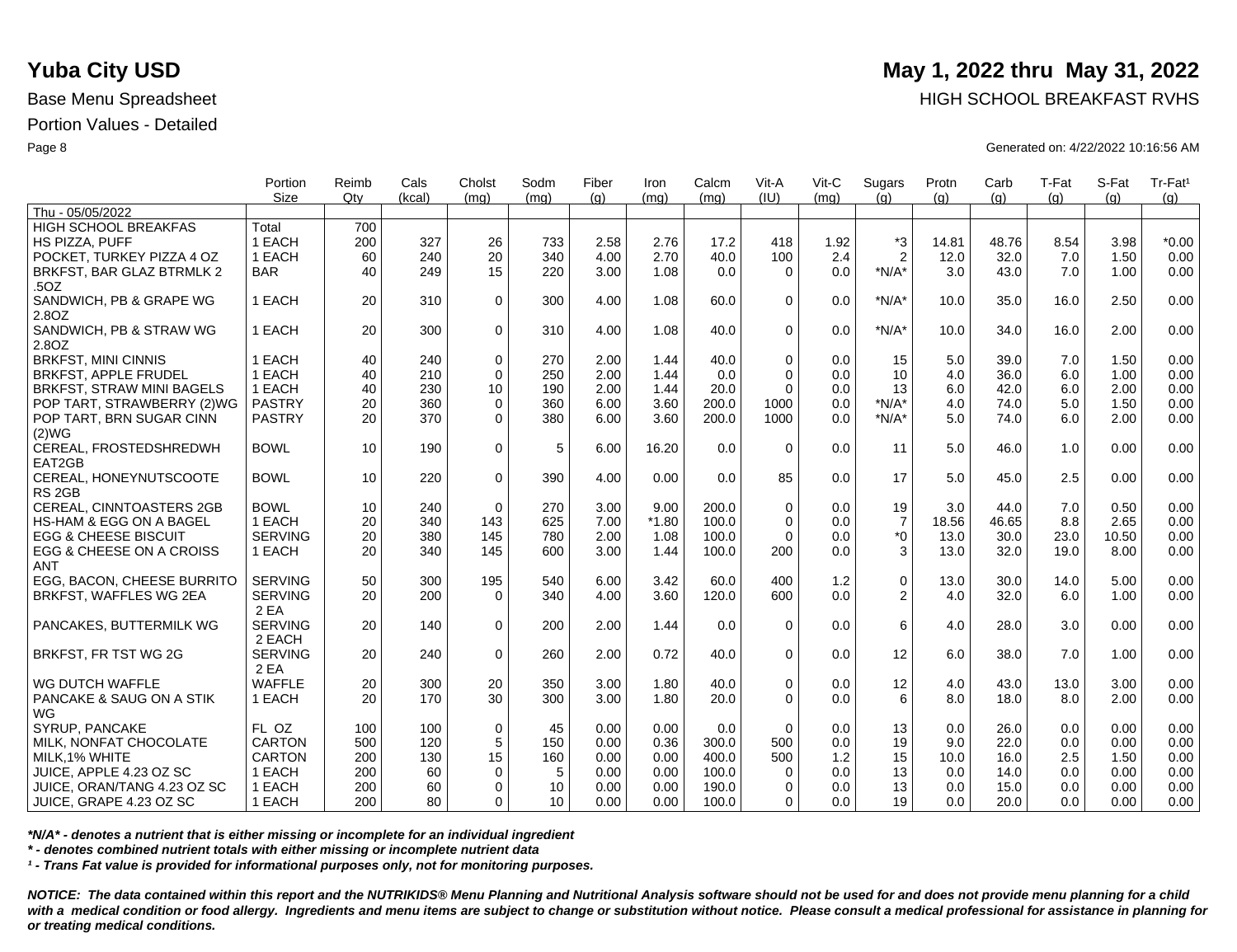# **Yuba City USD** May 1, 2022 thru May 31, 2022

## Base Menu Spreadsheet **HIGH SCHOOL BREAKFAST RVHS**

### Page 9 Generated on: 4/22/2022 10:16:56 AM

|                              | Portion       | Reimb | Cals    | Cholst   | Sodm | Fiber | Iron    | Calcm | Vit-A | $V$ it-C | Sugars   | Protn | Carb   | .-Fat | S-Fat   | $Tr-Fat1$ |
|------------------------------|---------------|-------|---------|----------|------|-------|---------|-------|-------|----------|----------|-------|--------|-------|---------|-----------|
|                              | Size          | Qty   | (kcal)  | (mg)     | (mq) | (g)   | (mq)    | (mq)  | (IU)  | (mq)     | (g)      | (q)   | (g)    | (g)   | (q)     | (q)       |
| Thu - 05/05/2022             |               |       |         |          |      |       |         |       |       |          |          |       |        |       |         |           |
| JUICE, STRAW/KIWI 4.23 OZ SC | EACH          | 100   | 60      |          | 10   | 0.00  | 0.00    | 10.0  |       | 0.0      | 12       | 0.0   | 14.0   | 0.0   | 0.00    | 0.00      |
| FRUIT. APPLE FRESH WHOLE     | EACH          | 200   | 100     | 0        |      | 4.00  | 0.36    | 20.0  | 100   | 8.4      | 19       | 0.0   | 25.0   | 0.0   | 0.00    | 0.00      |
| <b>FRUIT. BANANAS FRESH</b>  | EACH          | 200   | 105     | $\Omega$ |      | 3.07  | 0.31    | 5.9   | 76    | 10.27    | 14       | 1.29  | 26.95  | 0.39  | 0.13    | 0.00      |
| <b>FRUIT. ORANGES FRESH</b>  | EACH          | 200   | 69      |          | ົ    | 3.39  | 0.15    | 59.4  | 339   | 82.98    | $*N/A*$  |       | 17.82  | 0.0   | 0.00    | 0.00      |
| <b>TACO, SAUCE PACKET</b>    | <b>PACKET</b> | 300   |         |          | 59   | 0.00  | 0.02    | 1.8   | 144   | 1.62     | $*N/A*$  | 0.09  | 0.72   | 0.0   | 0.00    | $*N/A*$   |
| <b>KETCHUP, PACKET</b>       | <b>PACKET</b> | 300   |         |          | 82   | 0.03  | 0.03    | 1.4   | 47    | 0.37     | 2        | 0.09  | 2.47   | 0.01  | 0.00    | 0.00      |
| Weighted Daily Average       |               |       | 583     | 46       | 706  | 6.52  | $*3.10$ | 515.2 | 967   | 31.08    | $*50$    | 20.46 | 105.04 | 10.24 | 3.45    | $*0.00$   |
| % of Calories                |               |       |         |          |      |       |         |       |       |          | $*34.2%$ | 14.0% | 72.1%  | 15.8% | 5.3%    | $*0.0\%$  |
|                              |               |       |         |          |      |       |         |       |       |          |          |       |        |       |         |           |
| <b>Nutrient Guideline</b>    |               |       | 450-600 |          | 640  |       |         |       |       |          |          |       |        |       | < 10.00 |           |

*\*N/A\* - denotes a nutrient that is either missing or incomplete for an individual ingredient*

*¹ - Trans Fat value is provided for informational purposes only, not for monitoring purposes.*

*<sup>\* -</sup> denotes combined nutrient totals with either missing or incomplete nutrient data*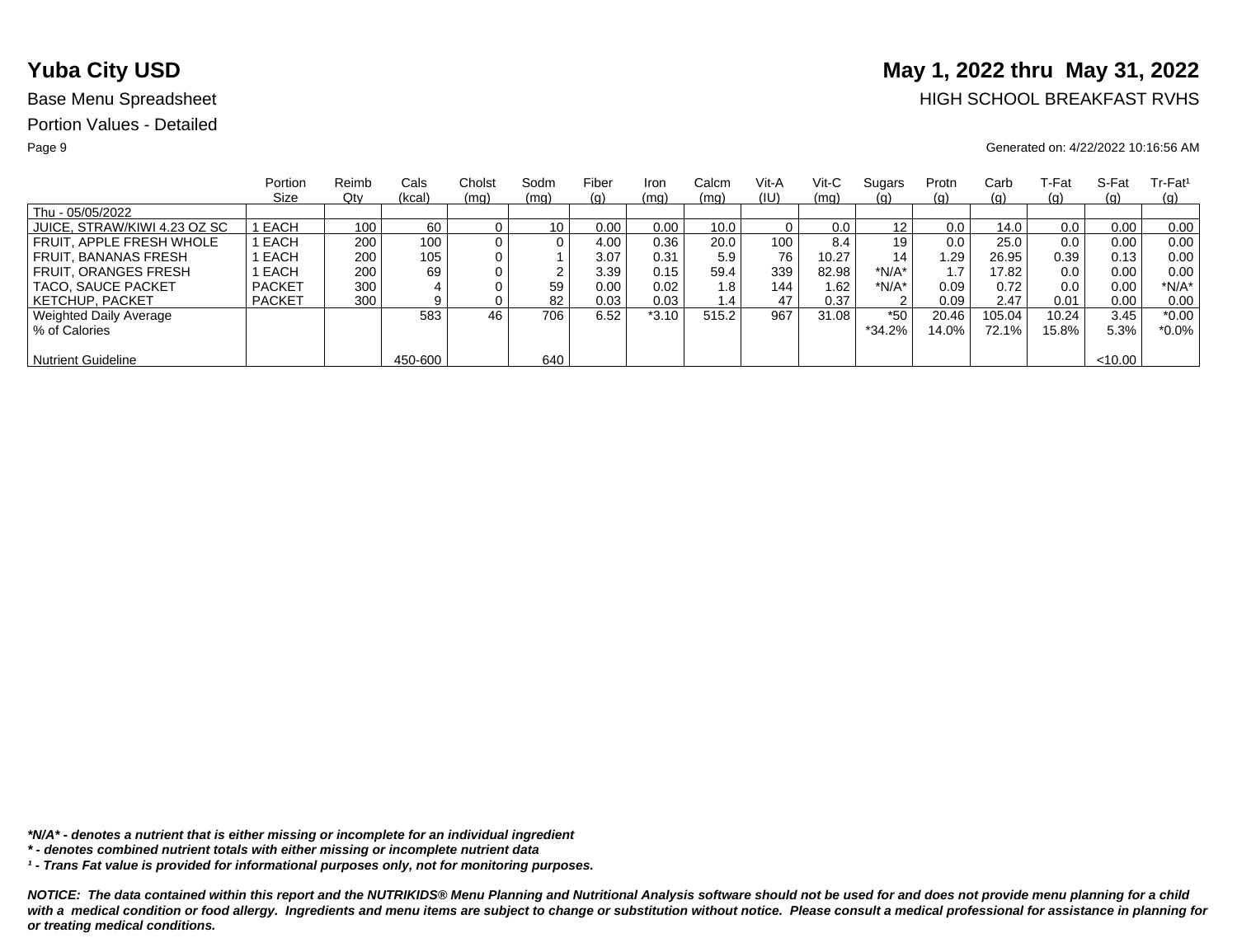|                                    | Portion<br><b>Size</b> | Reimb<br>Qtv | Cals<br>(kcal) | Cholst           | Sodm | Fiber | Iron    | Calcm | Vit-A<br>(IU) | Vit-C | Sugars         | Protn | Carb  | T-Fat | S-Fat | Tr-Fat <sup>1</sup> |
|------------------------------------|------------------------|--------------|----------------|------------------|------|-------|---------|-------|---------------|-------|----------------|-------|-------|-------|-------|---------------------|
| Fri - 05/06/2022                   |                        |              |                | (mq)             | (ma) | (q)   | (mq)    | (mq)  |               | (mq)  | (q)            | (q)   | (q)   | (g)   | (q)   | (g)                 |
| <b>HIGH SCHOOL BREAKFAS</b>        | Total                  | 700          |                |                  |      |       |         |       |               |       |                |       |       |       |       |                     |
| HS PIZZA, PUFF                     | 1 EACH                 | 200          | 327            | 26               | 733  | 2.58  | 2.76    | 17.2  | 418           | 1.92  | *3             | 14.81 | 48.76 | 8.54  | 3.98  | $*0.00$             |
| POCKET. TURKEY PIZZA 4 OZ          | 1 EACH                 | 60           | 240            | 20               | 340  | 4.00  | 2.70    | 40.0  | 100           | 2.4   | $\overline{2}$ | 12.0  | 32.0  | 7.0   | 1.50  | 0.00                |
| BRKFST, BAR GLAZ BTRMLK 2          | <b>BAR</b>             | 40           | 249            | 15               | 220  | 3.00  | 1.08    | 0.0   | $\Omega$      | 0.0   | $*N/A*$        | 3.0   | 43.0  | 7.0   | 1.00  | 0.00                |
| .50Z                               |                        |              |                |                  |      |       |         |       |               |       |                |       |       |       |       |                     |
| SANDWICH, PB & GRAPE WG            | 1 EACH                 | 20           | 310            | $\mathbf 0$      | 300  | 4.00  | 1.08    | 60.0  | $\Omega$      | 0.0   | $*N/A*$        | 10.0  | 35.0  | 16.0  | 2.50  | 0.00                |
| 2.8OZ                              |                        |              |                |                  |      |       |         |       |               |       |                |       |       |       |       |                     |
| SANDWICH, PB & STRAW WG            | 1 EACH                 | 20           | 300            | $\Omega$         | 310  | 4.00  | 1.08    | 40.0  | $\Omega$      | 0.0   | $*N/A*$        | 10.0  | 34.0  | 16.0  | 2.00  | 0.00                |
| 2.8OZ                              |                        |              |                |                  |      |       |         |       |               |       |                |       |       |       |       |                     |
| <b>BRKFST, MINI CINNIS</b>         | 1 EACH                 | 40           | 240            | $\mathbf 0$      | 270  | 2.00  | 1.44    | 40.0  | $\mathbf 0$   | 0.0   | 15             | 5.0   | 39.0  | 7.0   | 1.50  | 0.00                |
| <b>BRKFST, APPLE FRUDEL</b>        | 1 EACH                 | 40           | 210            | $\mathbf 0$      | 250  | 2.00  | 1.44    | 0.0   | $\Omega$      | 0.0   | 10             | 4.0   | 36.0  | 6.0   | 1.00  | 0.00                |
| <b>BRKFST, STRAW MINI BAGELS</b>   | 1 EACH                 | 40           | 230            | 10 <sup>10</sup> | 190  | 2.00  | 1.44    | 20.0  | $\Omega$      | 0.0   | 13             | 6.0   | 42.0  | 6.0   | 2.00  | 0.00                |
| POP TART, STRAWBERRY (2)WG         | <b>PASTRY</b>          | 20           | 360            | $\mathbf 0$      | 360  | 6.00  | 3.60    | 200.0 | 1000          | 0.0   | $*N/A*$        | 4.0   | 74.0  | 5.0   | 1.50  | 0.00                |
| POP TART, BRN SUGAR CINN           | <b>PASTRY</b>          | 20           | 370            | $\mathbf 0$      | 380  | 6.00  | 3.60    | 200.0 | 1000          | 0.0   | $*N/A*$        | 5.0   | 74.0  | 6.0   | 2.00  | 0.00                |
|                                    |                        |              |                |                  |      |       |         |       |               |       |                |       |       |       |       |                     |
| (2)WG<br>CEREAL, FROSTEDSHREDWH    | <b>BOWL</b>            | 10           | 190            | $\mathbf 0$      | 5    | 6.00  | 16.20   | 0.0   | $\Omega$      | 0.0   | 11             | 5.0   | 46.0  | 1.0   | 0.00  | 0.00                |
| EAT2GB                             |                        |              |                |                  |      |       |         |       |               |       |                |       |       |       |       |                     |
| CEREAL, HONEYNUTSCOOTE             | <b>BOWL</b>            | 10           | 220            | $\Omega$         | 390  | 4.00  | 0.00    | 0.0   | 85            | 0.0   | 17             | 5.0   | 45.0  | 2.5   | 0.00  | 0.00                |
| RS <sub>2GB</sub>                  |                        |              |                |                  |      |       |         |       |               |       |                |       |       |       |       |                     |
| CEREAL, CINNTOASTERS 2GB           | <b>BOWL</b>            | 10           | 240            | $\mathbf 0$      | 270  | 3.00  | 9.00    | 200.0 | $\mathbf 0$   | 0.0   | 19             | 3.0   | 44.0  | 7.0   | 0.50  | 0.00                |
| <b>HS-HAM &amp; EGG ON A BAGEL</b> | 1 EACH                 | 20           | 340            | 143              | 625  | 7.00  | $*1.80$ | 100.0 | $\Omega$      | 0.0   | $\overline{7}$ | 18.56 | 46.65 | 8.8   | 2.65  | 0.00                |
| <b>EGG &amp; CHEESE BISCUIT</b>    | <b>SERVING</b>         | 20           | 380            | 145              | 780  | 2.00  | 1.08    | 100.0 | $\Omega$      | 0.0   | $*_{0}$        | 13.0  | 30.0  | 23.0  | 10.50 | 0.00                |
| EGG & CHEESE ON A CROISS           | 1 EACH                 | 20           | 340            | 145              | 600  | 3.00  | 1.44    | 100.0 | 200           | 0.0   | 3              | 13.0  | 32.0  | 19.0  | 8.00  | 0.00                |
| <b>ANT</b>                         |                        |              |                |                  |      |       |         |       |               |       |                |       |       |       |       |                     |
| EGG, BACON, CHEESE BURRITO         | <b>SERVING</b>         | 50           | 300            | 195              | 540  | 6.00  | 3.42    | 60.0  | 400           | 1.2   | $\mathbf 0$    | 13.0  | 30.0  | 14.0  | 5.00  | 0.00                |
| BRKFST, WAFFLES WG 2EA             | <b>SERVING</b>         | 20           | 200            | $\Omega$         | 340  | 4.00  | 3.60    | 120.0 | 600           | 0.0   | 2              | 4.0   | 32.0  | 6.0   | 1.00  | 0.00                |
|                                    | 2 EA                   |              |                |                  |      |       |         |       |               |       |                |       |       |       |       |                     |
| PANCAKES, BUTTERMILK WG            | <b>SERVING</b>         | 20           | 140            | $\mathbf 0$      | 200  | 2.00  | 1.44    | 0.0   | $\Omega$      | 0.0   | 6              | 4.0   | 28.0  | 3.0   | 0.00  | 0.00                |
|                                    | 2 EACH                 |              |                |                  |      |       |         |       |               |       |                |       |       |       |       |                     |
| BRKFST, FR TST WG 2G               | <b>SERVING</b>         | 20           | 240            | $\mathbf 0$      | 260  | 2.00  | 0.72    | 40.0  | $\Omega$      | 0.0   | 12             | 6.0   |       | 7.0   | 1.00  | 0.00                |
|                                    | 2 EA                   |              |                |                  |      |       |         |       |               |       |                |       | 38.0  |       |       |                     |
| WG DUTCH WAFFLE                    | <b>WAFFLE</b>          | 20           | 300            | 20               | 350  | 3.00  | 1.80    | 40.0  | $\mathbf 0$   | 0.0   | 12             | 4.0   | 43.0  | 13.0  | 3.00  | 0.00                |
| PANCAKE & SAUG ON A STIK           | 1 EACH                 | 20           | 170            | 30               | 300  | 3.00  | 1.80    | 20.0  | $\Omega$      | 0.0   | 6              | 8.0   | 18.0  | 8.0   | 2.00  | 0.00                |
| WG                                 |                        |              |                |                  |      |       |         |       |               |       |                |       |       |       |       |                     |
| SYRUP, PANCAKE                     | FL OZ                  | 100          | 100            |                  | 45   |       | 0.00    | 0.0   | $\Omega$      |       | 13             | 0.0   |       | 0.0   | 0.00  | 0.00                |
|                                    | <b>CARTON</b>          |              | 120            | 0                | 150  | 0.00  | 0.36    |       |               | 0.0   |                | 9.0   | 26.0  | 0.0   | 0.00  | 0.00                |
| MILK, NONFAT CHOCOLATE             |                        | 500          |                | $\sqrt{5}$       |      | 0.00  |         | 300.0 | 500           | 0.0   | 19             |       | 22.0  |       |       |                     |
| MILK, 1% WHITE                     | <b>CARTON</b>          | 200          | 130            | 15               | 160  | 0.00  | 0.00    | 400.0 | 500           | 1.2   | 15             | 10.0  | 16.0  | 2.5   | 1.50  | 0.00                |
| JUICE, APPLE 4.23 OZ SC            | 1 EACH                 | 200          | 60             | 0                | 5    | 0.00  | 0.00    | 100.0 | 0             | 0.0   | 13             | 0.0   | 14.0  | 0.0   | 0.00  | 0.00                |
| JUICE, ORAN/TANG 4.23 OZ SC        | 1 EACH                 | 200          | 60             | 0                | 10   | 0.00  | 0.00    | 190.0 | $\Omega$      | 0.0   | 13             | 0.0   | 15.0  | 0.0   | 0.00  | 0.00                |
| ∣ JUICE, GRAPE 4.23 OZ SC          | 1 EACH                 | 200          | 80             | $\Omega$         | 10   | 0.00  | 0.00    | 100.0 | $\Omega$      | 0.0   | 19             | 0.0   | 20.0  | 0.0   | 0.00  | 0.00                |

*\*N/A\* - denotes a nutrient that is either missing or incomplete for an individual ingredient*

*\* - denotes combined nutrient totals with either missing or incomplete nutrient data*

*¹ - Trans Fat value is provided for informational purposes only, not for monitoring purposes.*

*NOTICE: The data contained within this report and the NUTRIKIDS® Menu Planning and Nutritional Analysis software should not be used for and does not provide menu planning for a child*  with a medical condition or food allergy. Ingredients and menu items are subject to change or substitution without notice. Please consult a medical professional for assistance in planning for *or treating medical conditions.*

## **Yuba City USD** May 1, 2022 thru May 31, 2022

Base Menu Spreadsheet **HIGH SCHOOL BREAKFAST RVHS** 

Page 10 Generated on: 4/22/2022 10:16:57 AM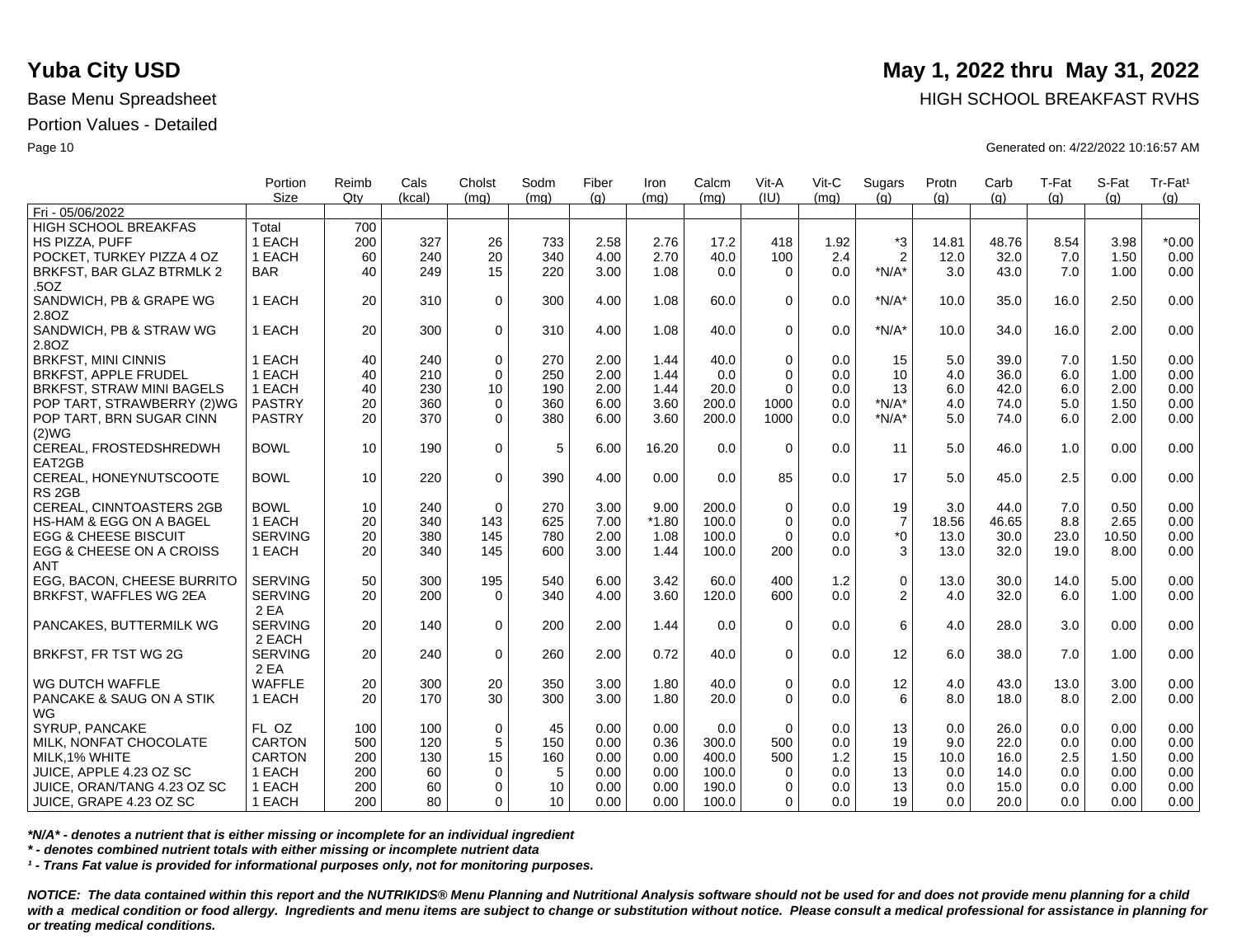# **Yuba City USD** May 1, 2022 thru May 31, 2022

## Base Menu Spreadsheet **HIGH SCHOOL BREAKFAST RVHS**

### Page 11 Generated on: 4/22/2022 10:16:57 AM

|                              | Portion       | Reimb | Cals    | Cholst | Sodm | Fiber | Iron    | Calcm | Vit-A | Vit-C | Sugars            | Protn | Carb     | T-Fat | S-Fat  | $Tr-Fat1$  |
|------------------------------|---------------|-------|---------|--------|------|-------|---------|-------|-------|-------|-------------------|-------|----------|-------|--------|------------|
|                              | Size          | Qty   | (kcal)  | (mq)   | (mq) | (g)   | (mq)    | (mq)  | (IU)  | (mq)  | <u>(g)</u>        | (q)   | (g)      | (g)   | (q)    | <u>(g)</u> |
| Fri - 05/06/2022             |               |       |         |        |      |       |         |       |       |       |                   |       |          |       |        |            |
| JUICE, STRAW/KIWI 4.23 OZ SC | EACH          | 100   | 60      |        | 10   | 0.00  | 0.00    | 10.0  |       | 0.0   | $12 \overline{ }$ | 0.0   | 14.0     | 0.0   | 0.00   | 0.00       |
| FRUIT. APPLE FRESH WHOLE     | EACH          | 200   | 100.    |        | 0    | 4.00  | 0.36    | 20.0  | 100   | 8.4   | 19                | 0.0   | 25.0     | 0.0   | 0.00   | 0.00       |
| <b>FRUIT, BANANAS FRESH</b>  | EACH          | 200   | 105     |        |      | 3.07  | 0.31    | 5.9   | 76    | 10.27 | 14                | 1.29  | 26.95    | 0.39  | 0.13   | 0.00       |
| <b>FRUIT, ORANGES FRESH</b>  | EACH          | 200   | 69      |        | ົ    | 3.39  | 0.15    | 59.4  | 339   | 82.98 | *N/A*             |       | 17.82    | 0.0   | 0.00   | 0.00       |
| TACO, SAUCE PACKET           | <b>PACKET</b> | 300   |         |        | 59   | 0.00  | 0.02    | 1.8   | 144   | 1.62  | *N/A*             | 0.09  | 0.72     | 0.0   | 0.00   | *N/A*      |
| <b>KETCHUP, PACKET</b>       | <b>PACKET</b> | 300   |         |        | 82   | 0.03  | 0.03    | 1.4   | 47    | 0.37  | $\sim$            | 0.09  | 2.47     | 0.01  | 0.00   | 0.00       |
| Weighted Daily Average       |               |       | 583     | 46     | 706  | 6.52  | $*3.10$ | 515.2 | 967   | 31.08 | $*50$             | 20.46 | 105.04   | 10.24 | 3.45   | $*0.00$    |
| % of Calories                |               |       |         |        |      |       |         |       |       |       | $*34.2%$          | 14.0% | $72.1\%$ | 15.8% | 5.3%   | $*0.0\%$   |
|                              |               |       |         |        |      |       |         |       |       |       |                   |       |          |       |        |            |
| <b>Nutrient Guideline</b>    |               |       | 450-600 |        | 640  |       |         |       |       |       |                   |       |          |       | <10.00 |            |

*\*N/A\* - denotes a nutrient that is either missing or incomplete for an individual ingredient*

*¹ - Trans Fat value is provided for informational purposes only, not for monitoring purposes.*

*<sup>\* -</sup> denotes combined nutrient totals with either missing or incomplete nutrient data*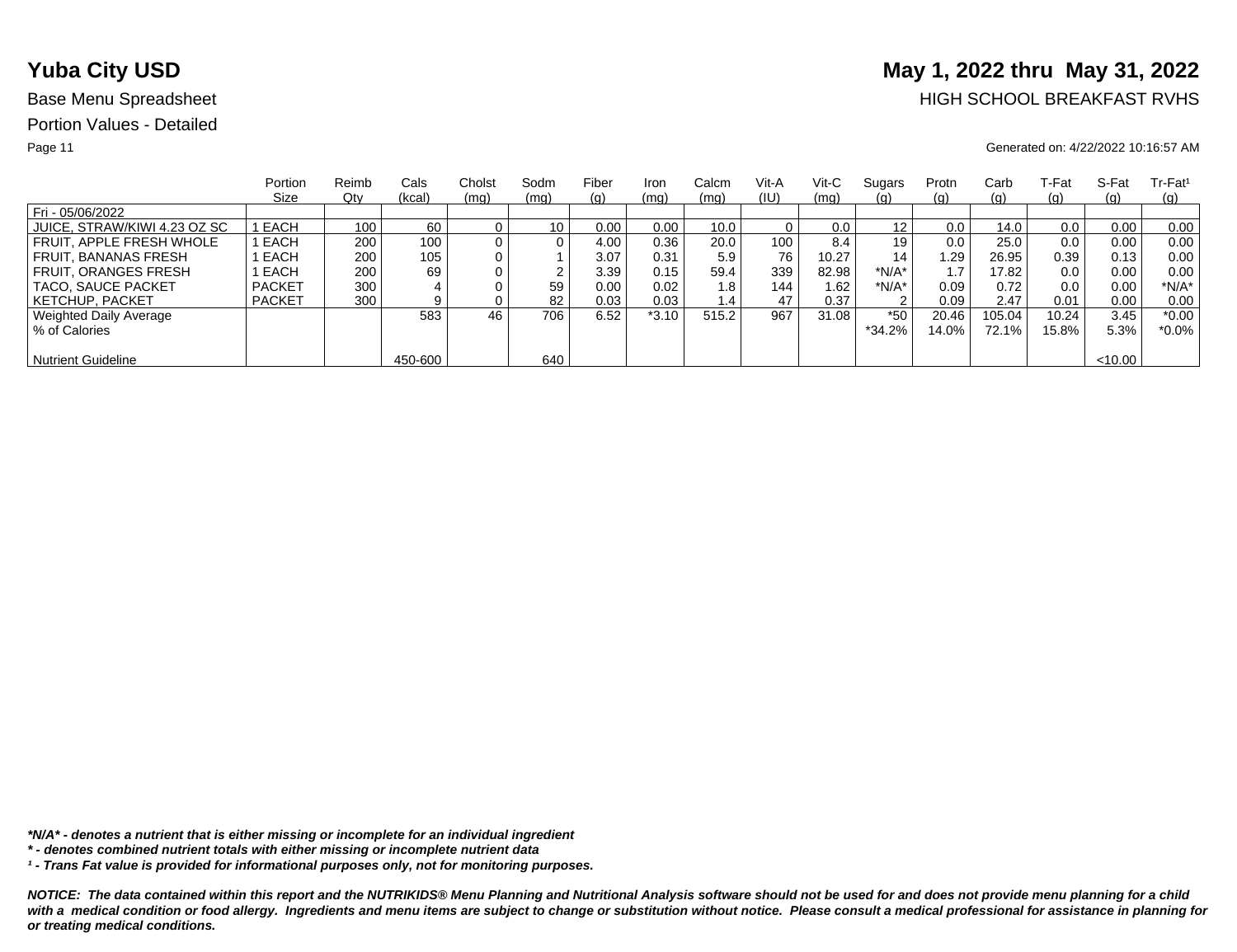|                                 | Portion        | Reimb | Cals   | Cholst      | Sodm | Fiber | Iron    | Calcm | Vit-A        | Vit-C | Sugars         | Protn | Carb  | T-Fat | S-Fat | Tr-Fat <sup>1</sup> |
|---------------------------------|----------------|-------|--------|-------------|------|-------|---------|-------|--------------|-------|----------------|-------|-------|-------|-------|---------------------|
|                                 | <b>Size</b>    | Qtv   | (kcal) | (mq)        | (mq) | (g)   | (mq)    | (mq)  | (III)        | (mq)  | (q)            | (q)   | (q)   | (q)   | (a)   | (g)                 |
| Mon - 05/09/2022                |                |       |        |             |      |       |         |       |              |       |                |       |       |       |       |                     |
| <b>HIGH SCHOOL BREAKFAS</b>     | Total          | 700   |        |             |      |       |         |       |              |       |                |       |       |       |       |                     |
| HS PIZZA. PUFF                  | 1 EACH         | 200   | 327    | 26          | 733  | 2.58  | 2.76    | 17.2  | 418          | 1.92  | *3             | 14.81 | 48.76 | 8.54  | 3.98  | $*0.00$             |
| POCKET. TURKEY PIZZA 4 OZ       | 1 EACH         | 60    | 240    | 20          | 340  | 4.00  | 2.70    | 40.0  | 100          | 2.4   | $\overline{2}$ | 12.0  | 32.0  | 7.0   | 1.50  | 0.00                |
| BRKFST, BAR GLAZ BTRMLK 2       | <b>BAR</b>     | 40    | 249    | 15          | 220  | 3.00  | 1.08    | 0.0   | $\Omega$     | 0.0   | $*N/A*$        | 3.0   | 43.0  | 7.0   | 1.00  | 0.00                |
| .50Z                            |                |       |        |             |      |       |         |       |              |       |                |       |       |       |       |                     |
| SANDWICH, PB & GRAPE WG         | 1 EACH         | 20    | 310    | $\mathbf 0$ | 300  | 4.00  | 1.08    | 60.0  | $\Omega$     | 0.0   | $*N/A*$        | 10.0  | 35.0  | 16.0  | 2.50  | 0.00                |
| 2.8OZ                           |                |       |        |             |      |       |         |       |              |       |                |       |       |       |       |                     |
| SANDWICH, PB & STRAW WG         | 1 EACH         | 20    | 300    | $\mathbf 0$ | 310  | 4.00  | 1.08    | 40.0  | $\Omega$     | 0.0   | $*N/A*$        | 10.0  | 34.0  | 16.0  | 2.00  | 0.00                |
| 2.8OZ                           |                |       |        |             |      |       |         |       |              |       |                |       |       |       |       |                     |
| <b>BRKFST, MINI CINNIS</b>      | 1 EACH         | 40    | 240    | $\mathbf 0$ | 270  | 2.00  | 1.44    | 40.0  | $\mathbf 0$  | 0.0   | 15             | 5.0   | 39.0  | 7.0   | 1.50  | 0.00                |
| <b>BRKFST, APPLE FRUDEL</b>     | 1 EACH         | 40    | 210    | $\Omega$    | 250  | 2.00  | 1.44    | 0.0   | $\Omega$     | 0.0   | 10             | 4.0   | 36.0  | 6.0   | 1.00  | 0.00                |
| BRKFST, STRAW MINI BAGELS       | 1 EACH         | 40    | 230    | 10          | 190  | 2.00  | 1.44    | 20.0  | $\Omega$     | 0.0   | 13             | 6.0   | 42.0  | 6.0   | 2.00  | 0.00                |
| POP TART, STRAWBERRY (2)WG      | <b>PASTRY</b>  | 20    | 360    | $\mathbf 0$ | 360  | 6.00  | 3.60    | 200.0 | 1000         | 0.0   | $*N/A*$        | 4.0   | 74.0  | 5.0   | 1.50  | 0.00                |
| POP TART, BRN SUGAR CINN        | <b>PASTRY</b>  | 20    | 370    | $\Omega$    | 380  | 6.00  | 3.60    | 200.0 | 1000         | 0.0   | $*N/A*$        | 5.0   | 74.0  | 6.0   | 2.00  | 0.00                |
| (2)WG                           |                |       |        |             |      |       |         |       |              |       |                |       |       |       |       |                     |
| CEREAL, FROSTEDSHREDWH          | <b>BOWL</b>    | 10    | 190    | $\mathbf 0$ | 5    | 6.00  | 16.20   | 0.0   | $\Omega$     | 0.0   | 11             | 5.0   | 46.0  | 1.0   | 0.00  | 0.00                |
| EAT2GB                          |                |       |        |             |      |       |         |       |              |       |                |       |       |       |       |                     |
| CEREAL, HONEYNUTSCOOTE          | <b>BOWL</b>    | 10    | 220    | $\mathbf 0$ | 390  | 4.00  | 0.00    | 0.0   | 85           | 0.0   | 17             | 5.0   | 45.0  | 2.5   | 0.00  | 0.00                |
| RS <sub>2GB</sub>               |                |       |        |             |      |       |         |       |              |       |                |       |       |       |       |                     |
| CEREAL, CINNTOASTERS 2GB        | <b>BOWL</b>    | 10    | 240    | $\Omega$    | 270  | 3.00  | 9.00    | 200.0 | $\mathbf 0$  | 0.0   | 19             | 3.0   | 44.0  | 7.0   | 0.50  | 0.00                |
| HS-HAM & EGG ON A BAGEL         | 1 EACH         | 20    | 340    | 143         | 625  | 7.00  | $*1.80$ | 100.0 | $\mathbf 0$  | 0.0   | $\overline{7}$ | 18.56 | 46.65 | 8.8   | 2.65  | 0.00                |
| <b>EGG &amp; CHEESE BISCUIT</b> | <b>SERVING</b> | 20    | 380    | 145         | 780  | 2.00  | 1.08    | 100.0 | $\Omega$     | 0.0   | $*_{0}$        | 13.0  | 30.0  | 23.0  | 10.50 | 0.00                |
| EGG & CHEESE ON A CROISS        | 1 EACH         | 20    | 340    | 145         | 600  | 3.00  | 1.44    | 100.0 | 200          | 0.0   | 3              | 13.0  | 32.0  | 19.0  | 8.00  | 0.00                |
| <b>ANT</b>                      |                |       |        |             |      |       |         |       |              |       |                |       |       |       |       |                     |
| EGG. BACON. CHEESE BURRITO      | <b>SERVING</b> | 50    | 300    | 195         | 540  | 6.00  | 3.42    | 60.0  | 400          | 1.2   | $\mathbf 0$    | 13.0  | 30.0  | 14.0  | 5.00  | 0.00                |
| BRKFST, WAFFLES WG 2EA          | <b>SERVING</b> | 20    | 200    | $\Omega$    | 340  | 4.00  | 3.60    | 120.0 | 600          | 0.0   | $\overline{2}$ | 4.0   | 32.0  | 6.0   | 1.00  | 0.00                |
|                                 | 2 EA           |       |        |             |      |       |         |       |              |       |                |       |       |       |       |                     |
| PANCAKES, BUTTERMILK WG         | <b>SERVING</b> | 20    | 140    | $\Omega$    | 200  | 2.00  | 1.44    | 0.0   | $\Omega$     | 0.0   | 6              | 4.0   | 28.0  | 3.0   | 0.00  | 0.00                |
|                                 | 2 EACH         |       |        |             |      |       |         |       |              |       |                |       |       |       |       |                     |
| BRKFST, FR TST WG 2G            | <b>SERVING</b> | 20    | 240    | $\mathbf 0$ | 260  | 2.00  | 0.72    | 40.0  | $\Omega$     | 0.0   | 12             | 6.0   | 38.0  | 7.0   | 1.00  | 0.00                |
|                                 | 2 EA           |       |        |             |      |       |         |       |              |       |                |       |       |       |       |                     |
| WG DUTCH WAFFLE                 | <b>WAFFLE</b>  | 20    | 300    | 20          | 350  | 3.00  | 1.80    | 40.0  | $\mathbf 0$  | 0.0   | 12             | 4.0   | 43.0  | 13.0  | 3.00  | 0.00                |
| PANCAKE & SAUG ON A STIK        | 1 EACH         | 20    | 170    | 30          | 300  | 3.00  | 1.80    | 20.0  | $\Omega$     | 0.0   | 6              | 8.0   | 18.0  | 8.0   | 2.00  | 0.00                |
| WG                              |                |       |        |             |      |       |         |       |              |       |                |       |       |       |       |                     |
| SYRUP, PANCAKE                  | FL OZ          | 100   | 100    | $\mathbf 0$ | 45   | 0.00  | 0.00    | 0.0   | $\Omega$     | 0.0   | 13             | 0.0   | 26.0  | 0.0   | 0.00  | 0.00                |
| MILK, NONFAT CHOCOLATE          | <b>CARTON</b>  | 500   | 120    | 5           | 150  | 0.00  | 0.36    | 300.0 | 500          | 0.0   | 19             | 9.0   | 22.0  | 0.0   | 0.00  | 0.00                |
| MILK, 1% WHITE                  | <b>CARTON</b>  | 200   | 130    | 15          | 160  | 0.00  | 0.00    | 400.0 | 500          | 1.2   | 15             | 10.0  | 16.0  | 2.5   | 1.50  | 0.00                |
| JUICE, APPLE 4.23 OZ SC         | 1 EACH         | 200   | 60     | 0           | 5    | 0.00  | 0.00    | 100.0 | $\mathbf{0}$ | 0.0   | 13             | 0.0   | 14.0  | 0.0   | 0.00  | 0.00                |
|                                 | 1 EACH         | 200   | 60     | $\Omega$    | 10   | 0.00  | 0.00    |       | $\Omega$     | 0.0   | 13             | 0.0   |       | 0.0   |       | 0.00                |
| JUICE, ORAN/TANG 4.23 OZ SC     |                |       |        |             | 10   |       |         | 190.0 |              |       |                |       | 15.0  |       | 0.00  |                     |
| JUICE, GRAPE 4.23 OZ SC         | 1 EACH         | 200   | 80     | $\Omega$    |      | 0.00  | 0.00    | 100.0 | 0            | 0.0   | 19             | 0.0   | 20.0  | 0.0   | 0.00  | 0.00                |

*\*N/A\* - denotes a nutrient that is either missing or incomplete for an individual ingredient*

*\* - denotes combined nutrient totals with either missing or incomplete nutrient data*

*¹ - Trans Fat value is provided for informational purposes only, not for monitoring purposes.*

*NOTICE: The data contained within this report and the NUTRIKIDS® Menu Planning and Nutritional Analysis software should not be used for and does not provide menu planning for a child*  with a medical condition or food allergy. Ingredients and menu items are subject to change or substitution without notice. Please consult a medical professional for assistance in planning for *or treating medical conditions.*

## **Yuba City USD** May 1, 2022 thru May 31, 2022

Base Menu Spreadsheet **HIGH SCHOOL BREAKFAST RVHS** 

Page 12 Generated on: 4/22/2022 10:16:57 AM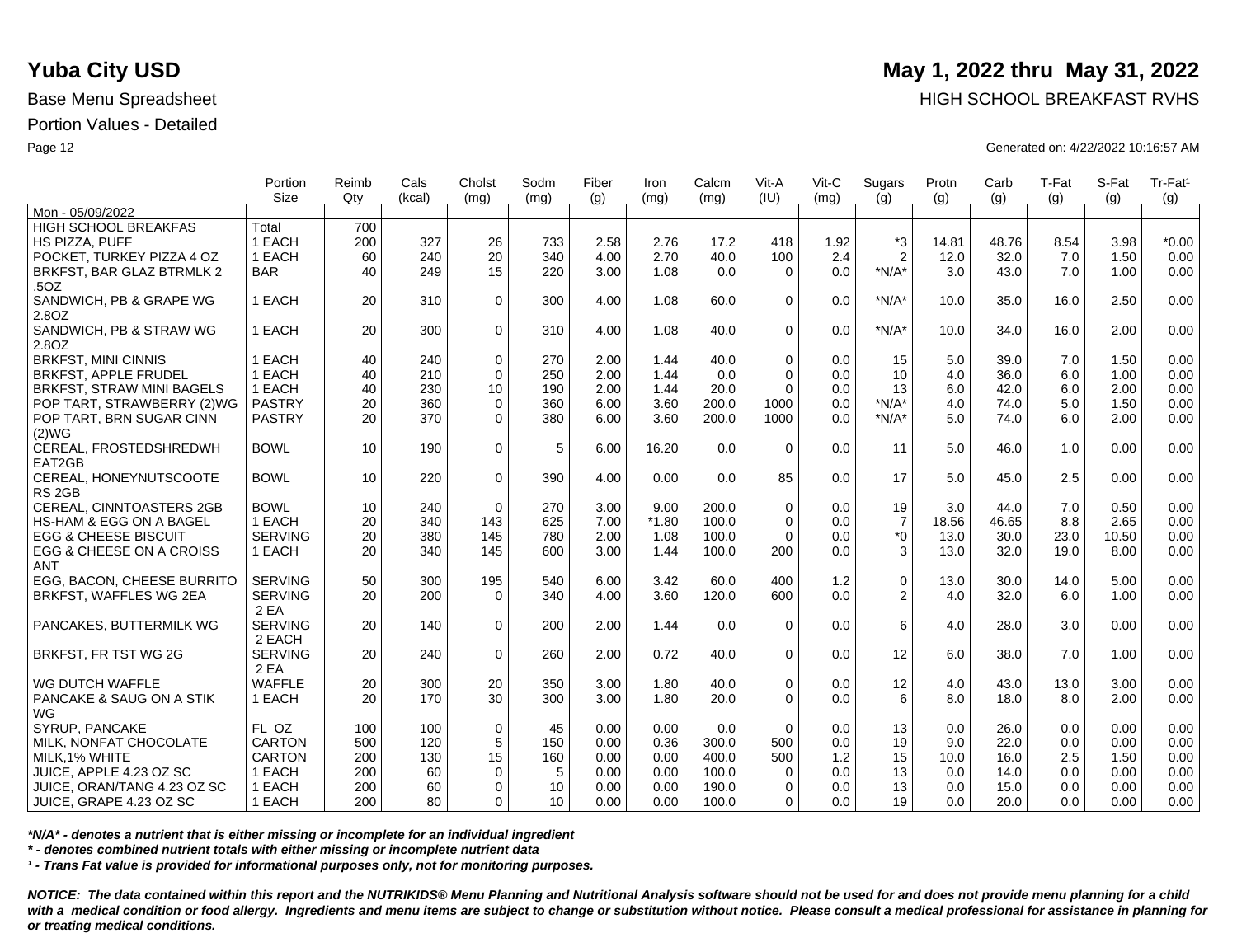# **Yuba City USD** May 1, 2022 thru May 31, 2022

## Base Menu Spreadsheet **HIGH SCHOOL BREAKFAST RVHS**

### Page 13 Generated on: 4/22/2022 10:16:57 AM

|                              | Portion       | Reimb | Cals    | Cholst | Sodm            | Fiber | Iron    | Calcm | Vit-A | Vit-C | Sugars   | Protn | Carb     | ⊺-Fat | S-Fat   | $Tr-Fat1$ |
|------------------------------|---------------|-------|---------|--------|-----------------|-------|---------|-------|-------|-------|----------|-------|----------|-------|---------|-----------|
|                              | Size          | Qty   | (kcal)  | (mq)   | (mq)            | (g)   | (mq)    | (mq)  | (IU)  | (mq)  | (g)      | (g)   | (g)      | (g)   | (q)     | (q)       |
| Mon - 05/09/2022             |               |       |         |        |                 |       |         |       |       |       |          |       |          |       |         |           |
| JUICE, STRAW/KIWI 4.23 OZ SC | I EACH        | 100   | 60      |        | 10 <sub>1</sub> | 0.00  | 0.00    | 10.0  |       | 0.0   | 12       | 0.0   | 14.0     | 0.0   | 0.00    | 0.00      |
| FRUIT. APPLE FRESH WHOLE     | EACH          | 200   | 100     |        | 0               | 4.00  | 0.36    | 20.0  | 100   | 8.4   | 19       | 0.0   | 25.0     | 0.0   | 0.00    | 0.00      |
| FRUIT. BANANAS FRESH         | EACH          | 200   | 105     |        |                 | 3.07  | 0.31    | 5.9   | 76    | 10.27 | 14       | .29   | 26.95    | 0.39  | 0.13    | 0.00      |
| <b>FRUIT, ORANGES FRESH</b>  | EACH          | 200   | 69      |        | ົ               | 3.39  | 0.15    | 59.4  | 339   | 82.98 | $*N/A*$  |       | 17.82    | 0.0   | 0.00    | 0.00      |
| TACO, SAUCE PACKET           | <b>PACKET</b> | 300   |         |        | 59              | 0.00  | 0.02    | 1.8   | 144   | 1.62  | *N/A*    | 0.09  | 0.72     | 0.0   | 0.00    | $*N/A*$   |
| <b>KETCHUP, PACKET</b>       | <b>PACKET</b> | 300   | 9       |        | 82              | 0.03  | 0.03    | 1.4   | 47    | 0.37  | 2        | 0.09  | 2.47     | 0.01  | 0.00    | 0.00      |
| Weighted Daily Average       |               |       | 583     | 46     | 706             | 6.52  | $*3.10$ | 515.2 | 967   | 31.08 | $*50$    | 20.46 | 105.04   | 10.24 | 3.45    | $*0.00$   |
| % of Calories                |               |       |         |        |                 |       |         |       |       |       | $*34.2%$ | 14.0% | $72.1\%$ | 15.8% | 5.3%    | $*0.0\%$  |
|                              |               |       |         |        |                 |       |         |       |       |       |          |       |          |       |         |           |
| <b>Nutrient Guideline</b>    |               |       | 450-600 |        | 640             |       |         |       |       |       |          |       |          |       | < 10.00 |           |

*\*N/A\* - denotes a nutrient that is either missing or incomplete for an individual ingredient*

*¹ - Trans Fat value is provided for informational purposes only, not for monitoring purposes.*

*<sup>\* -</sup> denotes combined nutrient totals with either missing or incomplete nutrient data*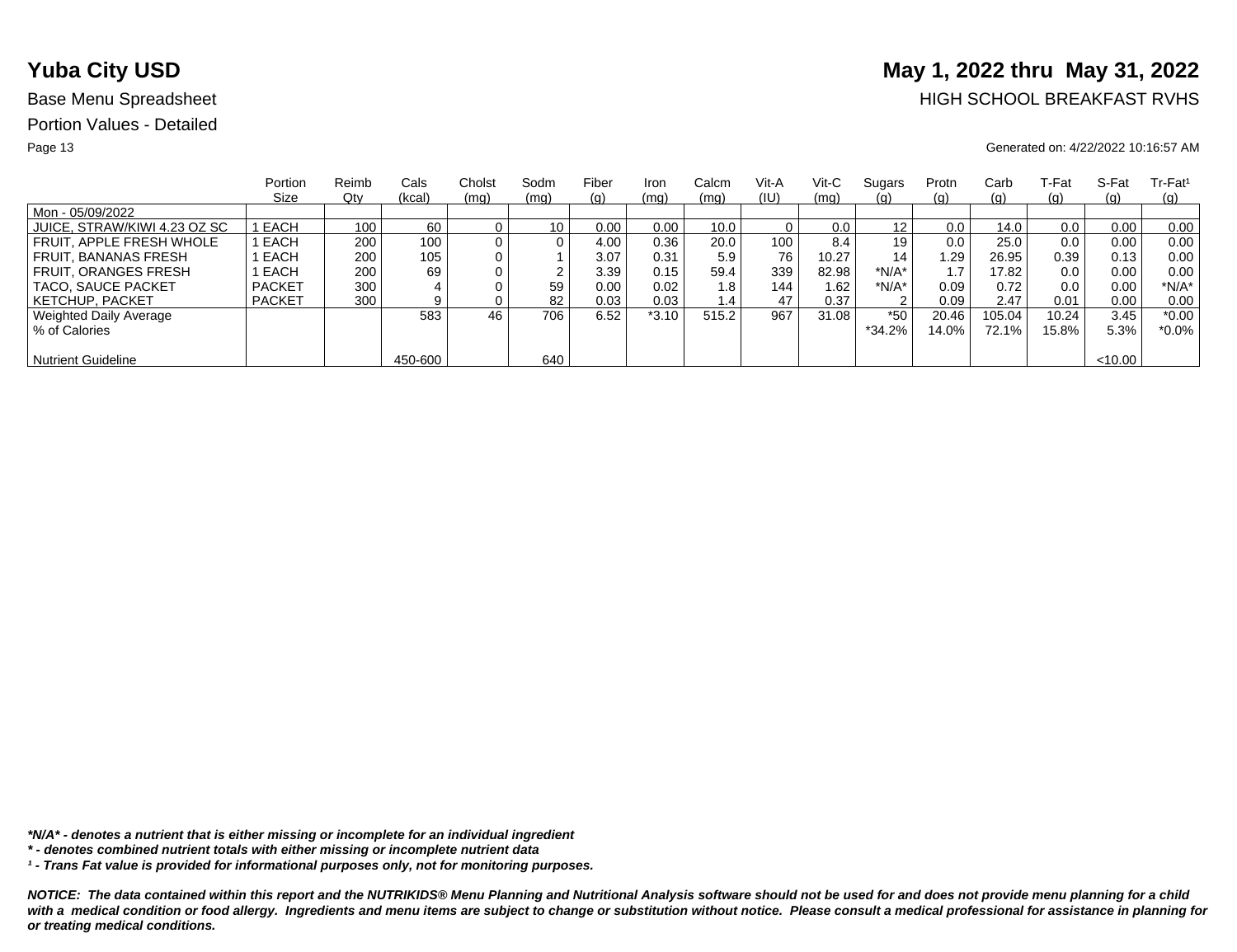|                                  | Portion        | Reimb | Cals   | Cholst      | Sodm | Fiber | Iron    | Calcm | Vit-A       | Vit-C | Sugars         | Protn | Carb  | T-Fat | S-Fat | Tr-Fat <sup>1</sup> |
|----------------------------------|----------------|-------|--------|-------------|------|-------|---------|-------|-------------|-------|----------------|-------|-------|-------|-------|---------------------|
|                                  | <b>Size</b>    | Qtv   | (kcal) | (mq)        | (mq) | (q)   | (mq)    | (mq)  | (IU)        | (mq)  | (q)            | (q)   | (q)   | (q)   | (a)   | (g)                 |
| Tue - 05/10/2022                 |                |       |        |             |      |       |         |       |             |       |                |       |       |       |       |                     |
| <b>HIGH SCHOOL BREAKFAS</b>      | Total          | 700   |        |             |      |       |         |       |             |       |                |       |       |       |       |                     |
| HS PIZZA, PUFF                   | 1 EACH         | 200   | 327    | 26          | 733  | 2.58  | 2.76    | 17.2  | 418         | 1.92  | *3             | 14.81 | 48.76 | 8.54  | 3.98  | $*0.00$             |
| POCKET. TURKEY PIZZA 4 OZ        | 1 EACH         | 60    | 240    | 20          | 340  | 4.00  | 2.70    | 40.0  | 100         | 2.4   | $\overline{2}$ | 12.0  | 32.0  | 7.0   | 1.50  | 0.00                |
| BRKFST, BAR GLAZ BTRMLK 2        | <b>BAR</b>     | 40    | 249    | 15          | 220  | 3.00  | 1.08    | 0.0   | $\Omega$    | 0.0   | $*N/A*$        | 3.0   | 43.0  | 7.0   | 1.00  | 0.00                |
| .50Z                             |                |       |        |             |      |       |         |       |             |       |                |       |       |       |       |                     |
| SANDWICH, PB & GRAPE WG          | 1 EACH         | 20    | 310    | $\mathbf 0$ | 300  | 4.00  | 1.08    | 60.0  | $\Omega$    | 0.0   | $*N/A*$        | 10.0  | 35.0  | 16.0  | 2.50  | 0.00                |
| 2.8OZ                            |                |       |        |             |      |       |         |       |             |       |                |       |       |       |       |                     |
| SANDWICH, PB & STRAW WG          | 1 EACH         | 20    | 300    | $\mathbf 0$ | 310  | 4.00  | 1.08    | 40.0  | $\Omega$    | 0.0   | $*N/A*$        | 10.0  | 34.0  | 16.0  | 2.00  | 0.00                |
| 2.8OZ                            |                |       |        |             |      |       |         |       |             |       |                |       |       |       |       |                     |
| <b>BRKFST, MINI CINNIS</b>       | 1 EACH         | 40    | 240    | $\mathbf 0$ | 270  | 2.00  | 1.44    | 40.0  | $\mathbf 0$ | 0.0   | 15             | 5.0   | 39.0  | 7.0   | 1.50  | 0.00                |
| <b>BRKFST, APPLE FRUDEL</b>      | 1 EACH         | 40    | 210    | $\Omega$    | 250  | 2.00  | 1.44    | 0.0   | $\Omega$    | 0.0   | 10             | 4.0   | 36.0  | 6.0   | 1.00  | 0.00                |
| <b>BRKFST, STRAW MINI BAGELS</b> | 1 EACH         | 40    | 230    | 10          | 190  | 2.00  | 1.44    | 20.0  | $\Omega$    | 0.0   | 13             | 6.0   | 42.0  | 6.0   | 2.00  | 0.00                |
| POP TART, STRAWBERRY (2)WG       | <b>PASTRY</b>  | 20    | 360    | $\mathbf 0$ | 360  | 6.00  | 3.60    | 200.0 | 1000        | 0.0   | $*N/A*$        | 4.0   | 74.0  | 5.0   | 1.50  | 0.00                |
| POP TART, BRN SUGAR CINN         | <b>PASTRY</b>  | 20    | 370    | $\mathbf 0$ | 380  | 6.00  | 3.60    | 200.0 | 1000        | 0.0   | $*N/A*$        | 5.0   | 74.0  | 6.0   | 2.00  | 0.00                |
| (2)WG                            |                |       |        |             |      |       |         |       |             |       |                |       |       |       |       |                     |
| CEREAL, FROSTEDSHREDWH           | <b>BOWL</b>    | 10    | 190    | $\mathbf 0$ | 5    | 6.00  | 16.20   | 0.0   | $\Omega$    | 0.0   | 11             | 5.0   | 46.0  | 1.0   | 0.00  | 0.00                |
| EAT2GB                           |                |       |        |             |      |       |         |       |             |       |                |       |       |       |       |                     |
| CEREAL, HONEYNUTSCOOTE           | <b>BOWL</b>    | 10    | 220    | $\Omega$    | 390  | 4.00  | 0.00    | 0.0   | 85          | 0.0   | 17             | 5.0   | 45.0  | 2.5   | 0.00  | 0.00                |
| RS <sub>2GB</sub>                |                |       |        |             |      |       |         |       |             |       |                |       |       |       |       |                     |
| CEREAL, CINNTOASTERS 2GB         | <b>BOWL</b>    | 10    | 240    | $\mathbf 0$ | 270  | 3.00  | 9.00    | 200.0 | $\mathbf 0$ | 0.0   | 19             | 3.0   | 44.0  | 7.0   | 0.50  | 0.00                |
| HS-HAM & EGG ON A BAGEL          | 1 EACH         | 20    | 340    | 143         | 625  | 7.00  | $*1.80$ | 100.0 | $\Omega$    | 0.0   | $\overline{7}$ | 18.56 | 46.65 | 8.8   | 2.65  | 0.00                |
| <b>EGG &amp; CHEESE BISCUIT</b>  | <b>SERVING</b> | 20    | 380    | 145         | 780  | 2.00  | 1.08    | 100.0 | $\Omega$    | 0.0   | $^*0$          | 13.0  | 30.0  | 23.0  | 10.50 | 0.00                |
| EGG & CHEESE ON A CROISS         | 1 EACH         | 20    | 340    | 145         | 600  | 3.00  | 1.44    | 100.0 | 200         | 0.0   | 3              | 13.0  | 32.0  | 19.0  | 8.00  | 0.00                |
| <b>ANT</b>                       |                |       |        |             |      |       |         |       |             |       |                |       |       |       |       |                     |
| EGG, BACON, CHEESE BURRITO       | <b>SERVING</b> | 50    | 300    | 195         | 540  | 6.00  | 3.42    | 60.0  | 400         | 1.2   | $\pmb{0}$      | 13.0  | 30.0  | 14.0  | 5.00  | 0.00                |
| BRKFST, WAFFLES WG 2EA           | <b>SERVING</b> | 20    | 200    | $\Omega$    | 340  | 4.00  | 3.60    | 120.0 | 600         | 0.0   | 2              | 4.0   | 32.0  | 6.0   | 1.00  | 0.00                |
|                                  | 2 EA           |       |        |             |      |       |         |       |             |       |                |       |       |       |       |                     |
| PANCAKES, BUTTERMILK WG          | <b>SERVING</b> | 20    | 140    | $\mathbf 0$ | 200  | 2.00  | 1.44    | 0.0   | $\Omega$    | 0.0   | 6              | 4.0   | 28.0  | 3.0   | 0.00  | 0.00                |
|                                  | 2 EACH         |       |        |             |      |       |         |       |             |       |                |       |       |       |       |                     |
| BRKFST, FR TST WG 2G             | <b>SERVING</b> | 20    | 240    | $\mathbf 0$ | 260  | 2.00  | 0.72    | 40.0  | $\Omega$    | 0.0   | 12             | 6.0   | 38.0  | 7.0   | 1.00  | 0.00                |
|                                  | 2 EA           |       |        |             |      |       |         |       |             |       |                |       |       |       |       |                     |
| WG DUTCH WAFFLE                  | <b>WAFFLE</b>  | 20    | 300    | 20          | 350  | 3.00  | 1.80    | 40.0  | $\mathbf 0$ | 0.0   | 12             | 4.0   | 43.0  | 13.0  | 3.00  | 0.00                |
| PANCAKE & SAUG ON A STIK         | 1 EACH         | 20    | 170    | 30          | 300  | 3.00  | 1.80    | 20.0  | $\Omega$    | 0.0   | 6              | 8.0   | 18.0  | 8.0   | 2.00  | 0.00                |
| WG                               |                |       |        |             |      |       |         |       |             |       |                |       |       |       |       |                     |
| SYRUP, PANCAKE                   | FL OZ          | 100   | 100    | $\mathbf 0$ | 45   | 0.00  | 0.00    | 0.0   | $\Omega$    | 0.0   | 13             | 0.0   | 26.0  | 0.0   | 0.00  | 0.00                |
| MILK, NONFAT CHOCOLATE           | <b>CARTON</b>  | 500   | 120    | $\sqrt{5}$  | 150  | 0.00  | 0.36    | 300.0 | 500         | 0.0   | 19             | 9.0   | 22.0  | 0.0   | 0.00  | 0.00                |
| MILK, 1% WHITE                   | <b>CARTON</b>  | 200   | 130    | 15          | 160  | 0.00  | 0.00    | 400.0 | 500         | 1.2   | 15             | 10.0  | 16.0  | 2.5   | 1.50  | 0.00                |
| JUICE, APPLE 4.23 OZ SC          | 1 EACH         | 200   | 60     | $\mathbf 0$ | 5    | 0.00  | 0.00    | 100.0 | $\Omega$    | 0.0   | 13             | 0.0   | 14.0  | 0.0   | 0.00  | 0.00                |
| JUICE, ORAN/TANG 4.23 OZ SC      | 1 EACH         | 200   | 60     | 0           | 10   | 0.00  | 0.00    | 190.0 | $\Omega$    | 0.0   | 13             | 0.0   | 15.0  | 0.0   | 0.00  | 0.00                |
| JUICE, GRAPE 4.23 OZ SC          | 1 EACH         | 200   | 80     | 0           | 10   | 0.00  | 0.00    | 100.0 | $\Omega$    | 0.0   | 19             | 0.0   | 20.0  | 0.0   | 0.00  | 0.00                |
|                                  |                |       |        |             |      |       |         |       |             |       |                |       |       |       |       |                     |

*\*N/A\* - denotes a nutrient that is either missing or incomplete for an individual ingredient*

*\* - denotes combined nutrient totals with either missing or incomplete nutrient data*

*¹ - Trans Fat value is provided for informational purposes only, not for monitoring purposes.*

*NOTICE: The data contained within this report and the NUTRIKIDS® Menu Planning and Nutritional Analysis software should not be used for and does not provide menu planning for a child*  with a medical condition or food allergy. Ingredients and menu items are subject to change or substitution without notice. Please consult a medical professional for assistance in planning for *or treating medical conditions.*

## **Yuba City USD** May 1, 2022 thru May 31, 2022

Base Menu Spreadsheet **HIGH SCHOOL BREAKFAST RVHS** 

Page 14 Generated on: 4/22/2022 10:16:57 AM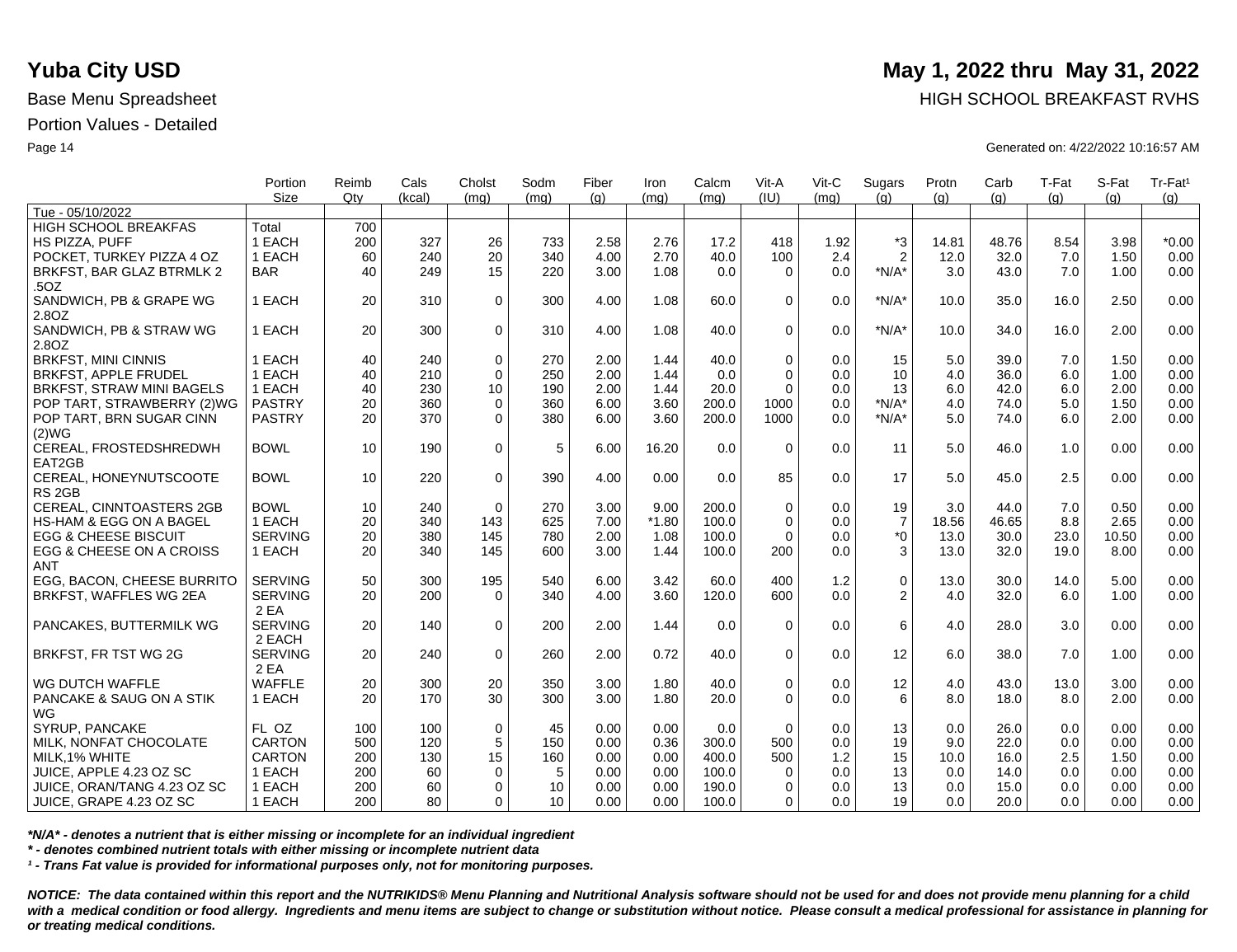# **Yuba City USD** May 1, 2022 thru May 31, 2022

## Base Menu Spreadsheet **HIGH SCHOOL BREAKFAST RVHS**

### Page 15 Generated on: 4/22/2022 10:16:57 AM

|                              | Portion       | Reimb | Cals    | Cholst | Sodm            | Fiber | Iron    | Calcm | Vit-A | Vit-C | Sugars   | Protn | Carb     | ⊺-Fat | S-Fat   | $Tr-Fat1$ |
|------------------------------|---------------|-------|---------|--------|-----------------|-------|---------|-------|-------|-------|----------|-------|----------|-------|---------|-----------|
|                              | Size          | Qty   | (kcal)  | (mq)   | (mq)            | (g)   | (mq)    | (mq)  | (IU)  | (mq)  | (g)      | (g)   | (g)      | (g)   | (q)     | (q)       |
| Tue - 05/10/2022             |               |       |         |        |                 |       |         |       |       |       |          |       |          |       |         |           |
| JUICE, STRAW/KIWI 4.23 OZ SC | I EACH        | 100   | 60      |        | 10 <sub>1</sub> | 0.00  | 0.00    | 10.0  |       | 0.0   | 12       | 0.0   | 14.0     | 0.0   | 0.00    | 0.00      |
| FRUIT. APPLE FRESH WHOLE     | EACH          | 200   | 100     |        | 0               | 4.00  | 0.36    | 20.0  | 100   | 8.4   | 19       | 0.0   | 25.0     | 0.0   | 0.00    | 0.00      |
| FRUIT. BANANAS FRESH         | EACH          | 200   | 105     |        |                 | 3.07  | 0.31    | 5.9   | 76    | 10.27 | 14       | .29   | 26.95    | 0.39  | 0.13    | 0.00      |
| <b>FRUIT, ORANGES FRESH</b>  | EACH          | 200   | 69      |        | ົ               | 3.39  | 0.15    | 59.4  | 339   | 82.98 | $*N/A*$  |       | 17.82    | 0.0   | 0.00    | 0.00      |
| TACO, SAUCE PACKET           | <b>PACKET</b> | 300   |         |        | 59              | 0.00  | 0.02    | 1.8   | 144   | 1.62  | *N/A*    | 0.09  | 0.72     | 0.0   | 0.00    | $*N/A*$   |
| <b>KETCHUP, PACKET</b>       | <b>PACKET</b> | 300   | 9       |        | 82              | 0.03  | 0.03    | 1.4   | 47    | 0.37  | 2        | 0.09  | 2.47     | 0.01  | 0.00    | 0.00      |
| Weighted Daily Average       |               |       | 583     | 46     | 706             | 6.52  | $*3.10$ | 515.2 | 967   | 31.08 | $*50$    | 20.46 | 105.04   | 10.24 | 3.45    | $*0.00$   |
| % of Calories                |               |       |         |        |                 |       |         |       |       |       | $*34.2%$ | 14.0% | $72.1\%$ | 15.8% | 5.3%    | $*0.0\%$  |
|                              |               |       |         |        |                 |       |         |       |       |       |          |       |          |       |         |           |
| <b>Nutrient Guideline</b>    |               |       | 450-600 |        | 640             |       |         |       |       |       |          |       |          |       | < 10.00 |           |

*\*N/A\* - denotes a nutrient that is either missing or incomplete for an individual ingredient*

*¹ - Trans Fat value is provided for informational purposes only, not for monitoring purposes.*

*<sup>\* -</sup> denotes combined nutrient totals with either missing or incomplete nutrient data*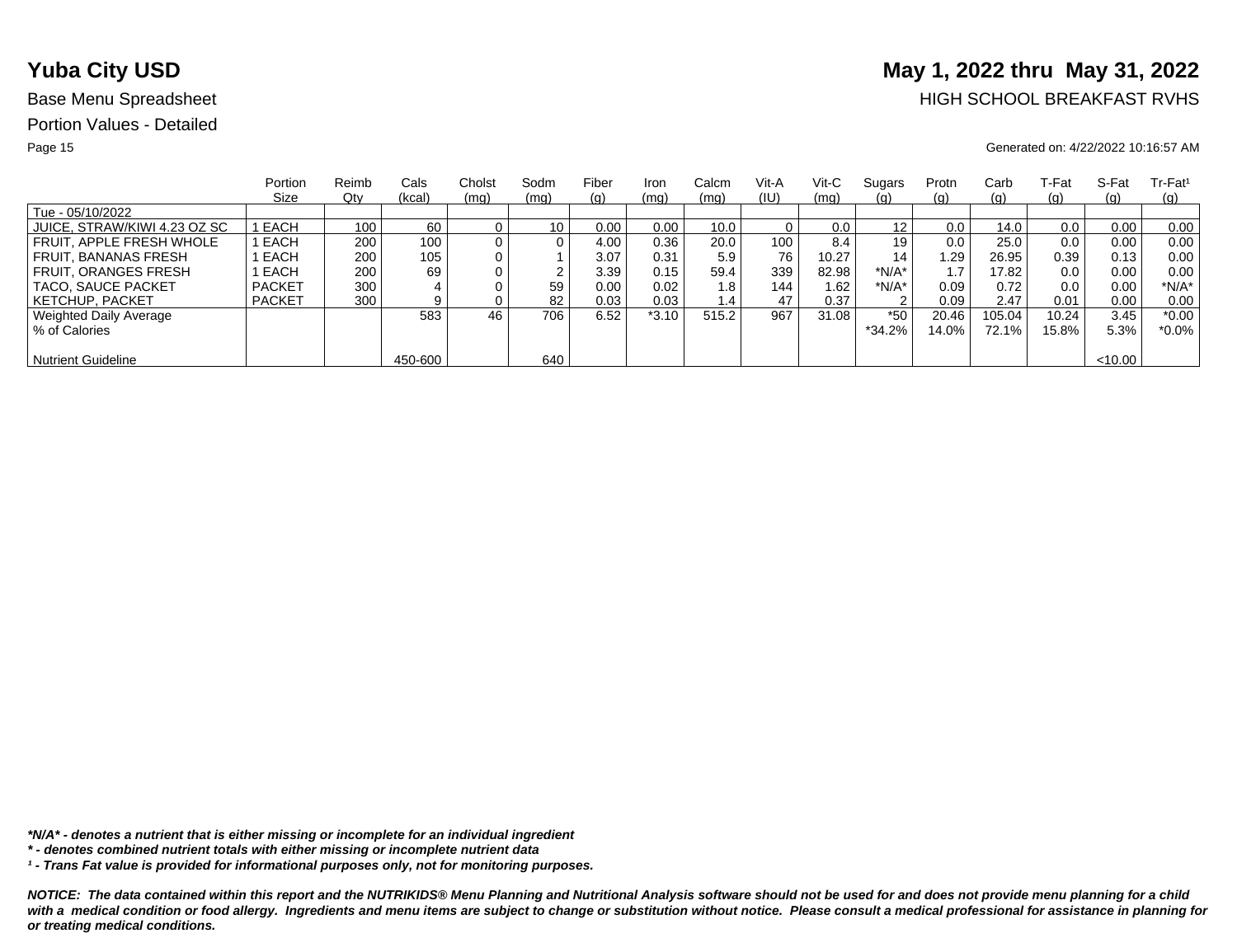|                                 | Portion<br><b>Size</b> | Reimb<br>Qty | Cals<br>(kcal) | Cholst<br>(mq) | Sodm<br>(mq)    | Fiber<br>(q) | Iron<br>(mq) | Calcm<br>(mq) | Vit-A<br>(IU) | Vit-C<br>(mq) | Sugars<br>(q)    | Protn<br>(q) | Carb<br>(q) | T-Fat<br>(q) | S-Fat<br>(q) | Tr-Fat <sup>1</sup><br>(g) |
|---------------------------------|------------------------|--------------|----------------|----------------|-----------------|--------------|--------------|---------------|---------------|---------------|------------------|--------------|-------------|--------------|--------------|----------------------------|
| Wed - 05/11/2022                |                        |              |                |                |                 |              |              |               |               |               |                  |              |             |              |              |                            |
| HIGH SCHOOL BREAKFAS            | Total                  | 700          |                |                |                 |              |              |               |               |               |                  |              |             |              |              |                            |
| HS PIZZA, PUFF                  | 1 EACH                 | 200          | 327            | 26             | 733             | 2.58         | 2.76         | 17.2          | 418           | 1.92          | *3               | 14.81        | 48.76       | 8.54         | 3.98         | $*0.00$                    |
| POCKET. TURKEY PIZZA 4 OZ       | 1 EACH                 | 60           | 240            | 20             | 340             | 4.00         | 2.70         | 40.0          | 100           | 2.4           | $\overline{2}$   | 12.0         | 32.0        | 7.0          | 1.50         | 0.00                       |
| BRKFST, BAR GLAZ BTRMLK 2       | <b>BAR</b>             | 40           | 249            | 15             | 220             | 3.00         | 1.08         | 0.0           | $\Omega$      | 0.0           | $*N/A*$          | 3.0          | 43.0        | 7.0          | 1.00         | 0.00                       |
| .50Z                            |                        |              |                |                |                 |              |              |               |               |               |                  |              |             |              |              |                            |
| SANDWICH, PB & GRAPE WG         | 1 EACH                 | 20           | 310            | $\mathbf 0$    | 300             | 4.00         | 1.08         | 60.0          | $\Omega$      | 0.0           | $*N/A*$          | 10.0         | 35.0        | 16.0         | 2.50         | 0.00                       |
| 2.8OZ                           |                        |              |                |                |                 |              |              |               |               |               |                  |              |             |              |              |                            |
| SANDWICH, PB & STRAW WG         | 1 EACH                 | 20           | 300            | $\mathbf 0$    | 310             | 4.00         | 1.08         | 40.0          | $\Omega$      | 0.0           | $*N/A*$          | 10.0         | 34.0        | 16.0         | 2.00         | 0.00                       |
| 2.8OZ                           |                        |              |                |                |                 |              |              |               |               |               |                  |              |             |              |              |                            |
| <b>BRKFST, MINI CINNIS</b>      | 1 EACH                 | 40           | 240            | $\mathbf 0$    | 270             | 2.00         | 1.44         | 40.0          | $\mathbf 0$   | 0.0           | 15               | 5.0          | 39.0        | 7.0          | 1.50         | 0.00                       |
| <b>BRKFST, APPLE FRUDEL</b>     | 1 EACH                 | 40           | 210            | $\mathbf 0$    | 250             | 2.00         | 1.44         | 0.0           | $\Omega$      | 0.0           | 10               | 4.0          | 36.0        | 6.0          | 1.00         | 0.00                       |
| BRKFST, STRAW MINI BAGELS       | 1 EACH                 | 40           | 230            | 10             | 190             | 2.00         | 1.44         | 20.0          | $\Omega$      | 0.0           | 13               | 6.0          | 42.0        | 6.0          | 2.00         | 0.00                       |
| POP TART, STRAWBERRY (2)WG      | <b>PASTRY</b>          | 20           | 360            | $\mathbf 0$    | 360             | 6.00         | 3.60         | 200.0         | 1000          | 0.0           | $*N/A*$          | 4.0          | 74.0        | 5.0          | 1.50         | 0.00                       |
| POP TART, BRN SUGAR CINN        | <b>PASTRY</b>          | 20           | 370            | $\mathbf 0$    | 380             | 6.00         | 3.60         | 200.0         | 1000          | 0.0           | $*N/A*$          | 5.0          | 74.0        | 6.0          | 2.00         | 0.00                       |
| (2)WG                           |                        |              |                |                |                 |              |              |               |               |               |                  |              |             |              |              |                            |
| CEREAL, FROSTEDSHREDWH          | <b>BOWL</b>            | 10           | 190            | $\mathbf 0$    | 5               | 6.00         | 16.20        | 0.0           | $\Omega$      | 0.0           | 11               | 5.0          | 46.0        | 1.0          | 0.00         | 0.00                       |
| EAT2GB                          |                        |              |                |                |                 |              |              |               |               |               |                  |              |             |              |              |                            |
| CEREAL, HONEYNUTSCOOTE          | <b>BOWL</b>            | 10           | 220            | $\Omega$       | 390             | 4.00         | 0.00         | 0.0           | 85            | 0.0           | 17               | 5.0          | 45.0        | 2.5          | 0.00         | 0.00                       |
| RS <sub>2GB</sub>               |                        |              |                |                |                 |              |              |               |               |               |                  |              |             |              |              |                            |
| CEREAL, CINNTOASTERS 2GB        | <b>BOWL</b>            | 10           | 240            | $\mathbf 0$    | 270             | 3.00         | 9.00         | 200.0         | $\mathbf 0$   | 0.0           | 19               | 3.0          | 44.0        | 7.0          | 0.50         | 0.00                       |
| HS-HAM & EGG ON A BAGEL         | 1 EACH                 | 20           | 340            | 143            | 625             | 7.00         | $*1.80$      | 100.0         | $\Omega$      | 0.0           | $\boldsymbol{7}$ | 18.56        | 46.65       | 8.8          | 2.65         | 0.00                       |
| <b>EGG &amp; CHEESE BISCUIT</b> | <b>SERVING</b>         | 20           | 380            | 145            | 780             | 2.00         | 1.08         | 100.0         | $\Omega$      | 0.0           | $*_{0}$          | 13.0         | 30.0        | 23.0         | 10.50        | 0.00                       |
| EGG & CHEESE ON A CROISS        | 1 EACH                 | 20           | 340            | 145            | 600             | 3.00         | 1.44         | 100.0         | 200           | 0.0           | 3                | 13.0         | 32.0        | 19.0         | 8.00         | 0.00                       |
| <b>ANT</b>                      |                        |              |                |                |                 |              |              |               |               |               |                  |              |             |              |              |                            |
| EGG, BACON, CHEESE BURRITO      | <b>SERVING</b>         | 50           | 300            | 195            | 540             | 6.00         | 3.42         | 60.0          | 400           | 1.2           | $\pmb{0}$        | 13.0         | 30.0        | 14.0         | 5.00         | 0.00                       |
| BRKFST, WAFFLES WG 2EA          | <b>SERVING</b>         | 20           | 200            | $\Omega$       | 340             | 4.00         | 3.60         | 120.0         | 600           | 0.0           | 2                | 4.0          | 32.0        | 6.0          | 1.00         | 0.00                       |
|                                 | 2 EA                   |              |                |                |                 |              |              |               |               |               |                  |              |             |              |              |                            |
| PANCAKES, BUTTERMILK WG         | <b>SERVING</b>         | 20           | 140            | $\mathbf 0$    | 200             | 2.00         | 1.44         | 0.0           | $\Omega$      | 0.0           | 6                | 4.0          | 28.0        | 3.0          | 0.00         | 0.00                       |
|                                 | 2 EACH                 |              |                |                |                 |              |              |               |               |               |                  |              |             |              |              |                            |
| BRKFST, FR TST WG 2G            | <b>SERVING</b>         | 20           | 240            | $\mathbf 0$    | 260             | 2.00         | 0.72         | 40.0          | $\Omega$      | 0.0           | 12               | 6.0          | 38.0        | 7.0          | 1.00         | 0.00                       |
|                                 | 2 EA                   |              |                |                |                 |              |              |               |               |               |                  |              |             |              |              |                            |
| WG DUTCH WAFFLE                 | <b>WAFFLE</b>          | 20           | 300            | 20             | 350             | 3.00         | 1.80         | 40.0          | $\mathbf 0$   | 0.0           | 12               | 4.0          | 43.0        | 13.0         | 3.00         | 0.00                       |
| PANCAKE & SAUG ON A STIK        | 1 EACH                 | 20           | 170            | 30             | 300             | 3.00         | 1.80         | 20.0          | $\Omega$      | 0.0           | 6                | 8.0          | 18.0        | 8.0          | 2.00         | 0.00                       |
| WG                              |                        |              |                |                |                 |              |              |               |               |               |                  |              |             |              |              |                            |
| SYRUP, PANCAKE                  | FL OZ                  | 100          | 100            | $\mathbf 0$    | 45              | 0.00         | 0.00         | 0.0           | $\Omega$      | 0.0           | 13               | 0.0          | 26.0        | 0.0          | 0.00         | 0.00                       |
| MILK, NONFAT CHOCOLATE          | <b>CARTON</b>          | 500          | 120            | 5              | 150             | 0.00         | 0.36         | 300.0         | 500           | 0.0           | 19               | 9.0          | 22.0        | 0.0          | 0.00         | 0.00                       |
| MILK.1% WHITE                   | <b>CARTON</b>          | 200          | 130            | 15             | 160             | 0.00         | 0.00         | 400.0         | 500           | 1.2           | 15               | 10.0         | 16.0        | 2.5          | 1.50         | 0.00                       |
| JUICE, APPLE 4.23 OZ SC         | 1 EACH                 | 200          | 60             | 0              | 5               | 0.00         | 0.00         | 100.0         | 0             | 0.0           | 13               | 0.0          | 14.0        | 0.0          | 0.00         | 0.00                       |
| JUICE, ORAN/TANG 4.23 OZ SC     | 1 EACH                 | 200          | 60             | $\mathbf 0$    | 10              | 0.00         | 0.00         | 190.0         | $\Omega$      | 0.0           | 13               | 0.0          | 15.0        | 0.0          | 0.00         | 0.00                       |
| JUICE, GRAPE 4.23 OZ SC         | 1 EACH                 | 200          | 80             | $\Omega$       | 10 <sup>1</sup> | 0.00         | 0.00         | 100.0         | $\Omega$      | 0.0           | 19               | 0.0          | 20.0        | 0.0          | 0.00         | 0.00                       |

*\*N/A\* - denotes a nutrient that is either missing or incomplete for an individual ingredient*

*\* - denotes combined nutrient totals with either missing or incomplete nutrient data*

*¹ - Trans Fat value is provided for informational purposes only, not for monitoring purposes.*

*NOTICE: The data contained within this report and the NUTRIKIDS® Menu Planning and Nutritional Analysis software should not be used for and does not provide menu planning for a child*  with a medical condition or food allergy. Ingredients and menu items are subject to change or substitution without notice. Please consult a medical professional for assistance in planning for *or treating medical conditions.*

## **Yuba City USD** May 1, 2022 thru May 31, 2022

Base Menu Spreadsheet **HIGH SCHOOL BREAKFAST RVHS** 

Page 16 Generated on: 4/22/2022 10:16:57 AM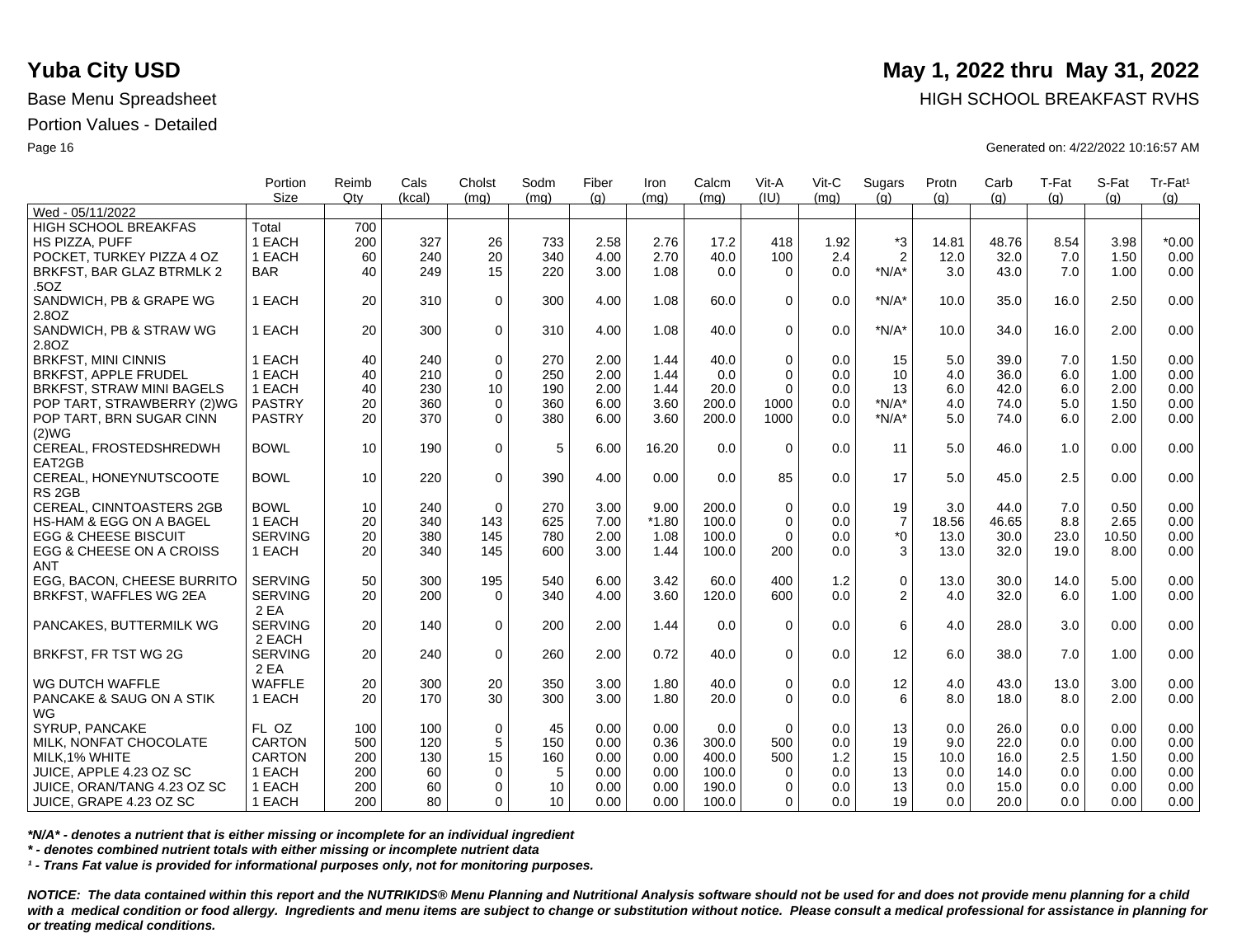# **Yuba City USD** May 1, 2022 thru May 31, 2022

## Base Menu Spreadsheet **HIGH SCHOOL BREAKFAST RVHS**

### Page 17 Generated on: 4/22/2022 10:16:57 AM

|                              | Portion       | Reimb | Cals    | Cholst         | Sodm | Fiber | Iron    | Calcm         | Vit-A            | Vit-C | Sugars  | Protn | Carb     | ⊺-Fat | S-Fat  | $Tr-Fat1$  |
|------------------------------|---------------|-------|---------|----------------|------|-------|---------|---------------|------------------|-------|---------|-------|----------|-------|--------|------------|
|                              | Size          | Qty   | (kcal)  | (mq)           | (mq) | (g)   | (mq)    | (mq)          | (IU)             | (mq)  | (g)     | (q)   | (g)      | (g)   | (q)    | <u>(g)</u> |
| Wed - 05/11/2022             |               |       |         |                |      |       |         |               |                  |       |         |       |          |       |        |            |
| JUICE, STRAW/KIWI 4.23 OZ SC | EACH          | 100   | 60      |                | 10   | 0.00  | 0.00    | 10.0          |                  | 0.0   | 12      | 0.0   | 14.0     | 0.0   | 0.00   | 0.00       |
| FRUIT. APPLE FRESH WHOLE     | EACH          | 200   | 100     | 0 <sub>1</sub> | 0    | 4.00  | 0.36    | 20.0          | 100 <sub>1</sub> | 8.4   | 19      | 0.0   | 25.0     | 0.0   | 0.00   | 0.00       |
| <b>FRUIT, BANANAS FRESH</b>  | EACH          | 200   | 105     |                |      | 3.07  | 0.31    | 5.9           | 76               | 10.27 | 14      | 29. ا | 26.95    | 0.39  | 0.13   | 0.00       |
| FRUIT, ORANGES FRESH         | EACH          | 200   | 69      |                |      | 3.39  | 0.15    | 59.4          | 339              | 82.98 | $*N/A*$ |       | 17.82    | 0.0   | 0.00   | 0.00       |
| TACO, SAUCE PACKET           | <b>PACKET</b> | 300   |         |                | 59   | 0.00  | 0.02    | 1.8           | 144              | 1.62  | $*N/A*$ | 0.09  | 0.72     | 0.0   | 0.00   | $*N/A*$    |
| KETCHUP. PACKET              | <b>PACKET</b> | 300   |         |                | 82   | 0.03  | 0.03    | $1.4^{\circ}$ | 47               | 0.37  | っ       | 0.09  | 2.47     | 0.01  | 0.00   | 0.00       |
| Weighted Daily Average       |               |       | 583     | 46             | 706  | 6.52  | $*3.10$ | 515.2         | 967              | 31.08 | $*50$   | 20.46 | 105.04   | 10.24 | 3.45   | $*0.00$    |
| % of Calories                |               |       |         |                |      |       |         |               |                  |       | *34.2%  | 14.0% | $72.1\%$ | 15.8% | 5.3%   | *0.0%      |
|                              |               |       |         |                |      |       |         |               |                  |       |         |       |          |       |        |            |
| <b>Nutrient Guideline</b>    |               |       | 450-600 |                | 640  |       |         |               |                  |       |         |       |          |       | <10.00 |            |

*\*N/A\* - denotes a nutrient that is either missing or incomplete for an individual ingredient*

*¹ - Trans Fat value is provided for informational purposes only, not for monitoring purposes.*

*<sup>\* -</sup> denotes combined nutrient totals with either missing or incomplete nutrient data*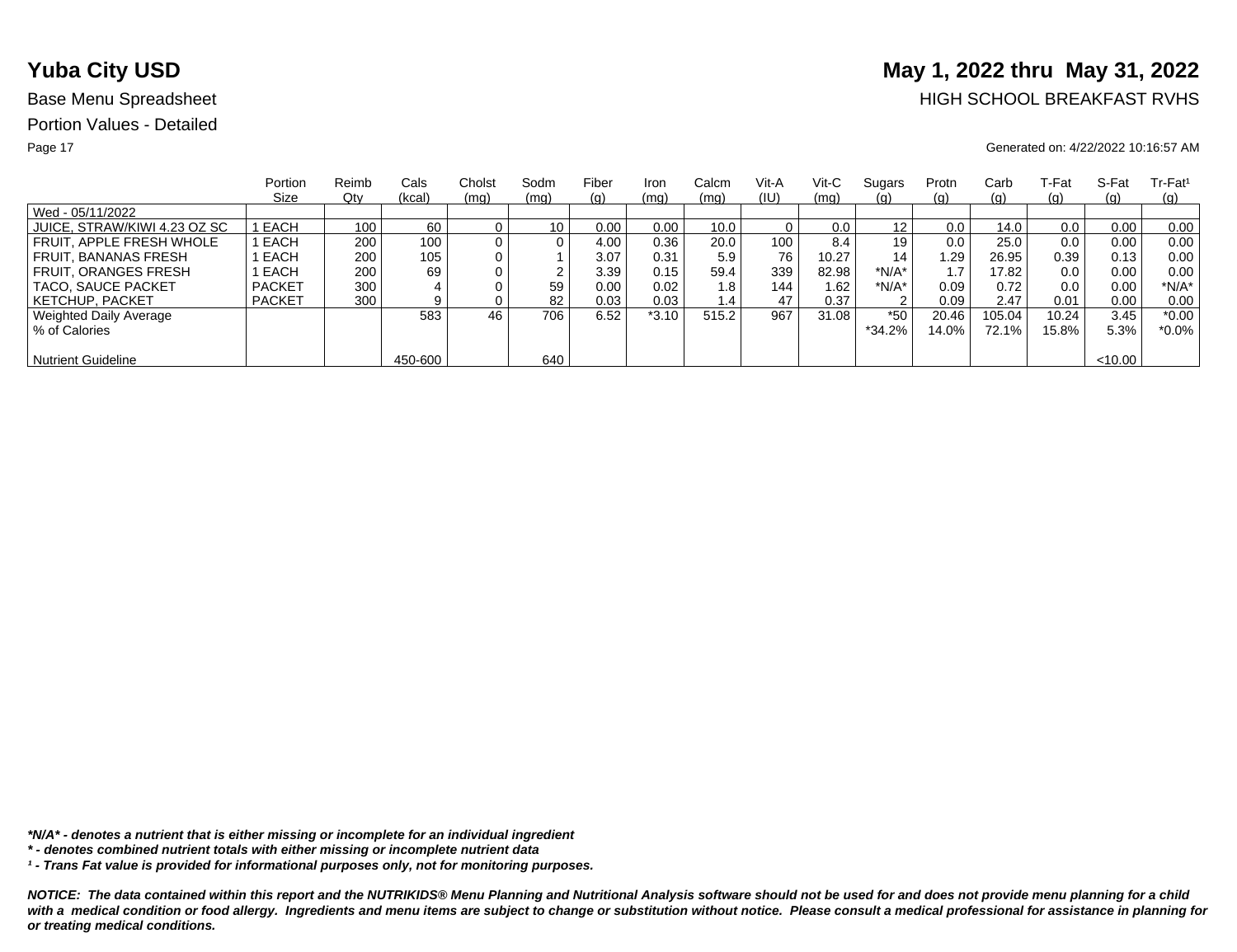|                                    | Portion        | Reimb | Cals   | Cholst      | Sodm | Fiber | Iron    | Calcm | Vit-A       | Vit-C | Sugars         | Protn | Carb  | T-Fat | S-Fat | Tr-Fat <sup>1</sup> |
|------------------------------------|----------------|-------|--------|-------------|------|-------|---------|-------|-------------|-------|----------------|-------|-------|-------|-------|---------------------|
|                                    | <b>Size</b>    | Qtv   | (kcal) | (mq)        | (mq) | (q)   | (mq)    | (mq)  | (IU)        | (mq)  | (q)            | (q)   | (q)   | (q)   | (a)   | (g)                 |
| Thu - 05/12/2022                   |                |       |        |             |      |       |         |       |             |       |                |       |       |       |       |                     |
| <b>HIGH SCHOOL BREAKFAS</b>        | Total          | 700   |        |             |      |       |         |       |             |       |                |       |       |       |       |                     |
| HS PIZZA, PUFF                     | 1 EACH         | 200   | 327    | 26          | 733  | 2.58  | 2.76    | 17.2  | 418         | 1.92  | $*3$           | 14.81 | 48.76 | 8.54  | 3.98  | $*0.00$             |
| POCKET, TURKEY PIZZA 4 OZ          | 1 EACH         | 60    | 240    | 20          | 340  | 4.00  | 2.70    | 40.0  | 100         | 2.4   | $\overline{2}$ | 12.0  | 32.0  | 7.0   | 1.50  | 0.00                |
| BRKFST, BAR GLAZ BTRMLK 2          | <b>BAR</b>     | 40    | 249    | 15          | 220  | 3.00  | 1.08    | 0.0   | $\Omega$    | 0.0   | $*N/A*$        | 3.0   | 43.0  | 7.0   | 1.00  | 0.00                |
| .50Z                               |                |       |        |             |      |       |         |       |             |       |                |       |       |       |       |                     |
| SANDWICH, PB & GRAPE WG            | 1 EACH         | 20    | 310    | $\mathbf 0$ | 300  | 4.00  | 1.08    | 60.0  | $\Omega$    | 0.0   | $*N/A*$        | 10.0  | 35.0  | 16.0  | 2.50  | 0.00                |
| 2.8OZ                              |                |       |        |             |      |       |         |       |             |       |                |       |       |       |       |                     |
| SANDWICH, PB & STRAW WG            | 1 EACH         | 20    | 300    | $\Omega$    | 310  | 4.00  | 1.08    | 40.0  | $\Omega$    | 0.0   | $*N/A*$        | 10.0  | 34.0  | 16.0  | 2.00  | 0.00                |
| 2.80Z                              |                |       |        |             |      |       |         |       |             |       |                |       |       |       |       |                     |
| <b>BRKFST, MINI CINNIS</b>         | 1 EACH         | 40    | 240    | $\mathbf 0$ | 270  | 2.00  | 1.44    | 40.0  | $\Omega$    | 0.0   | 15             | 5.0   | 39.0  | 7.0   | 1.50  | 0.00                |
| <b>BRKFST, APPLE FRUDEL</b>        | 1 EACH         | 40    | 210    | $\Omega$    | 250  | 2.00  | 1.44    | 0.0   | $\Omega$    | 0.0   | 10             | 4.0   | 36.0  | 6.0   | 1.00  | 0.00                |
| <b>BRKFST, STRAW MINI BAGELS</b>   | 1 EACH         | 40    | 230    | 10          | 190  | 2.00  | 1.44    | 20.0  | $\Omega$    | 0.0   | 13             | 6.0   | 42.0  | 6.0   | 2.00  | 0.00                |
| POP TART, STRAWBERRY (2)WG         | <b>PASTRY</b>  | 20    | 360    | $\mathbf 0$ | 360  | 6.00  | 3.60    | 200.0 | 1000        | 0.0   | $*N/A*$        | 4.0   | 74.0  | 5.0   | 1.50  | 0.00                |
| POP TART, BRN SUGAR CINN           | <b>PASTRY</b>  | 20    | 370    | $\Omega$    | 380  | 6.00  | 3.60    | 200.0 | 1000        | 0.0   | $*N/A*$        | 5.0   | 74.0  | 6.0   | 2.00  | 0.00                |
| (2)WG                              |                |       |        |             |      |       |         |       |             |       |                |       |       |       |       |                     |
| CEREAL, FROSTEDSHREDWH             | <b>BOWL</b>    | 10    | 190    | $\mathbf 0$ | 5    | 6.00  | 16.20   | 0.0   | $\Omega$    | 0.0   | 11             | 5.0   | 46.0  | 1.0   | 0.00  | 0.00                |
| EAT2GB                             |                |       |        |             |      |       |         |       |             |       |                |       |       |       |       |                     |
| CEREAL, HONEYNUTSCOOTE             | <b>BOWL</b>    | 10    | 220    | $\mathbf 0$ | 390  | 4.00  | 0.00    | 0.0   | 85          | 0.0   | 17             | 5.0   | 45.0  | 2.5   | 0.00  | 0.00                |
| RS <sub>2GB</sub>                  |                |       |        |             |      |       |         |       |             |       |                |       |       |       |       |                     |
| <b>CEREAL, CINNTOASTERS 2GB</b>    | <b>BOWL</b>    | 10    | 240    | $\Omega$    | 270  | 3.00  | 9.00    | 200.0 | $\Omega$    | 0.0   | 19             | 3.0   | 44.0  | 7.0   | 0.50  | 0.00                |
| <b>HS-HAM &amp; EGG ON A BAGEL</b> | 1 EACH         | 20    | 340    | 143         | 625  | 7.00  | $*1.80$ | 100.0 | $\mathbf 0$ | 0.0   | $\overline{7}$ | 18.56 | 46.65 | 8.8   | 2.65  | 0.00                |
| <b>EGG &amp; CHEESE BISCUIT</b>    | <b>SERVING</b> | 20    | 380    | 145         | 780  | 2.00  | 1.08    | 100.0 | $\Omega$    | 0.0   | $^*0$          | 13.0  | 30.0  | 23.0  | 10.50 | 0.00                |
| EGG & CHEESE ON A CROISS           | 1 EACH         | 20    | 340    | 145         | 600  | 3.00  | 1.44    | 100.0 | 200         | 0.0   | 3              | 13.0  | 32.0  | 19.0  | 8.00  | 0.00                |
| <b>ANT</b>                         |                |       |        |             |      |       |         |       |             |       |                |       |       |       |       |                     |
| EGG. BACON. CHEESE BURRITO         | <b>SERVING</b> | 50    | 300    | 195         | 540  | 6.00  | 3.42    | 60.0  | 400         | 1.2   | $\mathsf 0$    | 13.0  | 30.0  | 14.0  | 5.00  | 0.00                |
| BRKFST, WAFFLES WG 2EA             | <b>SERVING</b> | 20    | 200    | $\Omega$    | 340  | 4.00  | 3.60    | 120.0 | 600         | 0.0   | 2              | 4.0   | 32.0  | 6.0   | 1.00  | 0.00                |
|                                    | 2 EA           |       |        |             |      |       |         |       |             |       |                |       |       |       |       |                     |
| PANCAKES, BUTTERMILK WG            | <b>SERVING</b> | 20    | 140    | $\Omega$    | 200  | 2.00  | 1.44    | 0.0   | $\Omega$    | 0.0   | 6              | 4.0   | 28.0  | 3.0   | 0.00  | 0.00                |
|                                    | 2 EACH         |       |        |             |      |       |         |       |             |       |                |       |       |       |       |                     |
| BRKFST, FR TST WG 2G               | <b>SERVING</b> | 20    | 240    | $\mathbf 0$ | 260  | 2.00  | 0.72    | 40.0  | $\mathbf 0$ | 0.0   | 12             | 6.0   | 38.0  | 7.0   | 1.00  | 0.00                |
|                                    | 2 EA           |       |        |             |      |       |         |       |             |       |                |       |       |       |       |                     |
| WG DUTCH WAFFLE                    | <b>WAFFLE</b>  | 20    | 300    | 20          | 350  | 3.00  | 1.80    | 40.0  | $\mathbf 0$ | 0.0   | 12             | 4.0   | 43.0  | 13.0  | 3.00  | 0.00                |
| PANCAKE & SAUG ON A STIK           | 1 EACH         | 20    | 170    | 30          | 300  | 3.00  | 1.80    | 20.0  | $\Omega$    | 0.0   | 6              | 8.0   | 18.0  | 8.0   | 2.00  | 0.00                |
| WG                                 |                |       |        |             |      |       |         |       |             |       |                |       |       |       |       |                     |
| SYRUP, PANCAKE                     | FL OZ          | 100   | 100    | $\mathbf 0$ | 45   | 0.00  | 0.00    | 0.0   | $\Omega$    | 0.0   | 13             | 0.0   | 26.0  | 0.0   | 0.00  | 0.00                |
| MILK, NONFAT CHOCOLATE             | <b>CARTON</b>  | 500   | 120    | $\sqrt{5}$  | 150  | 0.00  | 0.36    | 300.0 | 500         | 0.0   | 19             | 9.0   | 22.0  | 0.0   | 0.00  | 0.00                |
| MILK, 1% WHITE                     | <b>CARTON</b>  | 200   | 130    | 15          | 160  | 0.00  | 0.00    | 400.0 | 500         | 1.2   | 15             | 10.0  | 16.0  | 2.5   | 1.50  | 0.00                |
| JUICE, APPLE 4.23 OZ SC            | 1 EACH         |       | 60     |             |      | 0.00  | 0.00    |       |             |       |                | 0.0   | 14.0  | 0.0   | 0.00  |                     |
|                                    |                | 200   |        | 0           | 5    |       |         | 100.0 | $\Omega$    | 0.0   | 13             |       |       |       |       | 0.00                |
| JUICE, ORAN/TANG 4.23 OZ SC        | 1 EACH         | 200   | 60     | $\mathbf 0$ | 10   | 0.00  | 0.00    | 190.0 | $\Omega$    | 0.0   | 13             | 0.0   | 15.0  | 0.0   | 0.00  | 0.00                |
| ∣ JUICE, GRAPE 4.23 OZ SC          | 1 EACH         | 200   | 80     | 0           | 10   | 0.00  | 0.00    | 100.0 | $\Omega$    | 0.0   | 19             | 0.0   | 20.0  | 0.0   | 0.00  | 0.00                |

*\*N/A\* - denotes a nutrient that is either missing or incomplete for an individual ingredient*

*\* - denotes combined nutrient totals with either missing or incomplete nutrient data*

*¹ - Trans Fat value is provided for informational purposes only, not for monitoring purposes.*

*NOTICE: The data contained within this report and the NUTRIKIDS® Menu Planning and Nutritional Analysis software should not be used for and does not provide menu planning for a child*  with a medical condition or food allergy. Ingredients and menu items are subject to change or substitution without notice. Please consult a medical professional for assistance in planning for *or treating medical conditions.*

## **Yuba City USD** May 1, 2022 thru May 31, 2022

Base Menu Spreadsheet **HIGH SCHOOL BREAKFAST RVHS** 

Page 18 Generated on: 4/22/2022 10:16:57 AM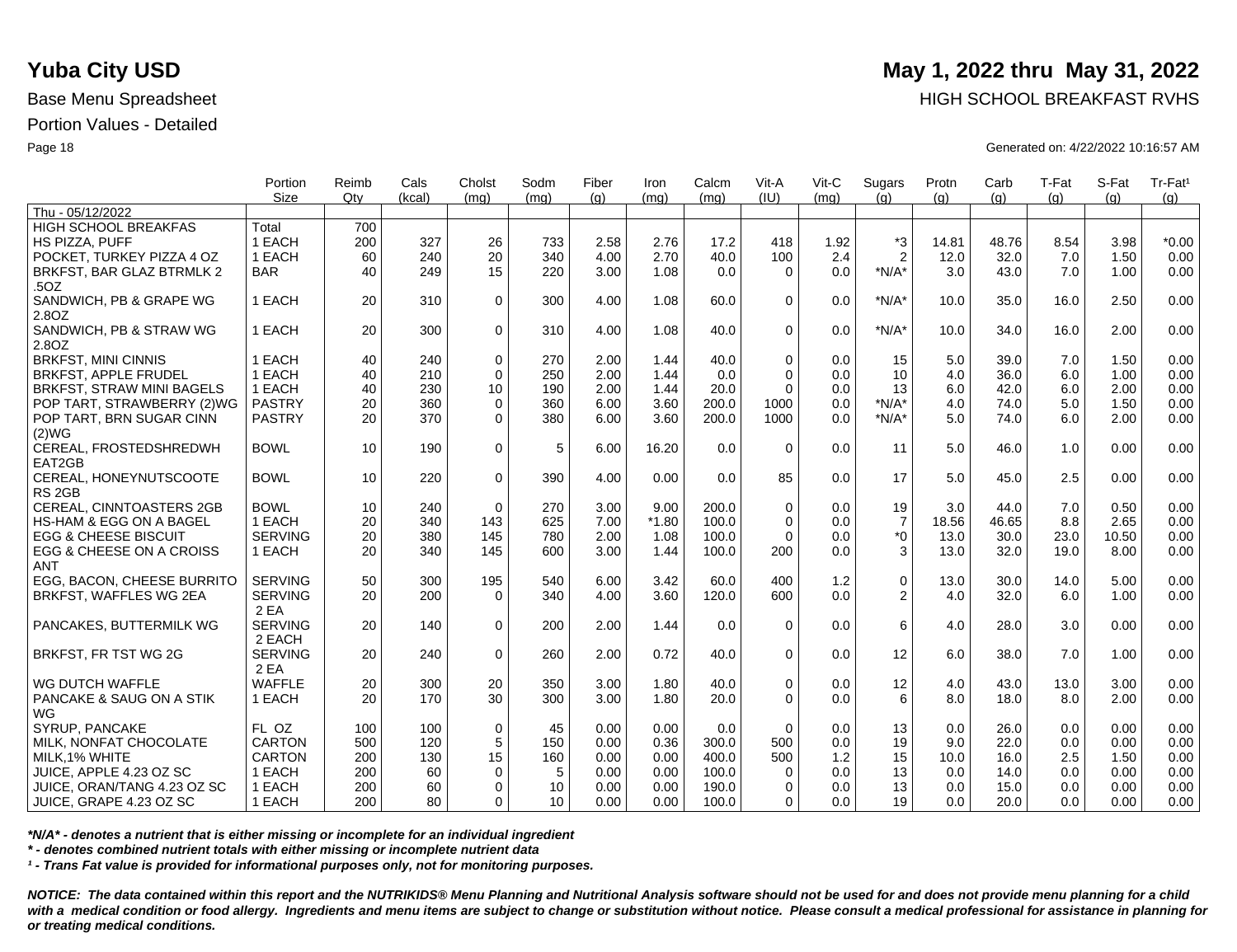# **Yuba City USD** May 1, 2022 thru May 31, 2022

## Base Menu Spreadsheet **HIGH SCHOOL BREAKFAST RVHS**

### Page 19 Generated on: 4/22/2022 10:16:57 AM

|                              | Portion       | Reimb | Cals    | Cholst | Sodm            | Fiber | Iron    | Calcm | Vit-A | Vit-C | Sugars   | Protn | Carb     | ⊺-Fat | S-Fat   | $Tr-Fat1$ |
|------------------------------|---------------|-------|---------|--------|-----------------|-------|---------|-------|-------|-------|----------|-------|----------|-------|---------|-----------|
|                              | Size          | Qty   | (kcal)  | (mq)   | (mq)            | (g)   | (mq)    | (mq)  | (IU)  | (mq)  | (g)      | (g)   | (g)      | (g)   | (q)     | (q)       |
| Thu - 05/12/2022             |               |       |         |        |                 |       |         |       |       |       |          |       |          |       |         |           |
| JUICE, STRAW/KIWI 4.23 OZ SC | I EACH        | 100   | 60      |        | 10 <sub>1</sub> | 0.00  | 0.00    | 10.0  |       | 0.0   | 12       | 0.0   | 14.0     | 0.0   | 0.00    | 0.00      |
| FRUIT. APPLE FRESH WHOLE     | EACH          | 200   | 100     |        | 0               | 4.00  | 0.36    | 20.0  | 100   | 8.4   | 19       | 0.0   | 25.0     | 0.0   | 0.00    | 0.00      |
| FRUIT. BANANAS FRESH         | EACH          | 200   | 105     |        |                 | 3.07  | 0.31    | 5.9   | 76    | 10.27 | 14       | .29   | 26.95    | 0.39  | 0.13    | 0.00      |
| <b>FRUIT, ORANGES FRESH</b>  | EACH          | 200   | 69      |        | ົ               | 3.39  | 0.15    | 59.4  | 339   | 82.98 | $*N/A*$  |       | 17.82    | 0.0   | 0.00    | 0.00      |
| TACO, SAUCE PACKET           | <b>PACKET</b> | 300   |         |        | 59              | 0.00  | 0.02    | 1.8   | 144   | 1.62  | *N/A*    | 0.09  | 0.72     | 0.0   | 0.00    | $*N/A*$   |
| <b>KETCHUP, PACKET</b>       | <b>PACKET</b> | 300   | 9       |        | 82              | 0.03  | 0.03    | 1.4   | 47    | 0.37  | 2        | 0.09  | 2.47     | 0.01  | 0.00    | 0.00      |
| Weighted Daily Average       |               |       | 583     | 46     | 706             | 6.52  | $*3.10$ | 515.2 | 967   | 31.08 | $*50$    | 20.46 | 105.04   | 10.24 | 3.45    | $*0.00$   |
| % of Calories                |               |       |         |        |                 |       |         |       |       |       | $*34.2%$ | 14.0% | $72.1\%$ | 15.8% | 5.3%    | $*0.0\%$  |
|                              |               |       |         |        |                 |       |         |       |       |       |          |       |          |       |         |           |
| <b>Nutrient Guideline</b>    |               |       | 450-600 |        | 640             |       |         |       |       |       |          |       |          |       | < 10.00 |           |

*\*N/A\* - denotes a nutrient that is either missing or incomplete for an individual ingredient*

*¹ - Trans Fat value is provided for informational purposes only, not for monitoring purposes.*

*<sup>\* -</sup> denotes combined nutrient totals with either missing or incomplete nutrient data*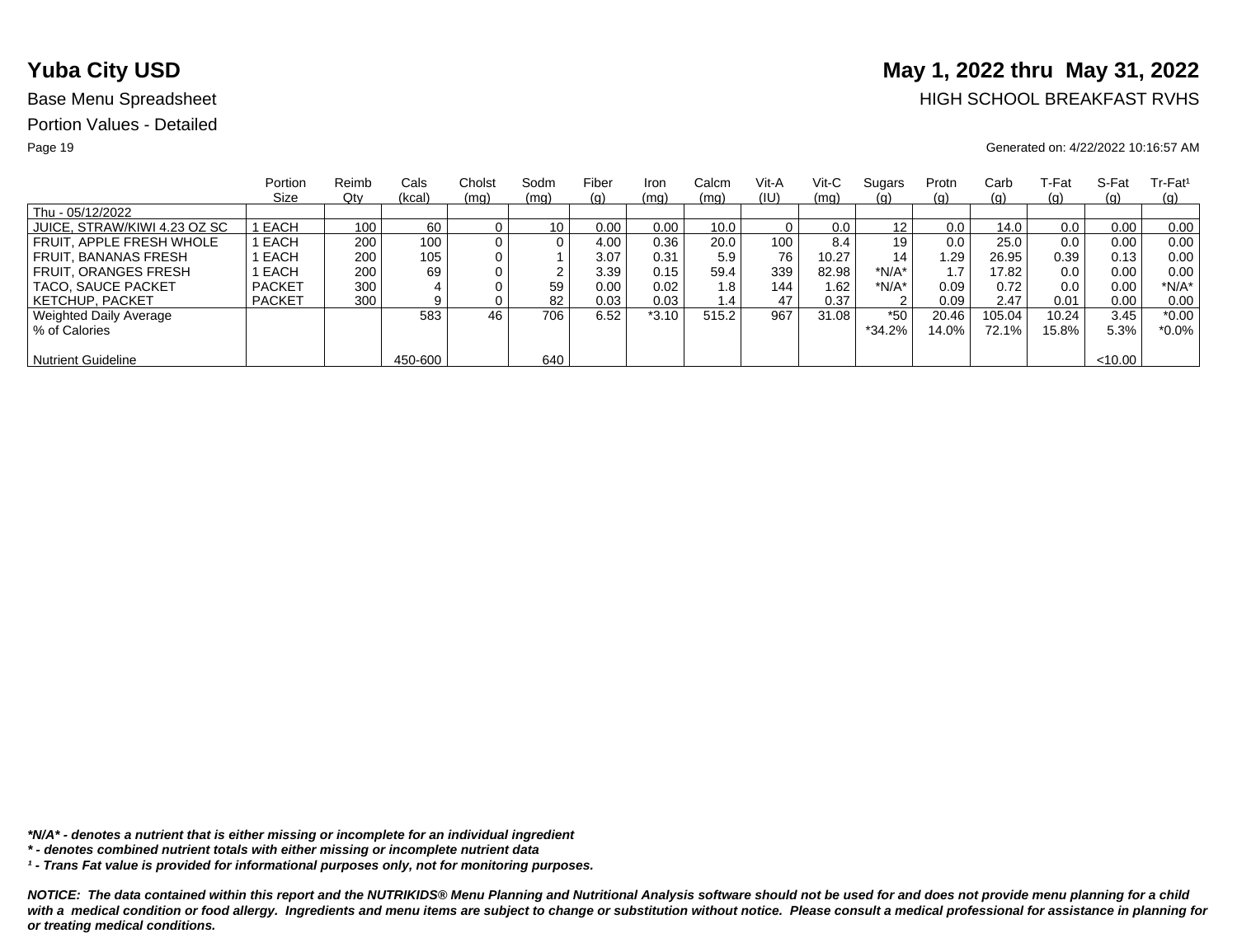|                                    | Portion        | Reimb | Cals   | Cholst      | Sodm | Fiber | Iron    | Calcm | Vit-A       | Vit-C | Sugars         | Protn | Carb  | T-Fat | S-Fat | Tr-Fat <sup>1</sup> |
|------------------------------------|----------------|-------|--------|-------------|------|-------|---------|-------|-------------|-------|----------------|-------|-------|-------|-------|---------------------|
| Fri - 05/13/2022                   | <b>Size</b>    | Qtv   | (kcal) | (mq)        | (ma) | (q)   | (mq)    | (mq)  | (IU)        | (mq)  | (q)            | (q)   | (q)   | (q)   | (a)   | (g)                 |
|                                    |                |       |        |             |      |       |         |       |             |       |                |       |       |       |       |                     |
| HIGH SCHOOL BREAKFAS               | Total          | 700   |        |             |      |       |         |       |             |       |                |       |       |       |       |                     |
| <b>HS PIZZA, PUFF</b>              | 1 EACH         | 200   | 327    | 26          | 733  | 2.58  | 2.76    | 17.2  | 418         | 1.92  | $*3$           | 14.81 | 48.76 | 8.54  | 3.98  | $*0.00$             |
| POCKET. TURKEY PIZZA 4 OZ          | 1 EACH         | 60    | 240    | 20          | 340  | 4.00  | 2.70    | 40.0  | 100         | 2.4   | $\overline{2}$ | 12.0  | 32.0  | 7.0   | 1.50  | 0.00                |
| BRKFST, BAR GLAZ BTRMLK 2          | <b>BAR</b>     | 40    | 249    | 15          | 220  | 3.00  | 1.08    | 0.0   | $\Omega$    | 0.0   | $*N/A*$        | 3.0   | 43.0  | 7.0   | 1.00  | 0.00                |
| .50Z                               |                |       |        |             |      |       |         |       |             |       |                |       |       |       |       |                     |
| SANDWICH, PB & GRAPE WG            | 1 EACH         | 20    | 310    | $\mathbf 0$ | 300  | 4.00  | 1.08    | 60.0  | $\Omega$    | 0.0   | $*N/A*$        | 10.0  | 35.0  | 16.0  | 2.50  | 0.00                |
| 2.8OZ                              |                |       |        |             |      |       |         |       |             |       |                |       |       |       |       |                     |
| SANDWICH, PB & STRAW WG            | 1 EACH         | 20    | 300    | $\Omega$    | 310  | 4.00  | 1.08    | 40.0  | $\Omega$    | 0.0   | $*N/A*$        | 10.0  | 34.0  | 16.0  | 2.00  | 0.00                |
| 2.80Z                              |                |       |        |             |      |       |         |       |             |       |                |       |       |       |       |                     |
| <b>BRKFST, MINI CINNIS</b>         | 1 EACH         | 40    | 240    | $\mathbf 0$ | 270  | 2.00  | 1.44    | 40.0  | $\Omega$    | 0.0   | 15             | 5.0   | 39.0  | 7.0   | 1.50  | 0.00                |
| <b>BRKFST, APPLE FRUDEL</b>        | 1 EACH         | 40    | 210    | $\Omega$    | 250  | 2.00  | 1.44    | 0.0   | $\Omega$    | 0.0   | 10             | 4.0   | 36.0  | 6.0   | 1.00  | 0.00                |
| <b>BRKFST, STRAW MINI BAGELS</b>   | 1 EACH         | 40    | 230    | 10          | 190  | 2.00  | 1.44    | 20.0  | $\Omega$    | 0.0   | 13             | 6.0   | 42.0  | 6.0   | 2.00  | 0.00                |
| POP TART, STRAWBERRY (2)WG         | <b>PASTRY</b>  | 20    | 360    | $\mathbf 0$ | 360  | 6.00  | 3.60    | 200.0 | 1000        | 0.0   | $*N/A*$        | 4.0   | 74.0  | 5.0   | 1.50  | 0.00                |
| POP TART, BRN SUGAR CINN           | <b>PASTRY</b>  | 20    | 370    | $\Omega$    | 380  | 6.00  | 3.60    | 200.0 | 1000        | 0.0   | $*N/A*$        | 5.0   | 74.0  | 6.0   | 2.00  | 0.00                |
| (2)WG                              |                |       |        |             |      |       |         |       |             |       |                |       |       |       |       |                     |
| CEREAL, FROSTEDSHREDWH             | <b>BOWL</b>    | 10    | 190    | $\mathbf 0$ | 5    | 6.00  | 16.20   | 0.0   | $\Omega$    | 0.0   | 11             | 5.0   | 46.0  | 1.0   | 0.00  | 0.00                |
| EAT2GB                             |                |       |        |             |      |       |         |       |             |       |                |       |       |       |       |                     |
| CEREAL, HONEYNUTSCOOTE             | <b>BOWL</b>    | 10    | 220    | $\mathbf 0$ | 390  | 4.00  | 0.00    | 0.0   | 85          | 0.0   | 17             | 5.0   | 45.0  | 2.5   | 0.00  | 0.00                |
| RS <sub>2GB</sub>                  |                |       |        |             |      |       |         |       |             |       |                |       |       |       |       |                     |
| <b>CEREAL, CINNTOASTERS 2GB</b>    | <b>BOWL</b>    | 10    | 240    | $\Omega$    | 270  | 3.00  | 9.00    | 200.0 | $\Omega$    | 0.0   | 19             | 3.0   | 44.0  | 7.0   | 0.50  | 0.00                |
| <b>HS-HAM &amp; EGG ON A BAGEL</b> | 1 EACH         | 20    | 340    | 143         | 625  | 7.00  | $*1.80$ | 100.0 | $\mathbf 0$ | 0.0   | $\overline{7}$ | 18.56 | 46.65 | 8.8   | 2.65  | 0.00                |
| <b>EGG &amp; CHEESE BISCUIT</b>    | <b>SERVING</b> | 20    | 380    | 145         | 780  | 2.00  | 1.08    | 100.0 | $\Omega$    | 0.0   | $^*0$          | 13.0  | 30.0  | 23.0  | 10.50 | 0.00                |
| EGG & CHEESE ON A CROISS           | 1 EACH         | 20    | 340    | 145         | 600  | 3.00  | 1.44    | 100.0 | 200         | 0.0   | 3              | 13.0  | 32.0  | 19.0  | 8.00  | 0.00                |
| <b>ANT</b>                         |                |       |        |             |      |       |         |       |             |       |                |       |       |       |       |                     |
| EGG. BACON. CHEESE BURRITO         | <b>SERVING</b> | 50    | 300    | 195         | 540  | 6.00  | 3.42    | 60.0  | 400         | 1.2   | $\mathsf 0$    | 13.0  | 30.0  | 14.0  | 5.00  | 0.00                |
| BRKFST, WAFFLES WG 2EA             | <b>SERVING</b> | 20    | 200    | $\Omega$    | 340  | 4.00  | 3.60    | 120.0 | 600         | 0.0   | 2              | 4.0   | 32.0  | 6.0   | 1.00  | 0.00                |
|                                    | 2 EA           |       |        |             |      |       |         |       |             |       |                |       |       |       |       |                     |
| PANCAKES, BUTTERMILK WG            | <b>SERVING</b> | 20    | 140    | $\Omega$    | 200  | 2.00  | 1.44    | 0.0   | $\Omega$    | 0.0   | 6              | 4.0   | 28.0  | 3.0   | 0.00  | 0.00                |
|                                    | 2 EACH         |       |        |             |      |       |         |       |             |       |                |       |       |       |       |                     |
| BRKFST, FR TST WG 2G               | <b>SERVING</b> | 20    | 240    | $\mathbf 0$ | 260  | 2.00  | 0.72    | 40.0  | $\mathbf 0$ | 0.0   | 12             | 6.0   | 38.0  | 7.0   | 1.00  | 0.00                |
|                                    | 2 EA           |       |        |             |      |       |         |       |             |       |                |       |       |       |       |                     |
| WG DUTCH WAFFLE                    | <b>WAFFLE</b>  | 20    | 300    | 20          | 350  | 3.00  | 1.80    | 40.0  | $\mathbf 0$ | 0.0   | 12             | 4.0   | 43.0  | 13.0  | 3.00  | 0.00                |
| PANCAKE & SAUG ON A STIK           | 1 EACH         | 20    | 170    | 30          | 300  | 3.00  | 1.80    | 20.0  | $\Omega$    | 0.0   | 6              | 8.0   | 18.0  | 8.0   | 2.00  | 0.00                |
| WG                                 |                |       |        |             |      |       |         |       |             |       |                |       |       |       |       |                     |
| SYRUP, PANCAKE                     | FL OZ          | 100   | 100    | $\mathbf 0$ | 45   | 0.00  | 0.00    | 0.0   | $\Omega$    | 0.0   | 13             | 0.0   | 26.0  | 0.0   | 0.00  | 0.00                |
| MILK, NONFAT CHOCOLATE             | <b>CARTON</b>  | 500   | 120    | $\sqrt{5}$  | 150  | 0.00  | 0.36    | 300.0 | 500         | 0.0   | 19             | 9.0   | 22.0  | 0.0   | 0.00  | 0.00                |
| MILK, 1% WHITE                     | <b>CARTON</b>  | 200   | 130    | 15          | 160  | 0.00  | 0.00    | 400.0 | 500         | 1.2   | 15             | 10.0  | 16.0  | 2.5   | 1.50  | 0.00                |
| JUICE. APPLE 4.23 OZ SC            | 1 EACH         | 200   | 60     | $\mathbf 0$ | 5    | 0.00  | 0.00    | 100.0 | $\Omega$    | 0.0   | 13             | 0.0   | 14.0  | 0.0   | 0.00  | 0.00                |
| JUICE, ORAN/TANG 4.23 OZ SC        | 1 EACH         | 200   | 60     | $\mathbf 0$ | 10   | 0.00  | 0.00    | 190.0 | $\Omega$    | 0.0   | 13             | 0.0   | 15.0  | 0.0   | 0.00  | 0.00                |
|                                    |                | 200   | 80     |             | 10   | 0.00  | 0.00    |       | $\Omega$    | 0.0   | 19             |       | 20.0  | 0.0   |       |                     |
| ∣ JUICE, GRAPE 4.23 OZ SC          | 1 EACH         |       |        | 0           |      |       |         | 100.0 |             |       |                | 0.0   |       |       | 0.00  | 0.00                |

*\*N/A\* - denotes a nutrient that is either missing or incomplete for an individual ingredient*

*\* - denotes combined nutrient totals with either missing or incomplete nutrient data*

*¹ - Trans Fat value is provided for informational purposes only, not for monitoring purposes.*

*NOTICE: The data contained within this report and the NUTRIKIDS® Menu Planning and Nutritional Analysis software should not be used for and does not provide menu planning for a child*  with a medical condition or food allergy. Ingredients and menu items are subject to change or substitution without notice. Please consult a medical professional for assistance in planning for *or treating medical conditions.*

## **Yuba City USD** May 1, 2022 thru May 31, 2022

Base Menu Spreadsheet **HIGH SCHOOL BREAKFAST RVHS** 

Page 20 Generated on: 4/22/2022 10:16:57 AM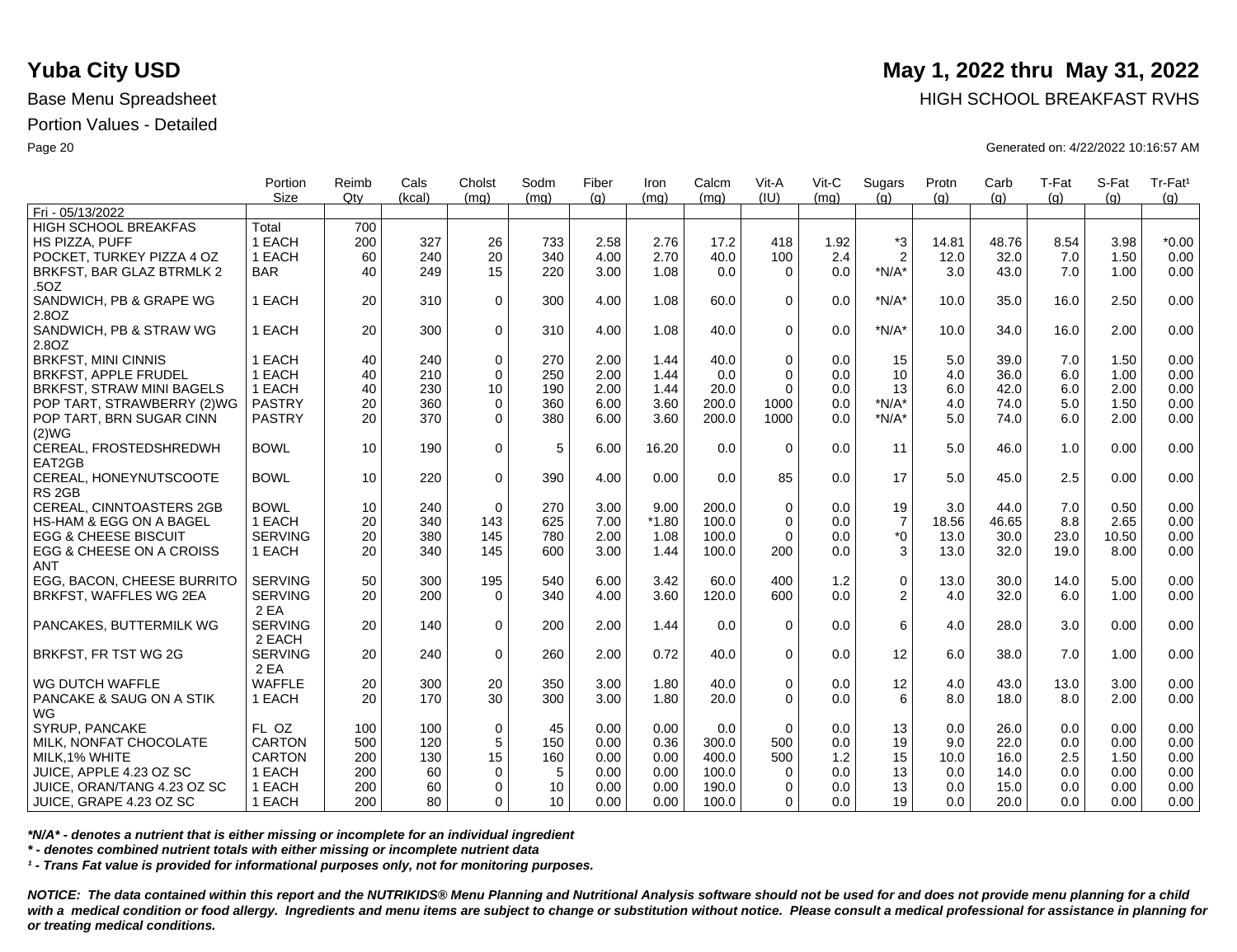# **Yuba City USD** May 1, 2022 thru May 31, 2022

## Base Menu Spreadsheet **HIGH SCHOOL BREAKFAST RVHS**

### Page 21 Generated on: 4/22/2022 10:16:57 AM

|                              | Portion       | Reimb | Cals    | Cholst | Sodm            | Fiber | Iron    | Calcm | Vit-A | Vit-C | Sugars   | Protn | Carb     | ⊺-Fat | S-Fat   | $Tr-Fat1$ |
|------------------------------|---------------|-------|---------|--------|-----------------|-------|---------|-------|-------|-------|----------|-------|----------|-------|---------|-----------|
|                              | Size          | Qty   | (kcal)  | (mq)   | (mq)            | (g)   | (mq)    | (mq)  | (IU)  | (mq)  | (g)      | (g)   | (g)      | (g)   | (q)     | (q)       |
| Fri - 05/13/2022             |               |       |         |        |                 |       |         |       |       |       |          |       |          |       |         |           |
| JUICE, STRAW/KIWI 4.23 OZ SC | I EACH        | 100   | 60      |        | 10 <sub>1</sub> | 0.00  | 0.00    | 10.0  |       | 0.0   | 12       | 0.0   | 14.0     | 0.0   | 0.00    | 0.00      |
| FRUIT. APPLE FRESH WHOLE     | EACH          | 200   | 100     |        | 0               | 4.00  | 0.36    | 20.0  | 100   | 8.4   | 19       | 0.0   | 25.0     | 0.0   | 0.00    | 0.00      |
| FRUIT. BANANAS FRESH         | EACH          | 200   | 105     |        |                 | 3.07  | 0.31    | 5.9   | 76    | 10.27 | 14       | .29   | 26.95    | 0.39  | 0.13    | 0.00      |
| <b>FRUIT, ORANGES FRESH</b>  | EACH          | 200   | 69      |        | ົ               | 3.39  | 0.15    | 59.4  | 339   | 82.98 | $*N/A*$  |       | 17.82    | 0.0   | 0.00    | 0.00      |
| TACO, SAUCE PACKET           | <b>PACKET</b> | 300   |         |        | 59              | 0.00  | 0.02    | 1.8   | 144   | 1.62  | *N/A*    | 0.09  | 0.72     | 0.0   | 0.00    | $*N/A*$   |
| <b>KETCHUP, PACKET</b>       | <b>PACKET</b> | 300   | 9       |        | 82              | 0.03  | 0.03    | 1.4   | 47    | 0.37  | 2        | 0.09  | 2.47     | 0.01  | 0.00    | 0.00      |
| Weighted Daily Average       |               |       | 583     | 46     | 706             | 6.52  | $*3.10$ | 515.2 | 967   | 31.08 | $*50$    | 20.46 | 105.04   | 10.24 | 3.45    | $*0.00$   |
| % of Calories                |               |       |         |        |                 |       |         |       |       |       | $*34.2%$ | 14.0% | $72.1\%$ | 15.8% | 5.3%    | $*0.0\%$  |
|                              |               |       |         |        |                 |       |         |       |       |       |          |       |          |       |         |           |
| <b>Nutrient Guideline</b>    |               |       | 450-600 |        | 640             |       |         |       |       |       |          |       |          |       | < 10.00 |           |

*\*N/A\* - denotes a nutrient that is either missing or incomplete for an individual ingredient*

*¹ - Trans Fat value is provided for informational purposes only, not for monitoring purposes.*

*<sup>\* -</sup> denotes combined nutrient totals with either missing or incomplete nutrient data*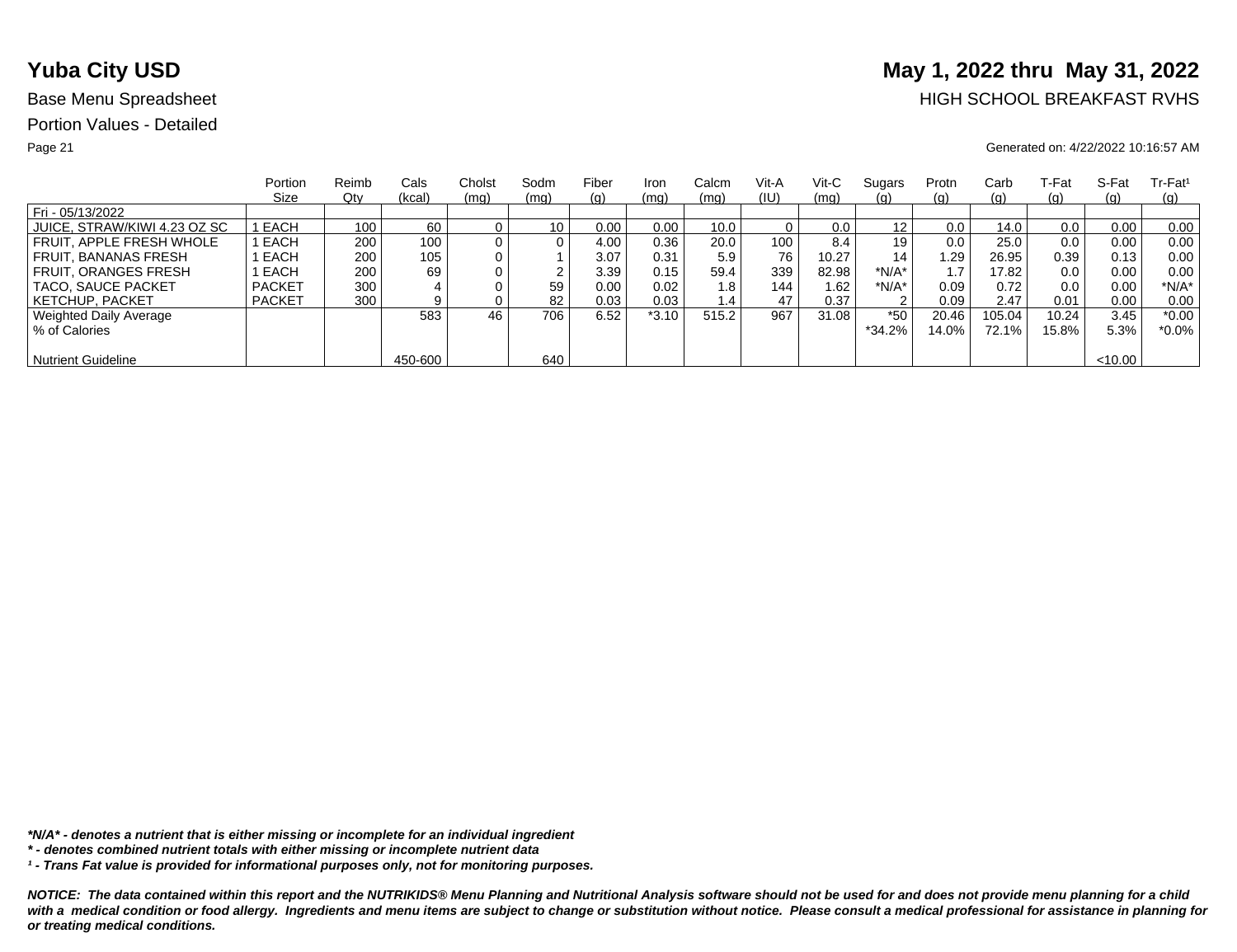|                                    | Portion        | Reimb | Cals   | Cholst      | Sodm | Fiber | Iron    | Calcm | Vit-A       | Vit-C | Sugars         | Protn | Carb  | T-Fat | S-Fat | Tr-Fat <sup>1</sup> |
|------------------------------------|----------------|-------|--------|-------------|------|-------|---------|-------|-------------|-------|----------------|-------|-------|-------|-------|---------------------|
|                                    | <b>Size</b>    | Qtv   | (kcal) | (mq)        | (ma) | (q)   | (mq)    | (mq)  | (IU)        | (mq)  | (q)            | (q)   | (q)   | (q)   | (a)   | (g)                 |
| Mon - 05/16/2022                   |                |       |        |             |      |       |         |       |             |       |                |       |       |       |       |                     |
| <b>HIGH SCHOOL BREAKFAS</b>        | Total          | 700   |        |             |      |       |         |       |             |       |                |       |       |       |       |                     |
| HS PIZZA, PUFF                     | 1 EACH         | 200   | 327    | 26          | 733  | 2.58  | 2.76    | 17.2  | 418         | 1.92  | $*3$           | 14.81 | 48.76 | 8.54  | 3.98  | $*0.00$             |
| POCKET, TURKEY PIZZA 4 OZ          | 1 EACH         | 60    | 240    | 20          | 340  | 4.00  | 2.70    | 40.0  | 100         | 2.4   | $\overline{2}$ | 12.0  | 32.0  | 7.0   | 1.50  | 0.00                |
| BRKFST, BAR GLAZ BTRMLK 2          | <b>BAR</b>     | 40    | 249    | 15          | 220  | 3.00  | 1.08    | 0.0   | $\Omega$    | 0.0   | $*N/A*$        | 3.0   | 43.0  | 7.0   | 1.00  | 0.00                |
| .50Z                               |                |       |        |             |      |       |         |       |             |       |                |       |       |       |       |                     |
| SANDWICH, PB & GRAPE WG            | 1 EACH         | 20    | 310    | $\mathbf 0$ | 300  | 4.00  | 1.08    | 60.0  | $\Omega$    | 0.0   | $*N/A*$        | 10.0  | 35.0  | 16.0  | 2.50  | 0.00                |
| 2.8OZ                              |                |       |        |             |      |       |         |       |             |       |                |       |       |       |       |                     |
| SANDWICH, PB & STRAW WG            | 1 EACH         | 20    | 300    | $\Omega$    | 310  | 4.00  | 1.08    | 40.0  | $\Omega$    | 0.0   | $*N/A*$        | 10.0  | 34.0  | 16.0  | 2.00  | 0.00                |
| 2.80Z                              |                |       |        |             |      |       |         |       |             |       |                |       |       |       |       |                     |
| <b>BRKFST, MINI CINNIS</b>         | 1 EACH         | 40    | 240    | $\mathbf 0$ | 270  | 2.00  | 1.44    | 40.0  | $\Omega$    | 0.0   | 15             | 5.0   | 39.0  | 7.0   | 1.50  | 0.00                |
| <b>BRKFST, APPLE FRUDEL</b>        | 1 EACH         | 40    | 210    | $\Omega$    | 250  | 2.00  | 1.44    | 0.0   | $\Omega$    | 0.0   | 10             | 4.0   | 36.0  | 6.0   | 1.00  | 0.00                |
| <b>BRKFST, STRAW MINI BAGELS</b>   | 1 EACH         | 40    | 230    | 10          | 190  | 2.00  | 1.44    | 20.0  | $\Omega$    | 0.0   | 13             | 6.0   | 42.0  | 6.0   | 2.00  | 0.00                |
| POP TART, STRAWBERRY (2)WG         | <b>PASTRY</b>  | 20    | 360    | $\mathbf 0$ | 360  | 6.00  | 3.60    | 200.0 | 1000        | 0.0   | $*N/A*$        | 4.0   | 74.0  | 5.0   | 1.50  | 0.00                |
| POP TART, BRN SUGAR CINN           | <b>PASTRY</b>  | 20    | 370    | $\Omega$    | 380  | 6.00  | 3.60    | 200.0 | 1000        | 0.0   | $*N/A*$        | 5.0   | 74.0  | 6.0   | 2.00  | 0.00                |
| (2)WG                              |                |       |        |             |      |       |         |       |             |       |                |       |       |       |       |                     |
| CEREAL, FROSTEDSHREDWH             | <b>BOWL</b>    | 10    | 190    | $\mathbf 0$ | 5    | 6.00  | 16.20   | 0.0   | $\Omega$    | 0.0   | 11             | 5.0   | 46.0  | 1.0   | 0.00  | 0.00                |
| EAT2GB                             |                |       |        |             |      |       |         |       |             |       |                |       |       |       |       |                     |
| CEREAL, HONEYNUTSCOOTE             | <b>BOWL</b>    | 10    | 220    | $\mathbf 0$ | 390  | 4.00  | 0.00    | 0.0   | 85          | 0.0   | 17             | 5.0   | 45.0  | 2.5   | 0.00  | 0.00                |
| RS <sub>2GB</sub>                  |                |       |        |             |      |       |         |       |             |       |                |       |       |       |       |                     |
| <b>CEREAL, CINNTOASTERS 2GB</b>    | <b>BOWL</b>    | 10    | 240    | $\Omega$    | 270  | 3.00  | 9.00    | 200.0 | $\Omega$    | 0.0   | 19             | 3.0   | 44.0  | 7.0   | 0.50  | 0.00                |
| <b>HS-HAM &amp; EGG ON A BAGEL</b> | 1 EACH         | 20    | 340    | 143         | 625  | 7.00  | $*1.80$ | 100.0 | $\mathbf 0$ | 0.0   | $\overline{7}$ | 18.56 | 46.65 | 8.8   | 2.65  | 0.00                |
| <b>EGG &amp; CHEESE BISCUIT</b>    | <b>SERVING</b> | 20    | 380    | 145         | 780  | 2.00  | 1.08    | 100.0 | $\Omega$    | 0.0   | $^*0$          | 13.0  | 30.0  | 23.0  | 10.50 | 0.00                |
| EGG & CHEESE ON A CROISS           | 1 EACH         | 20    | 340    | 145         | 600  | 3.00  | 1.44    | 100.0 | 200         | 0.0   | 3              | 13.0  | 32.0  | 19.0  | 8.00  | 0.00                |
| <b>ANT</b>                         |                |       |        |             |      |       |         |       |             |       |                |       |       |       |       |                     |
| EGG. BACON. CHEESE BURRITO         | <b>SERVING</b> | 50    | 300    | 195         | 540  | 6.00  | 3.42    | 60.0  | 400         | 1.2   | $\mathsf 0$    | 13.0  | 30.0  | 14.0  | 5.00  | 0.00                |
| BRKFST, WAFFLES WG 2EA             | <b>SERVING</b> | 20    | 200    | $\Omega$    | 340  | 4.00  | 3.60    | 120.0 | 600         | 0.0   | 2              | 4.0   | 32.0  | 6.0   | 1.00  | 0.00                |
|                                    | 2 EA           |       |        |             |      |       |         |       |             |       |                |       |       |       |       |                     |
| PANCAKES, BUTTERMILK WG            | <b>SERVING</b> | 20    | 140    | $\Omega$    | 200  | 2.00  | 1.44    | 0.0   | $\Omega$    | 0.0   | 6              | 4.0   | 28.0  | 3.0   | 0.00  | 0.00                |
|                                    | 2 EACH         |       |        |             |      |       |         |       |             |       |                |       |       |       |       |                     |
| BRKFST, FR TST WG 2G               | <b>SERVING</b> | 20    | 240    | $\mathbf 0$ | 260  | 2.00  | 0.72    | 40.0  | $\mathbf 0$ | 0.0   | 12             | 6.0   | 38.0  | 7.0   | 1.00  | 0.00                |
|                                    | 2 EA           |       |        |             |      |       |         |       |             |       |                |       |       |       |       |                     |
| WG DUTCH WAFFLE                    | <b>WAFFLE</b>  | 20    | 300    | 20          | 350  | 3.00  | 1.80    | 40.0  | $\mathbf 0$ | 0.0   | 12             | 4.0   | 43.0  | 13.0  | 3.00  | 0.00                |
| PANCAKE & SAUG ON A STIK           | 1 EACH         | 20    | 170    | 30          | 300  | 3.00  | 1.80    | 20.0  | $\Omega$    | 0.0   | 6              | 8.0   | 18.0  | 8.0   | 2.00  | 0.00                |
| WG                                 |                |       |        |             |      |       |         |       |             |       |                |       |       |       |       |                     |
| SYRUP, PANCAKE                     | FL OZ          | 100   | 100    | $\mathbf 0$ | 45   | 0.00  | 0.00    | 0.0   | $\Omega$    | 0.0   | 13             | 0.0   | 26.0  | 0.0   | 0.00  | 0.00                |
| MILK, NONFAT CHOCOLATE             | <b>CARTON</b>  | 500   | 120    | $\sqrt{5}$  | 150  | 0.00  | 0.36    | 300.0 | 500         | 0.0   | 19             | 9.0   | 22.0  | 0.0   | 0.00  | 0.00                |
| MILK, 1% WHITE                     | <b>CARTON</b>  | 200   | 130    | 15          | 160  | 0.00  | 0.00    | 400.0 | 500         | 1.2   | 15             | 10.0  | 16.0  | 2.5   | 1.50  | 0.00                |
| JUICE. APPLE 4.23 OZ SC            | 1 EACH         | 200   | 60     | 0           | 5    | 0.00  | 0.00    | 100.0 | $\Omega$    | 0.0   | 13             | 0.0   | 14.0  | 0.0   | 0.00  | 0.00                |
| JUICE, ORAN/TANG 4.23 OZ SC        | 1 EACH         | 200   | 60     | $\mathbf 0$ | 10   | 0.00  | 0.00    | 190.0 | $\Omega$    | 0.0   | 13             | 0.0   | 15.0  | 0.0   | 0.00  | 0.00                |
|                                    | 1 EACH         | 200   | 80     | 0           | 10   | 0.00  | 0.00    |       | $\Omega$    | 0.0   | 19             | 0.0   | 20.0  | 0.0   | 0.00  | 0.00                |
| ∣ JUICE, GRAPE 4.23 OZ SC          |                |       |        |             |      |       |         | 100.0 |             |       |                |       |       |       |       |                     |

*\*N/A\* - denotes a nutrient that is either missing or incomplete for an individual ingredient*

*\* - denotes combined nutrient totals with either missing or incomplete nutrient data*

*¹ - Trans Fat value is provided for informational purposes only, not for monitoring purposes.*

*NOTICE: The data contained within this report and the NUTRIKIDS® Menu Planning and Nutritional Analysis software should not be used for and does not provide menu planning for a child*  with a medical condition or food allergy. Ingredients and menu items are subject to change or substitution without notice. Please consult a medical professional for assistance in planning for *or treating medical conditions.*

## **Yuba City USD** May 1, 2022 thru May 31, 2022

Base Menu Spreadsheet **HIGH SCHOOL BREAKFAST RVHS** 

Page 22 Generated on: 4/22/2022 10:16:57 AM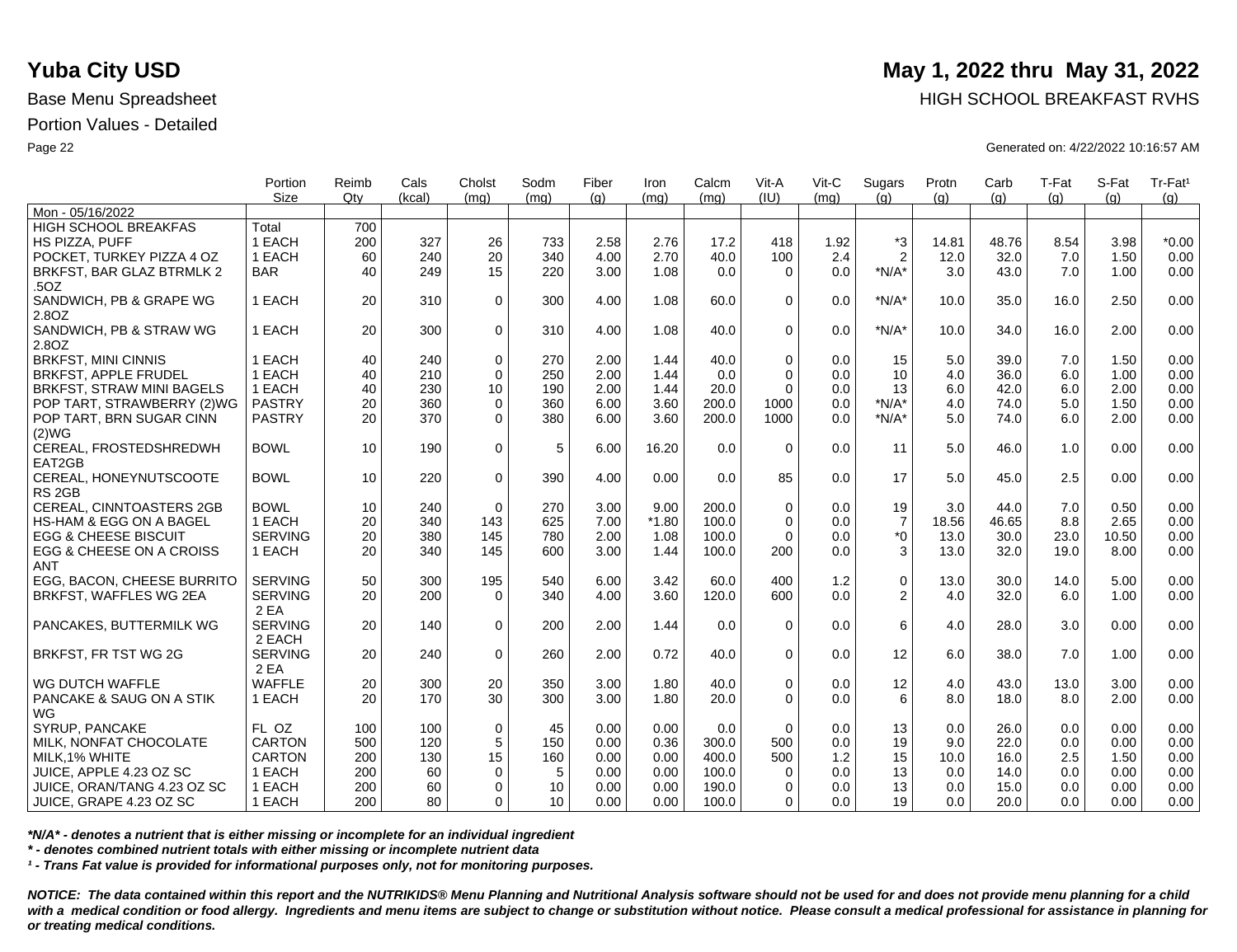# **Yuba City USD** May 1, 2022 thru May 31, 2022

## Base Menu Spreadsheet **HIGH SCHOOL BREAKFAST RVHS**

### Page 23 Generated on: 4/22/2022 10:16:57 AM

|                              | Portion       | Reimb | Cals    | Cholst | Sodm            | Fiber | Iron    | Calcm | Vit-A | Vit-C | Sugars   | Protn | Carb       | ⊺-Fat | S-Fat   | $Tr-Fat1$ |
|------------------------------|---------------|-------|---------|--------|-----------------|-------|---------|-------|-------|-------|----------|-------|------------|-------|---------|-----------|
|                              | Size          | Qty   | (kcal)  | (mq)   | (mq)            | (g)   | (mq)    | (mq)  | (IU)  | (mq)  | (g)      | (g)   | (g)        | (g)   | (q)     | (q)       |
| Mon - 05/16/2022             |               |       |         |        |                 |       |         |       |       |       |          |       |            |       |         |           |
| JUICE, STRAW/KIWI 4.23 OZ SC | I EACH        | 100   | 60      |        | 10 <sub>1</sub> | 0.00  | 0.00    | 10.0  |       | 0.0   | 12       | 0.0   | 14.0       | 0.0   | 0.00    | 0.00      |
| FRUIT. APPLE FRESH WHOLE     | EACH          | 200   | 100     |        | 0               | 4.00  | 0.36    | 20.0  | 100   | 8.4   | 19       | 0.0   | 25.0       | 0.0   | 0.00    | 0.00      |
| FRUIT. BANANAS FRESH         | EACH          | 200   | 105     |        |                 | 3.07  | 0.31    | 5.9   | 76    | 10.27 | 14       | .29   | 26.95      | 0.39  | 0.13    | 0.00      |
| <b>FRUIT, ORANGES FRESH</b>  | EACH          | 200   | 69      |        | ົ               | 3.39  | 0.15    | 59.4  | 339   | 82.98 | $*N/A*$  |       | 17.82      | 0.0   | 0.00    | 0.00      |
| TACO, SAUCE PACKET           | <b>PACKET</b> | 300   |         |        | 59              | 0.00  | 0.02    | 1.8   | 144   | 1.62  | *N/A*    | 0.09  | 0.72       | 0.0   | 0.00    | $*N/A*$   |
| <b>KETCHUP, PACKET</b>       | <b>PACKET</b> | 300   | 9       |        | 82              | 0.03  | 0.03    | 1.4   | 47    | 0.37  | 2        | 0.09  | 2.47       | 0.01  | 0.00    | 0.00      |
| Weighted Daily Average       |               |       | 583     | 46     | 706             | 6.52  | $*3.10$ | 515.2 | 967   | 31.08 | $*50$    | 20.46 | 105.04     | 10.24 | 3.45    | $*0.00$   |
| % of Calories                |               |       |         |        |                 |       |         |       |       |       | $*34.2%$ | 14.0% | $72.1\%$ . | 15.8% | 5.3%    | $*0.0\%$  |
|                              |               |       |         |        |                 |       |         |       |       |       |          |       |            |       |         |           |
| <b>Nutrient Guideline</b>    |               |       | 450-600 |        | 640             |       |         |       |       |       |          |       |            |       | < 10.00 |           |

*\*N/A\* - denotes a nutrient that is either missing or incomplete for an individual ingredient*

*¹ - Trans Fat value is provided for informational purposes only, not for monitoring purposes.*

*<sup>\* -</sup> denotes combined nutrient totals with either missing or incomplete nutrient data*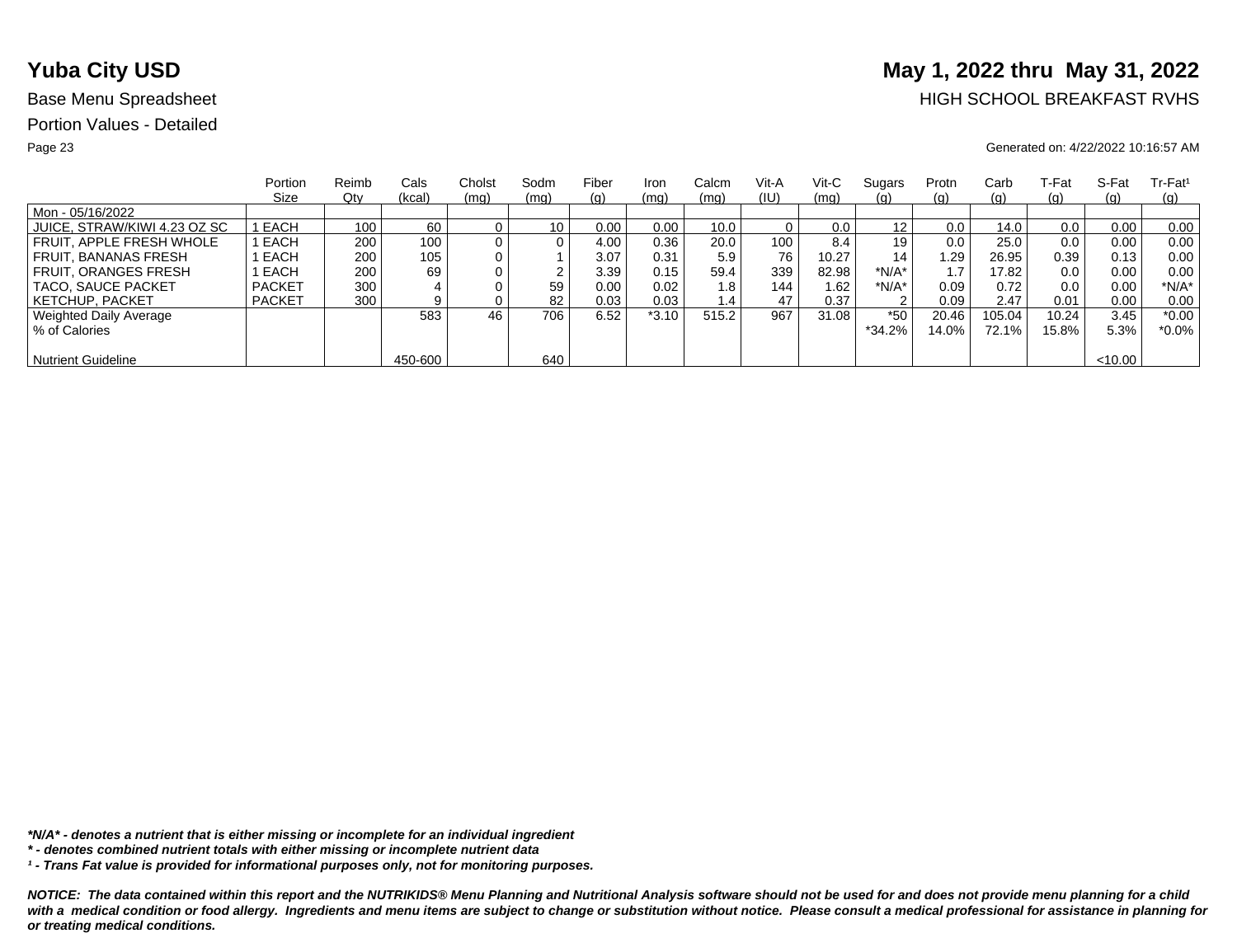|                                    | Portion        | Reimb | Cals   | Cholst      | Sodm | Fiber | Iron    | Calcm | Vit-A       | Vit-C | Sugars         | Protn | Carb  | T-Fat | S-Fat | Tr-Fat <sup>1</sup> |
|------------------------------------|----------------|-------|--------|-------------|------|-------|---------|-------|-------------|-------|----------------|-------|-------|-------|-------|---------------------|
| Tue - 05/17/2022                   | <b>Size</b>    | Qtv   | (kcal) | (mq)        | (mq) | (q)   | (mq)    | (mq)  | (IU)        | (mq)  | (q)            | (q)   | (q)   | (q)   | (a)   | (g)                 |
| <b>HIGH SCHOOL BREAKFAS</b>        | Total          | 700   |        |             |      |       |         |       |             |       |                |       |       |       |       |                     |
| HS PIZZA, PUFF                     | 1 EACH         | 200   | 327    | 26          | 733  | 2.58  | 2.76    | 17.2  | 418         | 1.92  | $*3$           | 14.81 | 48.76 | 8.54  | 3.98  | $*0.00$             |
|                                    |                |       |        |             |      |       |         |       |             |       |                |       |       |       |       |                     |
| POCKET, TURKEY PIZZA 4 OZ          | 1 EACH         | 60    | 240    | 20          | 340  | 4.00  | 2.70    | 40.0  | 100         | 2.4   | $\overline{2}$ | 12.0  | 32.0  | 7.0   | 1.50  | 0.00                |
| BRKFST, BAR GLAZ BTRMLK 2          | <b>BAR</b>     | 40    | 249    | 15          | 220  | 3.00  | 1.08    | 0.0   | $\Omega$    | 0.0   | $*N/A*$        | 3.0   | 43.0  | 7.0   | 1.00  | 0.00                |
| .50Z                               |                |       |        |             |      |       |         |       |             |       |                |       |       |       |       |                     |
| SANDWICH, PB & GRAPE WG            | 1 EACH         | 20    | 310    | $\mathbf 0$ | 300  | 4.00  | 1.08    | 60.0  | $\Omega$    | 0.0   | $*N/A*$        | 10.0  | 35.0  | 16.0  | 2.50  | 0.00                |
| 2.8OZ                              |                |       |        |             |      |       |         |       |             |       |                |       |       |       |       |                     |
| SANDWICH, PB & STRAW WG            | 1 EACH         | 20    | 300    | $\Omega$    | 310  | 4.00  | 1.08    | 40.0  | $\Omega$    | 0.0   | $*N/A*$        | 10.0  | 34.0  | 16.0  | 2.00  | 0.00                |
| 2.80Z                              |                |       |        |             |      |       |         |       |             |       |                |       |       |       |       |                     |
| <b>BRKFST, MINI CINNIS</b>         | 1 EACH         | 40    | 240    | $\mathbf 0$ | 270  | 2.00  | 1.44    | 40.0  | $\Omega$    | 0.0   | 15             | 5.0   | 39.0  | 7.0   | 1.50  | 0.00                |
| <b>BRKFST, APPLE FRUDEL</b>        | 1 EACH         | 40    | 210    | $\Omega$    | 250  | 2.00  | 1.44    | 0.0   | $\Omega$    | 0.0   | 10             | 4.0   | 36.0  | 6.0   | 1.00  | 0.00                |
| <b>BRKFST, STRAW MINI BAGELS</b>   | 1 EACH         | 40    | 230    | 10          | 190  | 2.00  | 1.44    | 20.0  | $\Omega$    | 0.0   | 13             | 6.0   | 42.0  | 6.0   | 2.00  | 0.00                |
| POP TART, STRAWBERRY (2)WG         | <b>PASTRY</b>  | 20    | 360    | $\mathbf 0$ | 360  | 6.00  | 3.60    | 200.0 | 1000        | 0.0   | $*N/A*$        | 4.0   | 74.0  | 5.0   | 1.50  | 0.00                |
| POP TART, BRN SUGAR CINN           | <b>PASTRY</b>  | 20    | 370    | $\Omega$    | 380  | 6.00  | 3.60    | 200.0 | 1000        | 0.0   | $*N/A*$        | 5.0   | 74.0  | 6.0   | 2.00  | 0.00                |
| (2)WG                              |                |       |        |             |      |       |         |       |             |       |                |       |       |       |       |                     |
| CEREAL, FROSTEDSHREDWH             | <b>BOWL</b>    | 10    | 190    | $\mathbf 0$ | 5    | 6.00  | 16.20   | 0.0   | $\Omega$    | 0.0   | 11             | 5.0   | 46.0  | 1.0   | 0.00  | 0.00                |
| EAT2GB                             |                |       |        |             |      |       |         |       |             |       |                |       |       |       |       |                     |
| CEREAL, HONEYNUTSCOOTE             | <b>BOWL</b>    | 10    | 220    | $\mathbf 0$ | 390  | 4.00  | 0.00    | 0.0   | 85          | 0.0   | 17             | 5.0   | 45.0  | 2.5   | 0.00  | 0.00                |
| RS <sub>2GB</sub>                  |                |       |        |             |      |       |         |       |             |       |                |       |       |       |       |                     |
| <b>CEREAL, CINNTOASTERS 2GB</b>    | <b>BOWL</b>    | 10    | 240    | $\Omega$    | 270  | 3.00  | 9.00    | 200.0 | $\Omega$    | 0.0   | 19             | 3.0   | 44.0  | 7.0   | 0.50  | 0.00                |
| <b>HS-HAM &amp; EGG ON A BAGEL</b> | 1 EACH         | 20    | 340    | 143         | 625  | 7.00  | $*1.80$ | 100.0 | $\mathbf 0$ | 0.0   | $\overline{7}$ | 18.56 | 46.65 | 8.8   | 2.65  | 0.00                |
| <b>EGG &amp; CHEESE BISCUIT</b>    | <b>SERVING</b> | 20    | 380    | 145         | 780  | 2.00  | 1.08    | 100.0 | $\Omega$    | 0.0   | $^*0$          | 13.0  | 30.0  | 23.0  | 10.50 | 0.00                |
| EGG & CHEESE ON A CROISS           | 1 EACH         | 20    | 340    | 145         | 600  | 3.00  | 1.44    | 100.0 | 200         | 0.0   | 3              | 13.0  | 32.0  | 19.0  | 8.00  | 0.00                |
| <b>ANT</b>                         |                |       |        |             |      |       |         |       |             |       |                |       |       |       |       |                     |
| EGG. BACON. CHEESE BURRITO         | <b>SERVING</b> | 50    | 300    | 195         | 540  | 6.00  | 3.42    | 60.0  | 400         | 1.2   | $\mathsf 0$    | 13.0  | 30.0  | 14.0  | 5.00  | 0.00                |
| BRKFST, WAFFLES WG 2EA             | <b>SERVING</b> | 20    | 200    | $\Omega$    | 340  | 4.00  | 3.60    | 120.0 | 600         | 0.0   | 2              | 4.0   | 32.0  | 6.0   | 1.00  | 0.00                |
|                                    | 2 EA           |       |        |             |      |       |         |       |             |       |                |       |       |       |       |                     |
| PANCAKES, BUTTERMILK WG            | <b>SERVING</b> | 20    | 140    | $\Omega$    | 200  | 2.00  | 1.44    | 0.0   | $\Omega$    | 0.0   | 6              | 4.0   | 28.0  | 3.0   | 0.00  | 0.00                |
|                                    | 2 EACH         |       |        |             |      |       |         |       |             |       |                |       |       |       |       |                     |
| BRKFST, FR TST WG 2G               | <b>SERVING</b> | 20    | 240    | $\mathbf 0$ | 260  | 2.00  | 0.72    | 40.0  | $\mathbf 0$ | 0.0   | 12             | 6.0   | 38.0  | 7.0   | 1.00  | 0.00                |
|                                    | 2 EA           |       |        |             |      |       |         |       |             |       |                |       |       |       |       |                     |
| WG DUTCH WAFFLE                    | <b>WAFFLE</b>  | 20    | 300    | 20          | 350  | 3.00  | 1.80    | 40.0  | $\mathbf 0$ | 0.0   | 12             | 4.0   | 43.0  | 13.0  | 3.00  | 0.00                |
| PANCAKE & SAUG ON A STIK           | 1 EACH         | 20    | 170    | 30          | 300  | 3.00  | 1.80    | 20.0  | $\Omega$    | 0.0   | 6              | 8.0   | 18.0  | 8.0   | 2.00  | 0.00                |
| WG                                 |                |       |        |             |      |       |         |       |             |       |                |       |       |       |       |                     |
| SYRUP, PANCAKE                     | FL OZ          | 100   | 100    | $\mathbf 0$ | 45   | 0.00  | 0.00    | 0.0   | $\Omega$    | 0.0   | 13             | 0.0   | 26.0  | 0.0   | 0.00  | 0.00                |
| MILK, NONFAT CHOCOLATE             | <b>CARTON</b>  | 500   | 120    | $\sqrt{5}$  | 150  | 0.00  | 0.36    | 300.0 | 500         | 0.0   | 19             | 9.0   | 22.0  | 0.0   | 0.00  | 0.00                |
|                                    | <b>CARTON</b>  |       |        |             |      |       | 0.00    | 400.0 |             |       | 15             |       | 16.0  |       |       |                     |
| MILK, 1% WHITE                     | 1 EACH         | 200   | 130    | 15          | 160  | 0.00  |         |       | 500         | 1.2   |                | 10.0  |       | 2.5   | 1.50  | 0.00                |
| JUICE, APPLE 4.23 OZ SC            |                | 200   | 60     | 0           | 5    | 0.00  | 0.00    | 100.0 | $\Omega$    | 0.0   | 13             | 0.0   | 14.0  | 0.0   | 0.00  | 0.00                |
| JUICE, ORAN/TANG 4.23 OZ SC        | 1 EACH         | 200   | 60     | $\mathbf 0$ | 10   | 0.00  | 0.00    | 190.0 | $\Omega$    | 0.0   | 13             | 0.0   | 15.0  | 0.0   | 0.00  | 0.00                |
| ∣ JUICE, GRAPE 4.23 OZ SC          | 1 EACH         | 200   | 80     | 0           | 10   | 0.00  | 0.00    | 100.0 | $\Omega$    | 0.0   | 19             | 0.0   | 20.0  | 0.0   | 0.00  | 0.00                |

*\*N/A\* - denotes a nutrient that is either missing or incomplete for an individual ingredient*

*\* - denotes combined nutrient totals with either missing or incomplete nutrient data*

*¹ - Trans Fat value is provided for informational purposes only, not for monitoring purposes.*

*NOTICE: The data contained within this report and the NUTRIKIDS® Menu Planning and Nutritional Analysis software should not be used for and does not provide menu planning for a child*  with a medical condition or food allergy. Ingredients and menu items are subject to change or substitution without notice. Please consult a medical professional for assistance in planning for *or treating medical conditions.*

## **Yuba City USD** May 1, 2022 thru May 31, 2022

Base Menu Spreadsheet **HIGH SCHOOL BREAKFAST RVHS** 

Page 24 Generated on: 4/22/2022 10:16:57 AM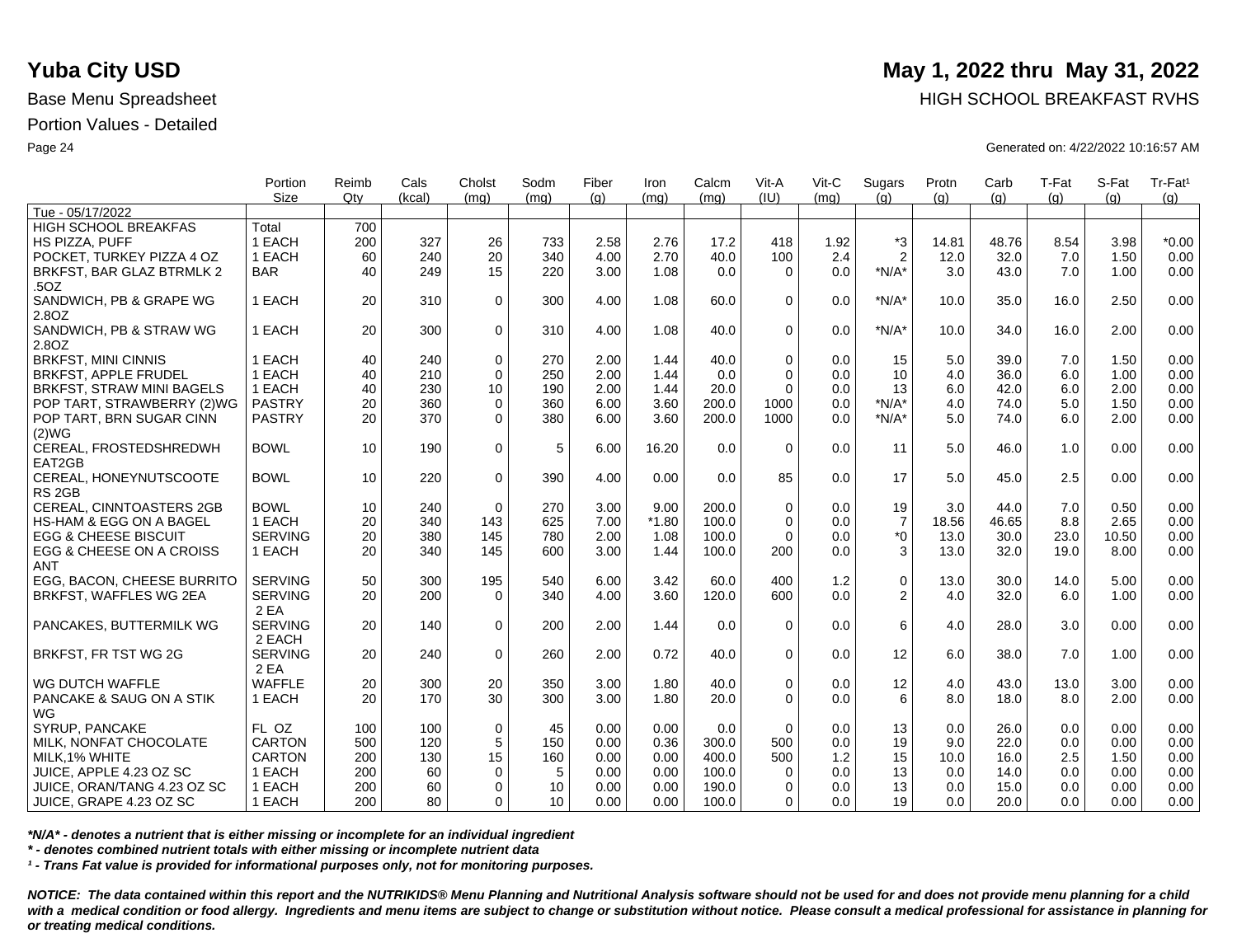# **Yuba City USD** May 1, 2022 thru May 31, 2022

## Base Menu Spreadsheet **HIGH SCHOOL BREAKFAST RVHS**

### Page 25 Generated on: 4/22/2022 10:16:57 AM

|                              | Portion       | Reimb | Cals    | Cholst | Sodm | Fiber | Iron    | Calcm | Vit-A | Vit-C | Sugars            | Protn | Carb     | T-Fat | S-Fat  | $Tr-Fat1$  |
|------------------------------|---------------|-------|---------|--------|------|-------|---------|-------|-------|-------|-------------------|-------|----------|-------|--------|------------|
|                              | Size          | Qty   | (kcal)  | (mq)   | (mq) | (g)   | (mq)    | (mq)  | (IU)  | (mq)  | <u>(g)</u>        | (q)   | (g)      | (g)   | (q)    | <u>(g)</u> |
| Tue - 05/17/2022             |               |       |         |        |      |       |         |       |       |       |                   |       |          |       |        |            |
| JUICE, STRAW/KIWI 4.23 OZ SC | EACH          | 100   | 60      |        | 10   | 0.00  | 0.00    | 10.0  |       | 0.0   | $12 \overline{ }$ | 0.0   | 14.0     | 0.0   | 0.00   | 0.00       |
| FRUIT. APPLE FRESH WHOLE     | EACH          | 200   | 100.    |        | 0    | 4.00  | 0.36    | 20.0  | 100   | 8.4   | 19                | 0.0   | 25.0     | 0.0   | 0.00   | 0.00       |
| <b>FRUIT, BANANAS FRESH</b>  | EACH          | 200   | 105     |        |      | 3.07  | 0.31    | 5.9   | 76    | 10.27 | 14                | 1.29  | 26.95    | 0.39  | 0.13   | 0.00       |
| <b>FRUIT, ORANGES FRESH</b>  | EACH          | 200   | 69      |        | ົ    | 3.39  | 0.15    | 59.4  | 339   | 82.98 | *N/A*             |       | 17.82    | 0.0   | 0.00   | 0.00       |
| TACO, SAUCE PACKET           | <b>PACKET</b> | 300   |         |        | 59   | 0.00  | 0.02    | 1.8   | 144   | 1.62  | *N/A*             | 0.09  | 0.72     | 0.0   | 0.00   | *N/A*      |
| <b>KETCHUP, PACKET</b>       | <b>PACKET</b> | 300   |         |        | 82   | 0.03  | 0.03    | 1.4   | 47    | 0.37  | $\sim$            | 0.09  | 2.47     | 0.01  | 0.00   | 0.00       |
| Weighted Daily Average       |               |       | 583     | 46     | 706  | 6.52  | $*3.10$ | 515.2 | 967   | 31.08 | $*50$             | 20.46 | 105.04   | 10.24 | 3.45   | $*0.00$    |
| % of Calories                |               |       |         |        |      |       |         |       |       |       | $*34.2\%$         | 14.0% | $72.1\%$ | 15.8% | 5.3%   | $*0.0\%$   |
|                              |               |       |         |        |      |       |         |       |       |       |                   |       |          |       |        |            |
| <b>Nutrient Guideline</b>    |               |       | 450-600 |        | 640  |       |         |       |       |       |                   |       |          |       | <10.00 |            |

*\*N/A\* - denotes a nutrient that is either missing or incomplete for an individual ingredient*

*¹ - Trans Fat value is provided for informational purposes only, not for monitoring purposes.*

*<sup>\* -</sup> denotes combined nutrient totals with either missing or incomplete nutrient data*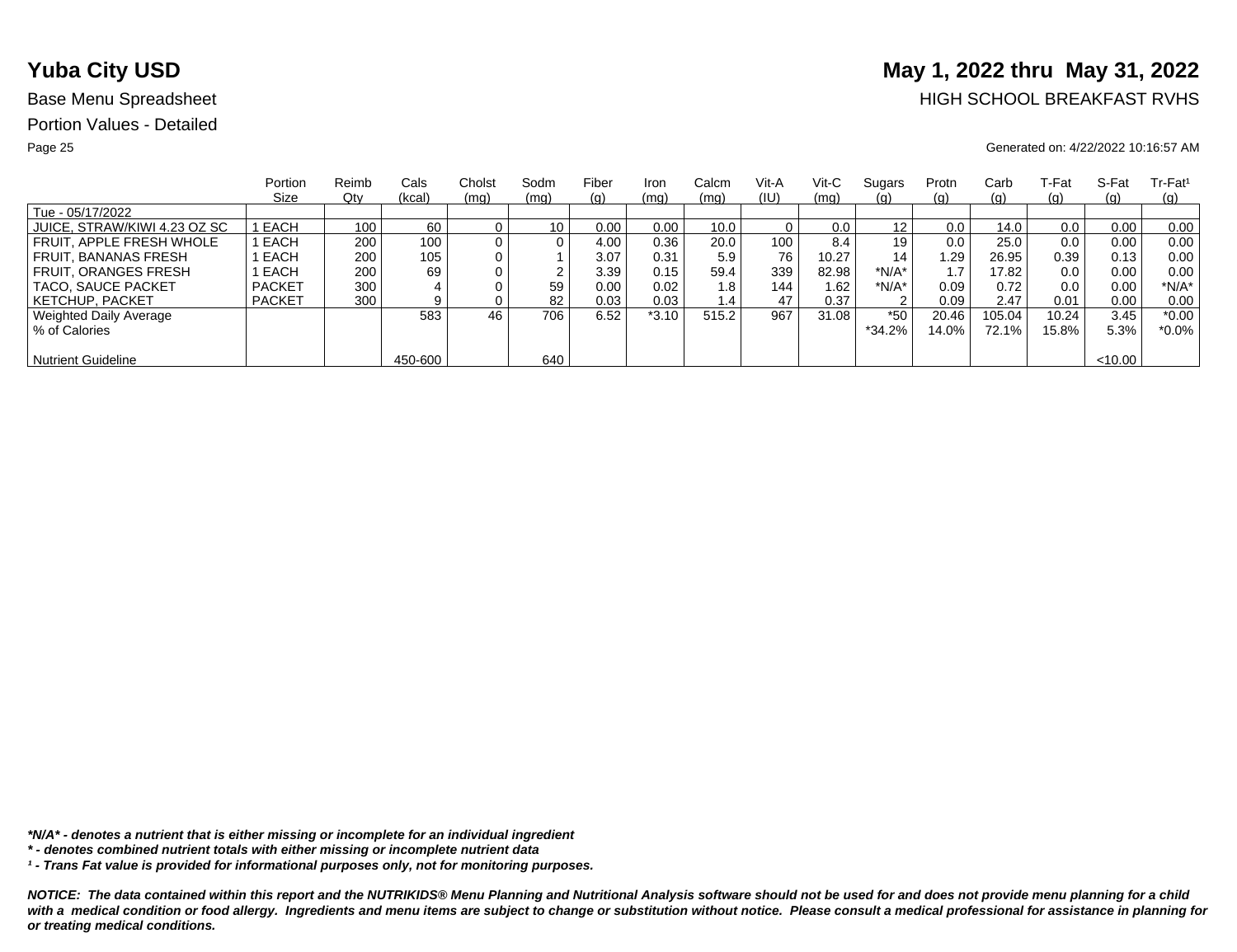|                                 | Portion        | Reimb | Cals   | Cholst      | Sodm | Fiber | Iron    | Calcm | Vit-A        | Vit-C | Sugars         | Protn | Carb  | T-Fat | S-Fat | Tr-Fat <sup>1</sup> |
|---------------------------------|----------------|-------|--------|-------------|------|-------|---------|-------|--------------|-------|----------------|-------|-------|-------|-------|---------------------|
|                                 | Size           | Qtv   | (kcal) | (mq)        | (mq) | (g)   | (mq)    | (mq)  | (III)        | (mq)  | (q)            | (q)   | (q)   | (q)   | (a)   | (g)                 |
| Wed - 05/18/2022                |                |       |        |             |      |       |         |       |              |       |                |       |       |       |       |                     |
| <b>HIGH SCHOOL BREAKFAS</b>     | Total          | 700   |        |             |      |       |         |       |              |       |                |       |       |       |       |                     |
| HS PIZZA. PUFF                  | 1 EACH         | 200   | 327    | 26          | 733  | 2.58  | 2.76    | 17.2  | 418          | 1.92  | *3             | 14.81 | 48.76 | 8.54  | 3.98  | $*0.00$             |
| POCKET. TURKEY PIZZA 4 OZ       | 1 EACH         | 60    | 240    | 20          | 340  | 4.00  | 2.70    | 40.0  | 100          | 2.4   | $\overline{2}$ | 12.0  | 32.0  | 7.0   | 1.50  | 0.00                |
| BRKFST, BAR GLAZ BTRMLK 2       | <b>BAR</b>     | 40    | 249    | 15          | 220  | 3.00  | 1.08    | 0.0   | $\Omega$     | 0.0   | $*N/A*$        | 3.0   | 43.0  | 7.0   | 1.00  | 0.00                |
| .50Z                            |                |       |        |             |      |       |         |       |              |       |                |       |       |       |       |                     |
| SANDWICH, PB & GRAPE WG         | 1 EACH         | 20    | 310    | $\mathbf 0$ | 300  | 4.00  | 1.08    | 60.0  | $\Omega$     | 0.0   | $*N/A*$        | 10.0  | 35.0  | 16.0  | 2.50  | 0.00                |
| 2.8OZ                           |                |       |        |             |      |       |         |       |              |       |                |       |       |       |       |                     |
| SANDWICH, PB & STRAW WG         | 1 EACH         | 20    | 300    | $\mathbf 0$ | 310  | 4.00  | 1.08    | 40.0  | $\Omega$     | 0.0   | $*N/A*$        | 10.0  | 34.0  | 16.0  | 2.00  | 0.00                |
| 2.8OZ                           |                |       |        |             |      |       |         |       |              |       |                |       |       |       |       |                     |
| <b>BRKFST, MINI CINNIS</b>      | 1 EACH         | 40    | 240    | $\mathbf 0$ | 270  | 2.00  | 1.44    | 40.0  | $\mathbf 0$  | 0.0   | 15             | 5.0   | 39.0  | 7.0   | 1.50  | 0.00                |
| <b>BRKFST, APPLE FRUDEL</b>     | 1 EACH         | 40    | 210    | $\Omega$    | 250  | 2.00  | 1.44    | 0.0   | $\Omega$     | 0.0   | 10             | 4.0   | 36.0  | 6.0   | 1.00  | 0.00                |
| BRKFST, STRAW MINI BAGELS       | 1 EACH         | 40    | 230    | 10          | 190  | 2.00  | 1.44    | 20.0  | $\Omega$     | 0.0   | 13             | 6.0   | 42.0  | 6.0   | 2.00  | 0.00                |
| POP TART, STRAWBERRY (2)WG      | <b>PASTRY</b>  | 20    | 360    | $\mathbf 0$ | 360  | 6.00  | 3.60    | 200.0 | 1000         | 0.0   | $*N/A*$        | 4.0   | 74.0  | 5.0   | 1.50  | 0.00                |
| POP TART, BRN SUGAR CINN        | <b>PASTRY</b>  | 20    | 370    | $\Omega$    | 380  | 6.00  | 3.60    | 200.0 | 1000         | 0.0   | $*N/A*$        | 5.0   | 74.0  | 6.0   | 2.00  | 0.00                |
| (2)WG                           |                |       |        |             |      |       |         |       |              |       |                |       |       |       |       |                     |
| CEREAL, FROSTEDSHREDWH          | <b>BOWL</b>    | 10    | 190    | $\mathbf 0$ | 5    | 6.00  | 16.20   | 0.0   | $\Omega$     | 0.0   | 11             | 5.0   | 46.0  | 1.0   | 0.00  | 0.00                |
| EAT2GB                          |                |       |        |             |      |       |         |       |              |       |                |       |       |       |       |                     |
| CEREAL, HONEYNUTSCOOTE          | <b>BOWL</b>    | 10    | 220    | $\mathbf 0$ | 390  | 4.00  | 0.00    | 0.0   | 85           | 0.0   | 17             | 5.0   | 45.0  | 2.5   | 0.00  | 0.00                |
| RS <sub>2GB</sub>               |                |       |        |             |      |       |         |       |              |       |                |       |       |       |       |                     |
| CEREAL, CINNTOASTERS 2GB        | <b>BOWL</b>    | 10    | 240    | $\Omega$    | 270  | 3.00  | 9.00    | 200.0 | $\mathbf 0$  | 0.0   | 19             | 3.0   | 44.0  | 7.0   | 0.50  | 0.00                |
| HS-HAM & EGG ON A BAGEL         | 1 EACH         | 20    | 340    | 143         | 625  | 7.00  | $*1.80$ | 100.0 | $\mathbf 0$  | 0.0   | $\overline{7}$ | 18.56 | 46.65 | 8.8   | 2.65  | 0.00                |
| <b>EGG &amp; CHEESE BISCUIT</b> | <b>SERVING</b> | 20    | 380    | 145         | 780  | 2.00  | 1.08    | 100.0 | $\Omega$     | 0.0   | $*_{0}$        | 13.0  | 30.0  | 23.0  | 10.50 | 0.00                |
| EGG & CHEESE ON A CROISS        | 1 EACH         | 20    | 340    | 145         | 600  | 3.00  | 1.44    | 100.0 | 200          | 0.0   | 3              | 13.0  | 32.0  | 19.0  | 8.00  | 0.00                |
| <b>ANT</b>                      |                |       |        |             |      |       |         |       |              |       |                |       |       |       |       |                     |
| EGG. BACON. CHEESE BURRITO      | <b>SERVING</b> | 50    | 300    | 195         | 540  | 6.00  | 3.42    | 60.0  | 400          | 1.2   | $\mathbf 0$    | 13.0  | 30.0  | 14.0  | 5.00  | 0.00                |
| BRKFST, WAFFLES WG 2EA          | <b>SERVING</b> | 20    | 200    | $\Omega$    | 340  | 4.00  | 3.60    | 120.0 | 600          | 0.0   | $\overline{2}$ | 4.0   | 32.0  | 6.0   | 1.00  | 0.00                |
|                                 | 2 EA           |       |        |             |      |       |         |       |              |       |                |       |       |       |       |                     |
| PANCAKES, BUTTERMILK WG         | <b>SERVING</b> | 20    | 140    | $\Omega$    | 200  | 2.00  | 1.44    | 0.0   | $\Omega$     | 0.0   | 6              | 4.0   | 28.0  | 3.0   | 0.00  | 0.00                |
|                                 | 2 EACH         |       |        |             |      |       |         |       |              |       |                |       |       |       |       |                     |
| BRKFST, FR TST WG 2G            | <b>SERVING</b> | 20    | 240    | $\mathbf 0$ | 260  | 2.00  | 0.72    | 40.0  | $\Omega$     | 0.0   | 12             | 6.0   | 38.0  | 7.0   | 1.00  | 0.00                |
|                                 | 2 EA           |       |        |             |      |       |         |       |              |       |                |       |       |       |       |                     |
| WG DUTCH WAFFLE                 | <b>WAFFLE</b>  | 20    | 300    | 20          | 350  | 3.00  | 1.80    | 40.0  | $\mathbf 0$  | 0.0   | 12             | 4.0   | 43.0  | 13.0  | 3.00  | 0.00                |
| PANCAKE & SAUG ON A STIK        | 1 EACH         | 20    | 170    | 30          | 300  | 3.00  | 1.80    | 20.0  | $\Omega$     | 0.0   | 6              | 8.0   | 18.0  | 8.0   | 2.00  | 0.00                |
| WG                              |                |       |        |             |      |       |         |       |              |       |                |       |       |       |       |                     |
| SYRUP, PANCAKE                  | FL OZ          | 100   | 100    | $\mathbf 0$ | 45   | 0.00  | 0.00    | 0.0   | $\Omega$     | 0.0   | 13             | 0.0   | 26.0  | 0.0   | 0.00  | 0.00                |
| MILK, NONFAT CHOCOLATE          | <b>CARTON</b>  | 500   | 120    | 5           | 150  | 0.00  | 0.36    | 300.0 | 500          | 0.0   | 19             | 9.0   | 22.0  | 0.0   | 0.00  | 0.00                |
| MILK, 1% WHITE                  | <b>CARTON</b>  | 200   | 130    | 15          | 160  | 0.00  | 0.00    | 400.0 | 500          | 1.2   | 15             | 10.0  | 16.0  | 2.5   | 1.50  | 0.00                |
| JUICE, APPLE 4.23 OZ SC         | 1 EACH         | 200   | 60     | 0           | 5    | 0.00  | 0.00    | 100.0 | $\mathbf{0}$ | 0.0   | 13             | 0.0   | 14.0  | 0.0   | 0.00  | 0.00                |
| JUICE, ORAN/TANG 4.23 OZ SC     | 1 EACH         | 200   | 60     | $\Omega$    | 10   | 0.00  | 0.00    | 190.0 | $\Omega$     | 0.0   | 13             | 0.0   | 15.0  | 0.0   | 0.00  | 0.00                |
| JUICE, GRAPE 4.23 OZ SC         | 1 EACH         | 200   | 80     | $\Omega$    | 10   | 0.00  | 0.00    | 100.0 | 0            | 0.0   | 19             | 0.0   | 20.0  | 0.0   | 0.00  | 0.00                |
|                                 |                |       |        |             |      |       |         |       |              |       |                |       |       |       |       |                     |

*\*N/A\* - denotes a nutrient that is either missing or incomplete for an individual ingredient*

*\* - denotes combined nutrient totals with either missing or incomplete nutrient data*

*¹ - Trans Fat value is provided for informational purposes only, not for monitoring purposes.*

*NOTICE: The data contained within this report and the NUTRIKIDS® Menu Planning and Nutritional Analysis software should not be used for and does not provide menu planning for a child*  with a medical condition or food allergy. Ingredients and menu items are subject to change or substitution without notice. Please consult a medical professional for assistance in planning for *or treating medical conditions.*

## **Yuba City USD** May 1, 2022 thru May 31, 2022

Base Menu Spreadsheet **HIGH SCHOOL BREAKFAST RVHS** 

Page 26 Generated on: 4/22/2022 10:16:57 AM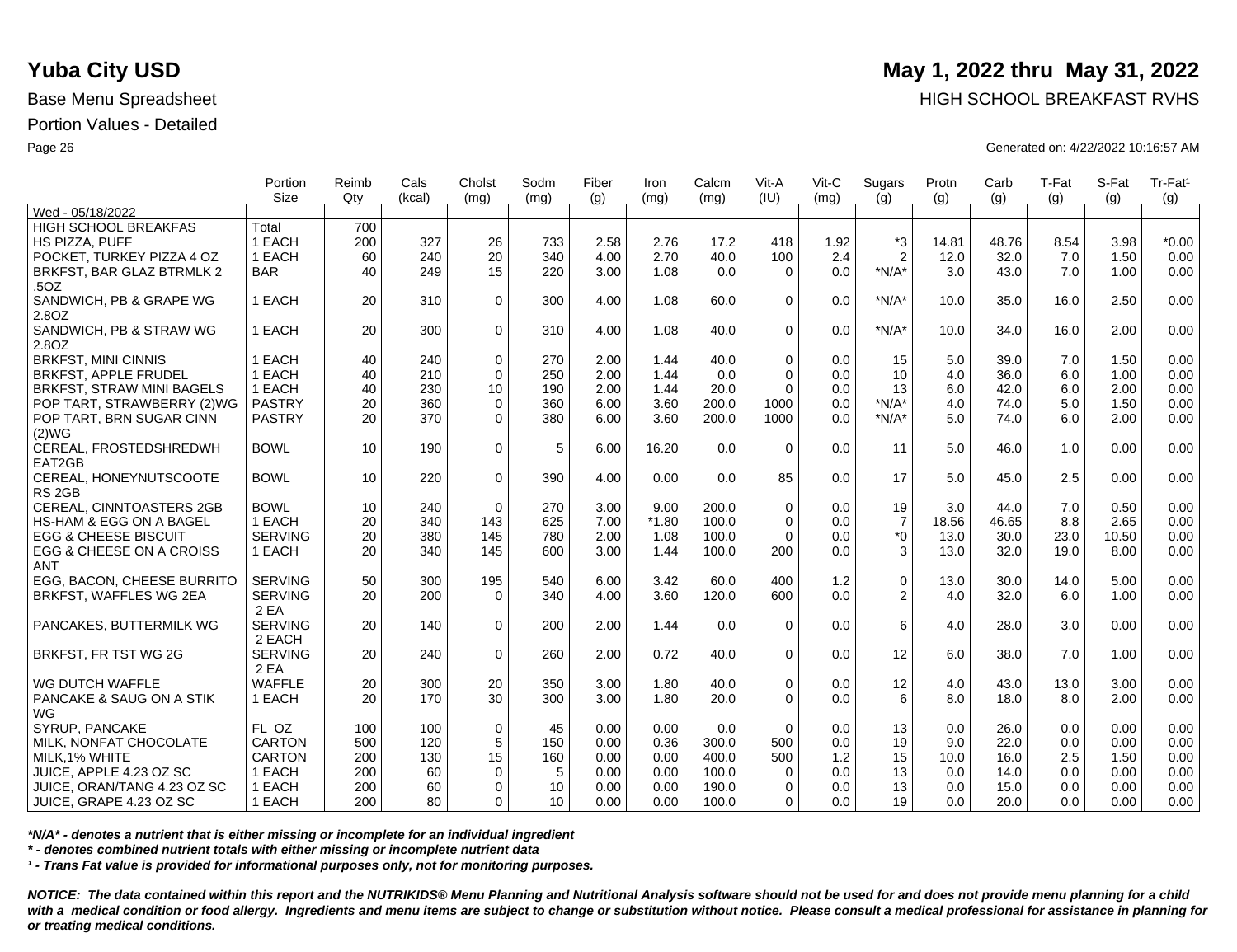# **Yuba City USD** May 1, 2022 thru May 31, 2022

## Base Menu Spreadsheet **HIGH SCHOOL BREAKFAST RVHS**

### Page 27 Generated on: 4/22/2022 10:16:57 AM

|                              | Portion       | Reimb | Cals    | Cholst | Sodm            | Fiber | Iron    | Calcm | Vit-A | Vit-C | Sugars   | Protn | Carb       | ⊺-Fat | S-Fat   | $Tr-Fat1$ |
|------------------------------|---------------|-------|---------|--------|-----------------|-------|---------|-------|-------|-------|----------|-------|------------|-------|---------|-----------|
|                              | Size          | Qty   | (kcal)  | (mq)   | (mq)            | (g)   | (mq)    | (mq)  | (IU)  | (mq)  | (g)      | (g)   | (g)        | (g)   | (q)     | (q)       |
| Wed - 05/18/2022             |               |       |         |        |                 |       |         |       |       |       |          |       |            |       |         |           |
| JUICE, STRAW/KIWI 4.23 OZ SC | I EACH        | 100   | 60      |        | 10 <sub>1</sub> | 0.00  | 0.00    | 10.0  |       | 0.0   | 12       | 0.0   | 14.0       | 0.0   | 0.00    | 0.00      |
| FRUIT. APPLE FRESH WHOLE     | EACH          | 200   | 100     |        | 0               | 4.00  | 0.36    | 20.0  | 100   | 8.4   | 19       | 0.0   | 25.0       | 0.0   | 0.00    | 0.00      |
| FRUIT. BANANAS FRESH         | EACH          | 200   | 105     |        |                 | 3.07  | 0.31    | 5.9   | 76    | 10.27 | 14       | .29   | 26.95      | 0.39  | 0.13    | 0.00      |
| <b>FRUIT, ORANGES FRESH</b>  | EACH          | 200   | 69      |        | ົ               | 3.39  | 0.15    | 59.4  | 339   | 82.98 | $*N/A*$  |       | 17.82      | 0.0   | 0.00    | 0.00      |
| TACO, SAUCE PACKET           | <b>PACKET</b> | 300   |         |        | 59              | 0.00  | 0.02    | 1.8   | 144   | 1.62  | *N/A*    | 0.09  | 0.72       | 0.0   | 0.00    | $*N/A*$   |
| <b>KETCHUP, PACKET</b>       | <b>PACKET</b> | 300   | 9       |        | 82              | 0.03  | 0.03    | 1.4   | 47    | 0.37  | 2        | 0.09  | 2.47       | 0.01  | 0.00    | 0.00      |
| Weighted Daily Average       |               |       | 583     | 46     | 706             | 6.52  | $*3.10$ | 515.2 | 967   | 31.08 | $*50$    | 20.46 | 105.04     | 10.24 | 3.45    | $*0.00$   |
| % of Calories                |               |       |         |        |                 |       |         |       |       |       | $*34.2%$ | 14.0% | $72.1\%$ . | 15.8% | 5.3%    | $*0.0\%$  |
|                              |               |       |         |        |                 |       |         |       |       |       |          |       |            |       |         |           |
| <b>Nutrient Guideline</b>    |               |       | 450-600 |        | 640             |       |         |       |       |       |          |       |            |       | < 10.00 |           |

*\*N/A\* - denotes a nutrient that is either missing or incomplete for an individual ingredient*

*¹ - Trans Fat value is provided for informational purposes only, not for monitoring purposes.*

*<sup>\* -</sup> denotes combined nutrient totals with either missing or incomplete nutrient data*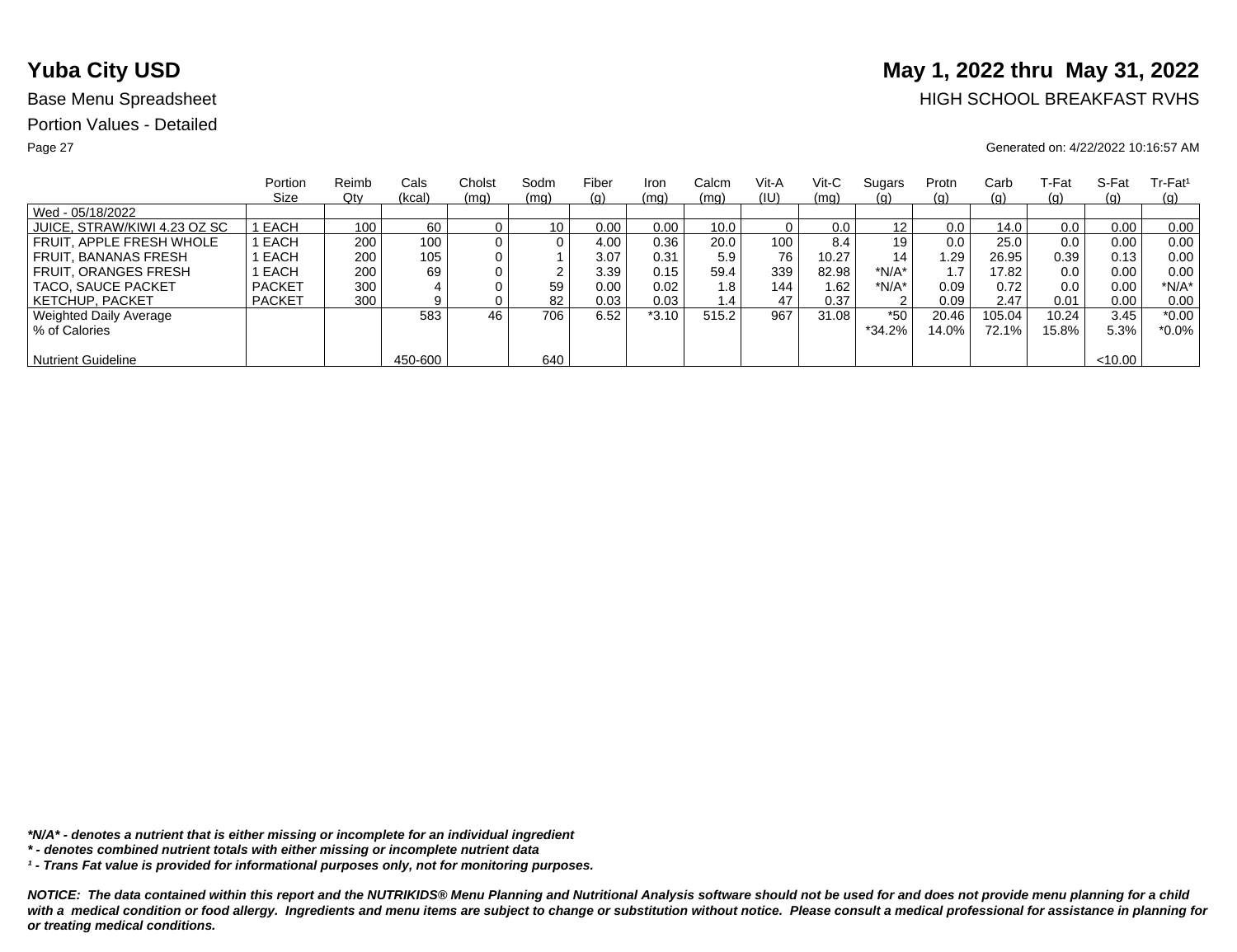|                                             | Portion<br><b>Size</b> | Reimb<br>Qtv | Cals<br>(kcal) | Cholst<br>(ma) | Sodm<br>(mq) | Fiber<br>(q) | Iron<br>(mq) | Calcm<br>(mq) | Vit-A<br>(IU) | Vit-C<br>(mq) | Sugars<br>(q)    | Protn<br>(q) | Carb<br>(q) | T-Fat<br>(q) | S-Fat<br>(q) | Tr-Fat <sup>1</sup><br>(g) |
|---------------------------------------------|------------------------|--------------|----------------|----------------|--------------|--------------|--------------|---------------|---------------|---------------|------------------|--------------|-------------|--------------|--------------|----------------------------|
| Thu - 05/19/2022                            |                        |              |                |                |              |              |              |               |               |               |                  |              |             |              |              |                            |
| <b>HIGH SCHOOL BREAKFAS</b>                 | Total                  | 700          |                |                |              |              |              |               |               |               |                  |              |             |              |              |                            |
| HS PIZZA, PUFF                              | 1 EACH                 | 200          | 327            | 26             | 733          | 2.58         | 2.76         | 17.2          | 418           | 1.92          | *3               | 14.81        | 48.76       | 8.54         | 3.98         | $*0.00$                    |
| POCKET. TURKEY PIZZA 4 OZ                   | 1 EACH                 | 60           | 240            | 20             | 340          | 4.00         | 2.70         | 40.0          | 100           | 2.4           | $\overline{2}$   | 12.0         | 32.0        | 7.0          | 1.50         | 0.00                       |
| BRKFST, BAR GLAZ BTRMLK 2                   | <b>BAR</b>             | 40           | 249            | 15             | 220          | 3.00         | 1.08         | 0.0           | $\Omega$      | 0.0           | $*N/A*$          | 3.0          | 43.0        | 7.0          | 1.00         | 0.00                       |
| .50Z                                        |                        |              |                |                |              |              |              |               |               |               |                  |              |             |              |              |                            |
| SANDWICH, PB & GRAPE WG                     | 1 EACH                 | 20           | 310            | $\mathbf 0$    | 300          | 4.00         | 1.08         | 60.0          | $\Omega$      | 0.0           | $*N/A*$          | 10.0         | 35.0        | 16.0         | 2.50         | 0.00                       |
| 2.8OZ                                       |                        |              |                |                |              |              |              |               |               |               |                  |              |             |              |              |                            |
| SANDWICH, PB & STRAW WG                     | 1 EACH                 | 20           | 300            | $\mathbf 0$    | 310          | 4.00         | 1.08         | 40.0          | $\Omega$      | 0.0           | $*N/A*$          | 10.0         | 34.0        | 16.0         | 2.00         | 0.00                       |
| 2.80Z                                       |                        |              |                |                |              |              |              |               |               |               |                  |              |             |              |              |                            |
| <b>BRKFST, MINI CINNIS</b>                  | 1 EACH                 | 40           | 240            | $\mathbf 0$    | 270          | 2.00         | 1.44         | 40.0          | $\Omega$      | 0.0           | 15               | 5.0          | 39.0        | 7.0          | 1.50         | 0.00                       |
| BRKFST, APPLE FRUDEL                        | 1 EACH                 | 40           | 210            | $\mathbf 0$    | 250          | 2.00         | 1.44         | 0.0           | $\Omega$      | 0.0           | 10               | 4.0          | 36.0        | 6.0          | 1.00         | 0.00                       |
| BRKFST, STRAW MINI BAGELS                   | 1 EACH                 | 40           | 230            | 10             | 190          | 2.00         | 1.44         | 20.0          | $\Omega$      | 0.0           | 13               | 6.0          | 42.0        | 6.0          | 2.00         | 0.00                       |
| POP TART, STRAWBERRY (2)WG                  | <b>PASTRY</b>          | 20           | 360            | 0              | 360          | 6.00         | 3.60         | 200.0         | 1000          | 0.0           | $*N/A*$          | 4.0          | 74.0        | 5.0          | 1.50         | 0.00                       |
| POP TART, BRN SUGAR CINN                    | <b>PASTRY</b>          | 20           | 370            | $\Omega$       | 380          | 6.00         | 3.60         | 200.0         | 1000          | 0.0           | $*N/A*$          | 5.0          | 74.0        | 6.0          | 2.00         | 0.00                       |
| (2)WG                                       |                        |              |                |                |              |              |              |               |               |               |                  |              |             |              |              |                            |
| CEREAL, FROSTEDSHREDWH<br>EAT2GB            | <b>BOWL</b>            | 10           | 190            | 0              | 5            | 6.00         | 16.20        | 0.0           | $\Omega$      | 0.0           | 11               | 5.0          | 46.0        | 1.0          | 0.00         | 0.00                       |
| CEREAL, HONEYNUTSCOOTE<br>RS <sub>2GB</sub> | <b>BOWL</b>            | 10           | 220            | $\mathbf 0$    | 390          | 4.00         | 0.00         | 0.0           | 85            | 0.0           | 17               | 5.0          | 45.0        | 2.5          | 0.00         | 0.00                       |
| CEREAL, CINNTOASTERS 2GB                    | <b>BOWL</b>            | 10           | 240            | $\mathbf 0$    | 270          | 3.00         | 9.00         | 200.0         | $\mathbf 0$   | 0.0           | 19               | 3.0          | 44.0        | 7.0          | 0.50         | 0.00                       |
| <b>HS-HAM &amp; EGG ON A BAGEL</b>          | 1 EACH                 | 20           | 340            | 143            | 625          | 7.00         | $*1.80$      | 100.0         | $\Omega$      | 0.0           | $\boldsymbol{7}$ | 18.56        | 46.65       | 8.8          | 2.65         | 0.00                       |
| <b>EGG &amp; CHEESE BISCUIT</b>             | <b>SERVING</b>         | 20           | 380            | 145            | 780          | 2.00         | 1.08         | 100.0         | $\Omega$      | 0.0           | $*_{0}$          | 13.0         | 30.0        | 23.0         | 10.50        | 0.00                       |
| EGG & CHEESE ON A CROISS                    | 1 EACH                 | 20           | 340            | 145            | 600          | 3.00         | 1.44         | 100.0         | 200           | 0.0           | 3                | 13.0         | 32.0        | 19.0         | 8.00         | 0.00                       |
| ANT                                         |                        |              |                |                |              |              |              |               |               |               |                  |              |             |              |              |                            |
| EGG, BACON, CHEESE BURRITO                  | <b>SERVING</b>         | 50           | 300            | 195            | 540          | 6.00         | 3.42         | 60.0          | 400           | 1.2           | $\pmb{0}$        | 13.0         | 30.0        | 14.0         | 5.00         | 0.00                       |
| BRKFST, WAFFLES WG 2EA                      | <b>SERVING</b>         | 20           | 200            | $\Omega$       | 340          | 4.00         | 3.60         | 120.0         | 600           | 0.0           | 2                | 4.0          | 32.0        | 6.0          | 1.00         | 0.00                       |
|                                             | 2 EA                   |              |                |                |              |              |              |               |               |               |                  |              |             |              |              |                            |
| PANCAKES, BUTTERMILK WG                     | <b>SERVING</b>         | 20           | 140            | $\mathbf 0$    | 200          | 2.00         | 1.44         | 0.0           | $\Omega$      | 0.0           | 6                | 4.0          | 28.0        | 3.0          | 0.00         | 0.00                       |
|                                             | 2 EACH                 |              |                |                |              |              |              |               |               |               |                  |              |             |              |              |                            |
| BRKFST, FR TST WG 2G                        | <b>SERVING</b>         | 20           | 240            | $\mathbf 0$    | 260          | 2.00         | 0.72         | 40.0          | $\Omega$      | 0.0           | 12               | 6.0          | 38.0        | 7.0          | 1.00         | 0.00                       |
|                                             | 2 EA                   |              |                |                |              |              |              |               |               |               |                  |              |             |              |              |                            |
| WG DUTCH WAFFLE                             | <b>WAFFLE</b>          | 20           | 300            | 20             | 350          | 3.00         | 1.80         | 40.0          | $\mathbf 0$   | 0.0           | 12               | 4.0          | 43.0        | 13.0         | 3.00         | 0.00                       |
| PANCAKE & SAUG ON A STIK                    | 1 EACH                 | 20           | 170            | 30             | 300          | 3.00         | 1.80         | 20.0          | $\Omega$      | 0.0           | 6                | 8.0          | 18.0        | 8.0          | 2.00         | 0.00                       |
| <b>WG</b>                                   |                        |              |                |                |              |              |              |               |               |               |                  |              |             |              |              |                            |
| SYRUP, PANCAKE                              | FL OZ                  | 100          | 100            | 0              | 45           | 0.00         | 0.00         | 0.0           | $\Omega$      | 0.0           | 13               | 0.0          | 26.0        | 0.0          | 0.00         | 0.00                       |
| MILK, NONFAT CHOCOLATE                      | <b>CARTON</b>          | 500          | 120            | $\sqrt{5}$     | 150          | 0.00         | 0.36         | 300.0         | 500           | 0.0           | 19               | 9.0          | 22.0        | 0.0          | 0.00         | 0.00                       |
| MILK, 1% WHITE                              | <b>CARTON</b>          | 200          | 130            | 15             | 160          | 0.00         | 0.00         | 400.0         | 500           | 1.2           | 15               | 10.0         | 16.0        | 2.5          | 1.50         | 0.00                       |
| JUICE. APPLE 4.23 OZ SC                     | 1 EACH                 | 200          | 60             | $\mathbf 0$    | 5            | 0.00         | 0.00         | 100.0         | $\Omega$      | 0.0           | 13               | 0.0          | 14.0        | 0.0          | 0.00         | 0.00                       |
| JUICE, ORAN/TANG 4.23 OZ SC                 | 1 EACH                 | 200          | 60             | $\mathbf 0$    | 10           | 0.00         | 0.00         | 190.0         | $\Omega$      | 0.0           | 13               | 0.0          | 15.0        | 0.0          | 0.00         | 0.00                       |
| JUICE, GRAPE 4.23 OZ SC                     | 1 EACH                 | 200          | 80             | $\Omega$       | 10           | 0.00         | 0.00         | 100.0         | $\Omega$      | 0.0           | 19               | 0.0          | 20.0        | 0.0          | 0.00         | 0.00                       |

*\*N/A\* - denotes a nutrient that is either missing or incomplete for an individual ingredient*

*\* - denotes combined nutrient totals with either missing or incomplete nutrient data*

*¹ - Trans Fat value is provided for informational purposes only, not for monitoring purposes.*

*NOTICE: The data contained within this report and the NUTRIKIDS® Menu Planning and Nutritional Analysis software should not be used for and does not provide menu planning for a child*  with a medical condition or food allergy. Ingredients and menu items are subject to change or substitution without notice. Please consult a medical professional for assistance in planning for *or treating medical conditions.*

## **Yuba City USD** May 1, 2022 thru May 31, 2022

Base Menu Spreadsheet **HIGH SCHOOL BREAKFAST RVHS** 

Page 28 Generated on: 4/22/2022 10:16:57 AM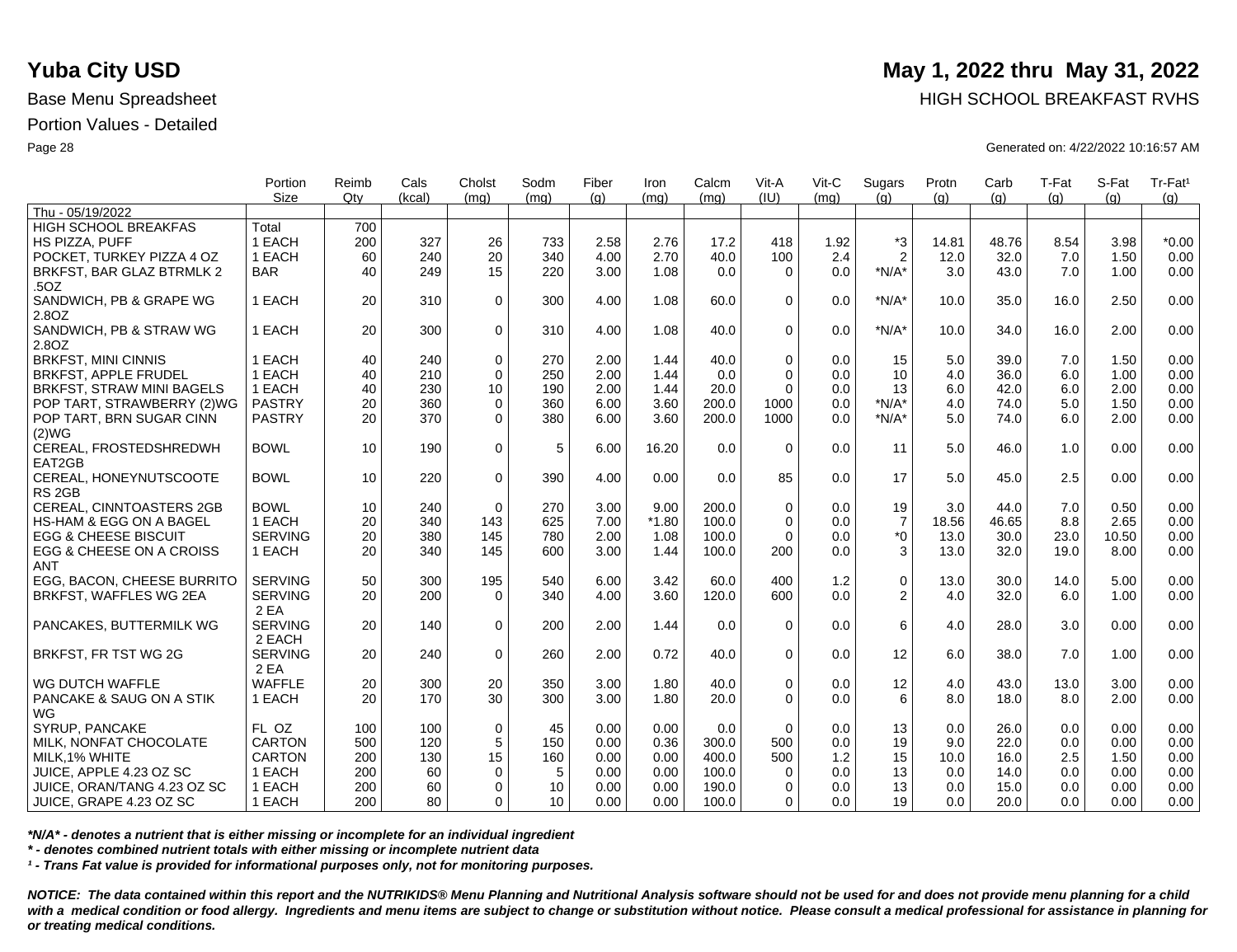# **Yuba City USD** May 1, 2022 thru May 31, 2022

## Base Menu Spreadsheet **HIGH SCHOOL BREAKFAST RVHS**

### Page 29 Generated on: 4/22/2022 10:16:57 AM

|                              | Portion       | Reimb | Cals    | Cholst | Sodm            | Fiber | Iron    | Calcm | Vit-A | Vit-C | Sugars   | Protn | Carb     | ⊺-Fat | S-Fat   | $Tr-Fat1$ |
|------------------------------|---------------|-------|---------|--------|-----------------|-------|---------|-------|-------|-------|----------|-------|----------|-------|---------|-----------|
|                              | Size          | Qty   | (kcal)  | (mq)   | (mq)            | (g)   | (mq)    | (mq)  | (IU)  | (mq)  | (g)      | (g)   | (g)      | (g)   | (q)     | (q)       |
| Thu - 05/19/2022             |               |       |         |        |                 |       |         |       |       |       |          |       |          |       |         |           |
| JUICE, STRAW/KIWI 4.23 OZ SC | I EACH        | 100   | 60      |        | 10 <sub>1</sub> | 0.00  | 0.00    | 10.0  |       | 0.0   | 12       | 0.0   | 14.0     | 0.0   | 0.00    | 0.00      |
| FRUIT. APPLE FRESH WHOLE     | EACH          | 200   | 100     |        | 0               | 4.00  | 0.36    | 20.0  | 100   | 8.4   | 19       | 0.0   | 25.0     | 0.0   | 0.00    | 0.00      |
| FRUIT. BANANAS FRESH         | EACH          | 200   | 105     |        |                 | 3.07  | 0.31    | 5.9   | 76    | 10.27 | 14       | .29   | 26.95    | 0.39  | 0.13    | 0.00      |
| <b>FRUIT, ORANGES FRESH</b>  | EACH          | 200   | 69      |        | ົ               | 3.39  | 0.15    | 59.4  | 339   | 82.98 | $*N/A*$  |       | 17.82    | 0.0   | 0.00    | 0.00      |
| TACO, SAUCE PACKET           | <b>PACKET</b> | 300   |         |        | 59              | 0.00  | 0.02    | 1.8   | 144   | 1.62  | *N/A*    | 0.09  | 0.72     | 0.0   | 0.00    | $*N/A*$   |
| <b>KETCHUP, PACKET</b>       | <b>PACKET</b> | 300   | 9       |        | 82              | 0.03  | 0.03    | 1.4   | 47    | 0.37  | 2        | 0.09  | 2.47     | 0.01  | 0.00    | 0.00      |
| Weighted Daily Average       |               |       | 583     | 46     | 706             | 6.52  | $*3.10$ | 515.2 | 967   | 31.08 | $*50$    | 20.46 | 105.04   | 10.24 | 3.45    | $*0.00$   |
| % of Calories                |               |       |         |        |                 |       |         |       |       |       | $*34.2%$ | 14.0% | $72.1\%$ | 15.8% | 5.3%    | $*0.0\%$  |
|                              |               |       |         |        |                 |       |         |       |       |       |          |       |          |       |         |           |
| <b>Nutrient Guideline</b>    |               |       | 450-600 |        | 640             |       |         |       |       |       |          |       |          |       | < 10.00 |           |

*\*N/A\* - denotes a nutrient that is either missing or incomplete for an individual ingredient*

*¹ - Trans Fat value is provided for informational purposes only, not for monitoring purposes.*

*<sup>\* -</sup> denotes combined nutrient totals with either missing or incomplete nutrient data*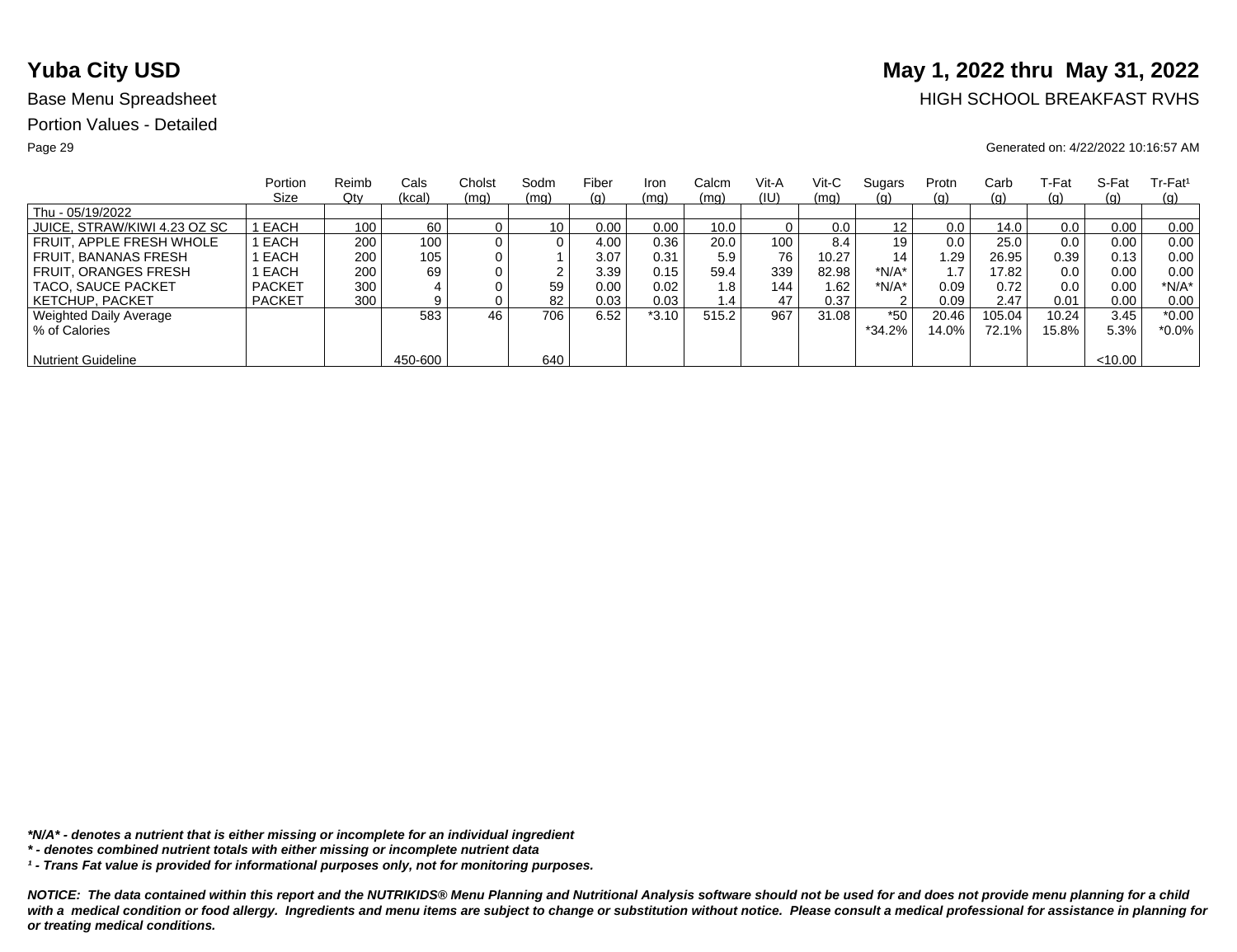|                                 | Portion<br><b>Size</b> | Reimb<br>Qty | Cals<br>(kcal) | Cholst      | Sodm            | Fiber | Iron    | Calcm<br>(mq) | Vit-A<br>(IU) | Vit-C<br>(mq) | Sugars           | Protn | Carb  | T-Fat | S-Fat | Tr-Fat <sup>1</sup> |
|---------------------------------|------------------------|--------------|----------------|-------------|-----------------|-------|---------|---------------|---------------|---------------|------------------|-------|-------|-------|-------|---------------------|
| Fri - 05/20/2022                |                        |              |                | (mq)        | (mq)            | (q)   | (mq)    |               |               |               | (q)              | (q)   | (q)   | (q)   | (q)   | (g)                 |
| <b>HIGH SCHOOL BREAKFAS</b>     | Total                  | 700          |                |             |                 |       |         |               |               |               |                  |       |       |       |       |                     |
| HS PIZZA, PUFF                  | 1 EACH                 | 200          | 327            | 26          | 733             | 2.58  | 2.76    | 17.2          | 418           | 1.92          | *3               | 14.81 | 48.76 | 8.54  | 3.98  | $*0.00$             |
| POCKET. TURKEY PIZZA 4 OZ       | 1 EACH                 | 60           | 240            | 20          | 340             | 4.00  | 2.70    | 40.0          | 100           | 2.4           | $\overline{2}$   | 12.0  | 32.0  | 7.0   | 1.50  | 0.00                |
| BRKFST, BAR GLAZ BTRMLK 2       | <b>BAR</b>             | 40           | 249            | 15          | 220             | 3.00  | 1.08    | 0.0           | $\Omega$      | 0.0           | $*N/A*$          | 3.0   | 43.0  | 7.0   | 1.00  | 0.00                |
| .50Z                            |                        |              |                |             |                 |       |         |               |               |               |                  |       |       |       |       |                     |
| SANDWICH, PB & GRAPE WG         | 1 EACH                 | 20           | 310            | $\mathbf 0$ | 300             | 4.00  | 1.08    | 60.0          | $\Omega$      | 0.0           | $*N/A*$          | 10.0  | 35.0  | 16.0  | 2.50  | 0.00                |
| 2.8OZ                           |                        |              |                |             |                 |       |         |               |               |               |                  |       |       |       |       |                     |
| SANDWICH, PB & STRAW WG         | 1 EACH                 | 20           | 300            | $\mathbf 0$ | 310             | 4.00  | 1.08    | 40.0          | $\Omega$      | 0.0           | $*N/A*$          | 10.0  | 34.0  | 16.0  | 2.00  | 0.00                |
| 2.8OZ                           |                        |              |                |             |                 |       |         |               |               |               |                  |       |       |       |       |                     |
| <b>BRKFST, MINI CINNIS</b>      | 1 EACH                 | 40           | 240            | $\mathbf 0$ | 270             | 2.00  | 1.44    | 40.0          | $\mathbf 0$   | 0.0           | 15               | 5.0   | 39.0  | 7.0   | 1.50  | 0.00                |
| <b>BRKFST, APPLE FRUDEL</b>     | 1 EACH                 | 40           | 210            | $\mathbf 0$ | 250             | 2.00  | 1.44    | 0.0           | $\Omega$      | 0.0           | 10               | 4.0   | 36.0  | 6.0   | 1.00  | 0.00                |
| BRKFST, STRAW MINI BAGELS       | 1 EACH                 | 40           | 230            | 10          | 190             | 2.00  | 1.44    | 20.0          | $\Omega$      | 0.0           | 13               | 6.0   | 42.0  | 6.0   | 2.00  | 0.00                |
| POP TART, STRAWBERRY (2)WG      | <b>PASTRY</b>          | 20           | 360            | $\mathbf 0$ | 360             | 6.00  | 3.60    | 200.0         | 1000          | 0.0           | $*N/A*$          | 4.0   | 74.0  | 5.0   | 1.50  | 0.00                |
| POP TART, BRN SUGAR CINN        | <b>PASTRY</b>          | 20           | 370            | $\mathbf 0$ | 380             | 6.00  | 3.60    | 200.0         | 1000          | 0.0           | $*N/A*$          | 5.0   | 74.0  | 6.0   | 2.00  | 0.00                |
| (2)WG                           |                        |              |                |             |                 |       |         |               |               |               |                  |       |       |       |       |                     |
| CEREAL, FROSTEDSHREDWH          | <b>BOWL</b>            | 10           | 190            | $\mathbf 0$ | 5               | 6.00  | 16.20   | 0.0           | $\Omega$      | 0.0           | 11               | 5.0   | 46.0  | 1.0   | 0.00  | 0.00                |
| EAT2GB                          |                        |              |                |             |                 |       |         |               |               |               |                  |       |       |       |       |                     |
| CEREAL, HONEYNUTSCOOTE          | <b>BOWL</b>            | 10           | 220            | $\Omega$    | 390             | 4.00  | 0.00    | 0.0           | 85            | 0.0           | 17               | 5.0   | 45.0  | 2.5   | 0.00  | 0.00                |
| RS <sub>2GB</sub>               |                        |              |                |             |                 |       |         |               |               |               |                  |       |       |       |       |                     |
| CEREAL, CINNTOASTERS 2GB        | <b>BOWL</b>            | 10           | 240            | $\mathbf 0$ | 270             | 3.00  | 9.00    | 200.0         | $\mathbf 0$   | 0.0           | 19               | 3.0   | 44.0  | 7.0   | 0.50  | 0.00                |
| HS-HAM & EGG ON A BAGEL         | 1 EACH                 | 20           | 340            | 143         | 625             | 7.00  | $*1.80$ | 100.0         | $\Omega$      | 0.0           | $\boldsymbol{7}$ | 18.56 | 46.65 | 8.8   | 2.65  | 0.00                |
| <b>EGG &amp; CHEESE BISCUIT</b> | <b>SERVING</b>         | 20           | 380            | 145         | 780             | 2.00  | 1.08    | 100.0         | $\Omega$      | 0.0           | $*_{0}$          | 13.0  | 30.0  | 23.0  | 10.50 | 0.00                |
| EGG & CHEESE ON A CROISS        | 1 EACH                 | 20           | 340            | 145         | 600             | 3.00  | 1.44    | 100.0         | 200           | 0.0           | 3                | 13.0  | 32.0  | 19.0  | 8.00  | 0.00                |
| <b>ANT</b>                      |                        |              |                |             |                 |       |         |               |               |               |                  |       |       |       |       |                     |
| EGG, BACON, CHEESE BURRITO      | <b>SERVING</b>         | 50           | 300            | 195         | 540             | 6.00  | 3.42    | 60.0          | 400           | 1.2           | $\pmb{0}$        | 13.0  | 30.0  | 14.0  | 5.00  | 0.00                |
| BRKFST, WAFFLES WG 2EA          | <b>SERVING</b>         | 20           | 200            | $\Omega$    | 340             | 4.00  | 3.60    | 120.0         | 600           | 0.0           | 2                | 4.0   | 32.0  | 6.0   | 1.00  | 0.00                |
|                                 | 2 EA                   |              |                |             |                 |       |         |               |               |               |                  |       |       |       |       |                     |
| PANCAKES, BUTTERMILK WG         | <b>SERVING</b>         | 20           | 140            | $\mathbf 0$ | 200             | 2.00  | 1.44    | 0.0           | $\Omega$      | 0.0           | 6                | 4.0   | 28.0  | 3.0   | 0.00  | 0.00                |
|                                 | 2 EACH                 |              |                |             |                 |       |         |               |               |               |                  |       |       |       |       |                     |
| BRKFST, FR TST WG 2G            | <b>SERVING</b>         | 20           | 240            | $\mathbf 0$ | 260             | 2.00  | 0.72    | 40.0          | $\Omega$      | 0.0           | 12               | 6.0   | 38.0  | 7.0   | 1.00  | 0.00                |
|                                 | 2 EA                   |              |                |             |                 |       |         |               |               |               |                  |       |       |       |       |                     |
| WG DUTCH WAFFLE                 | <b>WAFFLE</b>          | 20           | 300            | 20          | 350             | 3.00  | 1.80    | 40.0          | $\mathbf 0$   | 0.0           | 12               | 4.0   | 43.0  | 13.0  | 3.00  | 0.00                |
| PANCAKE & SAUG ON A STIK        | 1 EACH                 | 20           | 170            | 30          | 300             | 3.00  | 1.80    | 20.0          | $\Omega$      | 0.0           | 6                | 8.0   | 18.0  | 8.0   | 2.00  | 0.00                |
| WG                              |                        |              |                |             |                 |       |         |               |               |               |                  |       |       |       |       |                     |
| SYRUP, PANCAKE                  | FL OZ                  | 100          | 100            | $\mathbf 0$ | 45              | 0.00  | 0.00    | 0.0           | $\Omega$      | 0.0           | 13               | 0.0   | 26.0  | 0.0   | 0.00  | 0.00                |
| MILK, NONFAT CHOCOLATE          | <b>CARTON</b>          | 500          | 120            | 5           | 150             | 0.00  | 0.36    | 300.0         | 500           | 0.0           | 19               | 9.0   | 22.0  | 0.0   | 0.00  | 0.00                |
| MILK.1% WHITE                   | <b>CARTON</b>          | 200          | 130            | 15          | 160             | 0.00  | 0.00    | 400.0         | 500           | 1.2           | 15               | 10.0  | 16.0  | 2.5   | 1.50  | 0.00                |
| JUICE, APPLE 4.23 OZ SC         | 1 EACH                 | 200          | 60             | 0           | 5               | 0.00  | 0.00    | 100.0         | 0             | 0.0           | 13               | 0.0   | 14.0  | 0.0   | 0.00  | 0.00                |
| JUICE, ORAN/TANG 4.23 OZ SC     | 1 EACH                 | 200          | 60             | $\mathbf 0$ | 10              | 0.00  | 0.00    | 190.0         | $\Omega$      | 0.0           | 13               | 0.0   | 15.0  | 0.0   | 0.00  | 0.00                |
| JUICE, GRAPE 4.23 OZ SC         | 1 EACH                 | 200          | 80             | $\Omega$    | 10 <sup>1</sup> | 0.00  | 0.00    | 100.0         | 0             | 0.0           | 19               | 0.0   | 20.0  | 0.0   | 0.00  | 0.00                |
|                                 |                        |              |                |             |                 |       |         |               |               |               |                  |       |       |       |       |                     |

*\*N/A\* - denotes a nutrient that is either missing or incomplete for an individual ingredient*

*\* - denotes combined nutrient totals with either missing or incomplete nutrient data*

*¹ - Trans Fat value is provided for informational purposes only, not for monitoring purposes.*

*NOTICE: The data contained within this report and the NUTRIKIDS® Menu Planning and Nutritional Analysis software should not be used for and does not provide menu planning for a child*  with a medical condition or food allergy. Ingredients and menu items are subject to change or substitution without notice. Please consult a medical professional for assistance in planning for *or treating medical conditions.*

## **Yuba City USD** May 1, 2022 thru May 31, 2022

Base Menu Spreadsheet **HIGH SCHOOL BREAKFAST RVHS** 

Page 30 Generated on: 4/22/2022 10:16:57 AM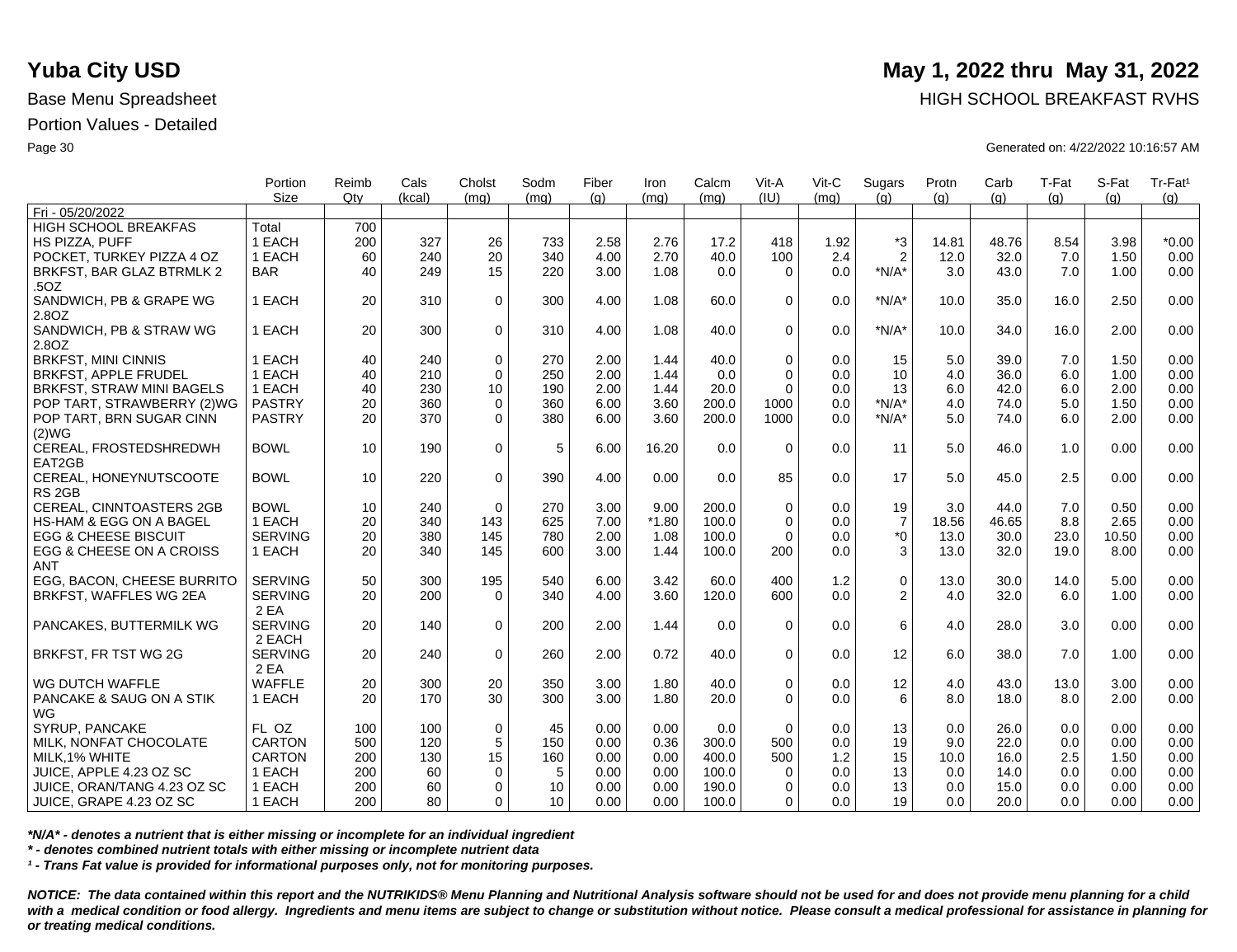# **Yuba City USD** May 1, 2022 thru May 31, 2022

## Base Menu Spreadsheet **HIGH SCHOOL BREAKFAST RVHS**

### Page 31 Generated on: 4/22/2022 10:16:57 AM

|                              | Portion       | Reimb | Cals    | Cholst         | Sodm | Fiber | Iron    | Calcm         | Vit-A            | Vit-C | Sugars  | Protn | Carb     | ⊺-Fat | S-Fat  | $Tr-Fat1$  |
|------------------------------|---------------|-------|---------|----------------|------|-------|---------|---------------|------------------|-------|---------|-------|----------|-------|--------|------------|
|                              | Size          | Qty   | (kcal)  | (mq)           | (mq) | (g)   | (mq)    | (mq)          | (IU)             | (mq)  | (g)     | (q)   | (g)      | (g)   | (q)    | <u>(g)</u> |
| Fri - 05/20/2022             |               |       |         |                |      |       |         |               |                  |       |         |       |          |       |        |            |
| JUICE, STRAW/KIWI 4.23 OZ SC | EACH          | 100   | 60      |                | 10   | 0.00  | 0.00    | 10.0          |                  | 0.0   | 12      | 0.0   | 14.0     | 0.0   | 0.00   | 0.00       |
| FRUIT. APPLE FRESH WHOLE     | EACH          | 200   | 100     | 0 <sub>1</sub> | 0    | 4.00  | 0.36    | 20.0          | 100 <sub>1</sub> | 8.4   | 19      | 0.0   | 25.0     | 0.0   | 0.00   | 0.00       |
| <b>FRUIT, BANANAS FRESH</b>  | EACH          | 200   | 105     |                |      | 3.07  | 0.31    | 5.9           | 76               | 10.27 | 14      | 29. ا | 26.95    | 0.39  | 0.13   | 0.00       |
| <b>FRUIT, ORANGES FRESH</b>  | EACH          | 200   | 69      |                |      | 3.39  | 0.15    | 59.4          | 339              | 82.98 | $*N/A*$ |       | 17.82    | 0.0   | 0.00   | 0.00       |
| TACO, SAUCE PACKET           | <b>PACKET</b> | 300   |         |                | 59   | 0.00  | 0.02    | 1.8           | 144              | 1.62  | $*N/A*$ | 0.09  | 0.72     | 0.0   | 0.00   | $*N/A*$    |
| KETCHUP. PACKET              | <b>PACKET</b> | 300   |         |                | 82   | 0.03  | 0.03    | $1.4^{\circ}$ | 47               | 0.37  | っ       | 0.09  | 2.47     | 0.01  | 0.00   | 0.00       |
| Weighted Daily Average       |               |       | 583     | 46             | 706  | 6.52  | $*3.10$ | 515.2         | 967              | 31.08 | $*50$   | 20.46 | 105.04   | 10.24 | 3.45   | $*0.00$    |
| % of Calories                |               |       |         |                |      |       |         |               |                  |       | *34.2%  | 14.0% | $72.1\%$ | 15.8% | 5.3%   | *0.0%      |
|                              |               |       |         |                |      |       |         |               |                  |       |         |       |          |       |        |            |
| <b>Nutrient Guideline</b>    |               |       | 450-600 |                | 640  |       |         |               |                  |       |         |       |          |       | <10.00 |            |

*\*N/A\* - denotes a nutrient that is either missing or incomplete for an individual ingredient*

*¹ - Trans Fat value is provided for informational purposes only, not for monitoring purposes.*

*<sup>\* -</sup> denotes combined nutrient totals with either missing or incomplete nutrient data*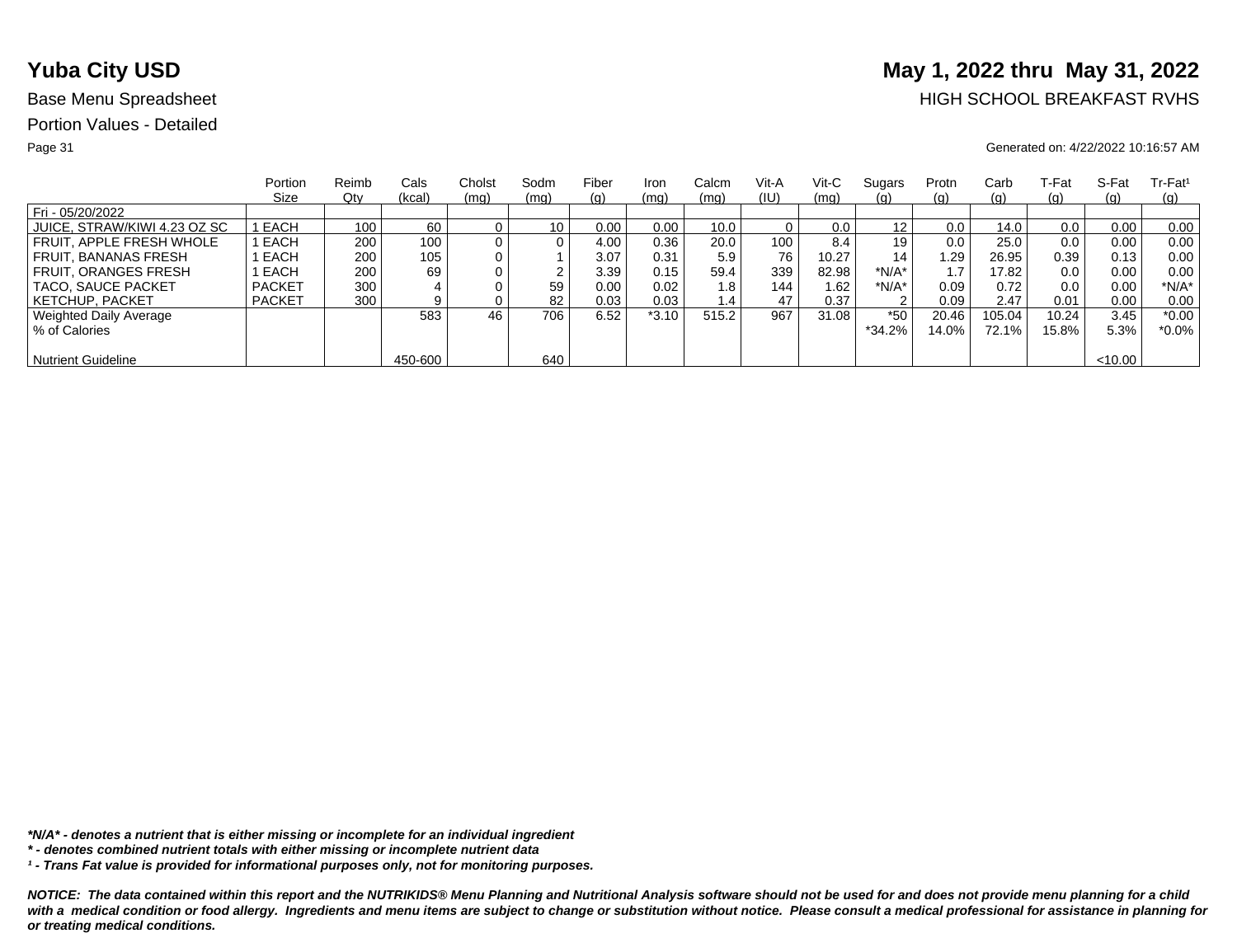|                                    | Portion        | Reimb | Cals   | Cholst      | Sodm | Fiber | Iron    | Calcm | Vit-A       | Vit-C | Sugars         | Protn | Carb  | T-Fat | S-Fat | Tr-Fat <sup>1</sup> |
|------------------------------------|----------------|-------|--------|-------------|------|-------|---------|-------|-------------|-------|----------------|-------|-------|-------|-------|---------------------|
| Mon - 05/23/2022                   | <b>Size</b>    | Qtv   | (kcal) | (mq)        | (mq) | (q)   | (mq)    | (mq)  | (IU)        | (mq)  | (q)            | (q)   | (q)   | (q)   | (a)   | (g)                 |
| <b>HIGH SCHOOL BREAKFAS</b>        | Total          | 700   |        |             |      |       |         |       |             |       |                |       |       |       |       |                     |
|                                    | 1 EACH         |       |        |             |      |       | 2.76    |       | 418         |       | $*3$           |       | 48.76 | 8.54  |       | $*0.00$             |
| HS PIZZA, PUFF                     |                | 200   | 327    | 26          | 733  | 2.58  |         | 17.2  |             | 1.92  |                | 14.81 |       |       | 3.98  |                     |
| POCKET, TURKEY PIZZA 4 OZ          | 1 EACH         | 60    | 240    | 20          | 340  | 4.00  | 2.70    | 40.0  | 100         | 2.4   | $\overline{2}$ | 12.0  | 32.0  | 7.0   | 1.50  | 0.00                |
| BRKFST, BAR GLAZ BTRMLK 2          | <b>BAR</b>     | 40    | 249    | 15          | 220  | 3.00  | 1.08    | 0.0   | $\Omega$    | 0.0   | $*N/A*$        | 3.0   | 43.0  | 7.0   | 1.00  | 0.00                |
| .50Z                               |                |       |        |             |      |       |         |       |             |       |                |       |       |       |       |                     |
| SANDWICH, PB & GRAPE WG            | 1 EACH         | 20    | 310    | $\mathbf 0$ | 300  | 4.00  | 1.08    | 60.0  | $\Omega$    | 0.0   | $*N/A*$        | 10.0  | 35.0  | 16.0  | 2.50  | 0.00                |
| 2.8OZ                              |                |       |        |             |      |       |         |       |             |       |                |       |       |       |       |                     |
| SANDWICH, PB & STRAW WG            | 1 EACH         | 20    | 300    | $\Omega$    | 310  | 4.00  | 1.08    | 40.0  | $\Omega$    | 0.0   | $*N/A*$        | 10.0  | 34.0  | 16.0  | 2.00  | 0.00                |
| 2.80Z                              |                |       |        |             |      |       |         |       |             |       |                |       |       |       |       |                     |
| <b>BRKFST, MINI CINNIS</b>         | 1 EACH         | 40    | 240    | $\mathbf 0$ | 270  | 2.00  | 1.44    | 40.0  | $\Omega$    | 0.0   | 15             | 5.0   | 39.0  | 7.0   | 1.50  | 0.00                |
| <b>BRKFST, APPLE FRUDEL</b>        | 1 EACH         | 40    | 210    | $\Omega$    | 250  | 2.00  | 1.44    | 0.0   | $\Omega$    | 0.0   | 10             | 4.0   | 36.0  | 6.0   | 1.00  | 0.00                |
| <b>BRKFST, STRAW MINI BAGELS</b>   | 1 EACH         | 40    | 230    | 10          | 190  | 2.00  | 1.44    | 20.0  | $\Omega$    | 0.0   | 13             | 6.0   | 42.0  | 6.0   | 2.00  | 0.00                |
| POP TART, STRAWBERRY (2)WG         | <b>PASTRY</b>  | 20    | 360    | $\mathbf 0$ | 360  | 6.00  | 3.60    | 200.0 | 1000        | 0.0   | $*N/A*$        | 4.0   | 74.0  | 5.0   | 1.50  | 0.00                |
| POP TART, BRN SUGAR CINN           | <b>PASTRY</b>  | 20    | 370    | $\Omega$    | 380  | 6.00  | 3.60    | 200.0 | 1000        | 0.0   | $*N/A*$        | 5.0   | 74.0  | 6.0   | 2.00  | 0.00                |
| (2)WG                              |                |       |        |             |      |       |         |       |             |       |                |       |       |       |       |                     |
| CEREAL, FROSTEDSHREDWH             | <b>BOWL</b>    | 10    | 190    | $\mathbf 0$ | 5    | 6.00  | 16.20   | 0.0   | $\Omega$    | 0.0   | 11             | 5.0   | 46.0  | 1.0   | 0.00  | 0.00                |
| EAT2GB                             |                |       |        |             |      |       |         |       |             |       |                |       |       |       |       |                     |
| CEREAL, HONEYNUTSCOOTE             | <b>BOWL</b>    | 10    | 220    | $\mathbf 0$ | 390  | 4.00  | 0.00    | 0.0   | 85          | 0.0   | 17             | 5.0   | 45.0  | 2.5   | 0.00  | 0.00                |
| RS <sub>2GB</sub>                  |                |       |        |             |      |       |         |       |             |       |                |       |       |       |       |                     |
| <b>CEREAL, CINNTOASTERS 2GB</b>    | <b>BOWL</b>    | 10    | 240    | $\Omega$    | 270  | 3.00  | 9.00    | 200.0 | $\Omega$    | 0.0   | 19             | 3.0   | 44.0  | 7.0   | 0.50  | 0.00                |
| <b>HS-HAM &amp; EGG ON A BAGEL</b> | 1 EACH         | 20    | 340    | 143         | 625  | 7.00  | $*1.80$ | 100.0 | $\mathbf 0$ | 0.0   | $\overline{7}$ | 18.56 | 46.65 | 8.8   | 2.65  | 0.00                |
| <b>EGG &amp; CHEESE BISCUIT</b>    | <b>SERVING</b> | 20    | 380    | 145         | 780  | 2.00  | 1.08    | 100.0 | $\Omega$    | 0.0   | $^*0$          | 13.0  | 30.0  | 23.0  | 10.50 | 0.00                |
| EGG & CHEESE ON A CROISS           | 1 EACH         | 20    | 340    | 145         | 600  | 3.00  | 1.44    | 100.0 | 200         | 0.0   | 3              | 13.0  | 32.0  | 19.0  | 8.00  | 0.00                |
| <b>ANT</b>                         |                |       |        |             |      |       |         |       |             |       |                |       |       |       |       |                     |
| EGG. BACON. CHEESE BURRITO         | <b>SERVING</b> | 50    | 300    | 195         | 540  | 6.00  | 3.42    | 60.0  | 400         | 1.2   | $\mathsf 0$    | 13.0  | 30.0  | 14.0  | 5.00  | 0.00                |
| BRKFST, WAFFLES WG 2EA             | <b>SERVING</b> | 20    | 200    | $\Omega$    | 340  | 4.00  | 3.60    | 120.0 | 600         | 0.0   | 2              | 4.0   | 32.0  | 6.0   | 1.00  | 0.00                |
|                                    | 2 EA           |       |        |             |      |       |         |       |             |       |                |       |       |       |       |                     |
| PANCAKES, BUTTERMILK WG            | <b>SERVING</b> | 20    | 140    | $\Omega$    | 200  | 2.00  | 1.44    | 0.0   | $\Omega$    | 0.0   | 6              | 4.0   | 28.0  | 3.0   | 0.00  | 0.00                |
|                                    | 2 EACH         |       |        |             |      |       |         |       |             |       |                |       |       |       |       |                     |
| BRKFST, FR TST WG 2G               | <b>SERVING</b> | 20    | 240    | $\mathbf 0$ | 260  | 2.00  | 0.72    | 40.0  | $\mathbf 0$ | 0.0   | 12             | 6.0   | 38.0  | 7.0   | 1.00  | 0.00                |
|                                    | 2 EA           |       |        |             |      |       |         |       |             |       |                |       |       |       |       |                     |
| WG DUTCH WAFFLE                    | <b>WAFFLE</b>  | 20    | 300    | 20          | 350  | 3.00  | 1.80    | 40.0  | $\mathbf 0$ | 0.0   | 12             | 4.0   | 43.0  | 13.0  | 3.00  | 0.00                |
| PANCAKE & SAUG ON A STIK           | 1 EACH         | 20    | 170    | 30          | 300  | 3.00  | 1.80    | 20.0  | $\Omega$    | 0.0   | 6              | 8.0   | 18.0  | 8.0   | 2.00  | 0.00                |
| WG                                 |                |       |        |             |      |       |         |       |             |       |                |       |       |       |       |                     |
| SYRUP, PANCAKE                     | FL OZ          | 100   | 100    | $\mathbf 0$ | 45   | 0.00  | 0.00    | 0.0   | $\Omega$    | 0.0   | 13             | 0.0   | 26.0  | 0.0   | 0.00  | 0.00                |
| MILK, NONFAT CHOCOLATE             | <b>CARTON</b>  | 500   | 120    | $\sqrt{5}$  | 150  | 0.00  | 0.36    | 300.0 | 500         | 0.0   | 19             | 9.0   | 22.0  | 0.0   | 0.00  | 0.00                |
| MILK, 1% WHITE                     | <b>CARTON</b>  | 200   | 130    | 15          | 160  | 0.00  | 0.00    | 400.0 | 500         | 1.2   | 15             | 10.0  | 16.0  | 2.5   | 1.50  | 0.00                |
| JUICE, APPLE 4.23 OZ SC            | 1 EACH         | 200   | 60     | 0           | 5    | 0.00  | 0.00    | 100.0 | $\Omega$    | 0.0   | 13             | 0.0   | 14.0  | 0.0   | 0.00  | 0.00                |
| JUICE, ORAN/TANG 4.23 OZ SC        | 1 EACH         | 200   | 60     | $\mathbf 0$ | 10   | 0.00  | 0.00    | 190.0 | $\Omega$    | 0.0   | 13             | 0.0   | 15.0  | 0.0   | 0.00  | 0.00                |
|                                    | 1 EACH         | 200   | 80     | 0           | 10   | 0.00  | 0.00    |       | $\Omega$    | 0.0   | 19             | 0.0   | 20.0  | 0.0   | 0.00  | 0.00                |
| ∣ JUICE, GRAPE 4.23 OZ SC          |                |       |        |             |      |       |         | 100.0 |             |       |                |       |       |       |       |                     |

*\*N/A\* - denotes a nutrient that is either missing or incomplete for an individual ingredient*

*\* - denotes combined nutrient totals with either missing or incomplete nutrient data*

*¹ - Trans Fat value is provided for informational purposes only, not for monitoring purposes.*

*NOTICE: The data contained within this report and the NUTRIKIDS® Menu Planning and Nutritional Analysis software should not be used for and does not provide menu planning for a child*  with a medical condition or food allergy. Ingredients and menu items are subject to change or substitution without notice. Please consult a medical professional for assistance in planning for *or treating medical conditions.*

## **Yuba City USD** May 1, 2022 thru May 31, 2022

Base Menu Spreadsheet **HIGH SCHOOL BREAKFAST RVHS** 

Page 32 Generated on: 4/22/2022 10:16:57 AM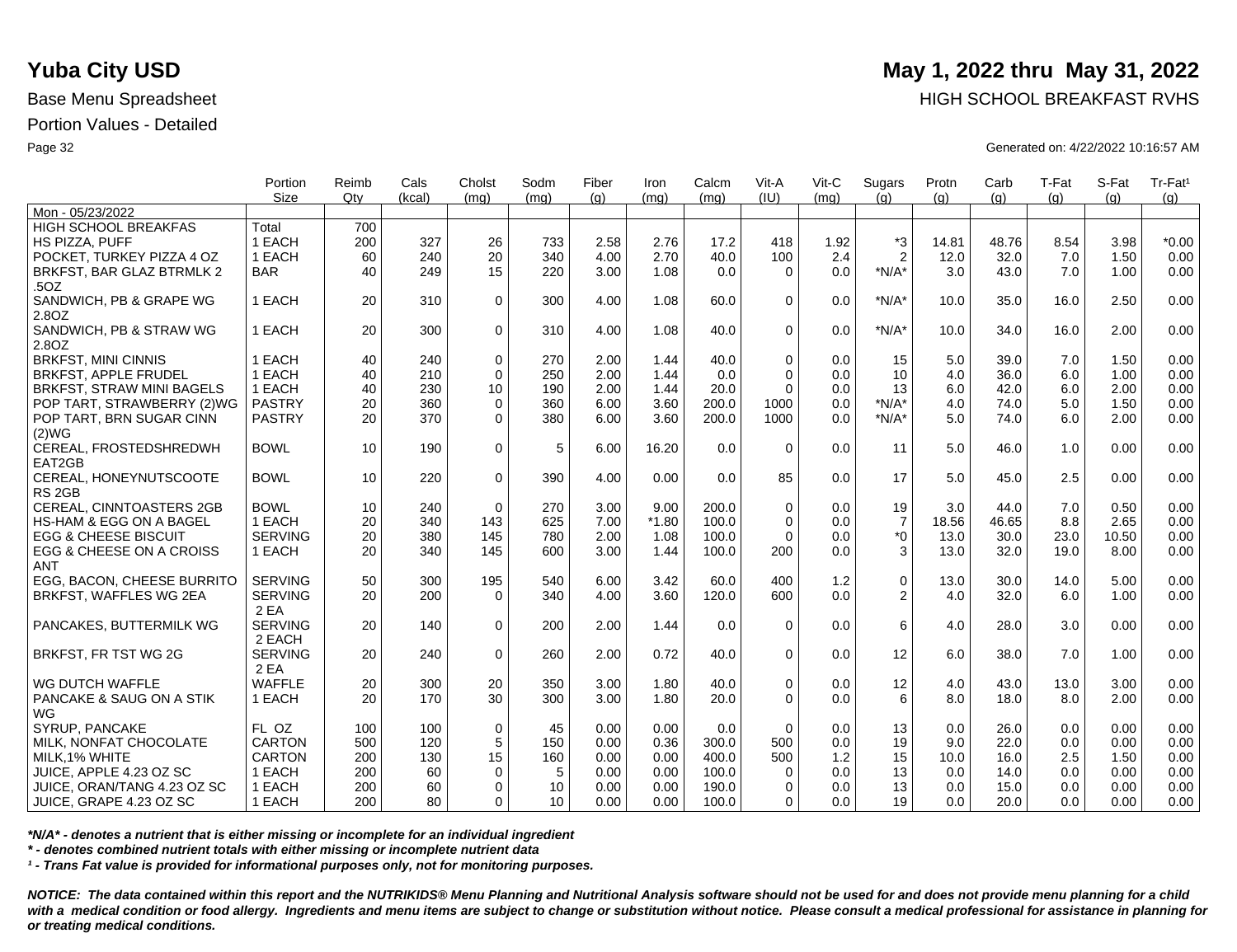# **Yuba City USD** May 1, 2022 thru May 31, 2022

## Base Menu Spreadsheet **HIGH SCHOOL BREAKFAST RVHS**

### Page 33 Generated on: 4/22/2022 10:16:57 AM

|                              | Portion       | Reimb | Cals    | Cholst | Sodm | Fiber | Iron    | Calcm | Vit-A | Vit-C | Sugars            | Protn | Carb     | T-Fat | S-Fat  | $Tr-Fat1$  |
|------------------------------|---------------|-------|---------|--------|------|-------|---------|-------|-------|-------|-------------------|-------|----------|-------|--------|------------|
|                              | Size          | Qty   | (kcal)  | (mq)   | (mq) | (g)   | (mq)    | (mq)  | (IU)  | (mq)  | <u>(g)</u>        | (q)   | (g)      | (g)   | (q)    | <u>(g)</u> |
| Mon - 05/23/2022             |               |       |         |        |      |       |         |       |       |       |                   |       |          |       |        |            |
| JUICE, STRAW/KIWI 4.23 OZ SC | EACH          | 100   | 60      |        | 10   | 0.00  | 0.00    | 10.0  |       | 0.0   | $12 \overline{ }$ | 0.0   | 14.0     | 0.0   | 0.00   | 0.00       |
| FRUIT. APPLE FRESH WHOLE     | EACH          | 200   | 100.    |        | 0    | 4.00  | 0.36    | 20.0  | 100   | 8.4   | 19                | 0.0   | 25.0     | 0.0   | 0.00   | 0.00       |
| <b>FRUIT, BANANAS FRESH</b>  | EACH          | 200   | 105     |        |      | 3.07  | 0.31    | 5.9   | 76    | 10.27 | 14                | 1.29  | 26.95    | 0.39  | 0.13   | 0.00       |
| <b>FRUIT, ORANGES FRESH</b>  | EACH          | 200   | 69      |        | ົ    | 3.39  | 0.15    | 59.4  | 339   | 82.98 | *N/A*             |       | 17.82    | 0.0   | 0.00   | 0.00       |
| TACO, SAUCE PACKET           | <b>PACKET</b> | 300   |         |        | 59   | 0.00  | 0.02    | 1.8   | 144   | 1.62  | *N/A*             | 0.09  | 0.72     | 0.0   | 0.00   | *N/A*      |
| <b>KETCHUP, PACKET</b>       | <b>PACKET</b> | 300   |         |        | 82   | 0.03  | 0.03    | 1.4   | 47    | 0.37  | $\sim$            | 0.09  | 2.47     | 0.01  | 0.00   | 0.00       |
| Weighted Daily Average       |               |       | 583     | 46     | 706  | 6.52  | $*3.10$ | 515.2 | 967   | 31.08 | $*50$             | 20.46 | 105.04   | 10.24 | 3.45   | $*0.00$    |
| % of Calories                |               |       |         |        |      |       |         |       |       |       | $*34.2%$          | 14.0% | $72.1\%$ | 15.8% | 5.3%   | $*0.0\%$   |
|                              |               |       |         |        |      |       |         |       |       |       |                   |       |          |       |        |            |
| <b>Nutrient Guideline</b>    |               |       | 450-600 |        | 640  |       |         |       |       |       |                   |       |          |       | <10.00 |            |

*\*N/A\* - denotes a nutrient that is either missing or incomplete for an individual ingredient*

*¹ - Trans Fat value is provided for informational purposes only, not for monitoring purposes.*

*<sup>\* -</sup> denotes combined nutrient totals with either missing or incomplete nutrient data*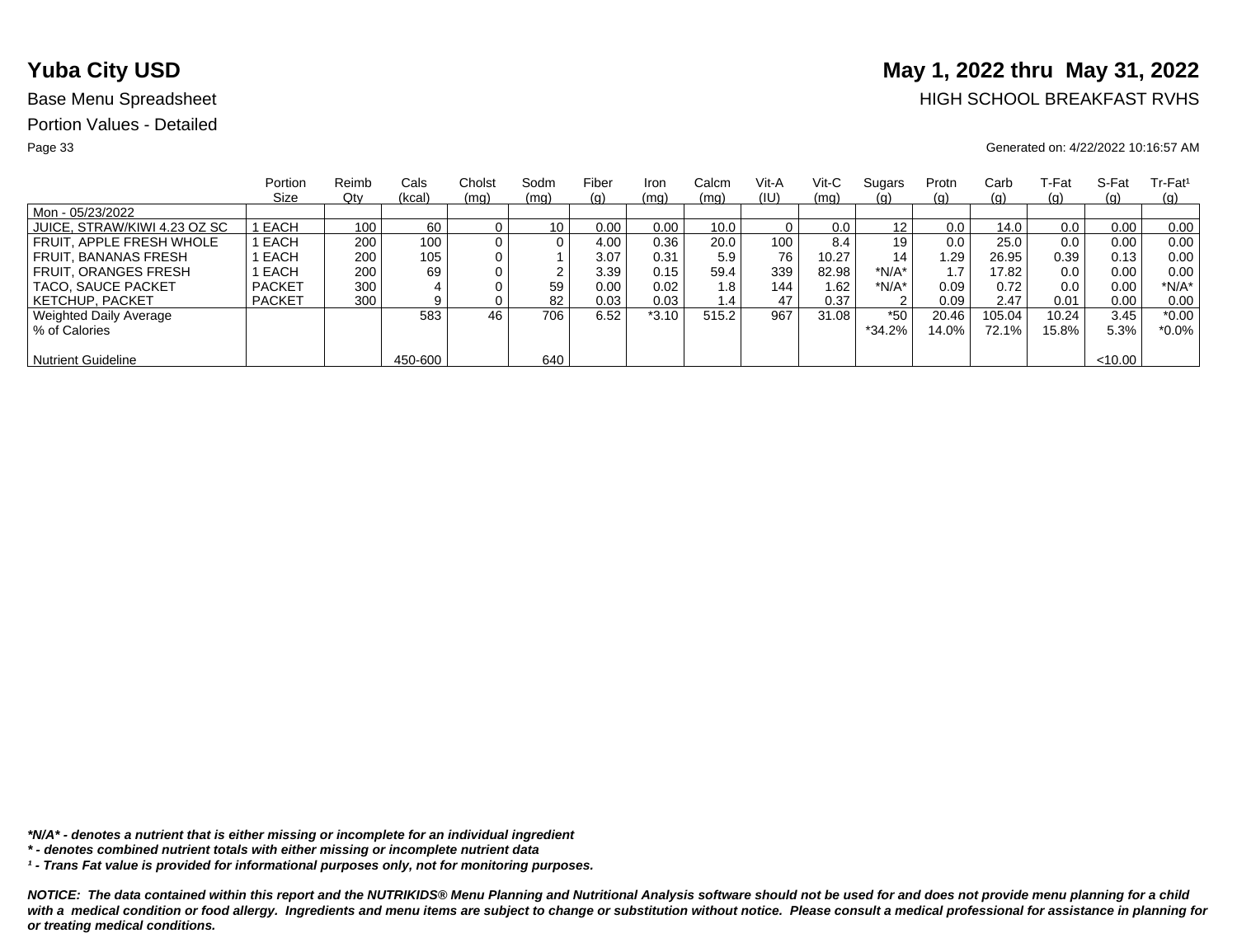|                                    | Portion<br><b>Size</b> | Reimb<br>Qtv | Cals<br>(kcal) | Cholst<br>(mq)   | Sodm<br>(ma) | Fiber<br>(q) | Iron<br>(mq) | Calcm<br>(mq) | Vit-A<br>(IU) | Vit-C<br>(ma) | Sugars<br>(g)    | Protn<br>(q) | Carb<br>(q) | T-Fat<br>(g) | S-Fat<br>(q) | Tr-Fat <sup>1</sup><br>(g) |
|------------------------------------|------------------------|--------------|----------------|------------------|--------------|--------------|--------------|---------------|---------------|---------------|------------------|--------------|-------------|--------------|--------------|----------------------------|
| Tue - 05/24/2022                   |                        |              |                |                  |              |              |              |               |               |               |                  |              |             |              |              |                            |
| <b>HIGH SCHOOL BREAKFAS</b>        | Total                  | 700          |                |                  |              |              |              |               |               |               |                  |              |             |              |              |                            |
| HS PIZZA, PUFF                     | 1 EACH                 | 200          | 327            | 26               | 733          | 2.58         | 2.76         | 17.2          | 418           | 1.92          | $^{\ast}3$       | 14.81        | 48.76       | 8.54         | 3.98         | $*0.00$                    |
| POCKET. TURKEY PIZZA 4 OZ          | 1 EACH                 | 60           | 240            | 20               | 340          | 4.00         | 2.70         | 40.0          | 100           | 2.4           | $\overline{2}$   | 12.0         | 32.0        | 7.0          | 1.50         | 0.00                       |
| BRKFST, BAR GLAZ BTRMLK 2          | <b>BAR</b>             | 40           | 249            | 15               | 220          | 3.00         | 1.08         | 0.0           | $\Omega$      | 0.0           | $*N/A*$          | 3.0          | 43.0        | 7.0          | 1.00         | 0.00                       |
| .50Z                               |                        |              |                |                  |              |              |              |               |               |               |                  |              |             |              |              |                            |
| SANDWICH, PB & GRAPE WG            | 1 EACH                 | 20           | 310            | $\Omega$         | 300          | 4.00         | 1.08         | 60.0          | $\Omega$      | 0.0           | $*N/A*$          | 10.0         | 35.0        | 16.0         | 2.50         | 0.00                       |
| 2.8OZ                              |                        |              |                |                  |              |              |              |               |               |               |                  |              |             |              |              |                            |
| SANDWICH, PB & STRAW WG            | 1 EACH                 | 20           | 300            | $\Omega$         | 310          | 4.00         | 1.08         | 40.0          | $\Omega$      | 0.0           | $*N/A*$          | 10.0         | 34.0        | 16.0         | 2.00         | 0.00                       |
| 2.80Z                              |                        |              |                |                  |              |              |              |               |               |               |                  |              |             |              |              |                            |
| <b>BRKFST, MINI CINNIS</b>         | 1 EACH                 | 40           | 240            | $\mathbf 0$      | 270          | 2.00         | 1.44         | 40.0          | $\mathbf 0$   | 0.0           | 15               | 5.0          | 39.0        | 7.0          | 1.50         | 0.00                       |
| <b>BRKFST, APPLE FRUDEL</b>        | 1 EACH                 | 40           | 210            | $\Omega$         | 250          | 2.00         | 1.44         | 0.0           | $\Omega$      | 0.0           | 10               | 4.0          | 36.0        | 6.0          | 1.00         | 0.00                       |
| <b>BRKFST, STRAW MINI BAGELS</b>   | 1 EACH                 | 40           | 230            | 10 <sup>10</sup> | 190          | 2.00         | 1.44         | 20.0          | $\Omega$      | 0.0           | 13               | 6.0          | 42.0        | 6.0          | 2.00         | 0.00                       |
|                                    | <b>PASTRY</b>          |              |                |                  |              |              |              |               |               |               | $*N/A*$          |              |             |              |              |                            |
| POP TART, STRAWBERRY (2)WG         |                        | 20           | 360            | $\mathbf 0$      | 360          | 6.00         | 3.60         | 200.0         | 1000          | 0.0           |                  | 4.0          | 74.0        | 5.0          | 1.50         | 0.00                       |
| POP TART, BRN SUGAR CINN           | <b>PASTRY</b>          | 20           | 370            | $\Omega$         | 380          | 6.00         | 3.60         | 200.0         | 1000          | 0.0           | $*N/A*$          | 5.0          | 74.0        | 6.0          | 2.00         | 0.00                       |
| (2)WG                              |                        |              |                |                  |              |              |              |               |               |               |                  |              |             |              |              |                            |
| CEREAL, FROSTEDSHREDWH<br>EAT2GB   | <b>BOWL</b>            | 10           | 190            | $\Omega$         | 5            | 6.00         | 16.20        | 0.0           | $\Omega$      | 0.0           | 11               | 5.0          | 46.0        | 1.0          | 0.00         | 0.00                       |
| CEREAL, HONEYNUTSCOOTE             | <b>BOWL</b>            | 10           | 220            | $\Omega$         | 390          | 4.00         | 0.00         | 0.0           | 85            | 0.0           | 17               | 5.0          | 45.0        | 2.5          | 0.00         | 0.00                       |
| RS <sub>2GB</sub>                  |                        |              |                |                  |              |              |              |               |               |               |                  |              |             |              |              |                            |
| <b>CEREAL, CINNTOASTERS 2GB</b>    | <b>BOWL</b>            | 10           | 240            | $\Omega$         | 270          | 3.00         | 9.00         | 200.0         | $\Omega$      | 0.0           | 19               | 3.0          | 44.0        | 7.0          | 0.50         | 0.00                       |
| <b>HS-HAM &amp; EGG ON A BAGEL</b> | 1 EACH                 | 20           | 340            | 143              | 625          | 7.00         | $*1.80$      | 100.0         | $\Omega$      | 0.0           | $\overline{7}$   | 18.56        | 46.65       | 8.8          | 2.65         | 0.00                       |
| <b>EGG &amp; CHEESE BISCUIT</b>    | <b>SERVING</b>         | 20           | 380            | 145              | 780          | 2.00         | 1.08         | 100.0         | $\Omega$      | 0.0           | $^*0$            | 13.0         | 30.0        | 23.0         | 10.50        | 0.00                       |
| EGG & CHEESE ON A CROISS           | 1 EACH                 | 20           | 340            | 145              | 600          | 3.00         | 1.44         | 100.0         | 200           | 0.0           | 3                | 13.0         | 32.0        | 19.0         | 8.00         | 0.00                       |
| <b>ANT</b>                         |                        |              |                |                  |              |              |              |               |               |               |                  |              |             |              |              |                            |
| EGG. BACON. CHEESE BURRITO         | <b>SERVING</b>         | 50           | 300            | 195              | 540          | 6.00         | 3.42         | 60.0          | 400           | 1.2           | $\boldsymbol{0}$ | 13.0         | 30.0        | 14.0         | 5.00         | 0.00                       |
| BRKFST, WAFFLES WG 2EA             | <b>SERVING</b>         | 20           | 200            | $\Omega$         | 340          | 4.00         | 3.60         | 120.0         | 600           | 0.0           | 2                | 4.0          | 32.0        | 6.0          | 1.00         | 0.00                       |
|                                    | 2 EA                   |              |                |                  |              |              |              |               |               |               |                  |              |             |              |              |                            |
| PANCAKES, BUTTERMILK WG            | <b>SERVING</b>         | 20           | 140            | $\Omega$         | 200          | 2.00         | 1.44         | 0.0           | $\Omega$      | 0.0           | 6                | 4.0          | 28.0        | 3.0          | 0.00         | 0.00                       |
|                                    | 2 EACH                 |              |                |                  |              |              |              |               |               |               |                  |              |             |              |              |                            |
| BRKFST, FR TST WG 2G               | <b>SERVING</b>         | 20           | 240            | $\mathbf 0$      | 260          | 2.00         | 0.72         | 40.0          | $\mathbf 0$   | 0.0           | 12               | 6.0          | 38.0        | 7.0          | 1.00         | 0.00                       |
|                                    | 2 EA                   |              |                |                  |              |              |              |               |               |               |                  |              |             |              |              |                            |
| WG DUTCH WAFFLE                    | <b>WAFFLE</b>          | 20           | 300            | 20               | 350          | 3.00         | 1.80         | 40.0          | $\mathbf 0$   | 0.0           | 12               | 4.0          | 43.0        | 13.0         | 3.00         | 0.00                       |
| PANCAKE & SAUG ON A STIK           | 1 EACH                 | 20           | 170            | 30               | 300          | 3.00         | 1.80         | 20.0          | $\Omega$      | 0.0           | 6                | 8.0          | 18.0        | 8.0          | 2.00         | 0.00                       |
| WG                                 |                        |              |                |                  |              |              |              |               |               |               |                  |              |             |              |              |                            |
| SYRUP, PANCAKE                     | FL OZ                  | 100          | 100            | 0                | 45           | 0.00         | 0.00         | 0.0           | $\Omega$      | 0.0           | 13               | 0.0          | 26.0        | 0.0          | 0.00         | 0.00                       |
| MILK, NONFAT CHOCOLATE             | CARTON                 | 500          | 120            | $\sqrt{5}$       | 150          | 0.00         | 0.36         | 300.0         | 500           | 0.0           | 19               | 9.0          | 22.0        | 0.0          | 0.00         | 0.00                       |
| MILK, 1% WHITE                     | <b>CARTON</b>          | 200          | 130            | 15               | 160          | 0.00         | 0.00         | 400.0         | 500           | 1.2           | 15               | 10.0         | 16.0        | 2.5          | 1.50         | 0.00                       |
| JUICE. APPLE 4.23 OZ SC            | 1 EACH                 | 200          | 60             | 0                | 5            | 0.00         | 0.00         | 100.0         | $\Omega$      | 0.0           | 13               | 0.0          | 14.0        | 0.0          | 0.00         | 0.00                       |
| JUICE, ORAN/TANG 4.23 OZ SC        | 1 EACH                 | 200          | 60             | $\mathbf 0$      | 10           | 0.00         | 0.00         | 190.0         | $\Omega$      | 0.0           | 13               | 0.0          | 15.0        | 0.0          | 0.00         | 0.00                       |
|                                    | 1 EACH                 | 200          | 80             | $\Omega$         | 10           | 0.00         | 0.00         | 100.0         | 0             | 0.0           | 19               | 0.0          | 20.0        | 0.0          | 0.00         | 0.00                       |
| ∣ JUICE, GRAPE 4.23 OZ SC          |                        |              |                |                  |              |              |              |               |               |               |                  |              |             |              |              |                            |

*\*N/A\* - denotes a nutrient that is either missing or incomplete for an individual ingredient*

*\* - denotes combined nutrient totals with either missing or incomplete nutrient data*

*¹ - Trans Fat value is provided for informational purposes only, not for monitoring purposes.*

*NOTICE: The data contained within this report and the NUTRIKIDS® Menu Planning and Nutritional Analysis software should not be used for and does not provide menu planning for a child*  with a medical condition or food allergy. Ingredients and menu items are subject to change or substitution without notice. Please consult a medical professional for assistance in planning for *or treating medical conditions.*

## **Yuba City USD** May 1, 2022 thru May 31, 2022

Base Menu Spreadsheet **HIGH SCHOOL BREAKFAST RVHS** 

Page 34 Generated on: 4/22/2022 10:16:57 AM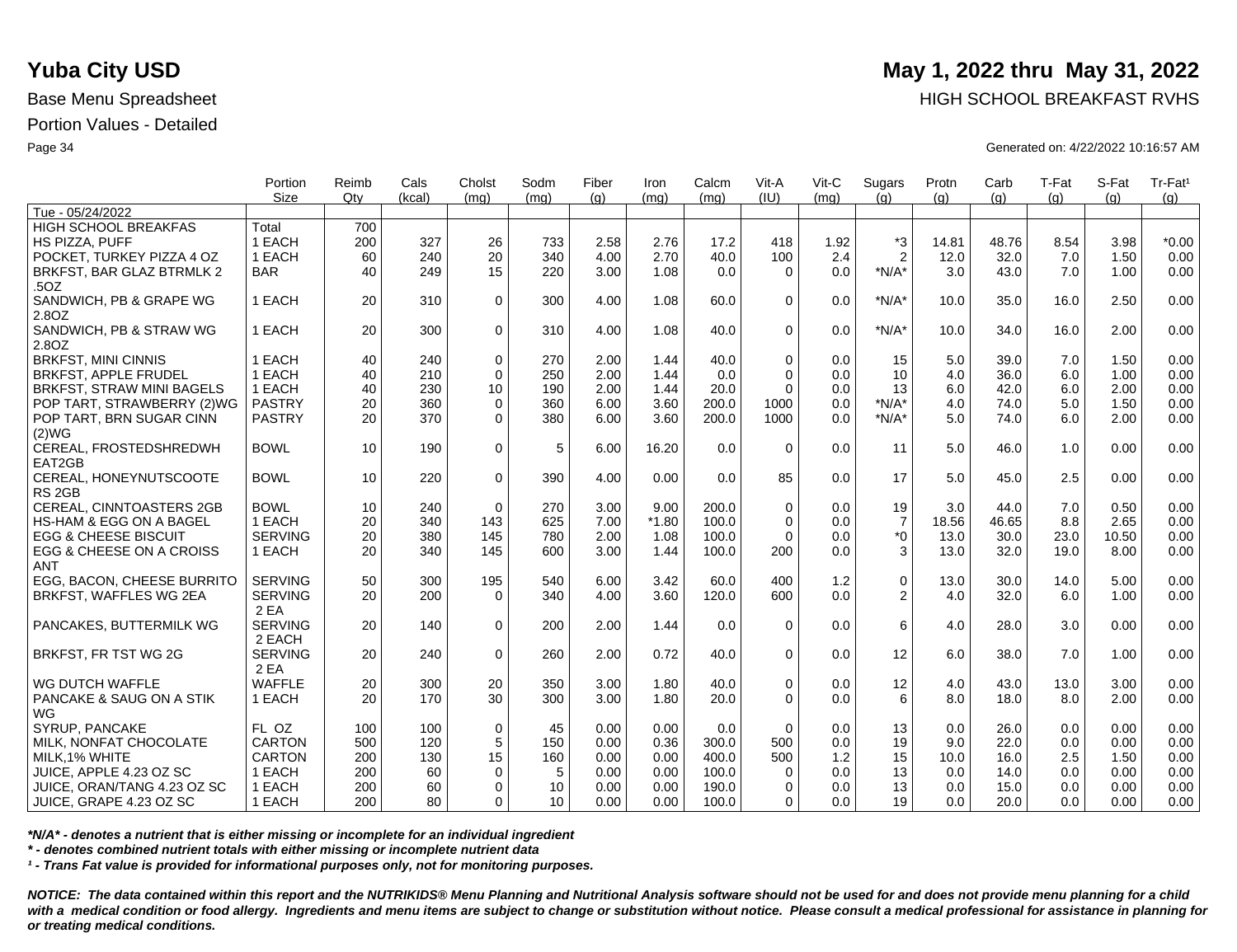# **Yuba City USD** May 1, 2022 thru May 31, 2022

## Base Menu Spreadsheet **HIGH SCHOOL BREAKFAST RVHS**

### Page 35 Generated on: 4/22/2022 10:16:57 AM

|                              | Portion       | Reimb | Cals    | Cholst | Sodm            | Fiber | Iron    | Calcm | Vit-A | Vit-C | Sugars   | Protn | Carb     | ⊺-Fat | S-Fat   | $Tr-Fat1$ |
|------------------------------|---------------|-------|---------|--------|-----------------|-------|---------|-------|-------|-------|----------|-------|----------|-------|---------|-----------|
|                              | Size          | Qty   | (kcal)  | (mq)   | (mq)            | (g)   | (mq)    | (mq)  | (IU)  | (mq)  | (g)      | (g)   | (g)      | (g)   | (q)     | (q)       |
| Tue - 05/24/2022             |               |       |         |        |                 |       |         |       |       |       |          |       |          |       |         |           |
| JUICE, STRAW/KIWI 4.23 OZ SC | I EACH        | 100   | 60      |        | 10 <sub>1</sub> | 0.00  | 0.00    | 10.0  |       | 0.0   | 12       | 0.0   | 14.0     | 0.0   | 0.00    | 0.00      |
| FRUIT. APPLE FRESH WHOLE     | EACH          | 200   | 100     |        | 0               | 4.00  | 0.36    | 20.0  | 100   | 8.4   | 19       | 0.0   | 25.0     | 0.0   | 0.00    | 0.00      |
| FRUIT. BANANAS FRESH         | EACH          | 200   | 105     |        |                 | 3.07  | 0.31    | 5.9   | 76    | 10.27 | 14       | .29   | 26.95    | 0.39  | 0.13    | 0.00      |
| <b>FRUIT, ORANGES FRESH</b>  | EACH          | 200   | 69      |        | ົ               | 3.39  | 0.15    | 59.4  | 339   | 82.98 | $*N/A*$  |       | 17.82    | 0.0   | 0.00    | 0.00      |
| TACO, SAUCE PACKET           | <b>PACKET</b> | 300   |         |        | 59              | 0.00  | 0.02    | 1.8   | 144   | 1.62  | *N/A*    | 0.09  | 0.72     | 0.0   | 0.00    | $*N/A*$   |
| <b>KETCHUP, PACKET</b>       | <b>PACKET</b> | 300   | 9       |        | 82              | 0.03  | 0.03    | 1.4   | 47    | 0.37  | 2        | 0.09  | 2.47     | 0.01  | 0.00    | 0.00      |
| Weighted Daily Average       |               |       | 583     | 46     | 706             | 6.52  | $*3.10$ | 515.2 | 967   | 31.08 | $*50$    | 20.46 | 105.04   | 10.24 | 3.45    | $*0.00$   |
| % of Calories                |               |       |         |        |                 |       |         |       |       |       | $*34.2%$ | 14.0% | $72.1\%$ | 15.8% | 5.3%    | $*0.0\%$  |
|                              |               |       |         |        |                 |       |         |       |       |       |          |       |          |       |         |           |
| <b>Nutrient Guideline</b>    |               |       | 450-600 |        | 640             |       |         |       |       |       |          |       |          |       | < 10.00 |           |

*\*N/A\* - denotes a nutrient that is either missing or incomplete for an individual ingredient*

*¹ - Trans Fat value is provided for informational purposes only, not for monitoring purposes.*

*<sup>\* -</sup> denotes combined nutrient totals with either missing or incomplete nutrient data*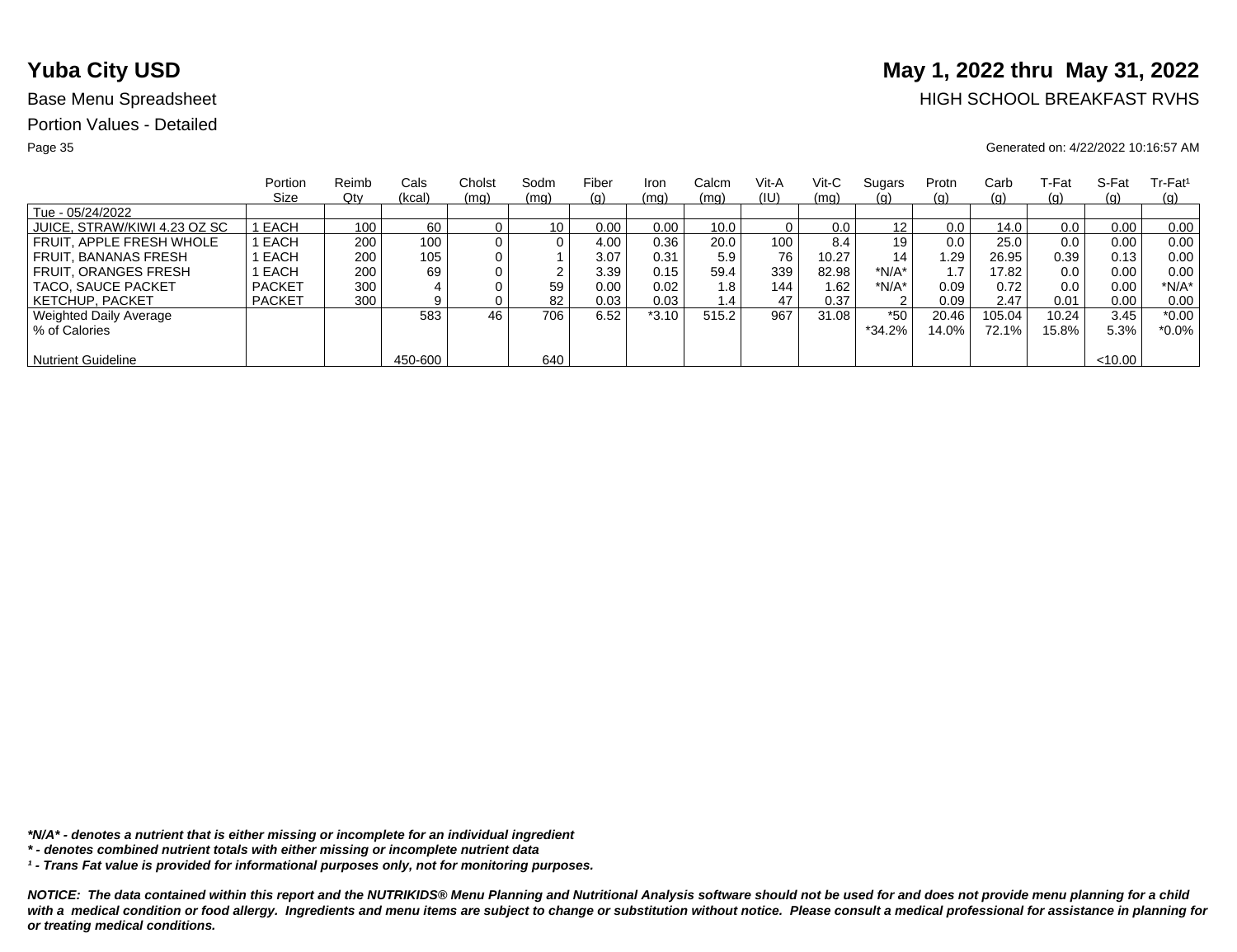|                                    | Portion<br><b>Size</b> | Reimb<br>Qtv | Cals<br>(kcal) | Cholst<br>(mq) | Sodm<br>(mq)    | Fiber<br>(q) | Iron<br>(mq) | Calcm<br>(mq) | Vit-A<br>(IU) | Vit-C<br>(mq) | Sugars<br>(q)  | Protn<br>(q) | Carb<br>(q) | T-Fat<br>(q) | S-Fat<br>(a) | Tr-Fat <sup>1</sup><br>(g) |
|------------------------------------|------------------------|--------------|----------------|----------------|-----------------|--------------|--------------|---------------|---------------|---------------|----------------|--------------|-------------|--------------|--------------|----------------------------|
| Wed - 05/25/2022                   |                        |              |                |                |                 |              |              |               |               |               |                |              |             |              |              |                            |
| HIGH SCHOOL BREAKFAS               | Total                  | 700          |                |                |                 |              |              |               |               |               |                |              |             |              |              |                            |
| HS PIZZA, PUFF                     | 1 EACH                 | 200          | 327            | 26             | 733             | 2.58         | 2.76         | 17.2          | 418           | 1.92          | *3             | 14.81        | 48.76       | 8.54         | 3.98         | $*0.00$                    |
| POCKET. TURKEY PIZZA 4 OZ          | 1 EACH                 | 60           | 240            | 20             | 340             | 4.00         | 2.70         | 40.0          | 100           | 2.4           | $\overline{2}$ | 12.0         | 32.0        | 7.0          | 1.50         | 0.00                       |
| BRKFST, BAR GLAZ BTRMLK 2          | <b>BAR</b>             | 40           | 249            | 15             | 220             | 3.00         | 1.08         | 0.0           | $\Omega$      | 0.0           | $*N/A*$        | 3.0          | 43.0        | 7.0          | 1.00         | 0.00                       |
| .50Z                               |                        |              |                |                |                 |              |              |               |               |               |                |              |             |              |              |                            |
| SANDWICH, PB & GRAPE WG            | 1 EACH                 | 20           | 310            | $\mathbf 0$    | 300             | 4.00         | 1.08         | 60.0          | $\Omega$      | 0.0           | $*N/A*$        | 10.0         | 35.0        | 16.0         | 2.50         | 0.00                       |
| 2.8OZ                              |                        |              |                |                |                 |              |              |               |               |               |                |              |             |              |              |                            |
| SANDWICH, PB & STRAW WG            | 1 EACH                 | 20           | 300            | $\Omega$       | 310             | 4.00         | 1.08         | 40.0          | $\Omega$      | 0.0           | $*N/A*$        | 10.0         | 34.0        | 16.0         | 2.00         | 0.00                       |
| 2.80Z                              |                        |              |                |                |                 |              |              |               |               |               |                |              |             |              |              |                            |
| <b>BRKFST, MINI CINNIS</b>         | 1 EACH                 | 40           | 240            | $\mathbf 0$    | 270             | 2.00         | 1.44         | 40.0          | $\Omega$      | 0.0           | 15             | 5.0          | 39.0        | 7.0          | 1.50         | 0.00                       |
| <b>BRKFST, APPLE FRUDEL</b>        | 1 EACH                 | 40           | 210            | $\Omega$       | 250             | 2.00         | 1.44         | 0.0           | $\Omega$      | 0.0           | 10             | 4.0          | 36.0        | 6.0          | 1.00         | 0.00                       |
| <b>BRKFST, STRAW MINI BAGELS</b>   | 1 EACH                 | 40           | 230            | 10             | 190             | 2.00         | 1.44         | 20.0          | $\Omega$      | 0.0           | 13             | 6.0          | 42.0        | 6.0          | 2.00         | 0.00                       |
| POP TART, STRAWBERRY (2)WG         | <b>PASTRY</b>          | 20           | 360            | $\mathbf 0$    | 360             | 6.00         | 3.60         | 200.0         | 1000          | 0.0           | $*N/A*$        | 4.0          | 74.0        | 5.0          | 1.50         | 0.00                       |
| POP TART, BRN SUGAR CINN           | <b>PASTRY</b>          | 20           | 370            | $\Omega$       | 380             | 6.00         | 3.60         | 200.0         | 1000          | 0.0           | $*N/A*$        | 5.0          | 74.0        | 6.0          | 2.00         | 0.00                       |
| (2)WG                              |                        |              |                |                |                 |              |              |               |               |               |                |              |             |              |              |                            |
| CEREAL, FROSTEDSHREDWH             | <b>BOWL</b>            | 10           | 190            | $\mathbf 0$    | 5               | 6.00         | 16.20        | 0.0           | $\Omega$      | 0.0           | 11             | 5.0          | 46.0        | 1.0          | 0.00         | 0.00                       |
| EAT2GB                             |                        |              |                |                |                 |              |              |               |               |               |                |              |             |              |              |                            |
| CEREAL, HONEYNUTSCOOTE             | <b>BOWL</b>            | 10           | 220            | $\mathbf 0$    | 390             | 4.00         | 0.00         | 0.0           | 85            | 0.0           | 17             | 5.0          | 45.0        | 2.5          | 0.00         | 0.00                       |
| RS <sub>2GB</sub>                  |                        |              |                |                |                 |              |              |               |               |               |                |              |             |              |              |                            |
| CEREAL, CINNTOASTERS 2GB           | <b>BOWL</b>            | 10           | 240            | $\Omega$       | 270             | 3.00         | 9.00         | 200.0         | $\Omega$      | 0.0           | 19             | 3.0          | 44.0        | 7.0          | 0.50         | 0.00                       |
| <b>HS-HAM &amp; EGG ON A BAGEL</b> | 1 EACH                 | 20           | 340            | 143            | 625             | 7.00         | $*1.80$      | 100.0         | $\Omega$      | 0.0           | $\overline{7}$ | 18.56        | 46.65       | 8.8          | 2.65         | 0.00                       |
| <b>EGG &amp; CHEESE BISCUIT</b>    | <b>SERVING</b>         | 20           | 380            | 145            | 780             | 2.00         | 1.08         | 100.0         | $\Omega$      | 0.0           | $*_{0}$        | 13.0         | 30.0        | 23.0         | 10.50        | 0.00                       |
| EGG & CHEESE ON A CROISS           | 1 EACH                 | 20           | 340            | 145            | 600             | 3.00         | 1.44         | 100.0         | 200           | 0.0           | 3              | 13.0         | 32.0        | 19.0         | 8.00         | 0.00                       |
| <b>ANT</b>                         |                        |              |                |                |                 |              |              |               |               |               |                |              |             |              |              |                            |
| <b>EGG. BACON. CHEESE BURRITO</b>  | <b>SERVING</b>         | 50           | 300            | 195            | 540             | 6.00         | 3.42         | 60.0          | 400           | 1.2           | $\pmb{0}$      | 13.0         | 30.0        | 14.0         | 5.00         | 0.00                       |
| BRKFST, WAFFLES WG 2EA             | <b>SERVING</b>         | 20           | 200            | $\Omega$       | 340             | 4.00         | 3.60         | 120.0         | 600           | 0.0           | 2              | 4.0          | 32.0        | 6.0          | 1.00         | 0.00                       |
|                                    | 2 EA                   |              |                |                |                 |              |              |               |               |               |                |              |             |              |              |                            |
| PANCAKES, BUTTERMILK WG            | <b>SERVING</b>         | 20           | 140            | $\Omega$       | 200             | 2.00         | 1.44         | 0.0           | $\Omega$      | 0.0           | 6              | 4.0          | 28.0        | 3.0          | 0.00         | 0.00                       |
|                                    | 2 EACH                 |              |                |                |                 |              |              |               |               |               |                |              |             |              |              |                            |
| BRKFST, FR TST WG 2G               | <b>SERVING</b>         | 20           | 240            | $\mathbf 0$    | 260             | 2.00         | 0.72         | 40.0          | $\mathbf 0$   | 0.0           | 12             | 6.0          | 38.0        | 7.0          | 1.00         | 0.00                       |
|                                    | 2 EA                   |              |                |                |                 |              |              |               |               |               |                |              |             |              |              |                            |
| WG DUTCH WAFFLE                    | <b>WAFFLE</b>          | 20           | 300            | 20             | 350             | 3.00         | 1.80         | 40.0          | $\mathbf 0$   | 0.0           | 12             | 4.0          | 43.0        | 13.0         | 3.00         | 0.00                       |
| PANCAKE & SAUG ON A STIK           | 1 EACH                 | 20           | 170            | 30             | 300             | 3.00         | 1.80         | 20.0          | $\Omega$      | 0.0           | 6              | 8.0          | 18.0        | 8.0          | 2.00         | 0.00                       |
| WG                                 |                        |              |                |                |                 |              |              |               |               |               |                |              |             |              |              |                            |
| SYRUP, PANCAKE                     | FL OZ                  | 100          | 100            | $\mathbf 0$    | 45              | 0.00         | 0.00         | 0.0           | $\Omega$      | 0.0           | 13             | 0.0          | 26.0        | 0.0          | 0.00         | 0.00                       |
| MILK, NONFAT CHOCOLATE             | CARTON                 | 500          | 120            | 5              | 150             | 0.00         | 0.36         | 300.0         | 500           | 0.0           | 19             | 9.0          | 22.0        | 0.0          | 0.00         | 0.00                       |
| MILK, 1% WHITE                     | <b>CARTON</b>          | 200          | 130            | 15             | 160             | 0.00         | 0.00         | 400.0         | 500           | 1.2           | 15             | 10.0         | 16.0        | 2.5          | 1.50         | 0.00                       |
| JUICE, APPLE 4.23 OZ SC            | 1 EACH                 | 200          | 60             | $\Omega$       | 5               | 0.00         | 0.00         | 100.0         | $\Omega$      | 0.0           | 13             | 0.0          | 14.0        | 0.0          | 0.00         | 0.00                       |
| JUICE, ORAN/TANG 4.23 OZ SC        | 1 EACH                 | 200          | 60             | $\mathbf 0$    | 10              | 0.00         | 0.00         | 190.0         | $\Omega$      | 0.0           | 13             | 0.0          | 15.0        | 0.0          | 0.00         | 0.00                       |
| JUICE, GRAPE 4.23 OZ SC            | 1 EACH                 | 200          | 80             | $\Omega$       | 10 <sup>1</sup> | 0.00         | 0.00         | 100.0         | 0             | 0.0           | 19             | 0.0          | 20.0        | 0.0          | 0.00         | 0.00                       |

*\*N/A\* - denotes a nutrient that is either missing or incomplete for an individual ingredient*

*\* - denotes combined nutrient totals with either missing or incomplete nutrient data*

*¹ - Trans Fat value is provided for informational purposes only, not for monitoring purposes.*

*NOTICE: The data contained within this report and the NUTRIKIDS® Menu Planning and Nutritional Analysis software should not be used for and does not provide menu planning for a child*  with a medical condition or food allergy. Ingredients and menu items are subject to change or substitution without notice. Please consult a medical professional for assistance in planning for *or treating medical conditions.*

## **Yuba City USD** May 1, 2022 thru May 31, 2022

Base Menu Spreadsheet **HIGH SCHOOL BREAKFAST RVHS** 

Page 36 Generated on: 4/22/2022 10:16:57 AM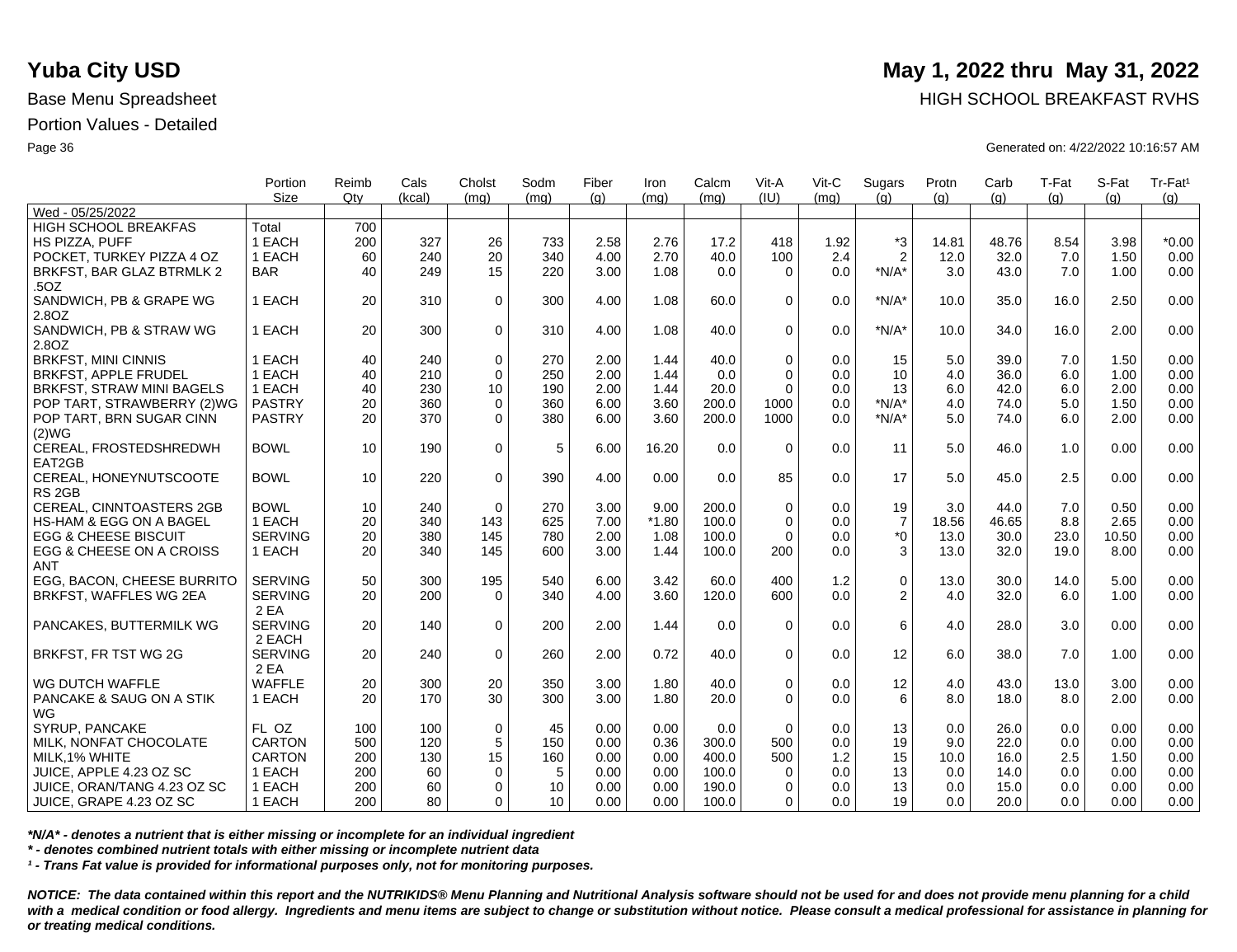# **Yuba City USD** May 1, 2022 thru May 31, 2022

## Base Menu Spreadsheet **HIGH SCHOOL BREAKFAST RVHS**

### Page 37 Generated on: 4/22/2022 10:16:57 AM

|                              | Portion       | Reimb | Cals    | Cholst         | Sodm | Fiber | Iron    | Calcm         | Vit-A            | Vit-C | Sugars  | Protn | Carb     | ⊺-Fat | S-Fat   | $Tr-Fat1$  |
|------------------------------|---------------|-------|---------|----------------|------|-------|---------|---------------|------------------|-------|---------|-------|----------|-------|---------|------------|
|                              | Size          | Qty   | (kcal)  | (mq)           | (mq) | (g)   | (mq)    | (mq)          | (IU)             | (mq)  | (g)     | (q)   | (g)      | (g)   | (q)     | <u>(g)</u> |
| Wed - 05/25/2022             |               |       |         |                |      |       |         |               |                  |       |         |       |          |       |         |            |
| JUICE, STRAW/KIWI 4.23 OZ SC | EACH          | 100   | 60      |                | 10   | 0.00  | 0.00    | 10.0          |                  | 0.0   | 12      | 0.0   | 14.0     | 0.0   | 0.00    | 0.00       |
| FRUIT. APPLE FRESH WHOLE     | EACH          | 200   | 100     | $\overline{0}$ | 0    | 4.00  | 0.36    | 20.0          | 100 <sub>1</sub> | 8.4   | 19      | 0.0   | 25.0     | 0.0   | 0.00    | 0.00       |
| <b>FRUIT, BANANAS FRESH</b>  | EACH          | 200   | 105     |                |      | 3.07  | 0.31    | 5.9           | 76               | 10.27 | 14      | 29. ا | 26.95    | 0.39  | 0.13    | 0.00       |
| <b>FRUIT, ORANGES FRESH</b>  | EACH          | 200   | 69      |                |      | 3.39  | 0.15    | 59.4          | 339              | 82.98 | $*N/A*$ |       | 17.82    | 0.0   | 0.00    | 0.00       |
| TACO, SAUCE PACKET           | <b>PACKET</b> | 300   |         |                | 59   | 0.00  | 0.02    | 1.8           | 144              | 1.62  | $*N/A*$ | 0.09  | 0.72     | 0.0   | 0.00    | $*N/A*$    |
| <b>KETCHUP, PACKET</b>       | <b>PACKET</b> | 300   |         |                | 82   | 0.03  | 0.03    | $1.4^{\circ}$ | 47               | 0.37  | っ       | 0.09  | 2.47     | 0.01  | 0.00    | 0.00       |
| Weighted Daily Average       |               |       | 583     | 46             | 706  | 6.52  | $*3.10$ | 515.2         | 967              | 31.08 | $*50$   | 20.46 | 105.04   | 10.24 | 3.45    | $*0.00$    |
| % of Calories                |               |       |         |                |      |       |         |               |                  |       | *34.2%  | 14.0% | $72.1\%$ | 15.8% | 5.3%    | *0.0%      |
|                              |               |       |         |                |      |       |         |               |                  |       |         |       |          |       |         |            |
| <b>Nutrient Guideline</b>    |               |       | 450-600 |                | 640  |       |         |               |                  |       |         |       |          |       | < 10.00 |            |

*\*N/A\* - denotes a nutrient that is either missing or incomplete for an individual ingredient*

*¹ - Trans Fat value is provided for informational purposes only, not for monitoring purposes.*

*<sup>\* -</sup> denotes combined nutrient totals with either missing or incomplete nutrient data*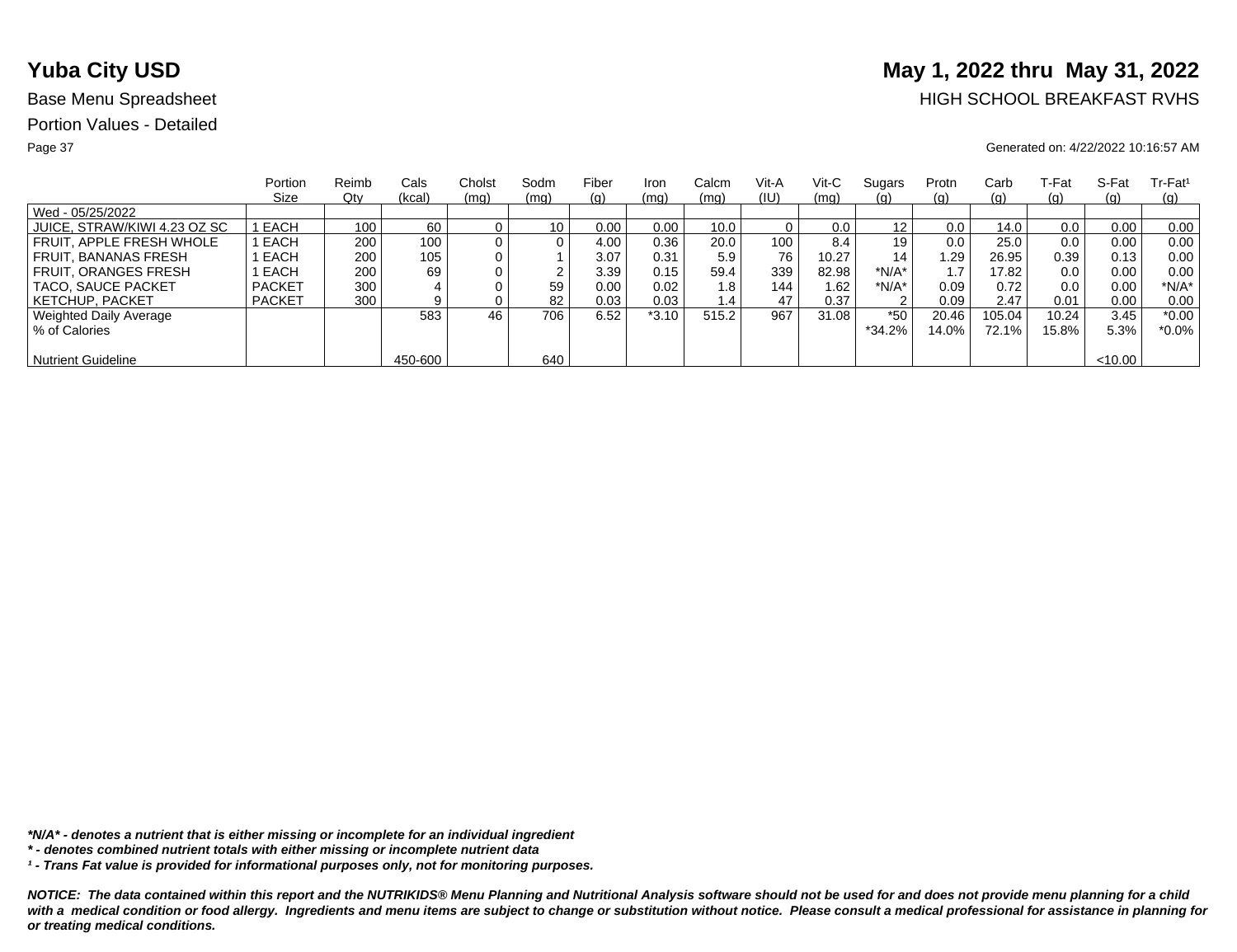|                                    | Portion        | Reimb | Cals   | Cholst      | Sodm | Fiber | Iron    | Calcm | Vit-A       | Vit-C | Sugars         | Protn | Carb  | T-Fat | S-Fat | Tr-Fat <sup>1</sup> |
|------------------------------------|----------------|-------|--------|-------------|------|-------|---------|-------|-------------|-------|----------------|-------|-------|-------|-------|---------------------|
|                                    | <b>Size</b>    | Qtv   | (kcal) | (mq)        | (ma) | (q)   | (mq)    | (mq)  | (IU)        | (mq)  | (q)            | (q)   | (q)   | (q)   | (a)   | (g)                 |
| Thu - 05/26/2022                   |                |       |        |             |      |       |         |       |             |       |                |       |       |       |       |                     |
| HIGH SCHOOL BREAKFAS               | Total          | 700   |        |             |      |       |         |       |             |       |                |       |       |       |       |                     |
| HS PIZZA, PUFF                     | 1 EACH         | 200   | 327    | 26          | 733  | 2.58  | 2.76    | 17.2  | 418         | 1.92  | $*3$           | 14.81 | 48.76 | 8.54  | 3.98  | $*0.00$             |
| POCKET, TURKEY PIZZA 4 OZ          | 1 EACH         | 60    | 240    | 20          | 340  | 4.00  | 2.70    | 40.0  | 100         | 2.4   | $\overline{2}$ | 12.0  | 32.0  | 7.0   | 1.50  | 0.00                |
| BRKFST, BAR GLAZ BTRMLK 2          | <b>BAR</b>     | 40    | 249    | 15          | 220  | 3.00  | 1.08    | 0.0   | $\Omega$    | 0.0   | $*N/A*$        | 3.0   | 43.0  | 7.0   | 1.00  | 0.00                |
| .50Z                               |                |       |        |             |      |       |         |       |             |       |                |       |       |       |       |                     |
| SANDWICH, PB & GRAPE WG            | 1 EACH         | 20    | 310    | $\mathbf 0$ | 300  | 4.00  | 1.08    | 60.0  | $\Omega$    | 0.0   | $*N/A*$        | 10.0  | 35.0  | 16.0  | 2.50  | 0.00                |
| 2.8OZ                              |                |       |        |             |      |       |         |       |             |       |                |       |       |       |       |                     |
| SANDWICH, PB & STRAW WG            | 1 EACH         | 20    | 300    | $\Omega$    | 310  | 4.00  | 1.08    | 40.0  | $\Omega$    | 0.0   | $*N/A*$        | 10.0  | 34.0  | 16.0  | 2.00  | 0.00                |
| 2.80Z                              |                |       |        |             |      |       |         |       |             |       |                |       |       |       |       |                     |
| <b>BRKFST, MINI CINNIS</b>         | 1 EACH         | 40    | 240    | $\mathbf 0$ | 270  | 2.00  | 1.44    | 40.0  | $\Omega$    | 0.0   | 15             | 5.0   | 39.0  | 7.0   | 1.50  | 0.00                |
| <b>BRKFST, APPLE FRUDEL</b>        | 1 EACH         | 40    | 210    | $\Omega$    | 250  | 2.00  | 1.44    | 0.0   | $\Omega$    | 0.0   | 10             | 4.0   | 36.0  | 6.0   | 1.00  | 0.00                |
| <b>BRKFST, STRAW MINI BAGELS</b>   | 1 EACH         | 40    | 230    | 10          | 190  | 2.00  | 1.44    | 20.0  | $\Omega$    | 0.0   | 13             | 6.0   | 42.0  | 6.0   | 2.00  | 0.00                |
| POP TART, STRAWBERRY (2)WG         | <b>PASTRY</b>  | 20    | 360    | $\mathbf 0$ | 360  | 6.00  | 3.60    | 200.0 | 1000        | 0.0   | $*N/A*$        | 4.0   | 74.0  | 5.0   | 1.50  | 0.00                |
| POP TART, BRN SUGAR CINN           | <b>PASTRY</b>  | 20    | 370    | $\Omega$    | 380  | 6.00  | 3.60    | 200.0 | 1000        | 0.0   | $*N/A*$        | 5.0   | 74.0  | 6.0   | 2.00  | 0.00                |
| (2)WG                              |                |       |        |             |      |       |         |       |             |       |                |       |       |       |       |                     |
| CEREAL, FROSTEDSHREDWH             | <b>BOWL</b>    | 10    | 190    | $\mathbf 0$ | 5    | 6.00  | 16.20   | 0.0   | $\Omega$    | 0.0   | 11             | 5.0   | 46.0  | 1.0   | 0.00  | 0.00                |
| EAT2GB                             |                |       |        |             |      |       |         |       |             |       |                |       |       |       |       |                     |
| CEREAL, HONEYNUTSCOOTE             | <b>BOWL</b>    | 10    | 220    | $\mathbf 0$ | 390  | 4.00  | 0.00    | 0.0   | 85          | 0.0   | 17             | 5.0   | 45.0  | 2.5   | 0.00  | 0.00                |
| RS <sub>2GB</sub>                  |                |       |        |             |      |       |         |       |             |       |                |       |       |       |       |                     |
| <b>CEREAL, CINNTOASTERS 2GB</b>    | <b>BOWL</b>    | 10    | 240    | $\Omega$    | 270  | 3.00  | 9.00    | 200.0 | $\Omega$    | 0.0   | 19             | 3.0   | 44.0  | 7.0   | 0.50  | 0.00                |
| <b>HS-HAM &amp; EGG ON A BAGEL</b> | 1 EACH         | 20    | 340    | 143         | 625  | 7.00  | $*1.80$ | 100.0 | $\mathbf 0$ | 0.0   | $\overline{7}$ | 18.56 | 46.65 | 8.8   | 2.65  | 0.00                |
| <b>EGG &amp; CHEESE BISCUIT</b>    | <b>SERVING</b> | 20    | 380    | 145         | 780  | 2.00  | 1.08    | 100.0 | $\Omega$    | 0.0   | $^*0$          | 13.0  | 30.0  | 23.0  | 10.50 | 0.00                |
| EGG & CHEESE ON A CROISS           | 1 EACH         | 20    | 340    | 145         | 600  | 3.00  | 1.44    | 100.0 | 200         | 0.0   | 3              | 13.0  | 32.0  | 19.0  | 8.00  | 0.00                |
| <b>ANT</b>                         |                |       |        |             |      |       |         |       |             |       |                |       |       |       |       |                     |
| EGG. BACON. CHEESE BURRITO         | <b>SERVING</b> | 50    | 300    | 195         | 540  | 6.00  | 3.42    | 60.0  | 400         | 1.2   | $\mathsf 0$    | 13.0  | 30.0  | 14.0  | 5.00  | 0.00                |
| BRKFST, WAFFLES WG 2EA             | <b>SERVING</b> | 20    | 200    | $\Omega$    | 340  | 4.00  | 3.60    | 120.0 | 600         | 0.0   | 2              | 4.0   | 32.0  | 6.0   | 1.00  | 0.00                |
|                                    | 2 EA           |       |        |             |      |       |         |       |             |       |                |       |       |       |       |                     |
| PANCAKES, BUTTERMILK WG            | <b>SERVING</b> | 20    | 140    | $\Omega$    | 200  | 2.00  | 1.44    | 0.0   | $\Omega$    | 0.0   | 6              | 4.0   | 28.0  | 3.0   | 0.00  | 0.00                |
|                                    | 2 EACH         |       |        |             |      |       |         |       |             |       |                |       |       |       |       |                     |
| BRKFST, FR TST WG 2G               | <b>SERVING</b> | 20    | 240    | $\mathbf 0$ | 260  | 2.00  | 0.72    | 40.0  | $\mathbf 0$ | 0.0   | 12             | 6.0   | 38.0  | 7.0   | 1.00  | 0.00                |
|                                    | 2 EA           |       |        |             |      |       |         |       |             |       |                |       |       |       |       |                     |
| WG DUTCH WAFFLE                    | <b>WAFFLE</b>  | 20    | 300    | 20          | 350  | 3.00  | 1.80    | 40.0  | $\mathbf 0$ | 0.0   | 12             | 4.0   | 43.0  | 13.0  | 3.00  | 0.00                |
| PANCAKE & SAUG ON A STIK           | 1 EACH         | 20    | 170    | 30          | 300  | 3.00  | 1.80    | 20.0  | $\Omega$    | 0.0   | 6              | 8.0   | 18.0  | 8.0   | 2.00  | 0.00                |
| WG                                 |                |       |        |             |      |       |         |       |             |       |                |       |       |       |       |                     |
| SYRUP, PANCAKE                     | FL OZ          | 100   | 100    | $\mathbf 0$ | 45   | 0.00  | 0.00    | 0.0   | $\Omega$    | 0.0   | 13             | 0.0   | 26.0  | 0.0   | 0.00  | 0.00                |
| MILK, NONFAT CHOCOLATE             | <b>CARTON</b>  | 500   | 120    | $\sqrt{5}$  | 150  | 0.00  | 0.36    | 300.0 | 500         | 0.0   | 19             | 9.0   | 22.0  | 0.0   | 0.00  | 0.00                |
| MILK, 1% WHITE                     | <b>CARTON</b>  | 200   | 130    | 15          | 160  | 0.00  | 0.00    | 400.0 | 500         | 1.2   | 15             | 10.0  | 16.0  | 2.5   | 1.50  | 0.00                |
| JUICE, APPLE 4.23 OZ SC            | 1 EACH         | 200   | 60     |             | 5    | 0.00  | 0.00    | 100.0 | $\Omega$    | 0.0   | 13             | 0.0   | 14.0  | 0.0   | 0.00  | 0.00                |
|                                    |                |       |        | 0           |      |       |         |       |             |       |                |       |       |       |       |                     |
| JUICE, ORAN/TANG 4.23 OZ SC        | 1 EACH         | 200   | 60     | $\mathbf 0$ | 10   | 0.00  | 0.00    | 190.0 | $\Omega$    | 0.0   | 13             | 0.0   | 15.0  | 0.0   | 0.00  | 0.00                |
| ∣ JUICE, GRAPE 4.23 OZ SC          | 1 EACH         | 200   | 80     | 0           | 10   | 0.00  | 0.00    | 100.0 | $\Omega$    | 0.0   | 19             | 0.0   | 20.0  | 0.0   | 0.00  | 0.00                |

*\*N/A\* - denotes a nutrient that is either missing or incomplete for an individual ingredient*

*\* - denotes combined nutrient totals with either missing or incomplete nutrient data*

*¹ - Trans Fat value is provided for informational purposes only, not for monitoring purposes.*

*NOTICE: The data contained within this report and the NUTRIKIDS® Menu Planning and Nutritional Analysis software should not be used for and does not provide menu planning for a child*  with a medical condition or food allergy. Ingredients and menu items are subject to change or substitution without notice. Please consult a medical professional for assistance in planning for *or treating medical conditions.*

## **Yuba City USD** May 1, 2022 thru May 31, 2022

Base Menu Spreadsheet **HIGH SCHOOL BREAKFAST RVHS** 

Page 38 Generated on: 4/22/2022 10:16:58 AM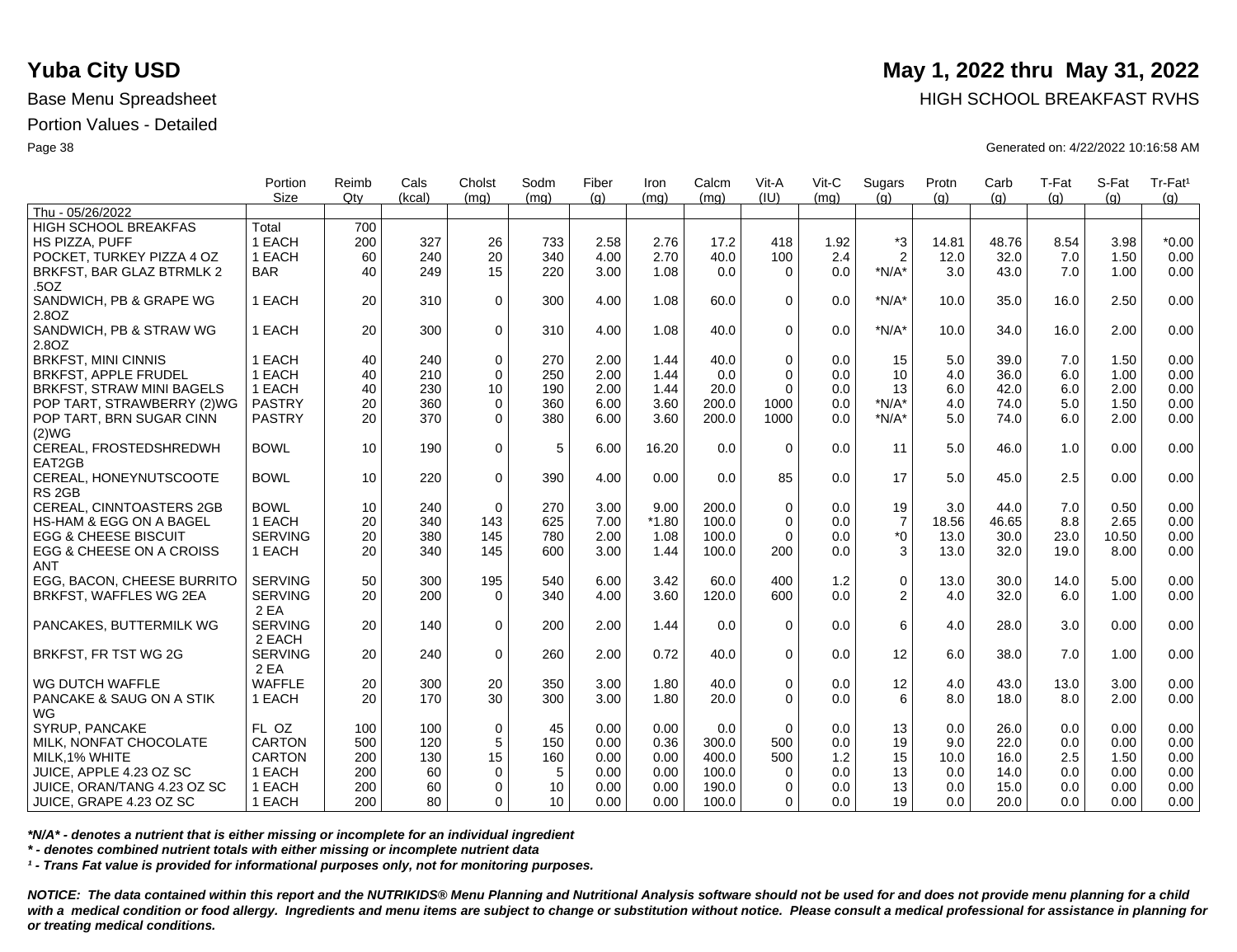# **Yuba City USD** May 1, 2022 thru May 31, 2022

## Base Menu Spreadsheet **HIGH SCHOOL BREAKFAST RVHS**

### Page 39 Generated on: 4/22/2022 10:16:58 AM

|                              | Portion       | Reimb | Cals    | Cholst | Sodm | Fiber | Iron    | Calcm | Vit-A | Vit-C | Sugars            | Protn | Carb     | T-Fat | S-Fat  | $Tr-Fat1$  |
|------------------------------|---------------|-------|---------|--------|------|-------|---------|-------|-------|-------|-------------------|-------|----------|-------|--------|------------|
|                              | Size          | Qty   | (kcal)  | (mq)   | (mq) | (g)   | (mq)    | (mq)  | (IU)  | (mq)  | <u>(g)</u>        | (q)   | (g)      | (g)   | (q)    | <u>(g)</u> |
| Thu - 05/26/2022             |               |       |         |        |      |       |         |       |       |       |                   |       |          |       |        |            |
| JUICE, STRAW/KIWI 4.23 OZ SC | EACH          | 100   | 60      |        | 10   | 0.00  | 0.00    | 10.0  |       | 0.0   | $12 \overline{ }$ | 0.0   | 14.0     | 0.0   | 0.00   | 0.00       |
| FRUIT. APPLE FRESH WHOLE     | EACH          | 200   | 100.    |        | 0    | 4.00  | 0.36    | 20.0  | 100   | 8.4   | 19                | 0.0   | 25.0     | 0.0   | 0.00   | 0.00       |
| <b>FRUIT, BANANAS FRESH</b>  | EACH          | 200   | 105     |        |      | 3.07  | 0.31    | 5.9   | 76    | 10.27 | 14                | 1.29  | 26.95    | 0.39  | 0.13   | 0.00       |
| <b>FRUIT, ORANGES FRESH</b>  | EACH          | 200   | 69      |        | ົ    | 3.39  | 0.15    | 59.4  | 339   | 82.98 | *N/A*             |       | 17.82    | 0.0   | 0.00   | 0.00       |
| TACO, SAUCE PACKET           | <b>PACKET</b> | 300   |         |        | 59   | 0.00  | 0.02    | 1.8   | 144   | 1.62  | *N/A*             | 0.09  | 0.72     | 0.0   | 0.00   | *N/A*      |
| <b>KETCHUP, PACKET</b>       | <b>PACKET</b> | 300   |         |        | 82   | 0.03  | 0.03    | 1.4   | 47    | 0.37  | $\sim$            | 0.09  | 2.47     | 0.01  | 0.00   | 0.00       |
| Weighted Daily Average       |               |       | 583     | 46     | 706  | 6.52  | $*3.10$ | 515.2 | 967   | 31.08 | $*50$             | 20.46 | 105.04   | 10.24 | 3.45   | $*0.00$    |
| % of Calories                |               |       |         |        |      |       |         |       |       |       | $*34.2\%$         | 14.0% | $72.1\%$ | 15.8% | 5.3%   | $*0.0\%$   |
|                              |               |       |         |        |      |       |         |       |       |       |                   |       |          |       |        |            |
| <b>Nutrient Guideline</b>    |               |       | 450-600 |        | 640  |       |         |       |       |       |                   |       |          |       | <10.00 |            |

*\*N/A\* - denotes a nutrient that is either missing or incomplete for an individual ingredient*

*¹ - Trans Fat value is provided for informational purposes only, not for monitoring purposes.*

*<sup>\* -</sup> denotes combined nutrient totals with either missing or incomplete nutrient data*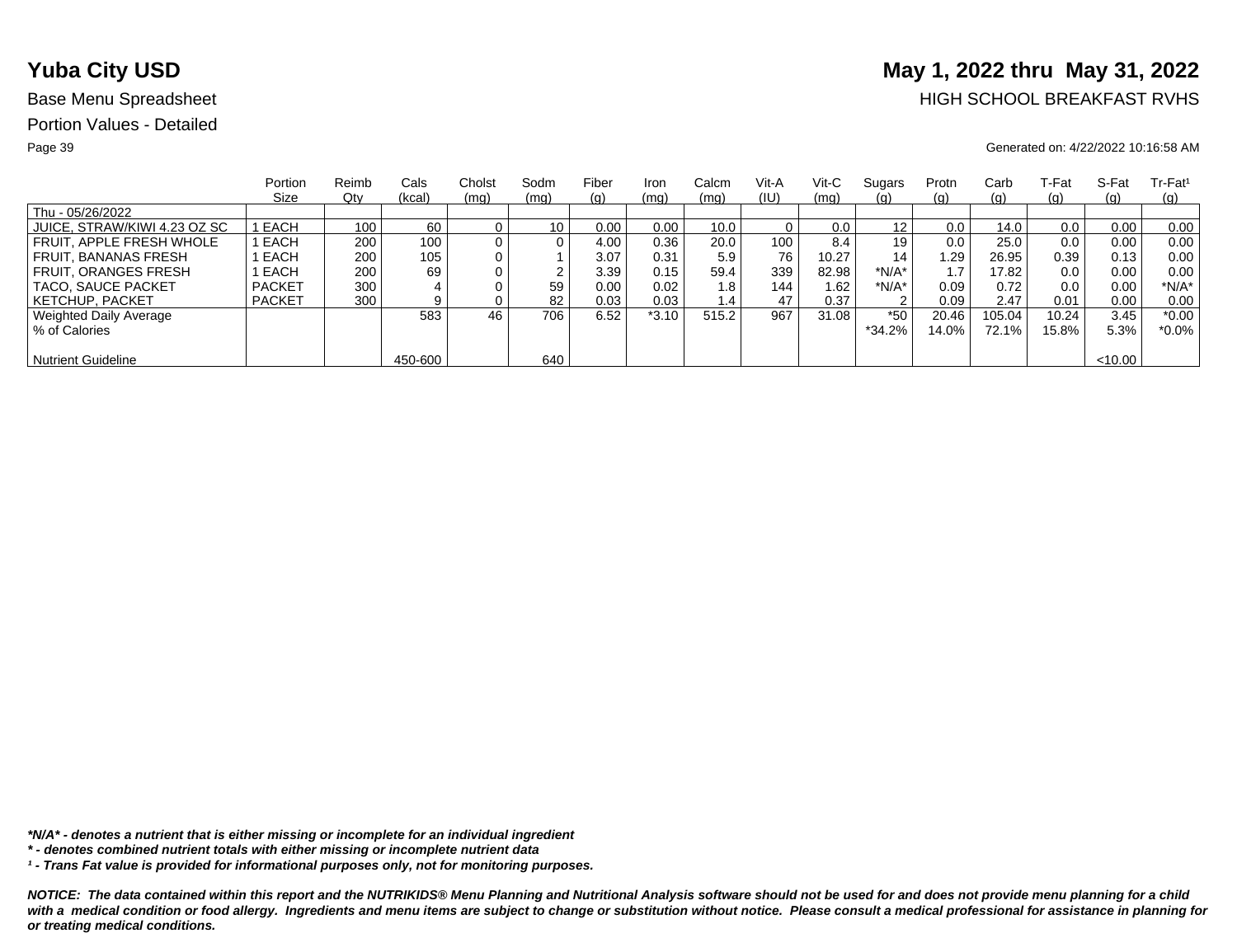|                                    | Portion        | Reimb | Cals   | Cholst      | Sodm | Fiber | Iron    | Calcm | Vit-A       | Vit-C | Sugars         | Protn | Carb  | T-Fat | S-Fat | Tr-Fat <sup>1</sup> |
|------------------------------------|----------------|-------|--------|-------------|------|-------|---------|-------|-------------|-------|----------------|-------|-------|-------|-------|---------------------|
| Fri - 05/27/2022                   | <b>Size</b>    | Qtv   | (kcal) | (mq)        | (ma) | (q)   | (mq)    | (mq)  | (IU)        | (mq)  | (q)            | (q)   | (q)   | (q)   | (a)   | (g)                 |
|                                    |                |       |        |             |      |       |         |       |             |       |                |       |       |       |       |                     |
| HIGH SCHOOL BREAKFAS               | Total          | 700   |        |             |      |       |         |       |             |       |                |       |       |       |       |                     |
| HS PIZZA, PUFF                     | 1 EACH         | 200   | 327    | 26          | 733  | 2.58  | 2.76    | 17.2  | 418         | 1.92  | $*3$           | 14.81 | 48.76 | 8.54  | 3.98  | $*0.00$             |
| POCKET. TURKEY PIZZA 4 OZ          | 1 EACH         | 60    | 240    | 20          | 340  | 4.00  | 2.70    | 40.0  | 100         | 2.4   | $\overline{2}$ | 12.0  | 32.0  | 7.0   | 1.50  | 0.00                |
| BRKFST, BAR GLAZ BTRMLK 2          | <b>BAR</b>     | 40    | 249    | 15          | 220  | 3.00  | 1.08    | 0.0   | $\Omega$    | 0.0   | $*N/A*$        | 3.0   | 43.0  | 7.0   | 1.00  | 0.00                |
| .50Z                               |                |       |        |             |      |       |         |       |             |       |                |       |       |       |       |                     |
| SANDWICH, PB & GRAPE WG            | 1 EACH         | 20    | 310    | $\mathbf 0$ | 300  | 4.00  | 1.08    | 60.0  | $\Omega$    | 0.0   | $*N/A*$        | 10.0  | 35.0  | 16.0  | 2.50  | 0.00                |
| 2.8OZ                              |                |       |        |             |      |       |         |       |             |       |                |       |       |       |       |                     |
| SANDWICH, PB & STRAW WG            | 1 EACH         | 20    | 300    | $\Omega$    | 310  | 4.00  | 1.08    | 40.0  | $\Omega$    | 0.0   | $*N/A*$        | 10.0  | 34.0  | 16.0  | 2.00  | 0.00                |
| 2.80Z                              |                |       |        |             |      |       |         |       |             |       |                |       |       |       |       |                     |
| <b>BRKFST, MINI CINNIS</b>         | 1 EACH         | 40    | 240    | $\mathbf 0$ | 270  | 2.00  | 1.44    | 40.0  | $\Omega$    | 0.0   | 15             | 5.0   | 39.0  | 7.0   | 1.50  | 0.00                |
| <b>BRKFST, APPLE FRUDEL</b>        | 1 EACH         | 40    | 210    | $\Omega$    | 250  | 2.00  | 1.44    | 0.0   | $\Omega$    | 0.0   | 10             | 4.0   | 36.0  | 6.0   | 1.00  | 0.00                |
| <b>BRKFST, STRAW MINI BAGELS</b>   | 1 EACH         | 40    | 230    | 10          | 190  | 2.00  | 1.44    | 20.0  | $\Omega$    | 0.0   | 13             | 6.0   | 42.0  | 6.0   | 2.00  | 0.00                |
| POP TART, STRAWBERRY (2)WG         | <b>PASTRY</b>  | 20    | 360    | $\mathbf 0$ | 360  | 6.00  | 3.60    | 200.0 | 1000        | 0.0   | $*N/A*$        | 4.0   | 74.0  | 5.0   | 1.50  | 0.00                |
| POP TART, BRN SUGAR CINN           | <b>PASTRY</b>  | 20    | 370    | $\Omega$    | 380  | 6.00  | 3.60    | 200.0 | 1000        | 0.0   | $*N/A*$        | 5.0   | 74.0  | 6.0   | 2.00  | 0.00                |
| (2)WG                              |                |       |        |             |      |       |         |       |             |       |                |       |       |       |       |                     |
| CEREAL, FROSTEDSHREDWH             | <b>BOWL</b>    | 10    | 190    | $\mathbf 0$ | 5    | 6.00  | 16.20   | 0.0   | $\Omega$    | 0.0   | 11             | 5.0   | 46.0  | 1.0   | 0.00  | 0.00                |
| EAT2GB                             |                |       |        |             |      |       |         |       |             |       |                |       |       |       |       |                     |
| CEREAL, HONEYNUTSCOOTE             | <b>BOWL</b>    | 10    | 220    | $\mathbf 0$ | 390  | 4.00  | 0.00    | 0.0   | 85          | 0.0   | 17             | 5.0   | 45.0  | 2.5   | 0.00  | 0.00                |
| RS <sub>2GB</sub>                  |                |       |        |             |      |       |         |       |             |       |                |       |       |       |       |                     |
| <b>CEREAL, CINNTOASTERS 2GB</b>    | <b>BOWL</b>    | 10    | 240    | $\Omega$    | 270  | 3.00  | 9.00    | 200.0 | $\Omega$    | 0.0   | 19             | 3.0   | 44.0  | 7.0   | 0.50  | 0.00                |
| <b>HS-HAM &amp; EGG ON A BAGEL</b> | 1 EACH         | 20    | 340    | 143         | 625  | 7.00  | $*1.80$ | 100.0 | $\mathbf 0$ | 0.0   | $\overline{7}$ | 18.56 | 46.65 | 8.8   | 2.65  | 0.00                |
| <b>EGG &amp; CHEESE BISCUIT</b>    | <b>SERVING</b> | 20    | 380    | 145         | 780  | 2.00  | 1.08    | 100.0 | $\Omega$    | 0.0   | $^*0$          | 13.0  | 30.0  | 23.0  | 10.50 | 0.00                |
| EGG & CHEESE ON A CROISS           | 1 EACH         | 20    | 340    | 145         | 600  | 3.00  | 1.44    | 100.0 | 200         | 0.0   | 3              | 13.0  | 32.0  | 19.0  | 8.00  | 0.00                |
| <b>ANT</b>                         |                |       |        |             |      |       |         |       |             |       |                |       |       |       |       |                     |
| EGG. BACON. CHEESE BURRITO         | <b>SERVING</b> | 50    | 300    | 195         | 540  | 6.00  | 3.42    | 60.0  | 400         | 1.2   | $\mathsf 0$    | 13.0  | 30.0  | 14.0  | 5.00  | 0.00                |
| BRKFST, WAFFLES WG 2EA             | <b>SERVING</b> | 20    | 200    | $\Omega$    | 340  | 4.00  | 3.60    | 120.0 | 600         | 0.0   | 2              | 4.0   | 32.0  | 6.0   | 1.00  | 0.00                |
|                                    | 2 EA           |       |        |             |      |       |         |       |             |       |                |       |       |       |       |                     |
| PANCAKES, BUTTERMILK WG            | <b>SERVING</b> | 20    | 140    | $\Omega$    | 200  | 2.00  | 1.44    | 0.0   | $\Omega$    | 0.0   | 6              | 4.0   | 28.0  | 3.0   | 0.00  | 0.00                |
|                                    | 2 EACH         |       |        |             |      |       |         |       |             |       |                |       |       |       |       |                     |
| BRKFST, FR TST WG 2G               | <b>SERVING</b> | 20    | 240    | $\mathbf 0$ | 260  | 2.00  | 0.72    | 40.0  | $\mathbf 0$ | 0.0   | 12             | 6.0   | 38.0  | 7.0   | 1.00  | 0.00                |
|                                    | 2 EA           |       |        |             |      |       |         |       |             |       |                |       |       |       |       |                     |
| WG DUTCH WAFFLE                    | <b>WAFFLE</b>  | 20    | 300    | 20          | 350  | 3.00  | 1.80    | 40.0  | $\mathbf 0$ | 0.0   | 12             | 4.0   | 43.0  | 13.0  | 3.00  | 0.00                |
| PANCAKE & SAUG ON A STIK           | 1 EACH         | 20    | 170    | 30          | 300  | 3.00  | 1.80    | 20.0  | $\Omega$    | 0.0   | 6              | 8.0   | 18.0  | 8.0   | 2.00  | 0.00                |
| WG                                 |                |       |        |             |      |       |         |       |             |       |                |       |       |       |       |                     |
| SYRUP, PANCAKE                     | FL OZ          | 100   | 100    | $\mathbf 0$ | 45   | 0.00  | 0.00    | 0.0   | $\Omega$    | 0.0   | 13             | 0.0   | 26.0  | 0.0   | 0.00  | 0.00                |
| MILK, NONFAT CHOCOLATE             | <b>CARTON</b>  | 500   | 120    | $\sqrt{5}$  | 150  | 0.00  | 0.36    | 300.0 | 500         | 0.0   | 19             | 9.0   | 22.0  | 0.0   | 0.00  | 0.00                |
| MILK, 1% WHITE                     | <b>CARTON</b>  | 200   | 130    | 15          | 160  | 0.00  | 0.00    | 400.0 | 500         | 1.2   | 15             | 10.0  | 16.0  | 2.5   | 1.50  | 0.00                |
| JUICE. APPLE 4.23 OZ SC            | 1 EACH         | 200   | 60     | 0           | 5    | 0.00  | 0.00    | 100.0 | $\Omega$    | 0.0   | 13             | 0.0   | 14.0  | 0.0   | 0.00  | 0.00                |
| JUICE, ORAN/TANG 4.23 OZ SC        | 1 EACH         | 200   | 60     | $\mathbf 0$ | 10   | 0.00  | 0.00    | 190.0 | $\Omega$    | 0.0   | 13             | 0.0   | 15.0  | 0.0   | 0.00  | 0.00                |
| ∣ JUICE, GRAPE 4.23 OZ SC          | 1 EACH         | 200   | 80     | 0           | 10   | 0.00  | 0.00    | 100.0 | $\Omega$    | 0.0   | 19             | 0.0   | 20.0  | 0.0   | 0.00  | 0.00                |
|                                    |                |       |        |             |      |       |         |       |             |       |                |       |       |       |       |                     |

*\*N/A\* - denotes a nutrient that is either missing or incomplete for an individual ingredient*

*\* - denotes combined nutrient totals with either missing or incomplete nutrient data*

*¹ - Trans Fat value is provided for informational purposes only, not for monitoring purposes.*

*NOTICE: The data contained within this report and the NUTRIKIDS® Menu Planning and Nutritional Analysis software should not be used for and does not provide menu planning for a child*  with a medical condition or food allergy. Ingredients and menu items are subject to change or substitution without notice. Please consult a medical professional for assistance in planning for *or treating medical conditions.*

## **Yuba City USD** May 1, 2022 thru May 31, 2022

Base Menu Spreadsheet **HIGH SCHOOL BREAKFAST RVHS** 

Page 40 Generated on: 4/22/2022 10:16:58 AM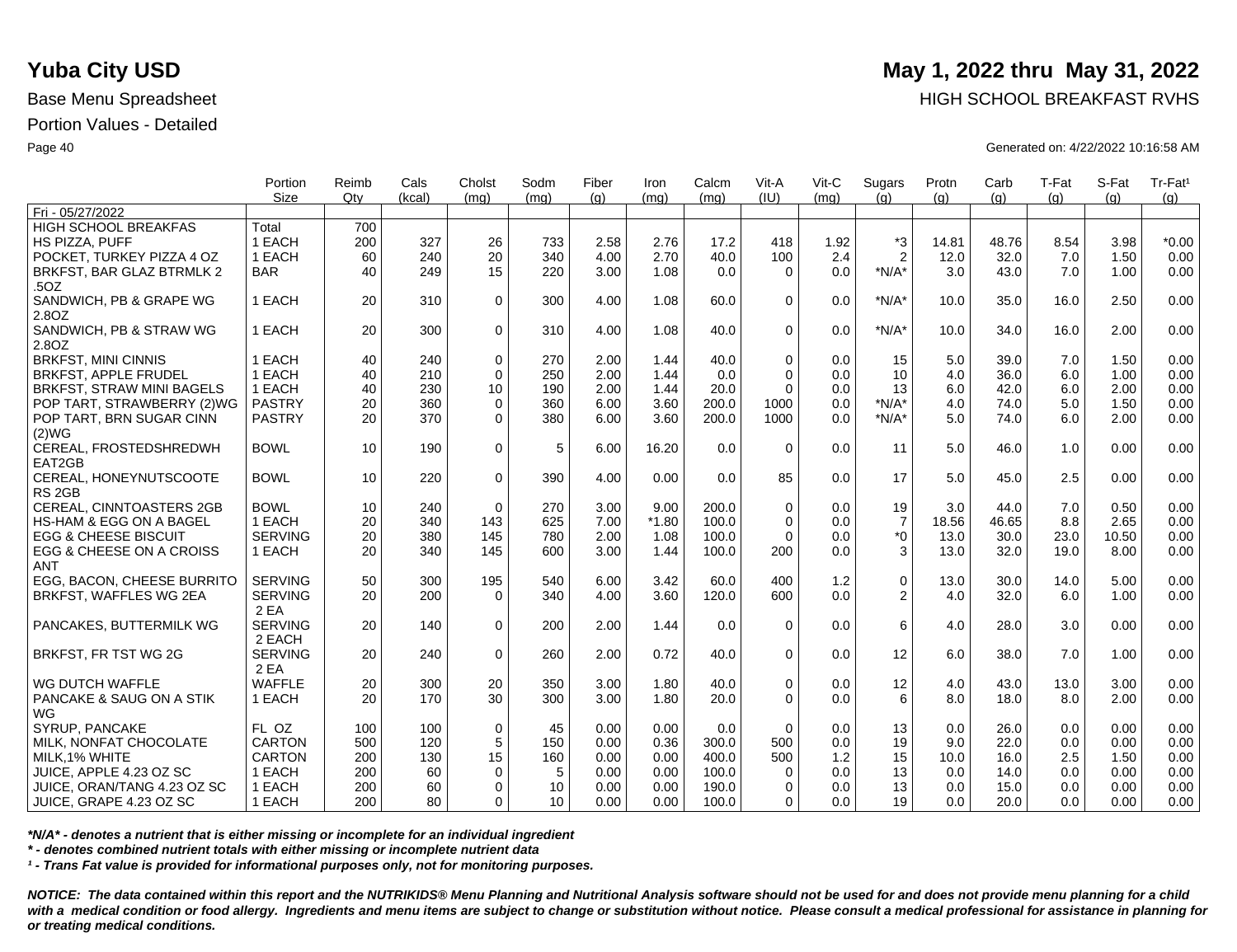# **Yuba City USD** May 1, 2022 thru May 31, 2022

## Base Menu Spreadsheet **HIGH SCHOOL BREAKFAST RVHS**

### Page 41 Generated on: 4/22/2022 10:16:58 AM

|                              | Portion       | Reimb | Cals    | Cholst | Sodm            | Fiber | Iron    | Calcm | Vit-A | Vit-C | Sugars   | Protn | Carb     | ⊺-Fat | S-Fat   | $Tr-Fat1$ |
|------------------------------|---------------|-------|---------|--------|-----------------|-------|---------|-------|-------|-------|----------|-------|----------|-------|---------|-----------|
|                              | Size          | Qty   | (kcal)  | (mq)   | (mq)            | (g)   | (mq)    | (mq)  | (IU)  | (mq)  | (g)      | (g)   | (g)      | (g)   | (q)     | (q)       |
| Fri - 05/27/2022             |               |       |         |        |                 |       |         |       |       |       |          |       |          |       |         |           |
| JUICE, STRAW/KIWI 4.23 OZ SC | I EACH        | 100   | 60      |        | 10 <sub>1</sub> | 0.00  | 0.00    | 10.0  |       | 0.0   | 12       | 0.0   | 14.0     | 0.0   | 0.00    | 0.00      |
| FRUIT. APPLE FRESH WHOLE     | EACH          | 200   | 100     |        | 0               | 4.00  | 0.36    | 20.0  | 100   | 8.4   | 19       | 0.0   | 25.0     | 0.0   | 0.00    | 0.00      |
| FRUIT. BANANAS FRESH         | EACH          | 200   | 105     |        |                 | 3.07  | 0.31    | 5.9   | 76    | 10.27 | 14       | .29   | 26.95    | 0.39  | 0.13    | 0.00      |
| <b>FRUIT, ORANGES FRESH</b>  | EACH          | 200   | 69      |        | ົ               | 3.39  | 0.15    | 59.4  | 339   | 82.98 | $*N/A*$  |       | 17.82    | 0.0   | 0.00    | 0.00      |
| TACO, SAUCE PACKET           | <b>PACKET</b> | 300   |         |        | 59              | 0.00  | 0.02    | 1.8   | 144   | 1.62  | *N/A*    | 0.09  | 0.72     | 0.0   | 0.00    | $*N/A*$   |
| <b>KETCHUP, PACKET</b>       | <b>PACKET</b> | 300   | 9       |        | 82              | 0.03  | 0.03    | 1.4   | 47    | 0.37  | 2        | 0.09  | 2.47     | 0.01  | 0.00    | 0.00      |
| Weighted Daily Average       |               |       | 583     | 46     | 706             | 6.52  | $*3.10$ | 515.2 | 967   | 31.08 | $*50$    | 20.46 | 105.04   | 10.24 | 3.45    | $*0.00$   |
| % of Calories                |               |       |         |        |                 |       |         |       |       |       | $*34.2%$ | 14.0% | $72.1\%$ | 15.8% | 5.3%    | $*0.0\%$  |
|                              |               |       |         |        |                 |       |         |       |       |       |          |       |          |       |         |           |
| <b>Nutrient Guideline</b>    |               |       | 450-600 |        | 640             |       |         |       |       |       |          |       |          |       | < 10.00 |           |

*\*N/A\* - denotes a nutrient that is either missing or incomplete for an individual ingredient*

*¹ - Trans Fat value is provided for informational purposes only, not for monitoring purposes.*

*<sup>\* -</sup> denotes combined nutrient totals with either missing or incomplete nutrient data*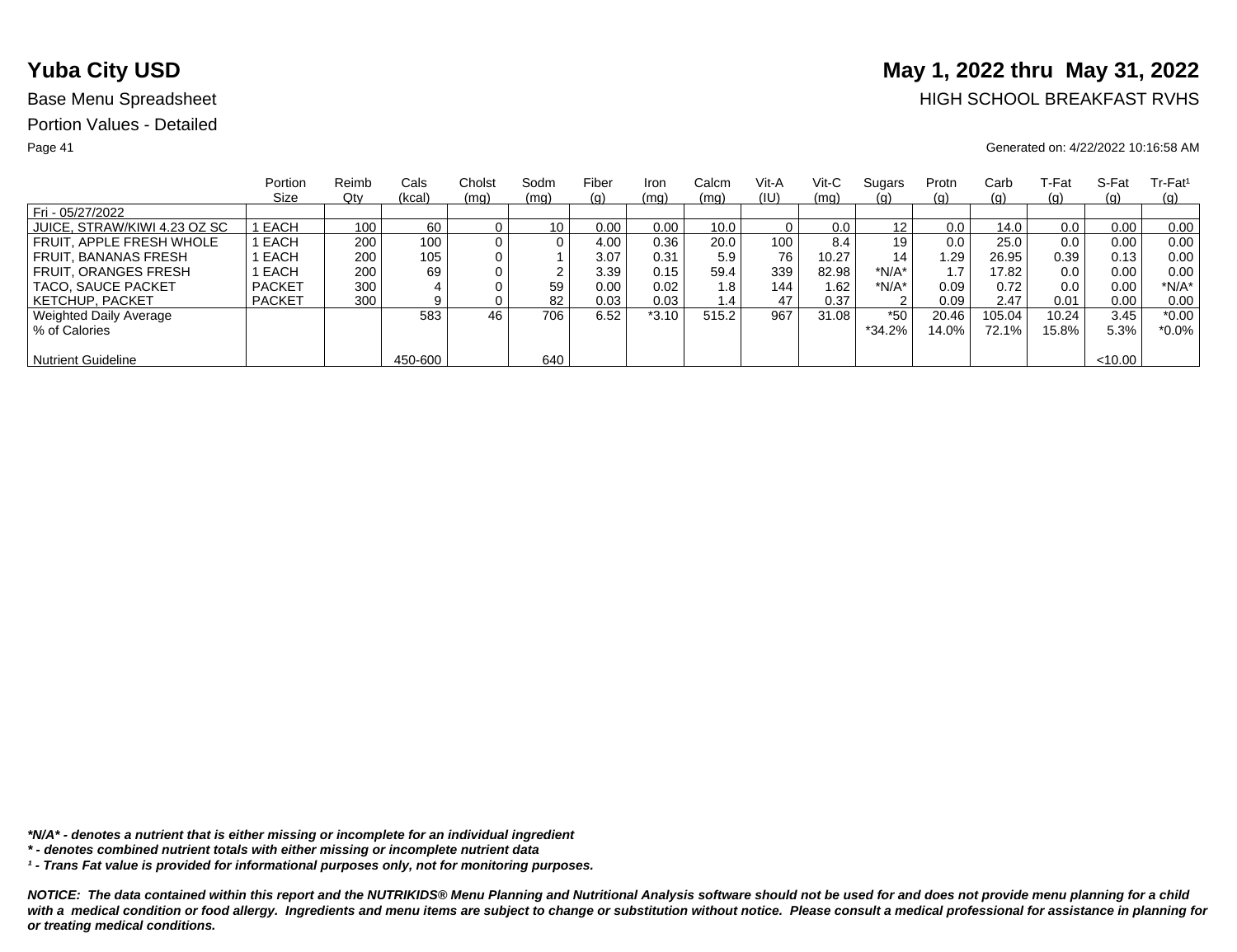|                                  | Portion        | Reimb | Cals   | Cholst      | Sodm | Fiber | Iron    | Calcm | Vit-A       | Vit-C | Sugars         | Protn | Carb  | T-Fat | S-Fat | Tr-Fat <sup>1</sup> |
|----------------------------------|----------------|-------|--------|-------------|------|-------|---------|-------|-------------|-------|----------------|-------|-------|-------|-------|---------------------|
|                                  | <b>Size</b>    | Qtv   | (kcal) | (mq)        | (mq) | (q)   | (mq)    | (mq)  | (IU)        | (mq)  | (q)            | (q)   | (q)   | (q)   | (a)   | (g)                 |
| Tue - 05/31/2022                 |                |       |        |             |      |       |         |       |             |       |                |       |       |       |       |                     |
| <b>HIGH SCHOOL BREAKFAS</b>      | Total          | 700   |        |             |      |       |         |       |             |       |                |       |       |       |       |                     |
| HS PIZZA, PUFF                   | 1 EACH         | 200   | 327    | 26          | 733  | 2.58  | 2.76    | 17.2  | 418         | 1.92  | *3             | 14.81 | 48.76 | 8.54  | 3.98  | $*0.00$             |
| POCKET. TURKEY PIZZA 4 OZ        | 1 EACH         | 60    | 240    | 20          | 340  | 4.00  | 2.70    | 40.0  | 100         | 2.4   | $\overline{2}$ | 12.0  | 32.0  | 7.0   | 1.50  | 0.00                |
| BRKFST, BAR GLAZ BTRMLK 2        | <b>BAR</b>     | 40    | 249    | 15          | 220  | 3.00  | 1.08    | 0.0   | $\Omega$    | 0.0   | $*N/A*$        | 3.0   | 43.0  | 7.0   | 1.00  | 0.00                |
| .50Z                             |                |       |        |             |      |       |         |       |             |       |                |       |       |       |       |                     |
| SANDWICH, PB & GRAPE WG          | 1 EACH         | 20    | 310    | $\mathbf 0$ | 300  | 4.00  | 1.08    | 60.0  | $\Omega$    | 0.0   | $*N/A*$        | 10.0  | 35.0  | 16.0  | 2.50  | 0.00                |
| 2.8OZ                            |                |       |        |             |      |       |         |       |             |       |                |       |       |       |       |                     |
| SANDWICH, PB & STRAW WG          | 1 EACH         | 20    | 300    | $\mathbf 0$ | 310  | 4.00  | 1.08    | 40.0  | $\Omega$    | 0.0   | $*N/A*$        | 10.0  | 34.0  | 16.0  | 2.00  | 0.00                |
| 2.8OZ                            |                |       |        |             |      |       |         |       |             |       |                |       |       |       |       |                     |
| <b>BRKFST, MINI CINNIS</b>       | 1 EACH         | 40    | 240    | $\mathbf 0$ | 270  | 2.00  | 1.44    | 40.0  | $\mathbf 0$ | 0.0   | 15             | 5.0   | 39.0  | 7.0   | 1.50  | 0.00                |
| <b>BRKFST, APPLE FRUDEL</b>      | 1 EACH         | 40    | 210    | $\Omega$    | 250  | 2.00  | 1.44    | 0.0   | $\Omega$    | 0.0   | 10             | 4.0   | 36.0  | 6.0   | 1.00  | 0.00                |
| <b>BRKFST, STRAW MINI BAGELS</b> | 1 EACH         | 40    | 230    | 10          | 190  | 2.00  | 1.44    | 20.0  | $\Omega$    | 0.0   | 13             | 6.0   | 42.0  | 6.0   | 2.00  | 0.00                |
| POP TART, STRAWBERRY (2)WG       | <b>PASTRY</b>  | 20    | 360    | $\mathbf 0$ | 360  | 6.00  | 3.60    | 200.0 | 1000        | 0.0   | $*N/A*$        | 4.0   | 74.0  | 5.0   | 1.50  | 0.00                |
| POP TART, BRN SUGAR CINN         | <b>PASTRY</b>  | 20    | 370    | $\mathbf 0$ | 380  | 6.00  | 3.60    | 200.0 | 1000        | 0.0   | $*N/A*$        | 5.0   | 74.0  | 6.0   | 2.00  | 0.00                |
| (2)WG                            |                |       |        |             |      |       |         |       |             |       |                |       |       |       |       |                     |
| CEREAL, FROSTEDSHREDWH           | <b>BOWL</b>    | 10    | 190    | $\mathbf 0$ | 5    | 6.00  | 16.20   | 0.0   | $\Omega$    | 0.0   | 11             | 5.0   | 46.0  | 1.0   | 0.00  | 0.00                |
| EAT2GB                           |                |       |        |             |      |       |         |       |             |       |                |       |       |       |       |                     |
| CEREAL, HONEYNUTSCOOTE           | <b>BOWL</b>    | 10    | 220    | $\Omega$    | 390  | 4.00  | 0.00    | 0.0   | 85          | 0.0   | 17             | 5.0   | 45.0  | 2.5   | 0.00  | 0.00                |
| RS <sub>2GB</sub>                |                |       |        |             |      |       |         |       |             |       |                |       |       |       |       |                     |
| CEREAL, CINNTOASTERS 2GB         | <b>BOWL</b>    | 10    | 240    | $\mathbf 0$ | 270  | 3.00  | 9.00    | 200.0 | $\mathbf 0$ | 0.0   | 19             | 3.0   | 44.0  | 7.0   | 0.50  | 0.00                |
| HS-HAM & EGG ON A BAGEL          | 1 EACH         | 20    | 340    | 143         | 625  | 7.00  | $*1.80$ | 100.0 | $\Omega$    | 0.0   | $\overline{7}$ | 18.56 | 46.65 | 8.8   | 2.65  | 0.00                |
| <b>EGG &amp; CHEESE BISCUIT</b>  | <b>SERVING</b> | 20    | 380    | 145         | 780  | 2.00  | 1.08    | 100.0 | $\Omega$    | 0.0   | $^*0$          | 13.0  | 30.0  | 23.0  | 10.50 | 0.00                |
| EGG & CHEESE ON A CROISS         | 1 EACH         | 20    | 340    | 145         | 600  | 3.00  | 1.44    | 100.0 | 200         | 0.0   | 3              | 13.0  | 32.0  | 19.0  | 8.00  | 0.00                |
| <b>ANT</b>                       |                |       |        |             |      |       |         |       |             |       |                |       |       |       |       |                     |
| EGG, BACON, CHEESE BURRITO       | <b>SERVING</b> | 50    | 300    | 195         | 540  | 6.00  | 3.42    | 60.0  | 400         | 1.2   | $\pmb{0}$      | 13.0  | 30.0  | 14.0  | 5.00  | 0.00                |
| BRKFST, WAFFLES WG 2EA           | <b>SERVING</b> | 20    | 200    | $\Omega$    | 340  | 4.00  | 3.60    | 120.0 | 600         | 0.0   | 2              | 4.0   | 32.0  | 6.0   | 1.00  | 0.00                |
|                                  | 2 EA           |       |        |             |      |       |         |       |             |       |                |       |       |       |       |                     |
| PANCAKES, BUTTERMILK WG          | <b>SERVING</b> | 20    | 140    | $\mathbf 0$ | 200  | 2.00  | 1.44    | 0.0   | $\Omega$    | 0.0   | 6              | 4.0   | 28.0  | 3.0   | 0.00  | 0.00                |
|                                  | 2 EACH         |       |        |             |      |       |         |       |             |       |                |       |       |       |       |                     |
| BRKFST, FR TST WG 2G             | <b>SERVING</b> | 20    | 240    | $\mathbf 0$ | 260  | 2.00  | 0.72    | 40.0  | $\Omega$    | 0.0   | 12             | 6.0   | 38.0  | 7.0   | 1.00  | 0.00                |
|                                  | 2 EA           |       |        |             |      |       |         |       |             |       |                |       |       |       |       |                     |
| WG DUTCH WAFFLE                  | <b>WAFFLE</b>  | 20    | 300    | 20          | 350  | 3.00  | 1.80    | 40.0  | $\mathbf 0$ | 0.0   | 12             | 4.0   | 43.0  | 13.0  | 3.00  | 0.00                |
| PANCAKE & SAUG ON A STIK         | 1 EACH         | 20    | 170    | 30          | 300  | 3.00  | 1.80    | 20.0  | $\Omega$    | 0.0   | 6              | 8.0   | 18.0  | 8.0   | 2.00  | 0.00                |
| WG                               |                |       |        |             |      |       |         |       |             |       |                |       |       |       |       |                     |
| SYRUP, PANCAKE                   | FL OZ          | 100   | 100    | $\mathbf 0$ | 45   | 0.00  | 0.00    | 0.0   | $\Omega$    | 0.0   | 13             | 0.0   | 26.0  | 0.0   | 0.00  | 0.00                |
| MILK, NONFAT CHOCOLATE           | <b>CARTON</b>  | 500   | 120    | $\sqrt{5}$  | 150  | 0.00  | 0.36    | 300.0 | 500         | 0.0   | 19             | 9.0   | 22.0  | 0.0   | 0.00  | 0.00                |
| MILK, 1% WHITE                   | <b>CARTON</b>  | 200   | 130    | 15          | 160  | 0.00  | 0.00    | 400.0 | 500         | 1.2   | 15             | 10.0  | 16.0  | 2.5   | 1.50  | 0.00                |
| JUICE, APPLE 4.23 OZ SC          | 1 EACH         | 200   | 60     | $\mathbf 0$ | 5    | 0.00  | 0.00    | 100.0 | $\Omega$    | 0.0   | 13             | 0.0   | 14.0  | 0.0   | 0.00  | 0.00                |
|                                  | 1 EACH         | 200   | 60     |             | 10   | 0.00  | 0.00    |       | $\Omega$    |       | 13             |       |       | 0.0   |       | 0.00                |
| JUICE, ORAN/TANG 4.23 OZ SC      |                |       | 80     | 0           | 10   |       |         | 190.0 | $\Omega$    | 0.0   | 19             | 0.0   | 15.0  | 0.0   | 0.00  |                     |
| JUICE, GRAPE 4.23 OZ SC          | 1 EACH         | 200   |        | 0           |      | 0.00  | 0.00    | 100.0 |             | 0.0   |                | 0.0   | 20.0  |       | 0.00  | 0.00                |

*\*N/A\* - denotes a nutrient that is either missing or incomplete for an individual ingredient*

*\* - denotes combined nutrient totals with either missing or incomplete nutrient data*

*¹ - Trans Fat value is provided for informational purposes only, not for monitoring purposes.*

*NOTICE: The data contained within this report and the NUTRIKIDS® Menu Planning and Nutritional Analysis software should not be used for and does not provide menu planning for a child*  with a medical condition or food allergy. Ingredients and menu items are subject to change or substitution without notice. Please consult a medical professional for assistance in planning for *or treating medical conditions.*

## **Yuba City USD** May 1, 2022 thru May 31, 2022

Base Menu Spreadsheet **HIGH SCHOOL BREAKFAST RVHS** 

Page 42 Generated on: 4/22/2022 10:16:58 AM